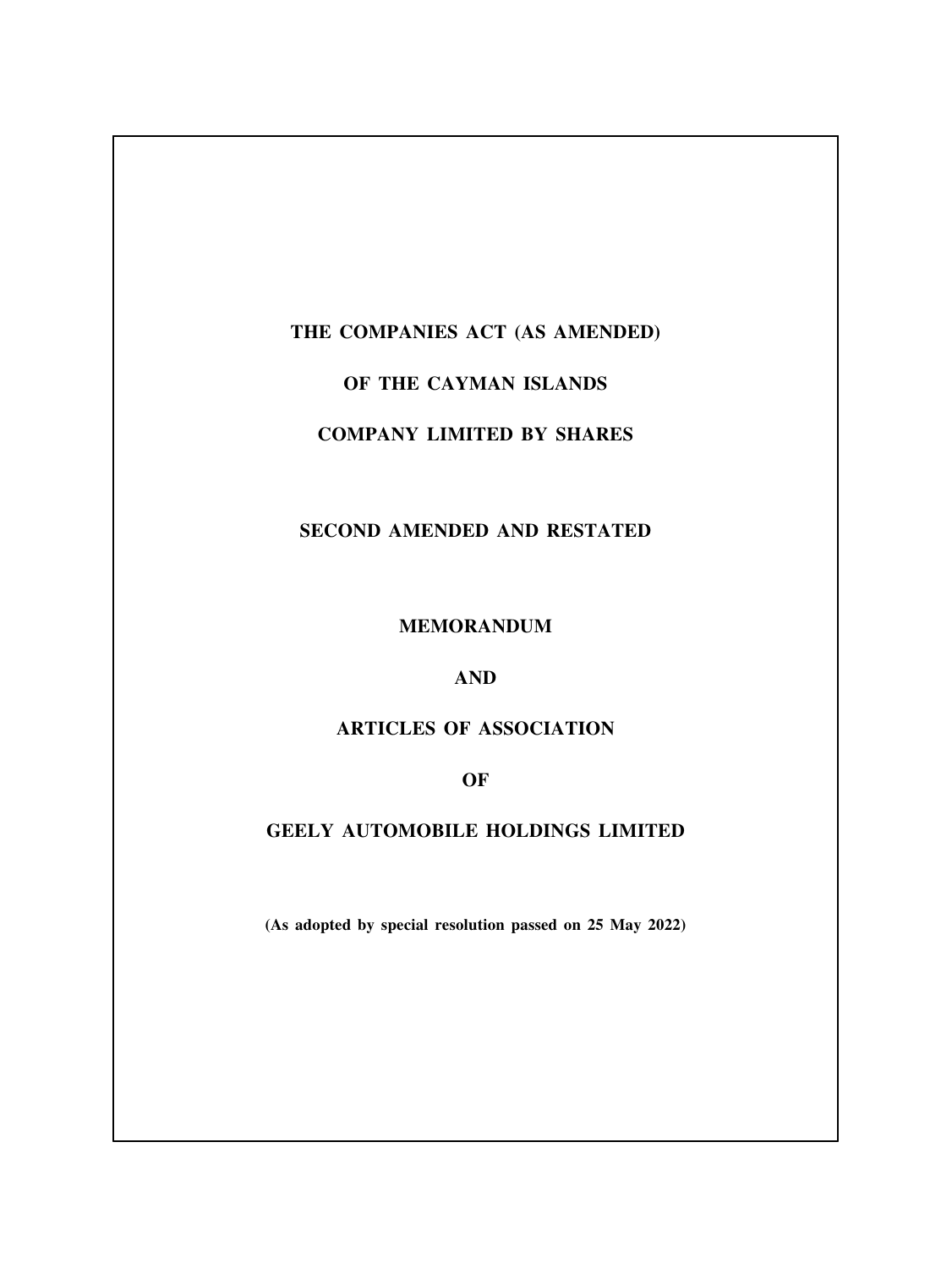# **THE COMPANIES ACT (AS AMENDED)**

# **OF THE CAYMAN ISLANDS**

# **COMPANY LIMITED BY SHARES**

# **SECOND AMENDED AND RESTATED**

## **MEMORANDUM OF ASSOCIATION**

## **OF**

# **GEELY AUTOMOBILE HOLDINGS LIMITED**

**(As adopted by special resolution passed on 25 May 2022)**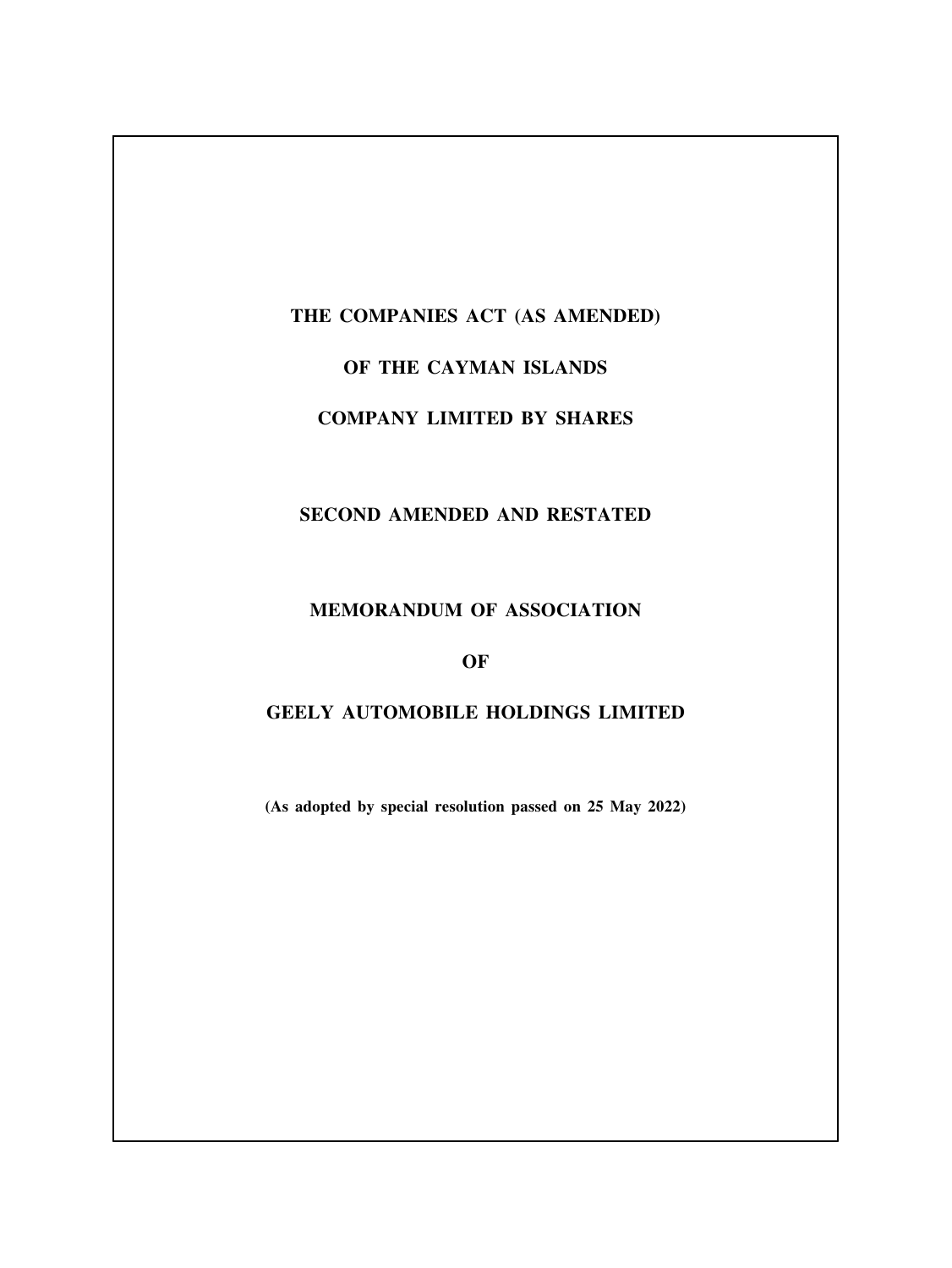#### CAYMAN ISLANDS

The Companies Act (as amended)

Company Limited by Shares

## SECOND AMENDED AND RESTATED

#### MEMORANDUM OF ASSOCIATION

#### OF

### GEELY AUTOMOBILE HOLDINGS LIMITED

#### (As adopted by special resolution passed on 25 May 2022)

- 1. The name of the Company is "**Geely Automobile Holdings Limited**" and the Chinese name of the Company is "吉利汽車控股有限公司".
- 2. The Registered Office of the Company shall be at the offices of Maples Corporate Services Limited, PO Box 309, Ugland House, Grand Cayman, KY1-1104, Cayman Islands or at such other place in the Cayman Islands as the Board may from time to time decide.
- 3. The objects for which the Company is established are unrestricted and shall include, but without limitation, the following:
- 3.(i) (a) To carry on business as an investment company and to act promoters and entrepreneurs and to carry on business as financiers, capitalists, merchants, brokers, traders, dealers, agents, importers and exporters and to undertake and carry on and execute all kinds of investment, financial, commercial, mercantile, trading and other operations.
	- (b) To carry on whether as principals, agents or otherwise howsoever the business of realtors, developers, consultants, estate agents or managers, builders, contractors, engineers, manufacturers, dealers in or vendors of all types of property including services.
- 3.(ii) To exercise and enforce all rights and powers conferred by or incidental to the ownership of any shares, stock, obligations or other securities including without prejudice to the generality of the foregoing all such powers of veto or control as may be conferred by virtue of the holding by the Company of some special proportion of the issued or nominal amount thereof, to provide managerial and other executive, supervisory and consultant services for or in relation to any company in which the Company is interested upon such terms as may be thought fit.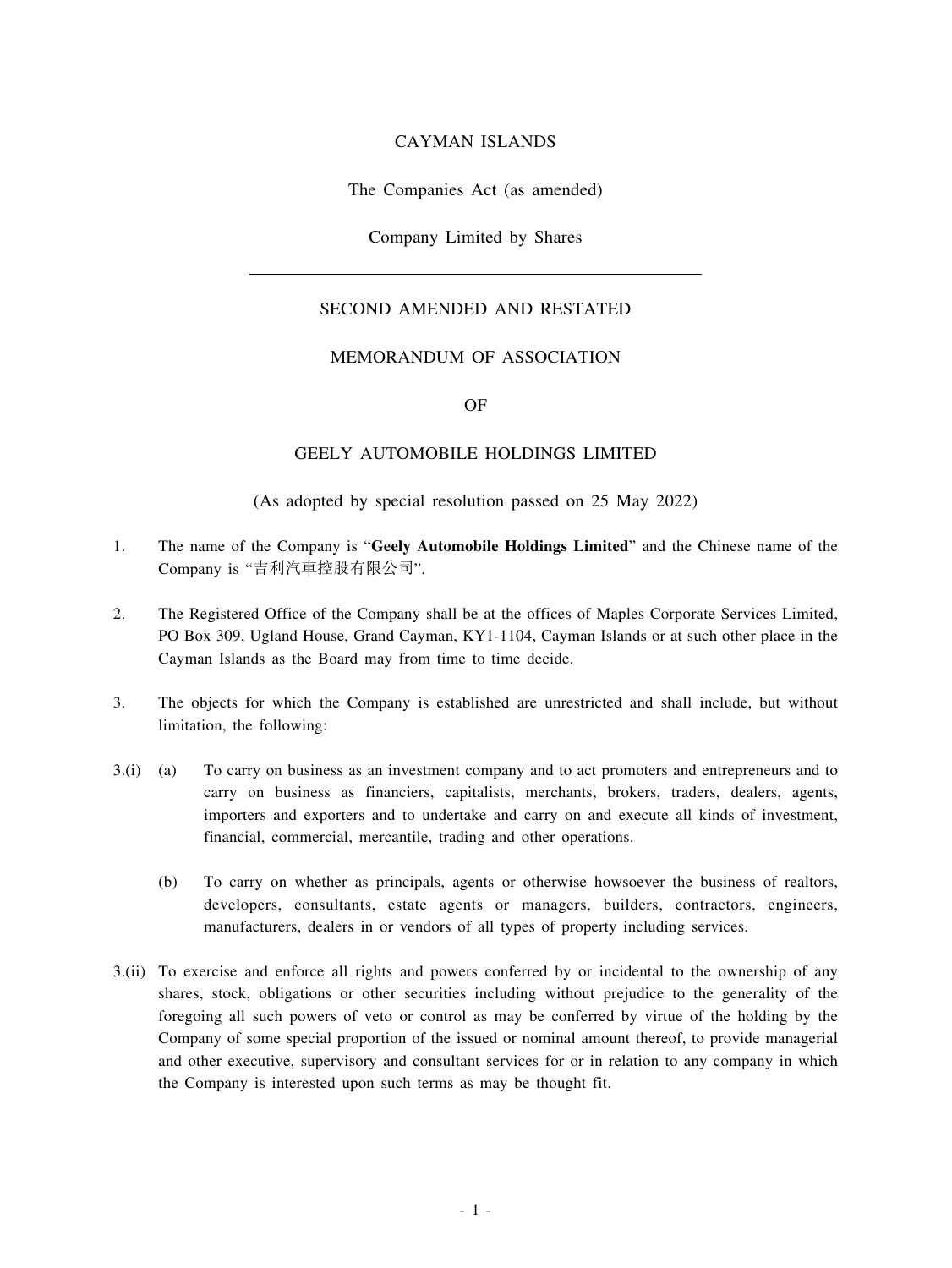- 3.(iii) To purchase or otherwise acquire, to sell, exchange, surrender, lease, mortgage, charge, convert, turn to account, dispose of and deal with real and personal property and rights of all kinds and, in particular, mortgages, debentures, produce, concessions, options, contracts, patents, annuities, licenses, stocks, shares, bonds, policies, book debts, business concerns, undertakings, claims, privileges and choses in action of all kinds.
- 3.(iv) To subscribe for, conditionally or unconditionally, to underwrite, issue on commission or otherwise, take, hold, deal in and convert stocks, shares and securities of all kinds and to enter into partnership or into any arrangement for sharing profits, reciprocal concessions or cooperation with any person or company and to promote and aid in promoting, to constitute, form or organise any company, joint venture, syndicate or partnership of any kind, for the purpose of acquiring and undertaking any property and liabilities of the Company or of advancing, directly or indirectly, the objects of the Company or for any other purpose which the Company may think expedient.
- 3.(v) To stand surety for or to guarantee, support or secure the performance of all or any of the obligations of any person, firm or company whether or not related or affiliated to the Company in any manner and whether by personal covenant or by mortgage, charge or lien upon the whole or any part of the undertaking, property and assets of the Company, both present and future, including its uncalled capital or by any such method and whether or not the Company shall receive valuable consideration therefor.
- 3.(vi) To engage in or carry on any other lawful trade, business or enterprise which may at any time appear to the Directors of the Company capable of being conveniently carried on in conjunction with any of the aforementioned businesses or activities or which may appear to the Directors of the Company likely to be profitable to the Company.

In the interpretation of this Memorandum of Association in general and of this Clause 3 in particular no object, business or power specified or mentioned shall be limited or restricted by reference to or inference from any other object, business or power, or the name of the Company, or by the juxtaposition of two or more objects, businesses or powers and that, in the event of any ambiguity in this Clause or elsewhere in this Memorandum of Association, the same shall be resolved by such interpretation and construction as will widen and enlarge and not restrict the objects, businesses and powers of and exercisable by the Company.

4. Except as prohibited or limited by the Companies Act (as amended), the Company shall have full power and authority to carry out any object not prohibited by any law as provided by Section 7(4) of the Companies Act (as amended) and shall have and be capable of from time to time and at all times exercising any and all of the powers at any time or from time to time exercisable by a natural person or body corporate, irrespective of any question of corporate benefit, in doing in any part of the world whether as principal, agent, contractor or otherwise whatever may be considered by it necessary for the attainment of its objects and whatever else may be considered by it as incidental or conducive thereto or consequential thereon, including, but without in any way restricting the generality of the foregoing, the power to make any alterations or amendments to this Memorandum of Association and the Articles of Association of the Company considered necessary or convenient in the manner set out in the Articles of Association of the Company, and the power to do any of the following acts or things, viz: to pay all expenses of and incidental to the promotion, formation and incorporation of the Company; to register the Company to do business in any other jurisdiction; to sell, lease or dispose of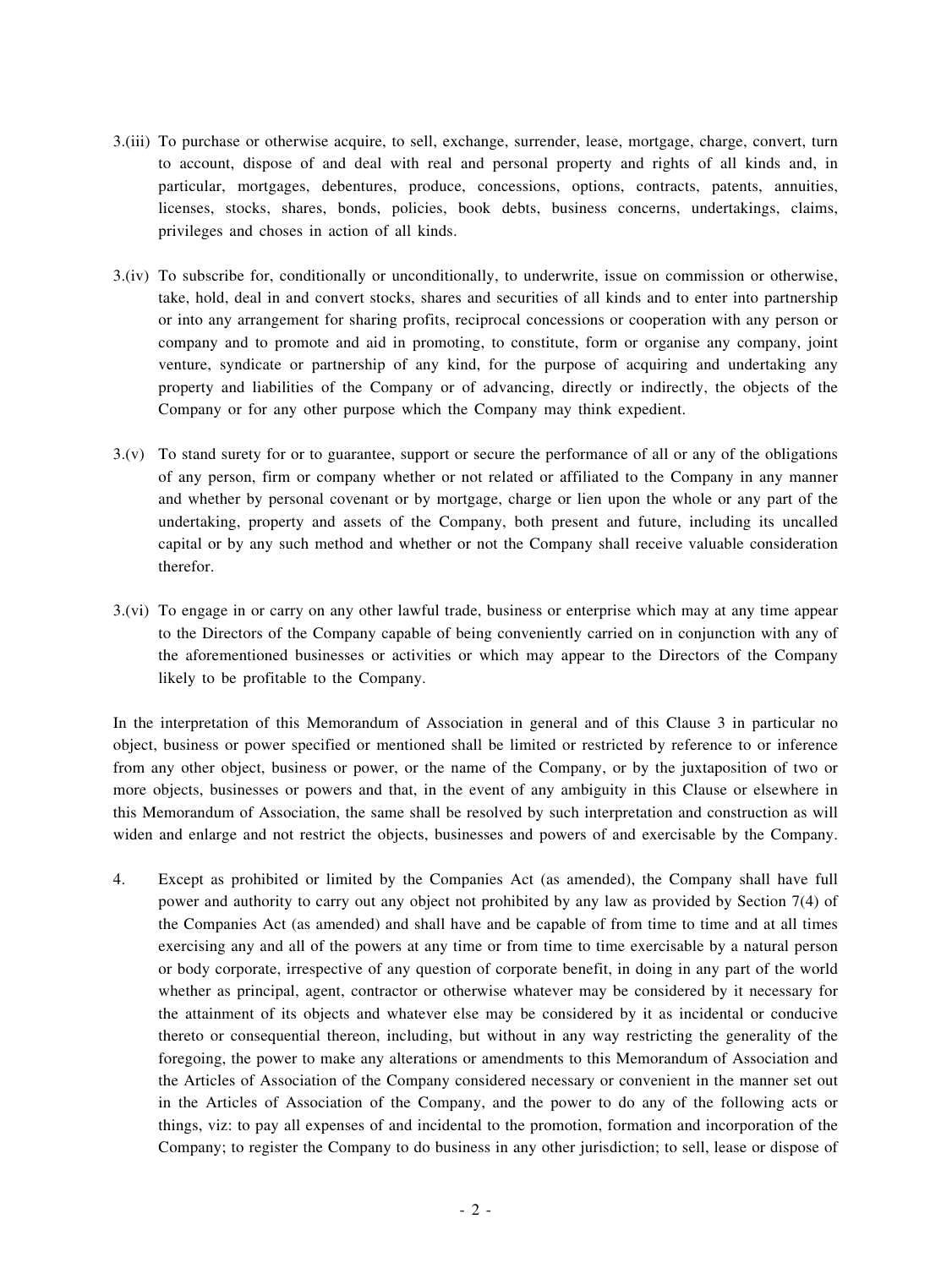any property of the Company; to draw, make, accept, endorse, discount, execute and issue promissory notes, debentures, bills of exchange, bills of lading, warrants and other negotiable or transferable instruments; to lend money or other assets and to act as guarantors; to borrow or raise money on the security of the undertaking or on all or any of the assets of the Company including uncalled capital or without security; to invest monies of the Company in such manner as the Directors determine; to promote other companies; to sell the undertaking of the Company for cash or any other consideration; to distribute assets in specie to members of the Company; to make charitable or benevolent donations; to pay pensions or gratuities or provide other benefits in cash or kind to Directors, officers, employees, past or present and their families; to purchase Directors and officers liability insurance; to carry on any trade or business and generally to do all acts and things which, in the opinion of the Company or the Directors, may be conveniently or profitably or usefully acquired and dealt with, carried on, executed or done by the Company in connection with the business aforesaid PROVIDED THAT the Company shall only carry on the businesses for which a license is required under the laws of the Cayman Islands when so licensed under the terms of such laws.

- 5. The liability of each member is limited to the amount from time to time unpaid on such member's shares.
- 6. The share capital of the Company is HK\$240,000,000 divided into 12,000,000,000 shares of a nominal or par value of HK\$0.02 each with power for the Company insofar as is permitted by law, to redeem or purchase any of its shares and to increase or reduce the said capital subject to the provisions of the Companies Act (as amended) and the Articles of Association and to issue any part of its capital, whether original, redeemed or increased with or without any preference, priority or special privilege or subject to any postponement of rights or to any conditions or restrictions and so that unless the conditions of issue shall otherwise expressly declare every issue of shares whether declared to be preference or otherwise shall be subject to the powers hereinbefore contained.
- 7. If the Company is registered as exempted, its operations will be carried on subject to the provisions of Section 174 of the Companies Act (as amended) and, subject to the provisions of the Companies Act (as amended) and the Articles of Association, it shall have the power to register by way of continuation as a body corporate limited by shares under the laws of any jurisdiction outside the Cayman Islands and to be deregistered in the Cayman Islands.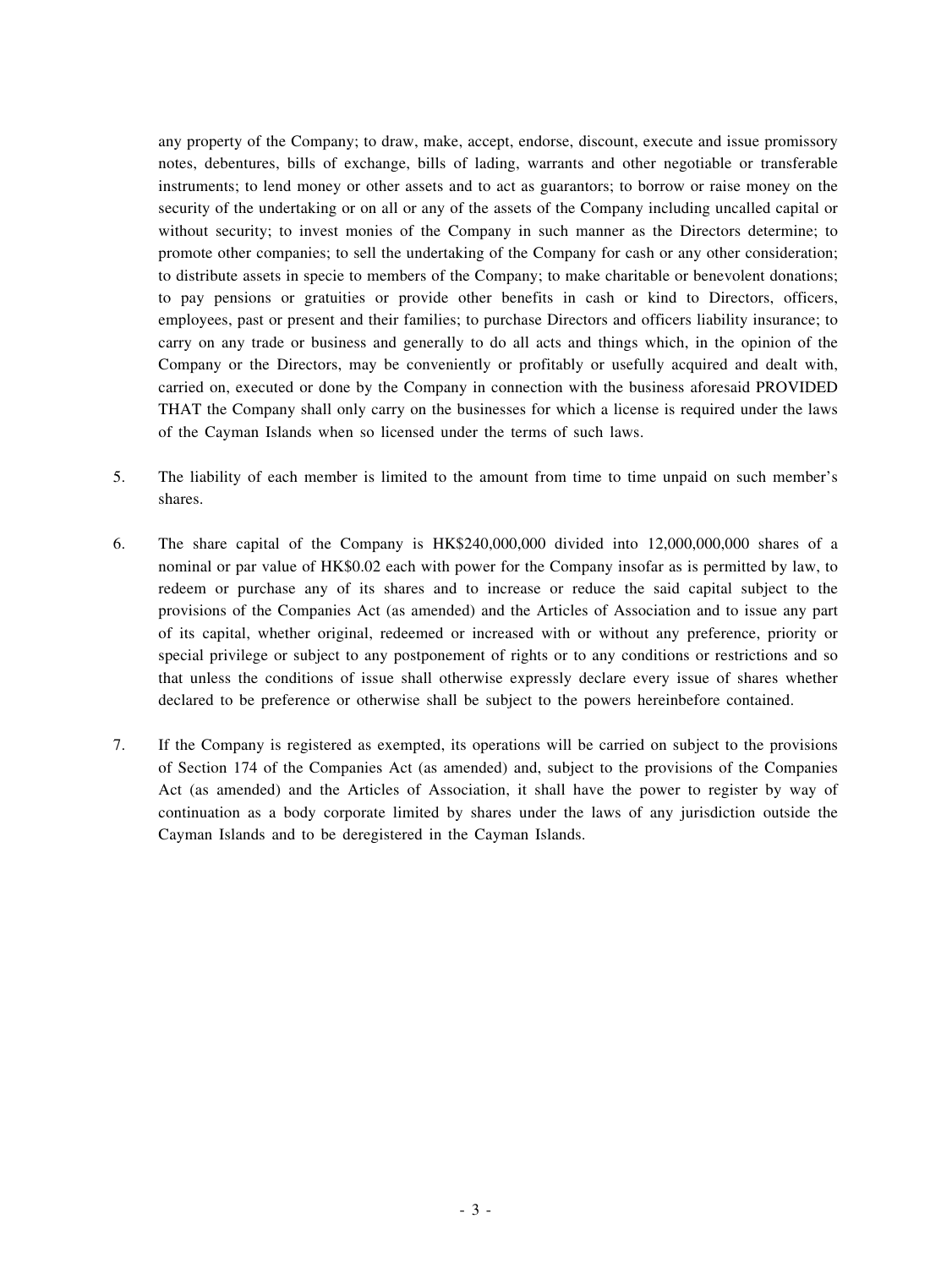### CAYMAN ISLANDS

The Companies Act (as amended)

Company Limited by Shares

## SECOND AMENDED AND

## RESTATED ARTICLES OF ASSOCIATION

### OF

## GEELY AUTOMOBILE HOLDINGS LIMITED

(As adopted by special resolution passed on 25 May 2022)

#### **Table A**

| <b>Exclusion</b> of<br>Table A | 1. | The regulations contained in Table A in the First Schedule to the<br>Companies Act shall not apply to the Company.                                                                    |
|--------------------------------|----|---------------------------------------------------------------------------------------------------------------------------------------------------------------------------------------|
|                                |    | <b>Interpretation</b>                                                                                                                                                                 |
| Interpretation                 | 2. | The marginal notes to these Articles shall not affect the<br>interpretation hereof. In these Articles, unless there be<br>something in the subject or context inconsistent therewith: |
| these Articles                 |    | "these Articles" shall mean the present Articles of Association<br>and all supplementary, amended or substituted Articles for the<br>time being in force;                             |
| associate(s)                   |    | "associate(s)" in relation to any Director, has the meaning<br>ascribed to it under the Listing Rules;                                                                                |
| <b>Auditors</b>                |    | "Auditors" shall mean the persons appointed by the Company<br>from time to time to perform the duties of auditors of the<br>Company;                                                  |
| <b>Board</b>                   |    | "Board" shall mean the majority of the Directors present and<br>voting at a meeting of Directors at which a quorum is present;                                                        |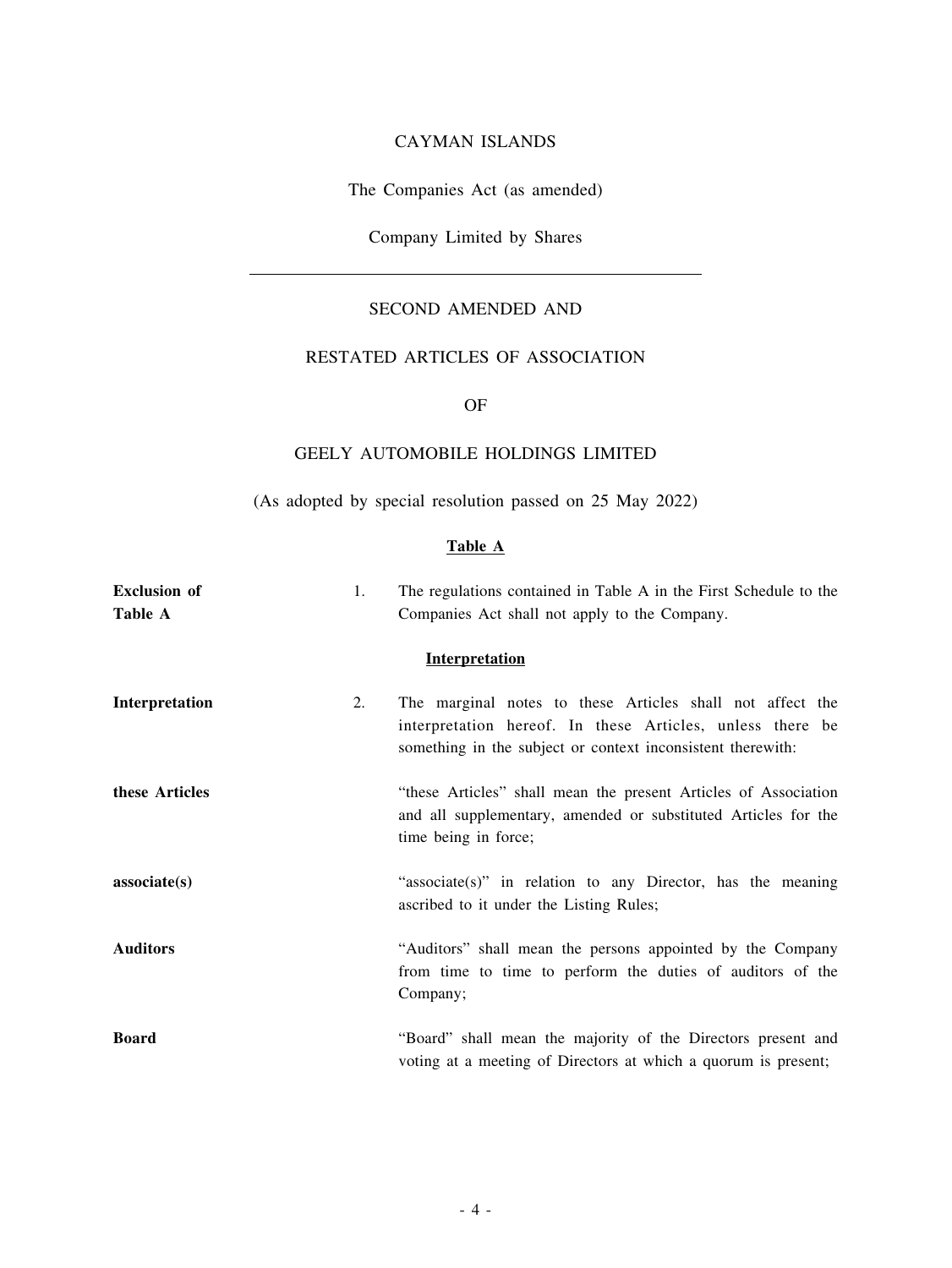| business day                      | "business day" shall mean a day on which the Exchange<br>generally is open for the business of dealing in securities in<br>Hong Kong. For the avoidance of doubt, where the Exchange is<br>closed for business of dealing in securities in Hong Kong on a<br>day by reason of a Number 8 or higher typhoon signal, black<br>rainstorm warning or other similar event, such day shall for the<br>purpose of these Articles be counted as a business day; |
|-----------------------------------|---------------------------------------------------------------------------------------------------------------------------------------------------------------------------------------------------------------------------------------------------------------------------------------------------------------------------------------------------------------------------------------------------------------------------------------------------------|
| capital                           | "capital" shall mean the share capital from time to time of the<br>Company;                                                                                                                                                                                                                                                                                                                                                                             |
| the Chairman                      | "the Chairman" shall mean the Chairman presiding at any<br>meeting of members or of the Board;                                                                                                                                                                                                                                                                                                                                                          |
| the Company/this Company          | "the Company" or "this Company" shall mean Geely Automobile<br>Holdings Limited;                                                                                                                                                                                                                                                                                                                                                                        |
| the Companies Act/the Law         | "the Companies Act" or "the Law" shall mean the Companies Act<br>(as amended) of the Cayman Islands and any amendments thereto<br>or re-enactments thereof for the time being in force and includes<br>every other law incorporated therewith or substituted therefore;                                                                                                                                                                                 |
| the Companies Ordinance           | "the Companies Ordinance" shall mean the Companies Ordinance<br>(Cap. 622 of the Laws of Hong Kong) as in force from time to<br>time;                                                                                                                                                                                                                                                                                                                   |
| <b>Company's Website</b>          | "Company's Website" shall mean the website of the Company,<br>the address or domain name of which has been notified to<br>members;                                                                                                                                                                                                                                                                                                                      |
| <b>Corporate Communication(s)</b> | "corporate communication(s)" shall have the same meanings<br>attributed to it as may from time to time be prescribed by the<br>Exchange;                                                                                                                                                                                                                                                                                                                |
| <b>Directors</b>                  | "Directors" shall mean the directors from time to time of the<br>Company;                                                                                                                                                                                                                                                                                                                                                                               |
| dividend                          | "dividend" shall include bonus dividends and distributions<br>permitted by the Law to be categorised as dividends;                                                                                                                                                                                                                                                                                                                                      |
| dollars/HK\$                      | "dollars" and "HK\$" shall mean dollars legally current in Hong<br>Kong;                                                                                                                                                                                                                                                                                                                                                                                |
| electronic                        | "electronic" shall have the meaning given to it in the Electronic<br>Transactions Act;                                                                                                                                                                                                                                                                                                                                                                  |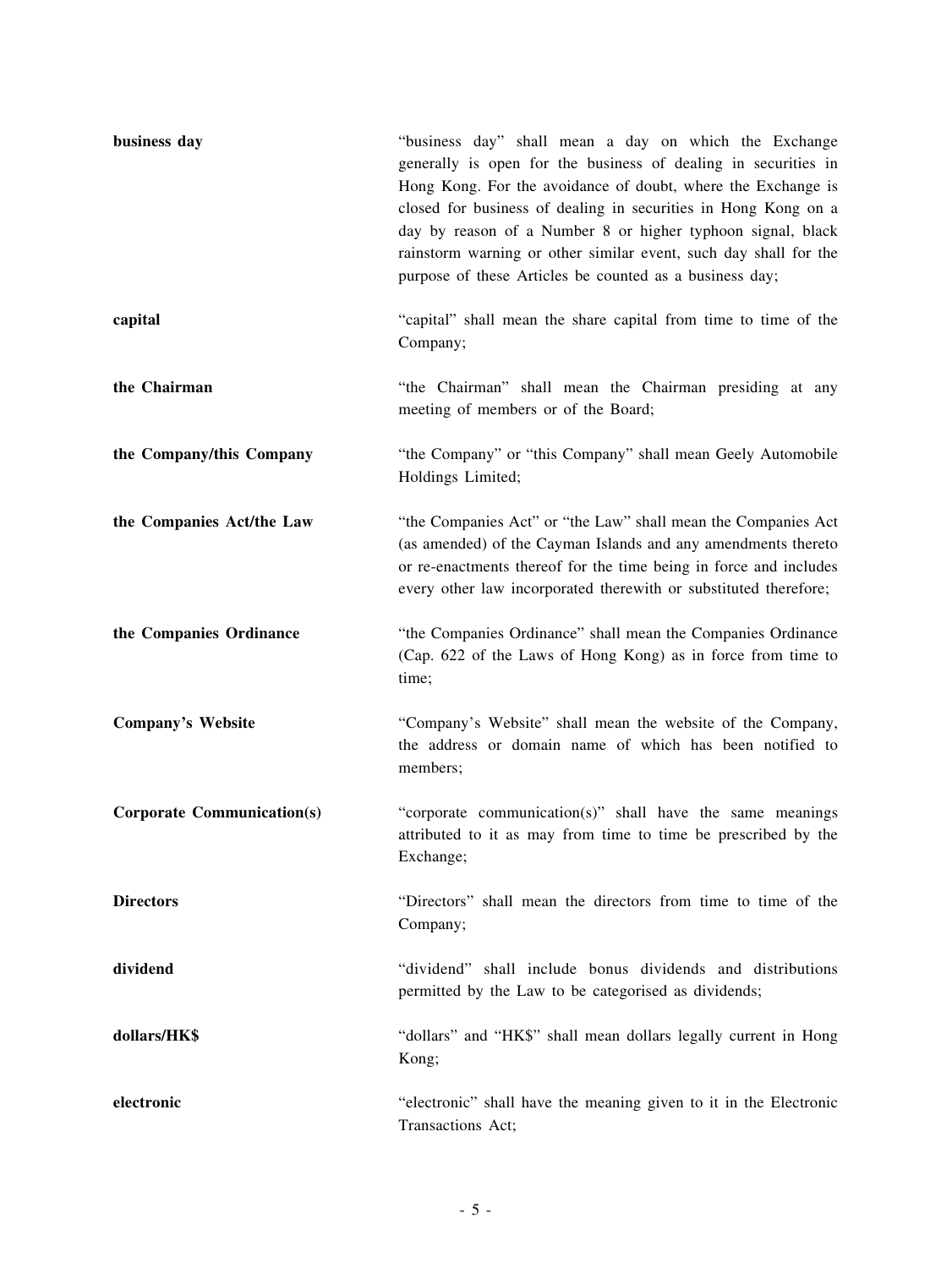| electronic communication                 | "electronic communication" shall mean a communication sent,<br>transmitted, conveyed and received by wire, by radio, by optical<br>means or by other electron magnetic means in any form through<br>medium;                                                                                                                    |
|------------------------------------------|--------------------------------------------------------------------------------------------------------------------------------------------------------------------------------------------------------------------------------------------------------------------------------------------------------------------------------|
| electronic format                        | "electronic format" shall mean notices, documents, any other<br>information or corporate communications are in an electronic<br>format if stored on a CD, diskette, USB storage device or other<br>similar media;                                                                                                              |
| electronic means                         | "electronic means" shall include sending or otherwise making<br>available to the intended recipients of the notices, documents, any<br>other information or corporate communications in electronic<br>format;                                                                                                                  |
| <b>Electronic Meeting</b>                | "Electronic Meeting" shall mean a general meeting held and<br>conducted wholly and exclusively by virtual attendance and<br>participation by members and/or proxies by means of electronic<br>facilities;                                                                                                                      |
| <b>Electronic Signature</b>              | "Electronic Signature" shall mean an electronic symbol or<br>process attached to or logically associated with an electronic<br>communication and executed or adopted by a person with the<br>intent to sign the electronic communication;                                                                                      |
| <b>Electronic Transactions Act</b>       | Sections 8 and 19 of the Electronic Transactions Act shall not<br>apply to the Company;                                                                                                                                                                                                                                        |
| <b>Exchange</b>                          | "Exchange" shall mean The Stock Exchange of Hong Kong<br>Limited;                                                                                                                                                                                                                                                              |
| <b>Hong Kong</b>                         | "Hong Kong" shall mean the Hong Kong Special Administrative<br>Region of the People's Republic of China and its dependencies;                                                                                                                                                                                                  |
| <b>HK</b> Code on<br>Takeovers & Mergers | "HK Code on Takeovers and Mergers" shall mean the Code on<br>Takeovers and Mergers issued by the Securities and Futures<br>Commission of Hong Kong as amended from time to time;                                                                                                                                               |
| holding company                          | "holding company" shall have the meanings attributed to it under<br>the Companies Ordinance;                                                                                                                                                                                                                                   |
| <b>Hybrid Meeting</b>                    | "Hybrid Meeting" shall mean a general meeting convened for the<br>(i) physical attendance by members and/or proxies at the<br>Principal Meeting Place and where applicable, one or more<br>Meeting Locations and (ii) virtual attendance and participation by<br>members and/or the proxies by means of electronic facilities; |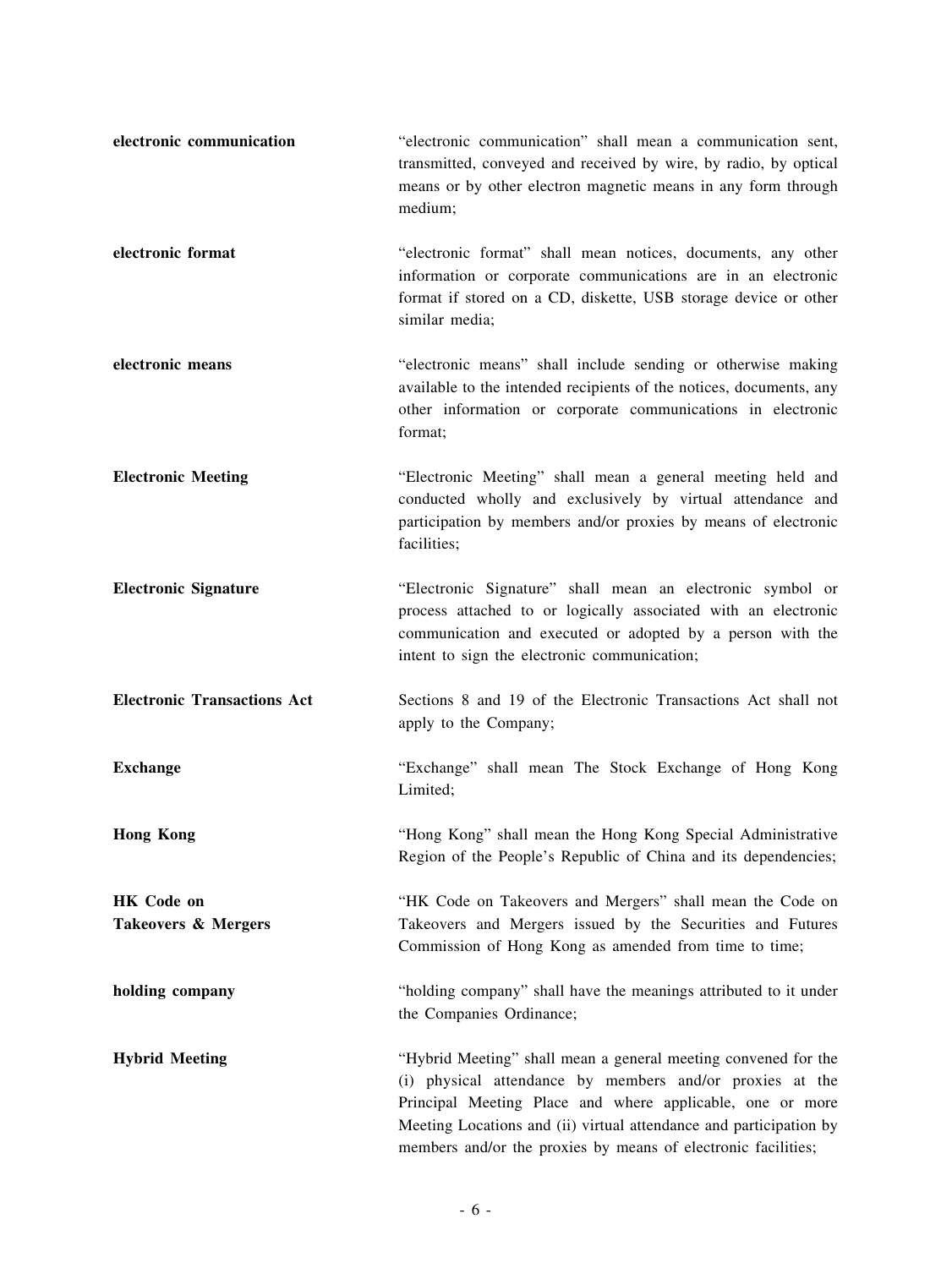| <b>Listing Rules</b>                   | "Listing Rules" shall mean the Rules Governing the Listing of<br>Securities on the Exchange as amended from time to time;                                                                                                                                                                                                                                                                                                             |
|----------------------------------------|---------------------------------------------------------------------------------------------------------------------------------------------------------------------------------------------------------------------------------------------------------------------------------------------------------------------------------------------------------------------------------------------------------------------------------------|
| <b>Meeting Location</b>                | "Meeting Location" has the meaning given to it in Article 79A;                                                                                                                                                                                                                                                                                                                                                                        |
| month                                  | "month" shall mean a calendar month;                                                                                                                                                                                                                                                                                                                                                                                                  |
| ordinary resolution                    | "ordinary resolution" shall mean a resolution passed by a simple<br>majority of the votes of such members of the Company as, being<br>entitled to do so, vote in person or, where proxies are allowed, by<br>proxy or, in the case of corporations, by their duly authorised<br>representatives, at a general meeting held in accordance with<br>these Articles and includes an ordinary resolution passed pursuant<br>to Article 84; |
| <b>Principal Meeting Place</b>         | "Principal Meeting Place" shall have the meaning given to it in<br>Article $73(a)$ ;                                                                                                                                                                                                                                                                                                                                                  |
| principal register                     | "principal register" shall mean the register of members of the<br>Company maintained at such place within or outside the Cayman<br>Islands as the Board shall determine from time to time;                                                                                                                                                                                                                                            |
| published in the newspapers            | "published in the newspapers" shall mean published as a paid<br>advertisement in English in at least one English language<br>newspaper and in Chinese in at least one Chinese language<br>newspaper, being in each case a newspaper published daily and<br>circulating generally in Hong Kong in accordance with the<br>Listing Rules;                                                                                                |
| published on the<br>Exchange's website | "published on the Exchange's website" shall mean published in<br>English and Chinese on the Exchange's website in accordance<br>with the Listing Rules;                                                                                                                                                                                                                                                                               |
| <b>Physical Meeting</b>                | "Physical Meeting" means a general meeting held and conducted<br>by physical attendance and participation by members and/or<br>proxies at the Principal Meeting Place and/or where applicable,<br>one or more Meeting Locations;                                                                                                                                                                                                      |
| Recognized clearing house              | "recognized clearing house" shall mean a recognized clearing<br>house as referred to in the Securities and Futures Ordinance<br>(Chapter 571 of the Laws of Hong Kong) or a clearing house or<br>authorised share depository recognized by the laws of the<br>jurisdiction in which the shares of the Company are listed or<br>quoted on a stock exchange in such jurisdiction;                                                       |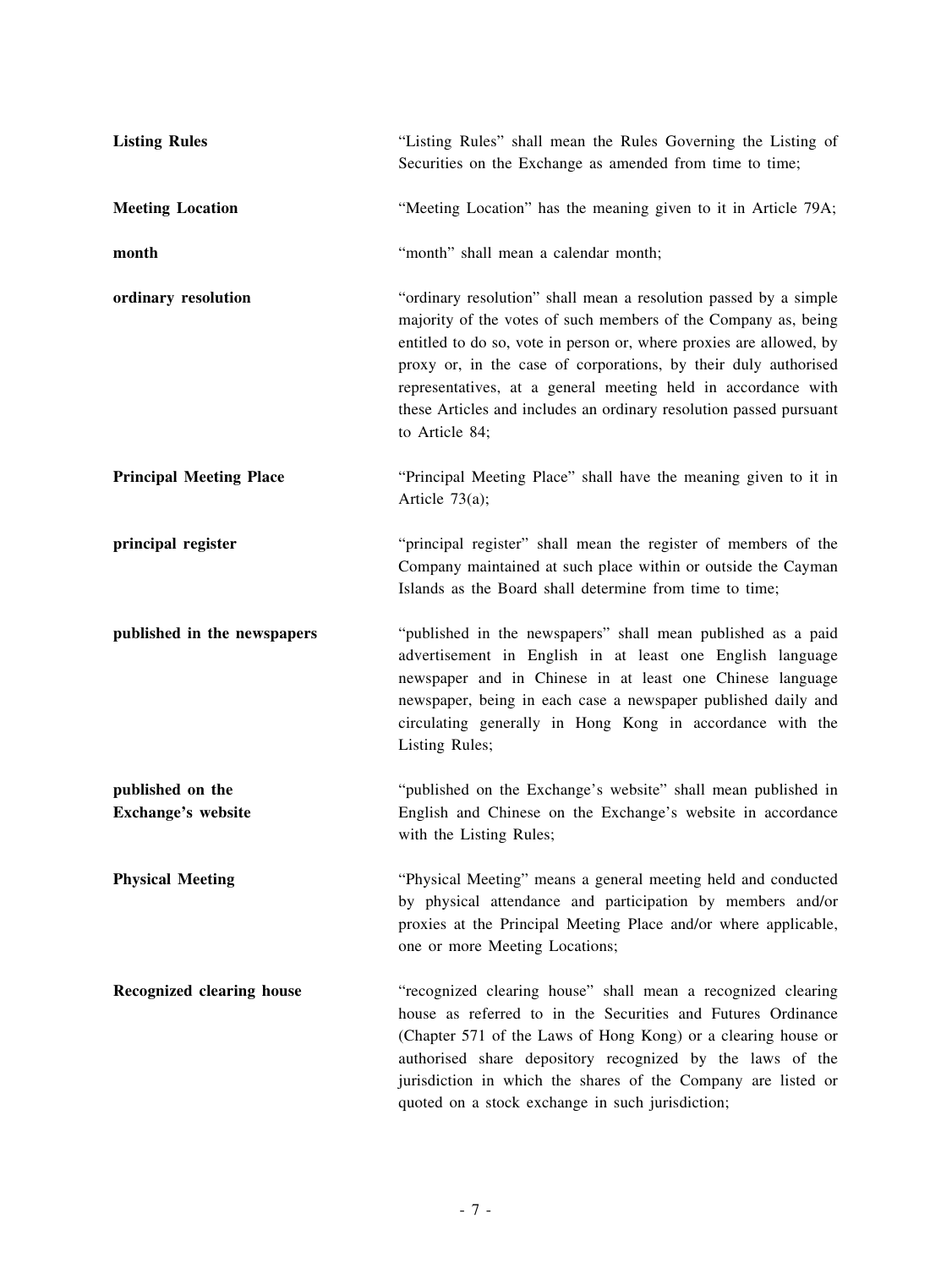| rights issue                                         | "rights issue" shall mean an offer by way of rights to existing<br>holders of securities of the Company which enables those holders<br>to subscribe for securities in proportion to their existing holdings;                                                                                                                                                                                                                                                                                                                                                                                                                                                               |
|------------------------------------------------------|----------------------------------------------------------------------------------------------------------------------------------------------------------------------------------------------------------------------------------------------------------------------------------------------------------------------------------------------------------------------------------------------------------------------------------------------------------------------------------------------------------------------------------------------------------------------------------------------------------------------------------------------------------------------------|
| the register                                         | "the register" shall mean the principal register and any branch<br>registers;                                                                                                                                                                                                                                                                                                                                                                                                                                                                                                                                                                                              |
| seal                                                 | "seal" shall include the common seal of the Company and<br>includes (i) every duplicate seal kept by the Company for use<br>outside the Cayman Islands in accordance with the Companies<br>Act and (ii) a facsimile seal of the common seal of the Company<br>with the addition on its face of the word "securities" for use by<br>the Company for sealing documents creating or evidencing<br>securities issued by the Company;                                                                                                                                                                                                                                           |
| Secretary                                            | "Secretary" shall mean the person or corporation appointed as<br>company secretary by the Board from time to time;                                                                                                                                                                                                                                                                                                                                                                                                                                                                                                                                                         |
| share                                                | "share" shall mean a share in the capital of the Company;                                                                                                                                                                                                                                                                                                                                                                                                                                                                                                                                                                                                                  |
| shareholders/members                                 | "shareholders" or "members" shall mean the persons who are<br>duly registered as the holders from time to time of shares in the<br>register including persons who are jointly so registered;                                                                                                                                                                                                                                                                                                                                                                                                                                                                               |
| special resolution                                   | "special resolution" shall have the same meaning as ascribed<br>thereto in the Law and shall include an unanimous written<br>resolution of all members: for this purpose, the requisite majority<br>shall be not less than three-fourths of the votes of such members<br>of the Company as, being entitled to do so, vote in person or,<br>where proxies are allowed, by proxy or, in the case of<br>corporations, by their duly authorised representatives, at a<br>general meeting of which notice specifying the intention to<br>propose the resolution as a special resolution has been duly given<br>and includes a special resolution passed pursuant to Article 84; |
| subsidiary                                           | "subsidiary" shall have the meaning as ascribed to it under<br>Listing Rules or if the Companies Ordinance provides otherwise,<br>the meaning under the Companies Ordinance;                                                                                                                                                                                                                                                                                                                                                                                                                                                                                               |
| Words in the Law to bear<br>same meaning in Articles | Subject as aforesaid, any words defined in the Law shall, if not<br>inconsistent with the subject and/or context, bear the same<br>meanings in these Articles;                                                                                                                                                                                                                                                                                                                                                                                                                                                                                                             |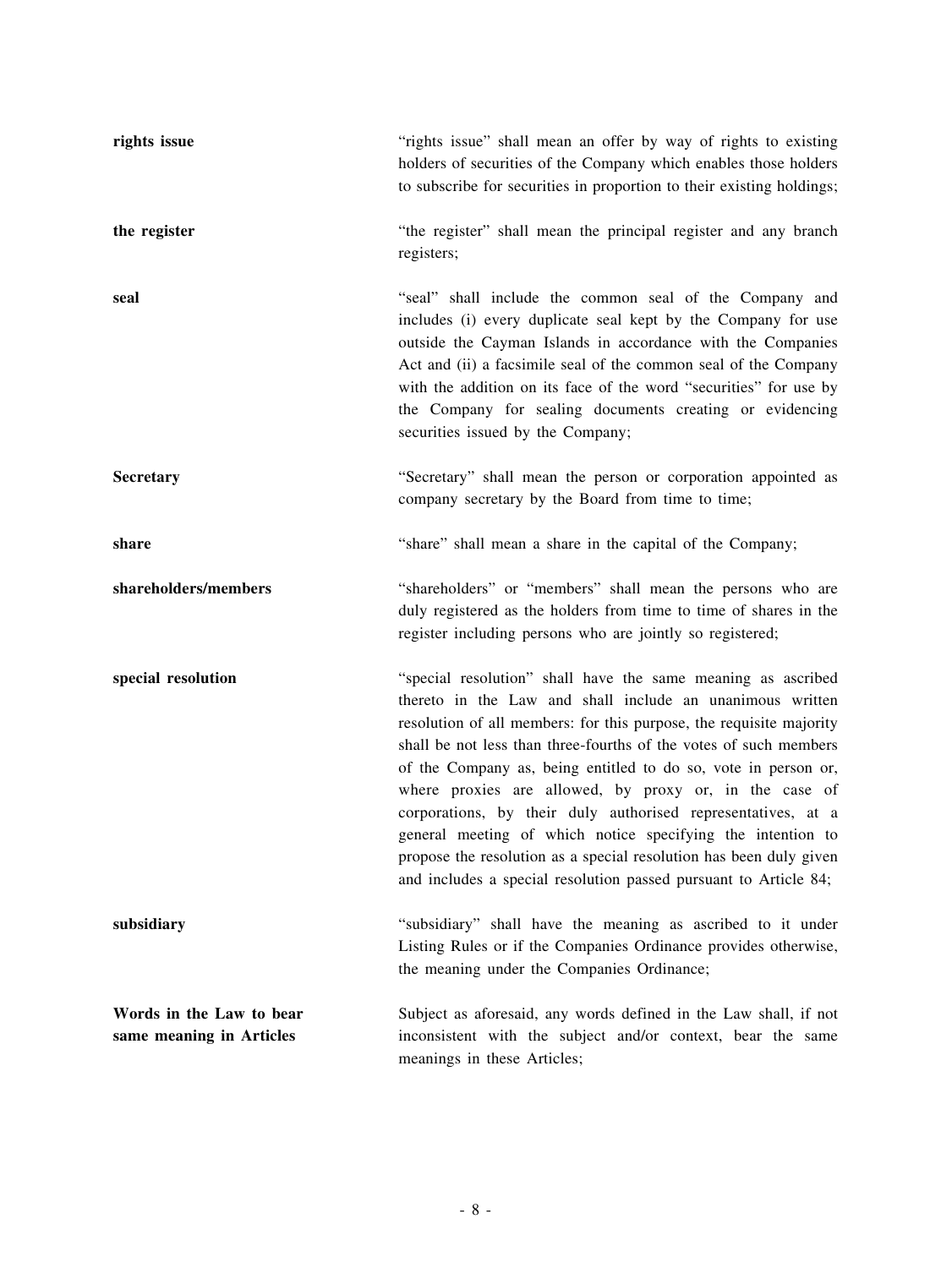| Writing/printing       |    | "writing" or "printing" shall include writing, printing, lithograph,<br>photograph, type-writing and every other mode of representing<br>words or figures in a legible and non-transitory form and, only<br>where used in connection with a notice served by the Company<br>on members or other persons entitled to receive notices<br>hereunder, shall also include a record maintained in an<br>electronic medium which is accessible in visible form so as to<br>be useable for subsequent reference;                                                                                                                                                                                                                                                                                                                                                                                                                                                                                                                          |
|------------------------|----|-----------------------------------------------------------------------------------------------------------------------------------------------------------------------------------------------------------------------------------------------------------------------------------------------------------------------------------------------------------------------------------------------------------------------------------------------------------------------------------------------------------------------------------------------------------------------------------------------------------------------------------------------------------------------------------------------------------------------------------------------------------------------------------------------------------------------------------------------------------------------------------------------------------------------------------------------------------------------------------------------------------------------------------|
| gender                 |    | words importing either gender shall include the other gender and<br>the neuter;                                                                                                                                                                                                                                                                                                                                                                                                                                                                                                                                                                                                                                                                                                                                                                                                                                                                                                                                                   |
| persons/companies      |    | words importing persons and the neuter shall include companies<br>and corporations and vice versa; and                                                                                                                                                                                                                                                                                                                                                                                                                                                                                                                                                                                                                                                                                                                                                                                                                                                                                                                            |
| singular and plural    |    | words denoting the singular shall include the plural and words<br>denoting the plural shall include the singular.                                                                                                                                                                                                                                                                                                                                                                                                                                                                                                                                                                                                                                                                                                                                                                                                                                                                                                                 |
|                        |    | <b>Share Capital and Modification of Rights</b>                                                                                                                                                                                                                                                                                                                                                                                                                                                                                                                                                                                                                                                                                                                                                                                                                                                                                                                                                                                   |
| Capital                | 3. | The capital of the Company at the date of the adoption of these<br>Articles is HK\$240,000,000 divided into 12,000,000,000 shares<br>of HK\$0.02 each.                                                                                                                                                                                                                                                                                                                                                                                                                                                                                                                                                                                                                                                                                                                                                                                                                                                                            |
| <b>Issue of shares</b> | 4. | Subject to the provisions of these Articles and to any direction<br>that may be given by the Company in general meeting and<br>without prejudice to any special rights conferred on the holders of<br>any existing shares or attaching to any class of shares, any share<br>may be issued with or have attached thereto such preferred,<br>deferred, qualified or other special rights or restrictions, whether<br>in regard to dividend, voting, return of capital or otherwise, and<br>to such persons at such times and for such consideration as the<br>Board may determine. Subject to the Law and to any special<br>rights conferred on any shareholders or attaching to any class of<br>shares, any share may, with the sanction of a special resolution,<br>be issued on terms that it is, or at the option of the Company or<br>the holder thereof is, liable to be redeemed. No shares shall be<br>issued to bearer for so long as a recognized clearing house (in its<br>capacity as such) is a member of the Company. |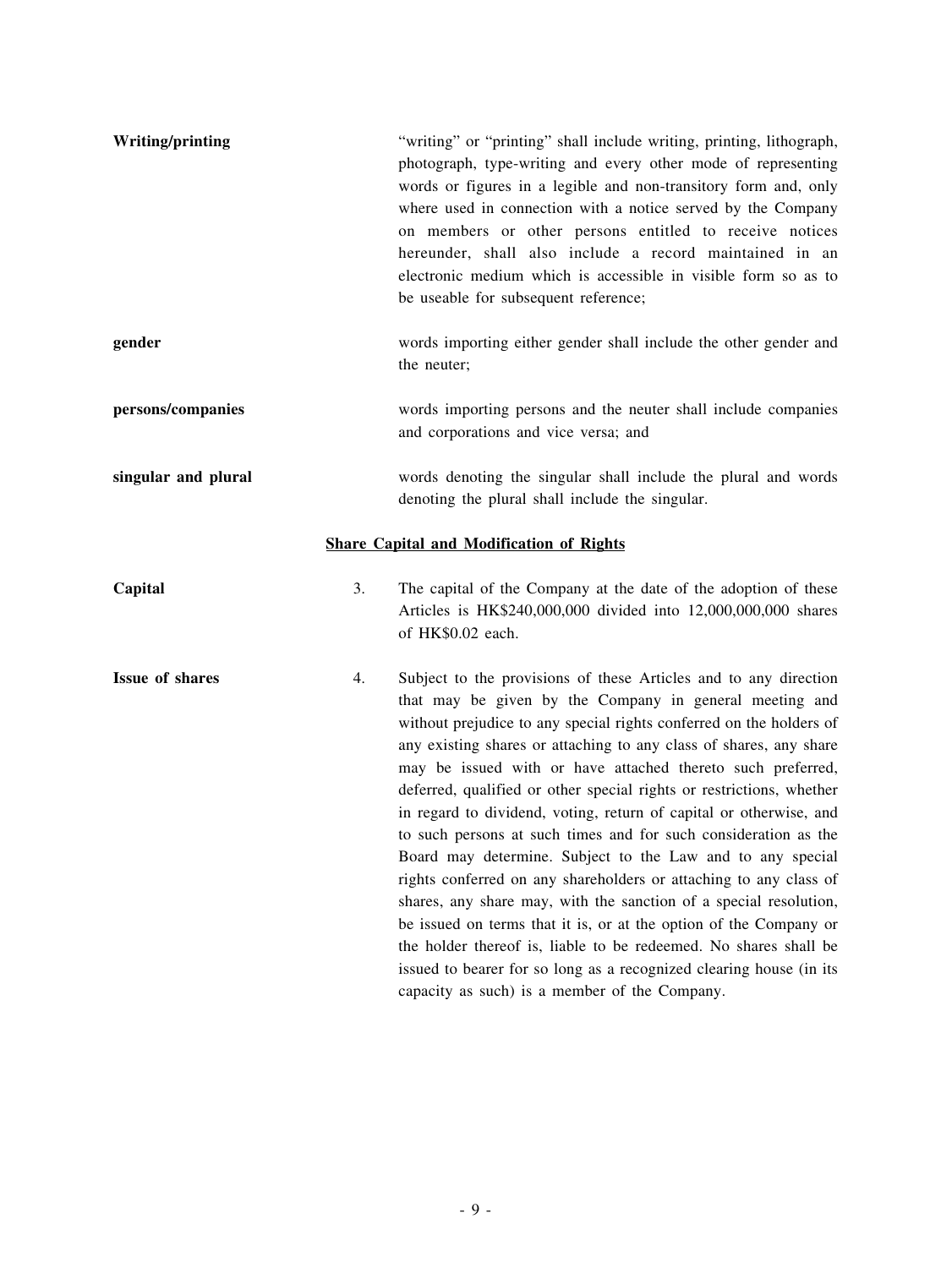**Issue of warrants** 5. The Board may issue warrants to subscribe for any class of shares or other securities of the Company on such terms as it may from time to time determine. No warrants shall be issued to bearer for so long as a recognized clearing house (in its capacity as such) is a member of the Company. Where warrants are issued to bearer, no new warrant shall be issued to replace one that has been lost unless the Board is satisfied beyond reasonable doubt that the original has been destroyed and the Company has received an indemnity in such form as the Board shall think fit with regard to the issue of any such new warrant.

**How class rights may be modified**

6. (a) If at any time the share capital of the Company is divided into different classes of shares, all or any of the rights attached to any class of shares for the time being issued (unless otherwise provided for in the terms of issue of the shares of that class) may, subject to the provisions of the Law, be varied or abrogated with the consent in writing of the holders of not less than three-fourths of the voting rights of the holders of that class or with the sanction of a special resolution passed at a separate meeting of the holders of shares of that class by three-fourths of the voting rights of the holders of that class present in person or by proxy and voting at such meeting. To every such separate meeting all the provisions of these Articles relating to general meetings shall mutatis mutandis apply, but so that the quorum for the purposes of any such separate meeting and of any adjournment thereof shall be a person or persons (or in the case of a member being a corporation, its duly authorised representative) together holding (or representing by proxy) at the date of the relevant meeting not less than one-third in nominal value of the issued shares of that class, and that any holder of shares of the class present in person or by proxy may demand a poll.

(b) The special rights conferred upon the holders of shares of any class shall not, unless otherwise expressly provided in the rights attaching to or the terms of issue of such shares, be deemed to be varied by the creation or issue of further shares ranking pari passu therewith.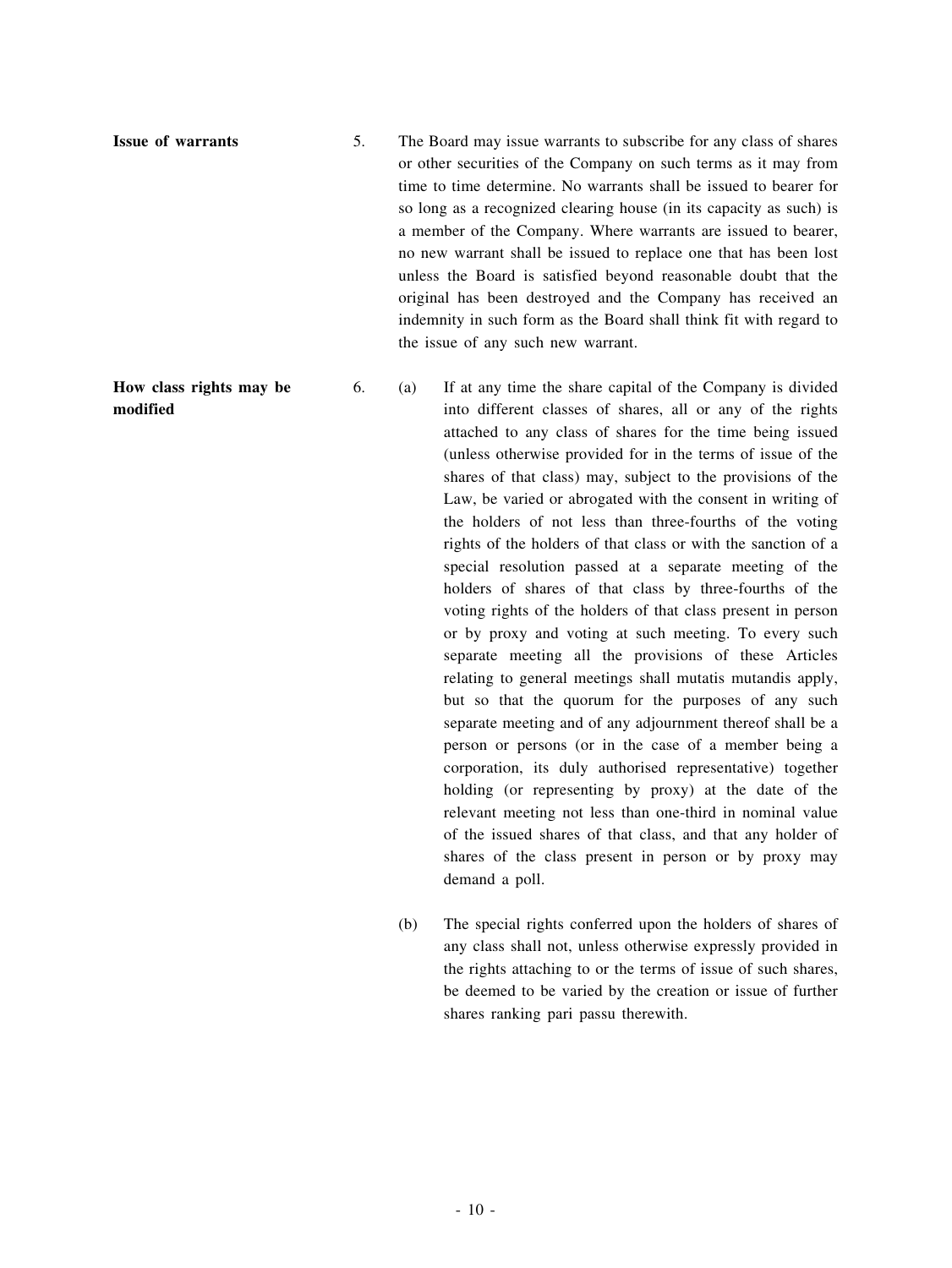**Company may purchase and finance the purchase of own shares and warrants**

- 7. Subject to the Law, or any other law or so far as not prohibited by any law or the Listing Rules and subject to any rights conferred on the holders of any class of shares, the Company shall have the power to purchase or otherwise acquire any of its own shares (which expression as used in this Article includes redeemable shares) provided that the manner of purchase has first been authorised by a resolution of the shareholders, and to purchase or otherwise acquire warrants for the subscription or purchase of its own shares, and shares and warrants for the subscription or purchase of any shares in any company which is its holding company and may make payment therefor in any manner authorised or not prohibited by law, including out of capital, or to give, directly or indirectly, by means of a loan, a guarantee, a gift, an indemnity, the provision of security or otherwise howsoever, financial assistance for the purpose of or in connection with a purchase or other acquisition made or to be made by any person of any shares or warrants in the Company or any company which is a holding company of the Company and should the Company purchase or otherwise acquire its own shares or warrants neither the Company nor the Board shall be required to select the shares or warrants to be purchased or otherwise acquired rateably or in any other manner as between the holders of shares or warrants of the same class or as between them and the holders of shares or warrants of any other class or in accordance with the rights as to dividends or capital conferred by any class of shares provided always that any such purchase or other acquisition or financial assistance shall only be made in accordance with any relevant code, rules or regulations issued by the Exchange or the Securities and Futures Commission of Hong Kong from time to time in force.
- 7A. The Board may accept the surrender for no consideration of any fully paid share.
- **Power to <b>increase** capital 8. The Company in general meeting may, from time to time, whether or not all the shares for the time being authorised shall have been issued and whether or not all the shares for the time being issued shall have been fully paid up, by ordinary resolution, increase its share capital by the creation of new shares, such new capital to be of such amount and to be divided into shares of such respective amounts as the resolution shall prescribe.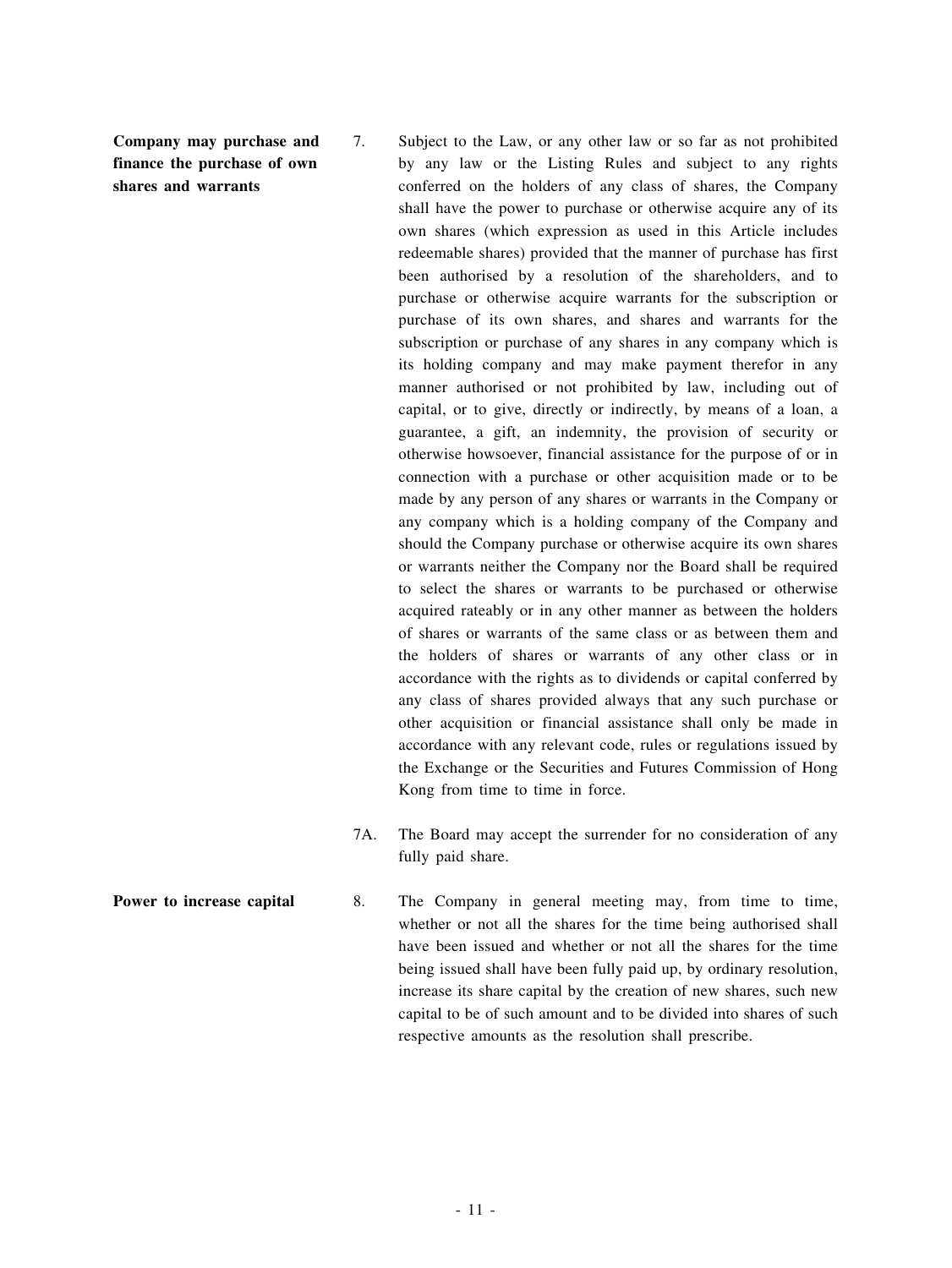| Redemption                                                                      | 9.  | (a)     | Subject to the provisions of the Law and the Memorandum<br>of Association of the Company, and to any special rights<br>conferred on the holders of any shares or attaching to any<br>class of shares, shares may be issued on the terms that they<br>may be, or at the option of the Company or the holders<br>are, liable to be redeemed on such terms and in such<br>manner, including out of capital, as the Board may deem<br>fit.                                                                                                  |
|---------------------------------------------------------------------------------|-----|---------|-----------------------------------------------------------------------------------------------------------------------------------------------------------------------------------------------------------------------------------------------------------------------------------------------------------------------------------------------------------------------------------------------------------------------------------------------------------------------------------------------------------------------------------------|
|                                                                                 |     | (b)     | Where the Company purchases for redemption a<br>redeemable share, purchases not made through the<br>market or by tender shall be limited to a maximum<br>price, and if purchases are by tender, tenders shall be<br>available to all shareholders alike.                                                                                                                                                                                                                                                                                |
| Purchase or redemption not<br>to give rise to other<br>purchases or redemptions | 10. | (a)     | The purchase or redemption of any share shall not be<br>deemed to give rise to the purchase or redemption any<br>other share.                                                                                                                                                                                                                                                                                                                                                                                                           |
| Certificates to be surrendered<br>for cancellation                              |     | (b)     | The holder of the shares being purchased, surrendered or<br>redeemed shall be bound to deliver up to the Company at<br>its principal place of business in Hong Kong or such other<br>place as the Board shall specify the certificate(s) thereof, if<br>any, for cancellation and thereupon the Company shall pay<br>to him the purchase or redemption monies in respect<br>thereof.                                                                                                                                                    |
| Shares at the disposal of the<br><b>Board</b>                                   | 11. |         | Subject to the provisions of the Law, of the Memorandum of<br>Association of the Company, and of these Articles relating to new<br>shares, the unissued shares in the Company (whether forming part<br>of its original or any increased capital) shall be at the disposal of<br>the Board, which may offer, allot, grant options over or otherwise<br>dispose of them to such persons, at such times and for such<br>consideration, and upon such terms, as the Board shall determine.                                                  |
| Company may pay<br>commissions                                                  | 12. | issued. | The Company may, unless prohibited by law, at any time pay a<br>commission to any person for subscribing or agreeing to<br>subscribe (whether absolutely or conditionally) for any shares<br>in the Company or procuring or agreeing to procure subscriptions<br>(whether absolute or conditional) for any shares in the Company,<br>but so that the conditions and requirements of the Law shall be<br>observed and complied with, and in each case the commission<br>shall not exceed 10 percent of the price at which the shares are |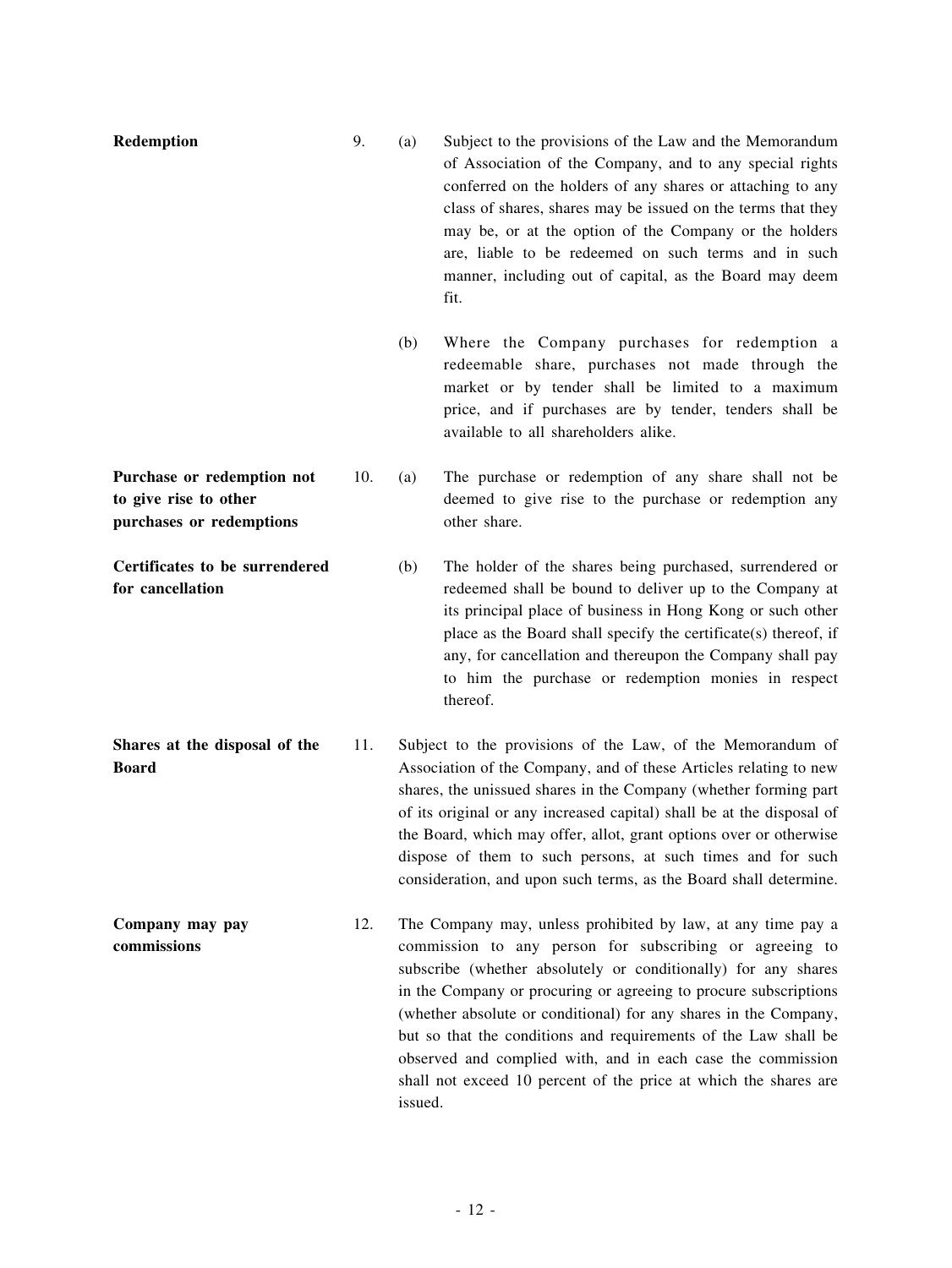**Company not to recognize trusts in respect of shares**

13. Except as otherwise expressly provided by these Articles or as required by law or as ordered by a court of competent jurisdiction, no person shall be recognized by the Company as holding any share upon any trust and the Company shall not be bound by or be compelled in any way to recognize (even when having notice thereof) any equitable, contingent, future or partial interest in any shares or any interest in any fractional part of a share or any other rights in respect of any share except an absolute right to the entirety thereof in the registered holder.

#### **Register of Members and Share Certificates**

| Share register | 14. | (a) | The Board shall cause to be kept at such place within or<br>outside the Cayman Islands as it deems fit a principal<br>register of the members and there shall be entered therein<br>the particulars of the members and the shares issued to<br>each of them and other particulars required under the Law.                                                                                                                                                      |
|----------------|-----|-----|----------------------------------------------------------------------------------------------------------------------------------------------------------------------------------------------------------------------------------------------------------------------------------------------------------------------------------------------------------------------------------------------------------------------------------------------------------------|
|                |     | (b) | If the Board considers it necessary or appropriate, the<br>Company may establish and maintain a branch register or<br>registers of members at such location or locations within<br>or outside the Cayman Islands as the Board thinks fit. The<br>principal register and the branch register(s) shall together<br>be treated as the register for the purposes of these Articles.                                                                                |
|                |     | (c) | The Board may, in its absolute discretion, at any time<br>transfer any share upon the principal register to any branch<br>register or any share on any branch register to the principal<br>register or any other branch register.                                                                                                                                                                                                                              |
|                |     | (d) | Notwithstanding anything contained in this Article, the<br>Company shall as soon as practicable and on a regular<br>basis record in the principal register all transfers of shares<br>effected on any branch register and shall at all times<br>maintain the principal register in such manner as to show<br>at all times the members for the time being and the shares<br>respectively held by them, in all respects in accordance<br>with the Companies Act. |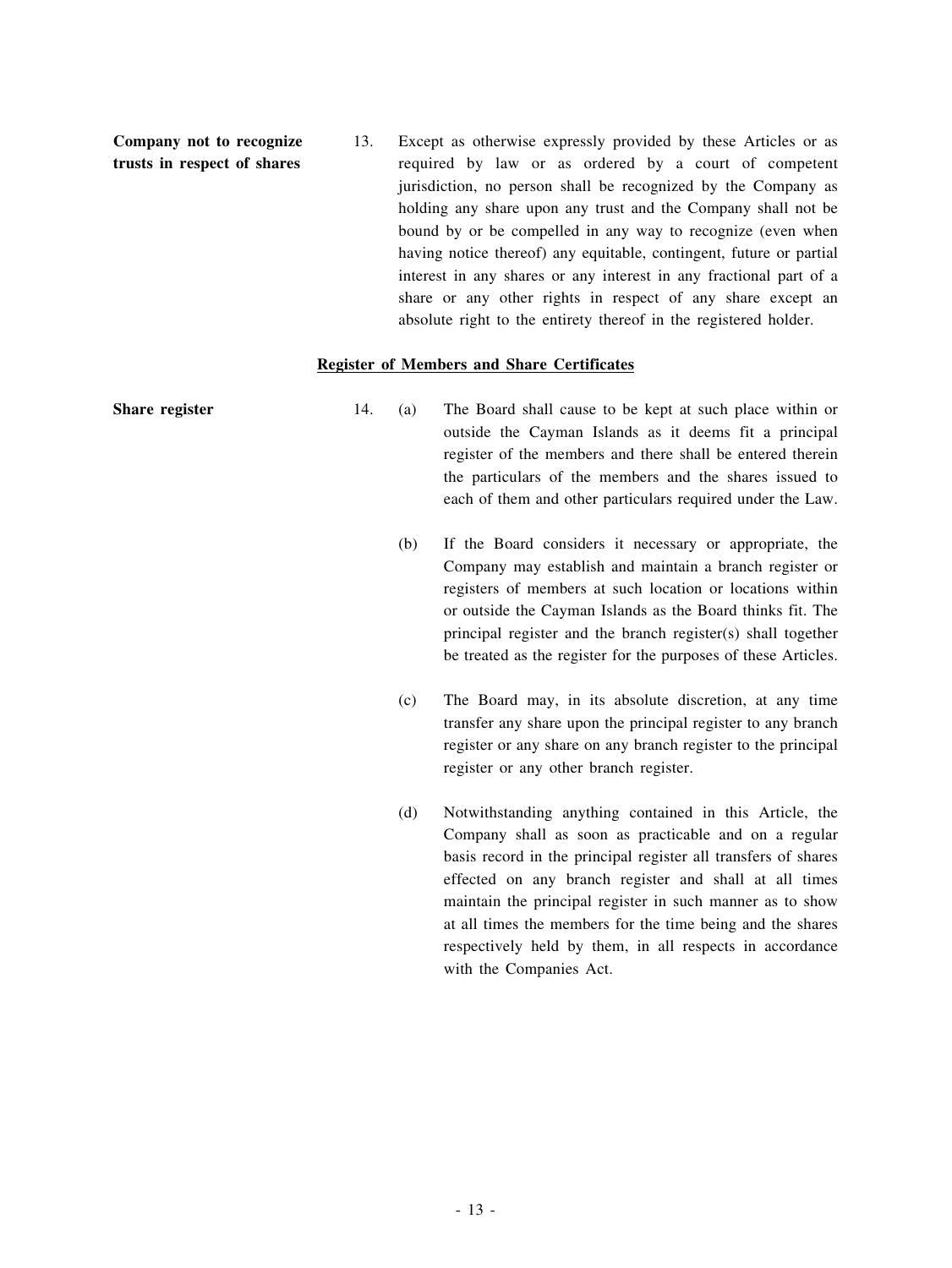- (e) For so long as any shares are listed on the Exchange, title to such listed shares may be evidenced and transferred in accordance with the Listing Rules that are or shall be applicable to such listed shares. The register of members maintained by the Company in respect of such listed shares (whether the principal register or a branch register) may be kept by recording the particulars required by Section 40 of the Law in a form otherwise than legible (provided it is capable of being reproduced in a legible form) if such recording otherwise complies with the Listing Rules that are or shall be applicable to such listed shares.
- 15. (a) Except when a register is closed and, if applicable, subject to the additional provisions of Article 15(d), the principal register and any branch register shall during business hours be kept open for the inspection of any member without charge.
	- (b) The reference to business hours in Article 15(a) is subject to such reasonable restrictions as the Company in general meeting may impose, but so that not less than two hours in each business day is to be allowed for inspections.
	- (c) The register may, on 10 business days' notice (or on 6 business days' notice in the case of a rights issue) being given by advertisement published on the Exchange's website, or, subject to the Listing Rules, by electronic communication in the manner in which notices may be served by the Company by electronic means as herein provided or by advertisement published in the newspapers, be closed at such times and for such periods as the Board may from time to time determine, either generally or in respect of any class of shares, provided that the register shall not be closed for more than 30 days in any year (or such longer period as the members may by ordinary resolution determine provided that such period shall not be extended beyond 60 days in any year). The Company shall, on demand, furnish any person seeking to inspect the register or part thereof which is closed by virtue of these Articles with a certificate under the hand of the Secretary stating the period for which, and by whose authority, it is closed. In the event that there is an alteration of book closure dates, the Company shall give at least 5 business days' notice in accordance with the procedures set out in this Article.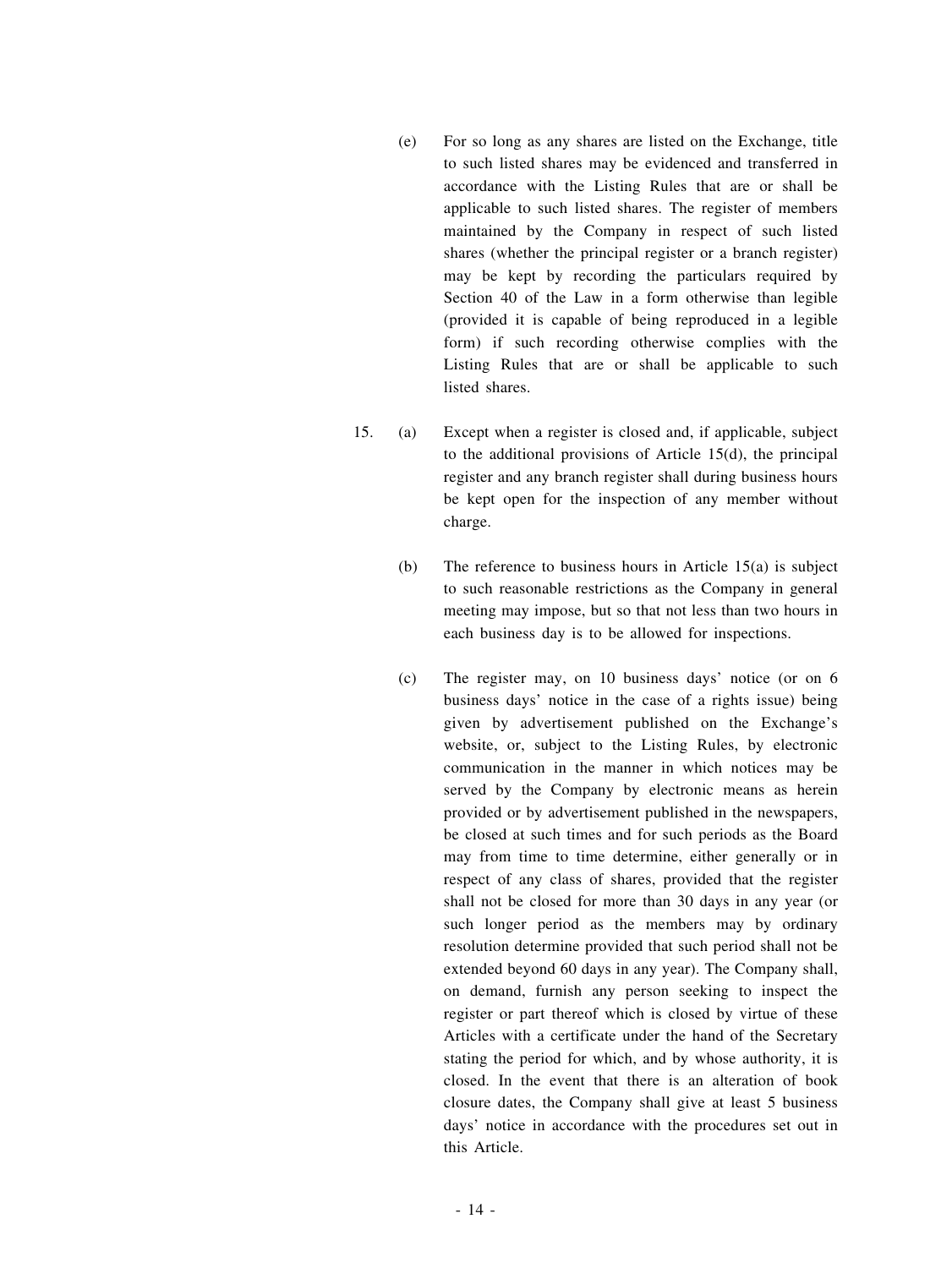- (d) Any register held in Hong Kong shall during normal business hours (subject to such reasonable restrictions as the Board may impose) be open to inspection by a member without charge and any other person on payment of such fee not exceeding HK\$2.50 (or such higher amount as may from time to time be permitted under the Listing Rules) as the Board may determine for each inspection. Any member may require a copy of the register, or any part thereof, on payment of HK\$0.25, or such lesser sum as the Company may prescribe, for every 100 words or fractional part thereof required to be copied. The Company shall cause any copy so required by any person to be sent to that person within a period of 10 days commencing on the date next after the day on which the request is received by the Company. Members may also require the provision of copies of extracts of the register in all respects as if the Company were incorporated under and were subject to the Companies Ordinance (Chapter 622 of the Laws of Hong Kong).
- (e) In lieu of, or apart from, closing the register pursuant to other provisions in these Articles, the Board may fix in advance a date as the record date for any such determination of members entitled to receive notice of, or to vote at any general meeting of the members or any adjournment thereof, or for the purpose of determining the members entitled to receive payment of any dividend or distribution, or in order to make a determination of members for any other purpose.
- **Share certificates** 16. Every person whose name is entered as a member in the register shall be entitled without payment to receive, within any relevant time prescribed in the Law or as the Exchange may from time to time determine, whichever is shorter, after allotment or lodgment of transfer (or within such other period as the conditions of issue shall provide), one certificate for all his shares of each class or, if he shall so request, in a case where the allotment or transfer is of a number of shares in excess of the number for the time being forming an Exchange board lot, upon payment, in the case of transfer, of a sum equal to the relevant maximum amount as the Exchange may from time to time determine for every certificate after the first or such lesser sum as the Board shall from time to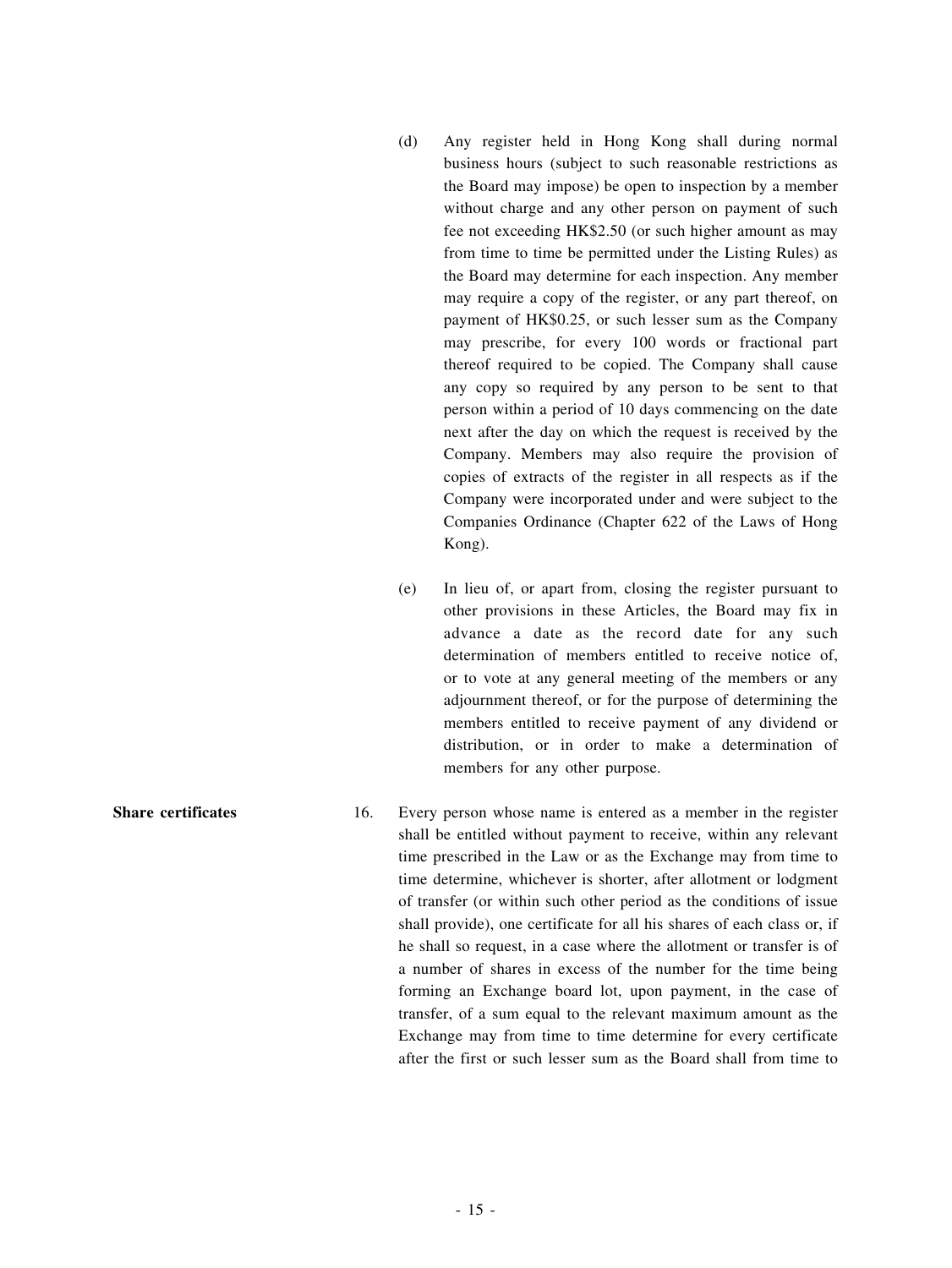time determine, such numbers of certificates for shares in Exchange board lots or multiples thereof as he shall request and one for the balance (if any) of the shares in question, provided that in respect of a share or shares held jointly by several persons the Company shall not be bound to issue a certificate or certificates to each such person, and the issue and delivery of a certificate or certificates to one of several joint holders shall be sufficient delivery to all such holders. All certificates for shares shall be delivered personally or sent through the post addressed to the member entitled thereto at his registered address as appearing in the register.

**Share certificates to be sealed** 17. Every certificate for shares or debentures or representing any other form of security of the Company shall be issued under the seal of the Company, which shall only be affixed with the authority of the Board.

**Every certificate to specify number of shares** 18. Every share certificate shall specify the number of shares in respect of which it is issued and the amount paid thereon or the fact that they are fully paid, as the case may be, and may otherwise be in such form as the Board may from time to time prescribe.

**Joint holders** 19. The Company shall not be bound to register more than four persons as joint holders of any share. If any share shall stand in the names of two or more persons, the person first named in the register shall be deemed the sole holder thereof as regards service of notices and, subject to the provisions of these Articles, all or any other matters connected with the Company, except the transfer of the share.

**Replacement of share certificates** 20. If a share certificate is defaced, lost or destroyed, it may be replaced on payment of such fee, if any, not exceeding HK\$2.50 (or such higher amount as may from time to time be permitted under the Listing Rules or such lesser sum as the Board may from time to time require) and on such terms and conditions, if any, as to publication of notices, evidence and indemnity, as the Board thinks fit and where it is defaced or worn out, after delivery up of the old certificate to the Company for cancellation.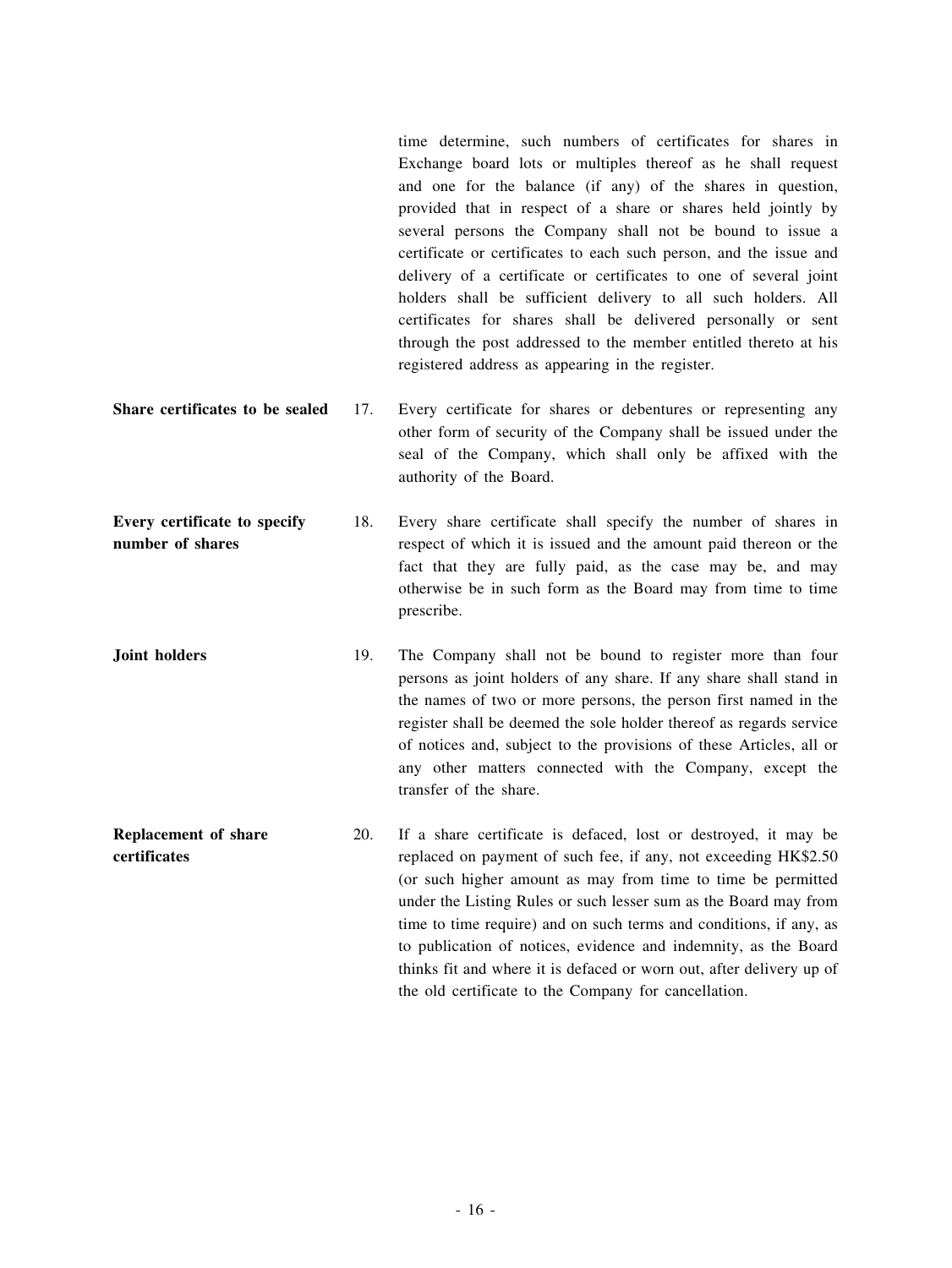# **Lien**

| Company's lien                           | 21. | The Company shall have a first and paramount lien on every<br>share (not being a fully paid up share) for all moneys, whether<br>presently payable or not, called or payable at a fixed time in<br>respect of such share; and the Company shall also have a first and<br>paramount lien and charge on all shares (other than fully paid up<br>shares) standing registered in the name of a member (whether<br>solely or jointly with others) for all the debts and liabilities of<br>such member or his estate to the Company and whether the same<br>shall have been incurred before or after notice to the Company of<br>any equitable or other interest of any person other than such<br>member, and whether the period for the payment or discharge of<br>the same shall have actually arrived or not, and notwithstanding<br>that the same are joint debts or liabilities of such member or his<br>estate and any other person, whether such person is a member of<br>the Company or not. |
|------------------------------------------|-----|------------------------------------------------------------------------------------------------------------------------------------------------------------------------------------------------------------------------------------------------------------------------------------------------------------------------------------------------------------------------------------------------------------------------------------------------------------------------------------------------------------------------------------------------------------------------------------------------------------------------------------------------------------------------------------------------------------------------------------------------------------------------------------------------------------------------------------------------------------------------------------------------------------------------------------------------------------------------------------------------|
| Lien extends to dividends and<br>bonuses |     | The Company's lien (if any) on a share shall extend to all<br>dividends and bonuses declared in respect thereof. The Board<br>may resolve that any share shall for some specified period be<br>exempt wholly or partially from the provisions of this Article.                                                                                                                                                                                                                                                                                                                                                                                                                                                                                                                                                                                                                                                                                                                                 |
| Sale of shares subject to lien           | 22. | The Company may sell in such manner as the Board thinks fit<br>any shares on which the Company has a lien, but no sale shall be<br>made unless some sum in respect of which the lien exists is<br>presently payable or the liability or engagement in respect of<br>which such lien exists is liable to be presently fulfilled or<br>discharged, nor until the expiration of 14 days after a notice in<br>writing, stating and demanding payment of the sum presently<br>payable or specifying the liability or engagement and demanding<br>fulfilment or discharge thereof and giving notice of intention to<br>sell in default, shall have been given to the registered holder for<br>the time being of the shares or the person, of which the Company<br>has notice, entitled to the shares by reason of such holder's death,<br>mental disorder or bankruptcy.                                                                                                                             |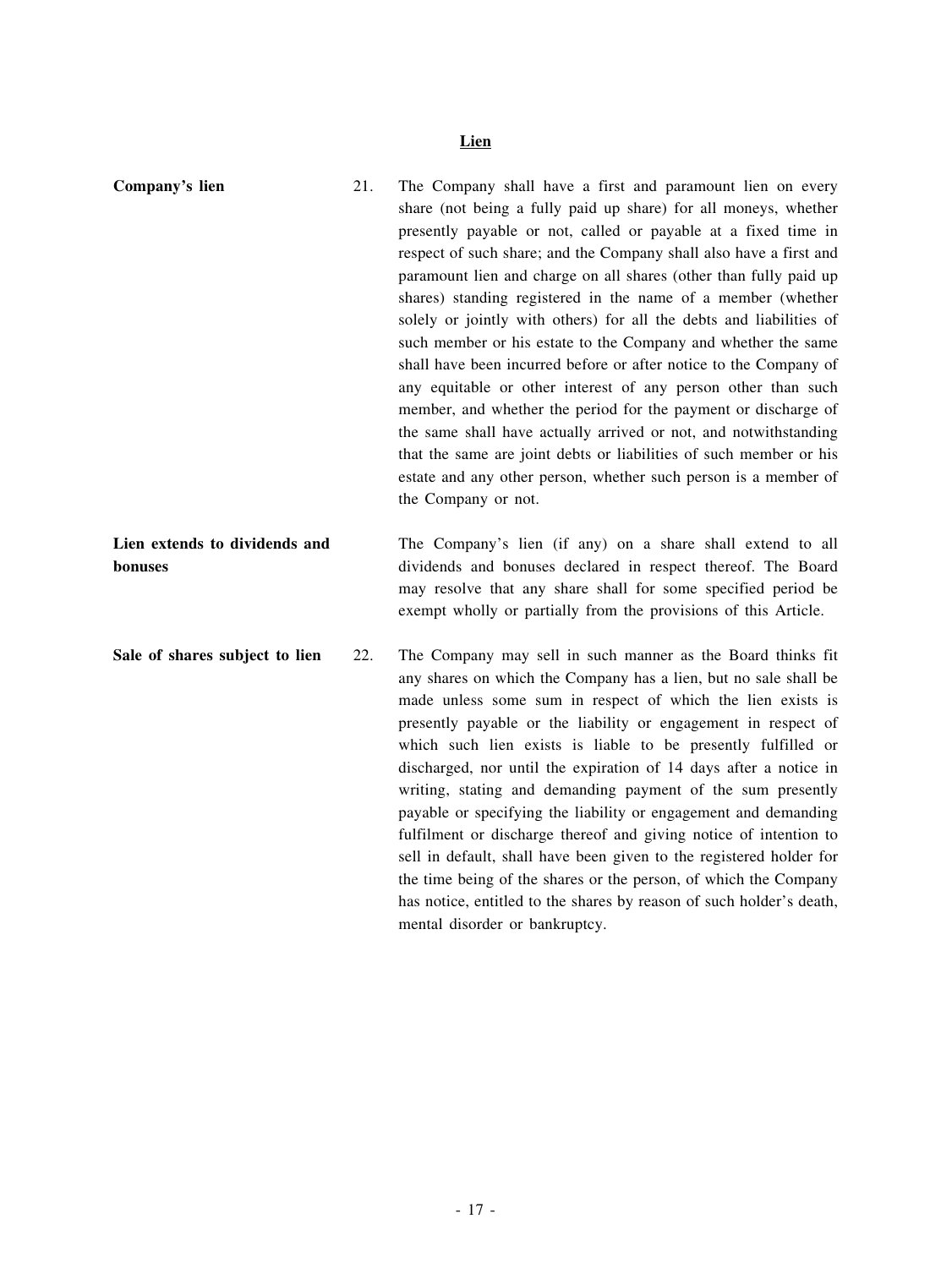**Application of proceeds of such sale**

23. The net proceeds of such sale by the Company after the payment of the costs of such sale shall be applied in or towards payment or satisfaction of the debt or liability or engagement in respect whereof the lien exists, so far as the same is presently payable, and any residue shall (subject to a like lien for debts or liabilities not presently payable as existed upon the shares prior to the sale and upon surrender, if required by the Company, for cancellation of the certificate for the share sold) be paid to the holder immediately before such sale of the share. For giving effect to any such sale, the Board may authorise any person to transfer the shares sold to the purchaser thereof and may enter the purchaser's name in the register as holder of the shares, and the purchaser shall not be bound to see to the application of the purchase money, nor shall his title to the shares be affected by any irregularity or invalidity in the proceedings in reference to the sale.

#### **Calls on Shares**

- **Calls, how made** 24. The Board may from time to time make such calls as it may think fit upon the members in respect of any monies unpaid on the shares held by them respectively (whether on account of the nominal amount of the shares or by way of premium or otherwise) and not by the conditions of allotment thereof made payable at fixed times. A call may be made payable either in one sum or by instalments. A call may be revoked or postponed as the Board may determine.
- **Notice of call** 25. At least 14 days' notice of any call shall be given to each member specifying the time and place of payment and to whom such payment shall be made.
- **Copy of notice to be sent** 26. A copy of the notice referred to in Article 25 shall be sent in the manner in which notices may be sent to members by the Company as herein provided.
- **Every member liable to pay call at appointed time and place** 27. Every member upon whom a call is made shall pay the amount of every call so made on him to the person and at the time or times and place or places as the Board shall specify. A person upon whom a call is made shall remain liable on such call notwithstanding the subsequent transfer of the shares in respect of which the call was made.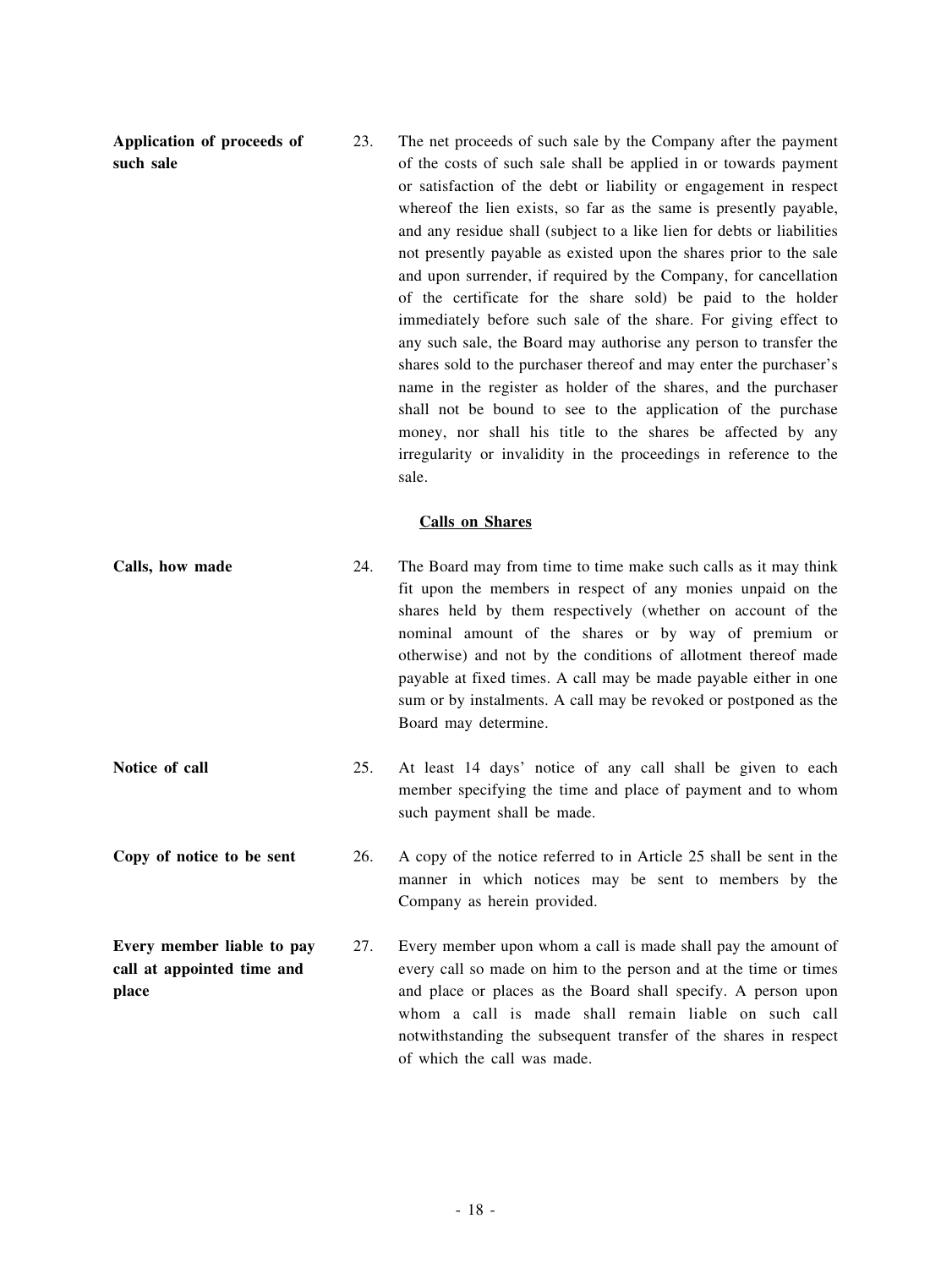| Notice of call may be<br>published in newspapers or<br>given by electronic means | 28. | In addition to the giving of notice in accordance with Article 26,<br>notice of the person appointed to receive payment of every call<br>and of the times and places appointed for payment may be given<br>to the members affected by notice published on the Exchange's<br>website, or, subject to the Listing Rules, by electronic<br>communication in the manner in which notices may be served<br>by the Company by electronic means as herein provided or by<br>advertisement published in the newspapers. |
|----------------------------------------------------------------------------------|-----|-----------------------------------------------------------------------------------------------------------------------------------------------------------------------------------------------------------------------------------------------------------------------------------------------------------------------------------------------------------------------------------------------------------------------------------------------------------------------------------------------------------------|
| When call deemed to have<br>been made                                            | 29. | A call shall be deemed to have been made at the time when the<br>resolution of the Board authorising such call was passed.                                                                                                                                                                                                                                                                                                                                                                                      |
| Liability of joint holders                                                       | 30. | The joint holders of a share shall be severally as well as jointly<br>liable for the payment of all calls and instalments due in respect<br>of such share or other moneys due in respect thereof.                                                                                                                                                                                                                                                                                                               |
| Board may extend time fixed<br>for call                                          | 31. | The Board may from time to time at its discretion extend the time<br>fixed for any call, and may extend such time as to all or any of<br>the members, whom by reason of residence outside Hong Kong<br>or other cause the Board considers it reasonable to grant an<br>extension to, but no member shall be entitled to any such<br>extension as a matter of grace and favour.                                                                                                                                  |
| Interest on calls                                                                | 32. | If the sum or any instalment payable in respect of any call is<br>unpaid on or before the day appointed for payment thereof, the<br>person or persons from whom the sum is due shall pay interest on<br>the same at such rate not exceeding 20 per cent. per annum as the<br>Board shall determine from the day appointed for the payment<br>thereof to the time of actual payment, but the Board may waive<br>payment of such interest wholly or in part.                                                      |
| Suspension of privileges while<br>call                                           | 33. | No member shall be entitled to receive any dividend or bonus or<br>to be present and vote (save as proxy for another member) at any<br>general meeting, either personally or by proxy, or be reckoned in<br>a quorum, or to exercise any other privilege as a member until all<br>sums or instalments due from him to the Company in respect of<br>any call, whether alone or jointly with any other person, together<br>with interest and expenses (if any) shall have been paid.                              |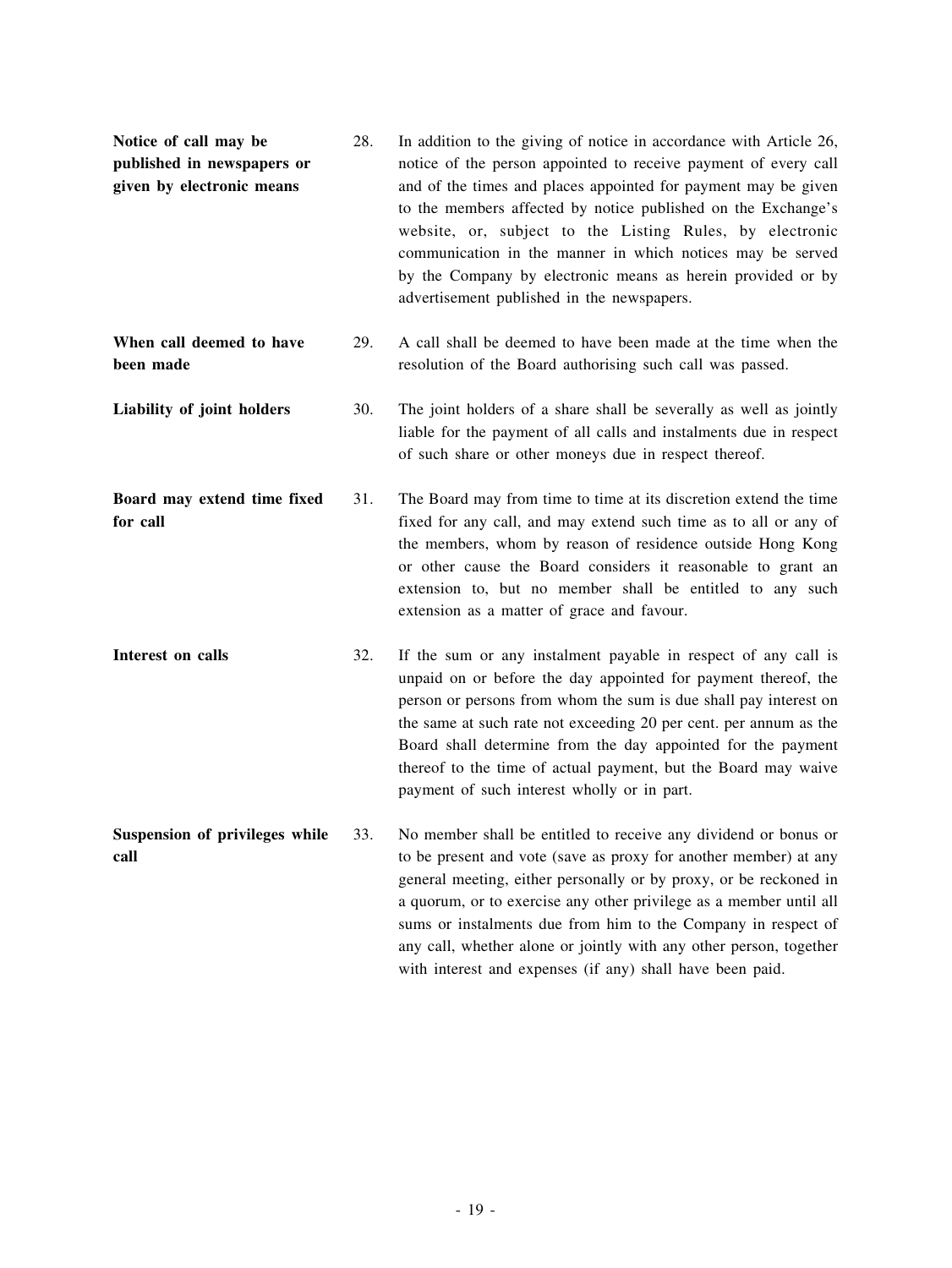- **Evidence in action for call** 34. At the trial or hearing of any action or other proceedings for the recovery of any money due for any call, it shall be sufficient to prove that the name of the member sued is entered in the register as the holder, or one of the holders, of the shares in respect of which such debt accrued; that the resolution making the call is duly recorded in the minute book; and that notice of such call was duly given to the member sued, in pursuance of these Articles; and it shall not be necessary to prove the appointment of the Directors who made such call, nor any other matters whatsoever, and the proof of the matters aforesaid shall be conclusive evidence of the debt.
- **Sums payable on allotment/in future deemed a call** 35. Any sum which by the terms of allotment of a share is made payable upon allotment or at any fixed date, whether on account of the nominal value of the share and/or by way of premium or otherwise, shall for all purposes of these Articles be deemed to be a call duly made and payable on the date fixed for payment, and in case of non-payment, all the relevant provisions of these Articles as to payment of interest and expenses, liabilities of joint holders, forfeiture and the like, shall apply as if such sum had become payable by virtue of a call duly made and notified.
- **Payment of calls in advance** 36. The Board may, if it thinks fit, receive from any member willing to advance the same, and either in money or money's worth, all or any part of the money uncalled and unpaid or instalments payable upon any shares held by him, and upon all or any of the moneys so advanced the Company may pay interest at such rate (if any) as the Board may decide. The Board may at any time repay the amount so advanced upon giving to such member not less than one month's notice in writing of its intention in that behalf, unless before the expiration of such notice the amount so advanced shall have been called up on the shares in respect of which it was advanced. No such sum paid in advance of calls shall entitle the member paying such sum to any portion of a dividend declared in respect of any period prior to the date upon which such sum would, but for such payment, become presently payable.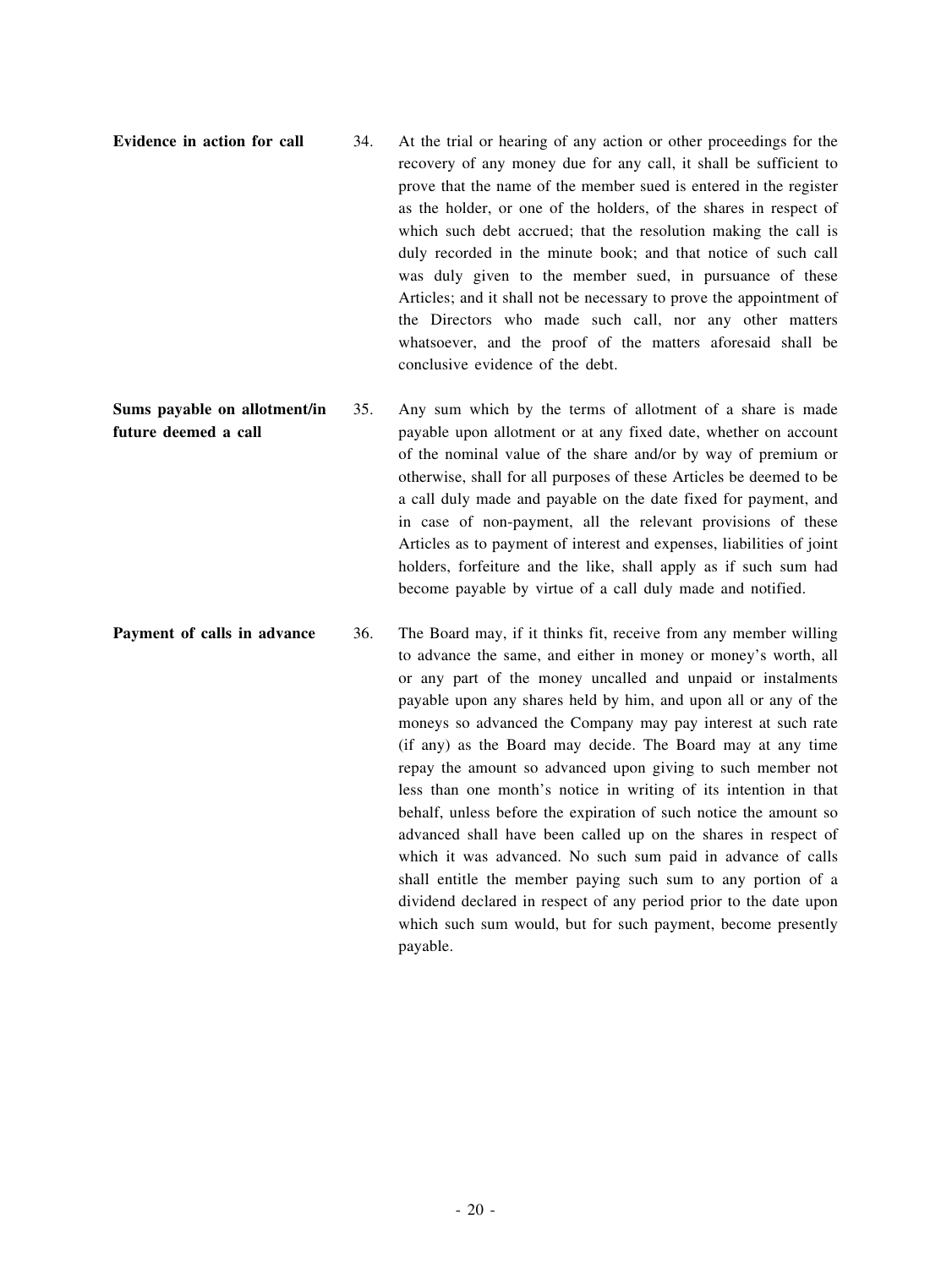# **Transfer of Shares**

| Form of transfer                           | 37. | Transfers of shares may be effected by an instrument of transfer<br>in the usual common form or in such other form as the Board<br>may approve, which is consistent with the standard form of<br>transfer as prescribed by the Exchange and approved by the<br>Board. All instruments of transfer must be left at the registered<br>office of the Company or at such other place as the Board may<br>appoint and all such instruments of transfer shall be retained by<br>the Company.                                                                                                                                                                                                                                                                                                                                                                                                                                                                                                                                                                                                                       |
|--------------------------------------------|-----|--------------------------------------------------------------------------------------------------------------------------------------------------------------------------------------------------------------------------------------------------------------------------------------------------------------------------------------------------------------------------------------------------------------------------------------------------------------------------------------------------------------------------------------------------------------------------------------------------------------------------------------------------------------------------------------------------------------------------------------------------------------------------------------------------------------------------------------------------------------------------------------------------------------------------------------------------------------------------------------------------------------------------------------------------------------------------------------------------------------|
| <b>Execution</b>                           | 38. | The instrument of transfer shall be executed by or on behalf of<br>the transferor and by or on behalf of the transferee PROVIDED<br>that the Board may dispense with the execution of the instrument<br>of transfer by the transferee in any case which it thinks fit in its<br>discretion to do so. The instrument of transfer of any share shall<br>be in writing and shall be executed with a manual signature or<br>facsimile signature (which may be machine imprinted or<br>otherwise) by or on behalf of the transferor and transferee<br>PROVIDED that in the case of execution by facsimile signature<br>by or on behalf of a transferor or transferee, the Board shall have<br>previously been provided with a list of specimen signatures of the<br>authorised signatories of such transferor or transferee and the<br>Board shall be reasonably satisfied that such facsimile signature<br>corresponds to one of those specimen signatures. The transferor<br>shall be deemed to remain the holder of a share until the name of<br>the transferee is entered in the register in respect thereof. |
|                                            |     | 38A. Notwithstanding Articles 37 and 38, transfers of shares which are<br>listed on the Exchange may be effected by any method of<br>transferring or dealing in securities permitted by the Listing Rules<br>and which has been approved by the Board for such purpose.                                                                                                                                                                                                                                                                                                                                                                                                                                                                                                                                                                                                                                                                                                                                                                                                                                      |
| Board may refuse to register<br>a transfer | 39. | The Board may, in its absolute discretion, and without assigning<br>any reason, refuse to register a transfer of any share which is not<br>fully paid up or on which the Company has a lien.                                                                                                                                                                                                                                                                                                                                                                                                                                                                                                                                                                                                                                                                                                                                                                                                                                                                                                                 |
| Notice of refusal                          | 40. | If the Board shall refuse to register a transfer of any share, it<br>shall, within two months after the date on which the transfer was<br>lodged with the Company, send to each of the transferor and the<br>transferee notice of such refusal.                                                                                                                                                                                                                                                                                                                                                                                                                                                                                                                                                                                                                                                                                                                                                                                                                                                              |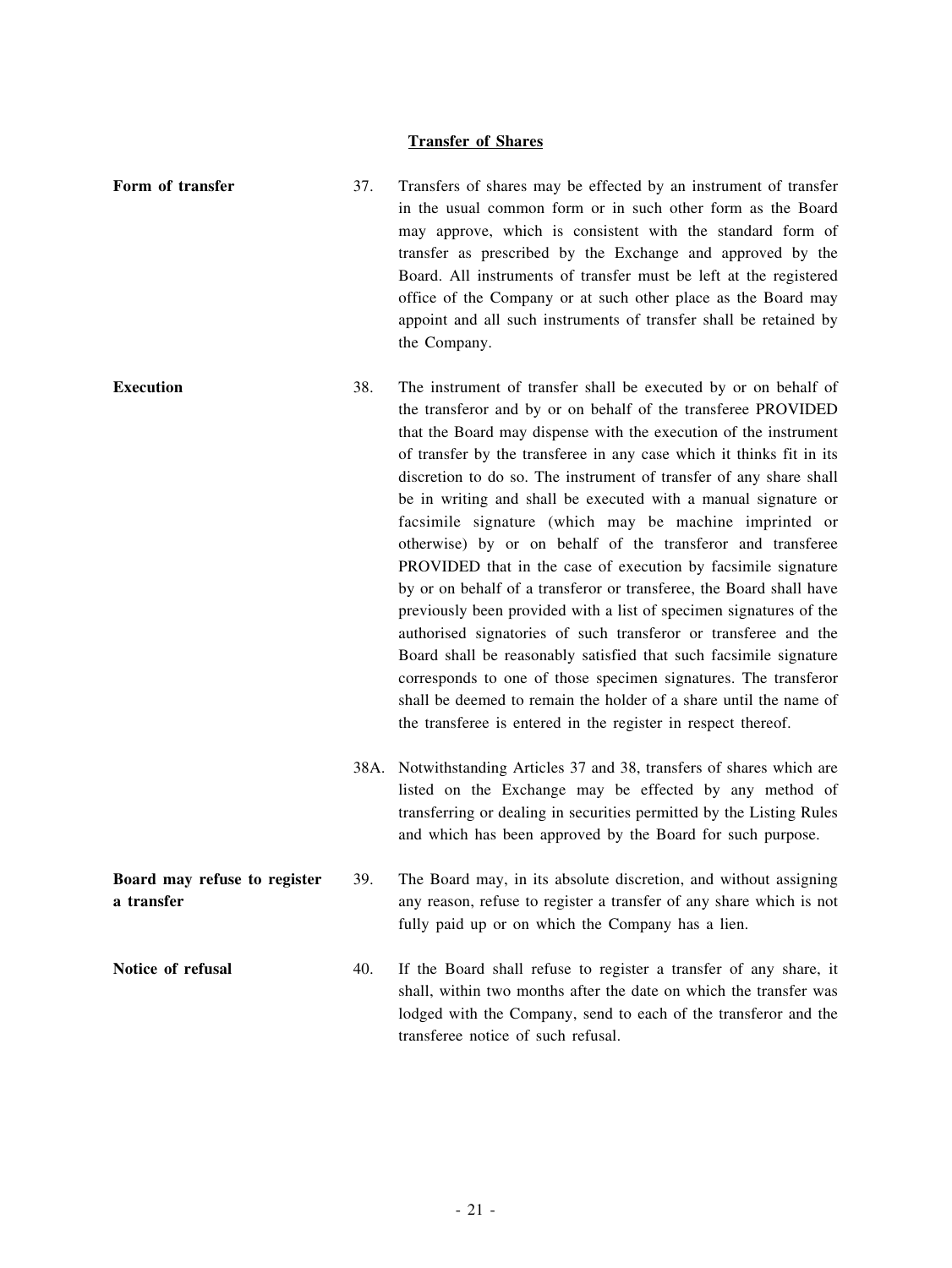- **Requirements as to transfer** 41. The Board may also decline to register any transfer of any shares unless:
	- (i) the instrument of transfer is lodged with the Company accompanied by the certificate for the shares to which it relates (which shall upon registration of the transfer be cancelled) and such other evidence as the Board may reasonably require to show the right of the transferor to make the transfer; and
	- (ii) the instrument of transfer is in respect of only one class of shares; and
	- (iii) the instrument of transfer is properly stamped (in circumstances where stamping is required); and
	- (iv) in the case of a transfer to joint holders, the number of joint holders to which the share is to be transferred does not exceed four; and
	- (v) the shares concerned are free of any lien in favour of the Company; and
	- (vi) such fee not exceeding HK\$2.50 (or such maximum as the Exchange may from time to time determine to be payable (or such lesser sum as the Board may from time to time require) is paid to the Company in respect thereof.
- **No transfer to an infant etc.** 42. No transfer shall be made to an infant or to a person in respect of whom an order has been made by any competent court or official on the grounds that he is or may be suffering from mental disorder or is otherwise incapable of managing his affairs or under other legal disability.
- **Certificate to be given up on transfer** 43. Upon every transfer of shares the certificate held by the transferor shall be given up to be cancelled, and shall forthwith be cancelled accordingly, and a new certificate shall be issued without charge to the transferee in respect of the shares transferred to him, and if any of the shares included in the certificate so given up shall be retained by the transferor, a new certificate in respect thereof shall be issued to him without charge. The Company shall also retain the instrument(s) of transfer.
-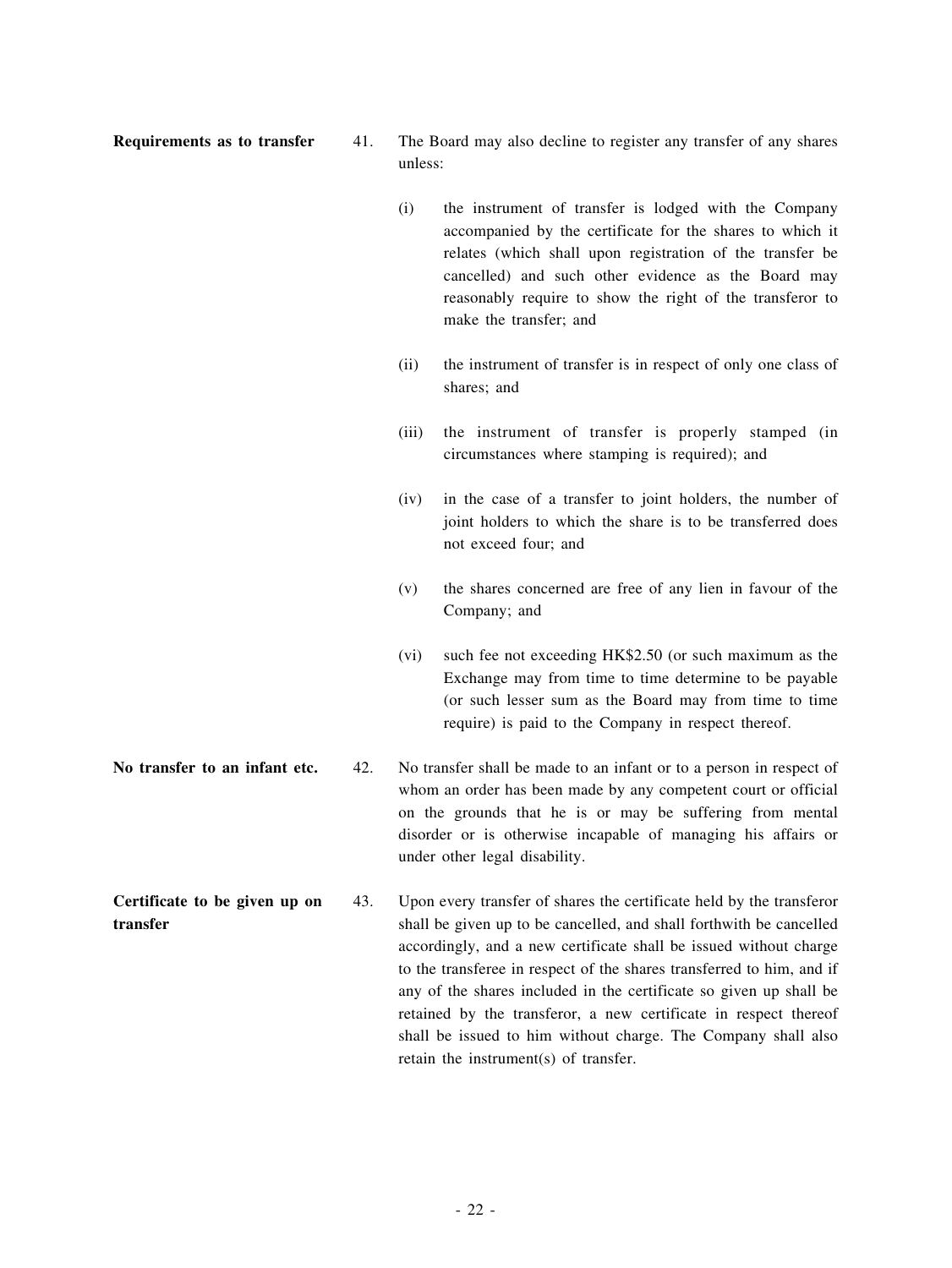**When transfer books and register may close**

44. The registration of transfers may, on 10 business days' notice (or on 6 business days' notice in the case of a rights issue) being given by advertisement published on the Exchange's website, or, subject to the Listing Rules, by electronic communication in the manner in which notices may be served by the Company by electronic means as herein provided or by advertisement published in the newspapers, be suspended and the register closed at such times for such periods as the Board may from time to time determine, provided always that such registration shall not be suspended or the register closed for more than 30 days in any year (or such longer period as the members may by ordinary resolution determine provided that such period shall not be extended beyond 60 days in any year). In the event that there is an alteration of book closure dates, the Company shall give at least 5 business days' notice before the announced closure, or the new closure, whichever is earlier. If, however, there are exceptional circumstances (e.g. during a Number 8 or higher typhoon signal and black rainstorm warning) that render the giving of such publication of advertisement impossible, the Company shall comply with these requirements as soon as practicable.

#### **Transmission of Shares**

- **Death of registered holder or of joint holder of shares** 45. In the case of the death of a member, the survivor or survivors where the deceased was a joint holder, and the legal personal representatives of the deceased where he was a sole holder, shall be the only persons recognized by the Company as having any title to his interest in the shares; but nothing herein contained shall release the estate of a deceased holder (whether sole or joint) from any liability in respect of any share solely or jointly held by him.
- **Registration of personal representatives and trustee in bankruptcy** 46. Any person becoming entitled to a share in consequence of the death or bankruptcy or winding-up of a member may, upon such evidence as to his title being produced as may from time to time be required by the Board and subject as hereinafter provided, either be registered himself as holder of the share or elect to have some other person nominated by him registered as the transferee thereof.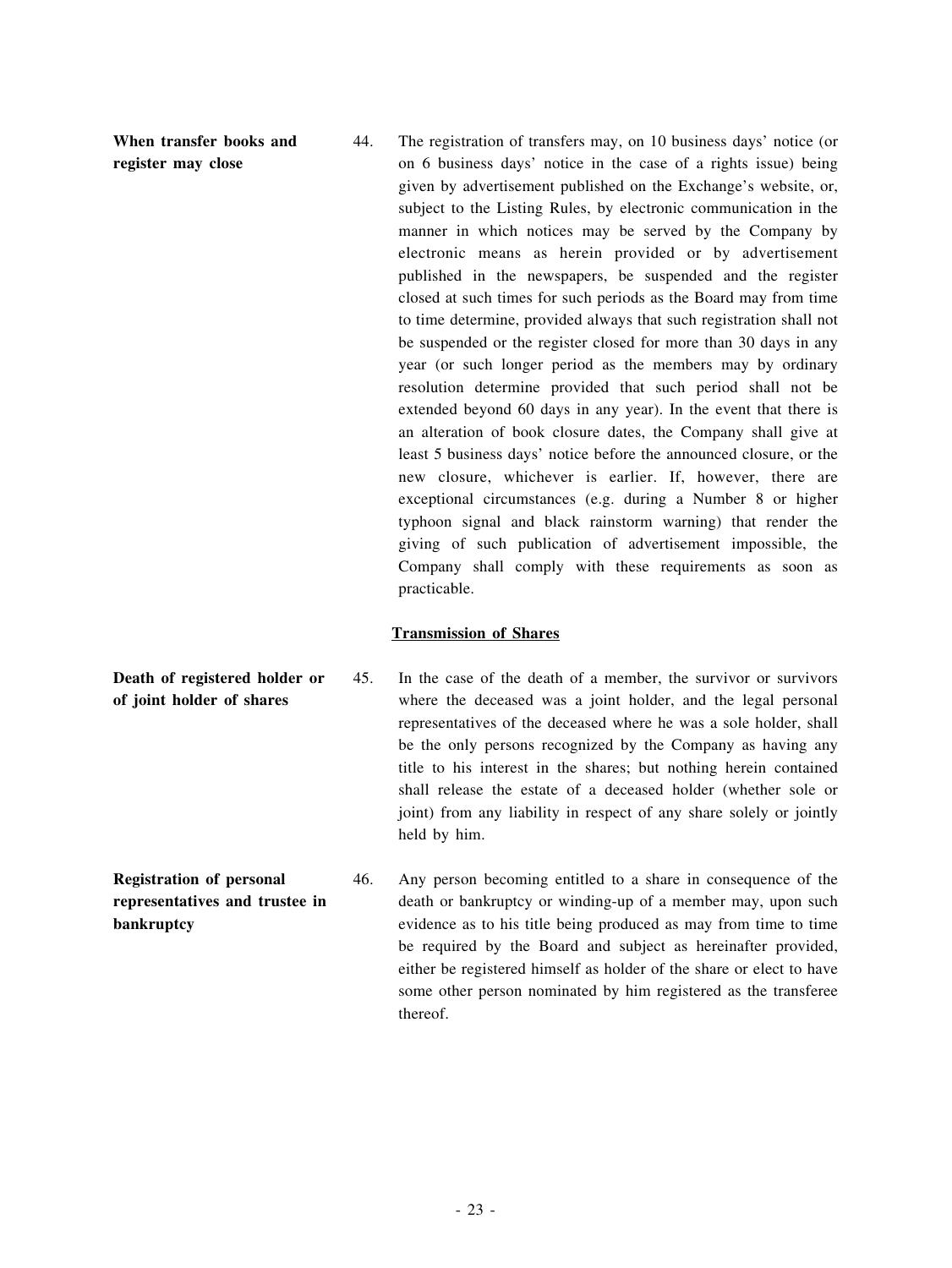**Notice of election to be registered/Registration of nominee**

- 47. If the person so becoming entitled shall elect to be registered himself, he shall deliver or send to the Company a notice in writing signed by him stating that he so elects. If he shall elect to have his nominee registered he shall testify his election by executing in favour of his nominee a transfer of such share. All the limitations, restrictions and provisions of these Articles relating to the right to transfer and the registration of transfers of shares shall be applicable to any such notice or transfer as aforesaid as if the death or bankruptcy or winding-up of the member had not occurred and the notice or transfer were a transfer executed by such member.
- **Retention of dividends, etc., until transfer or transmission of shares of a deceased or bankrupt member** 48. A person becoming entitled to a share by reason of the death or bankruptcy or winding-up of the holder shall be entitled to the same dividends and other advantages to which he would be entitled if he were the registered holder of the share. However, the Board may, if it thinks fit, withhold the payment of any dividend payable or other advantages in respect of such share until such person shall become the registered holder of the share or shall have effectually transferred such share, but, subject to the requirements of Article 86 being met, such a person may vote at meetings.

#### **Forfeiture of Shares**

- **If call or instalment not paid notice may be given** 49. If a member fails to pay any call or instalment of a call on the day appointed for payment thereof, the Board may, at any time during such time as any part thereof remains unpaid, without prejudice to the provisions of Article 33 serve a notice on him requiring payment of so much of the call or instalment as is unpaid, together with any interest which may have accrued and which may still accrue up to the date of actual payment.
- **Form of notice** 50. The notice shall name a further day (not earlier than the expiration of 14 days from the date of service of the notice) on or before which, and the place where, the payment required by the notice is to be made, and shall state that in the event of nonpayment at or before the time and at the place appointed, the shares in respect of which the call was made or instalment is unpaid will be liable to be forfeited. The Board may accept a surrender of any share liable to be forfeited hereunder and in such case, references in these Articles to forfeiture shall include surrender.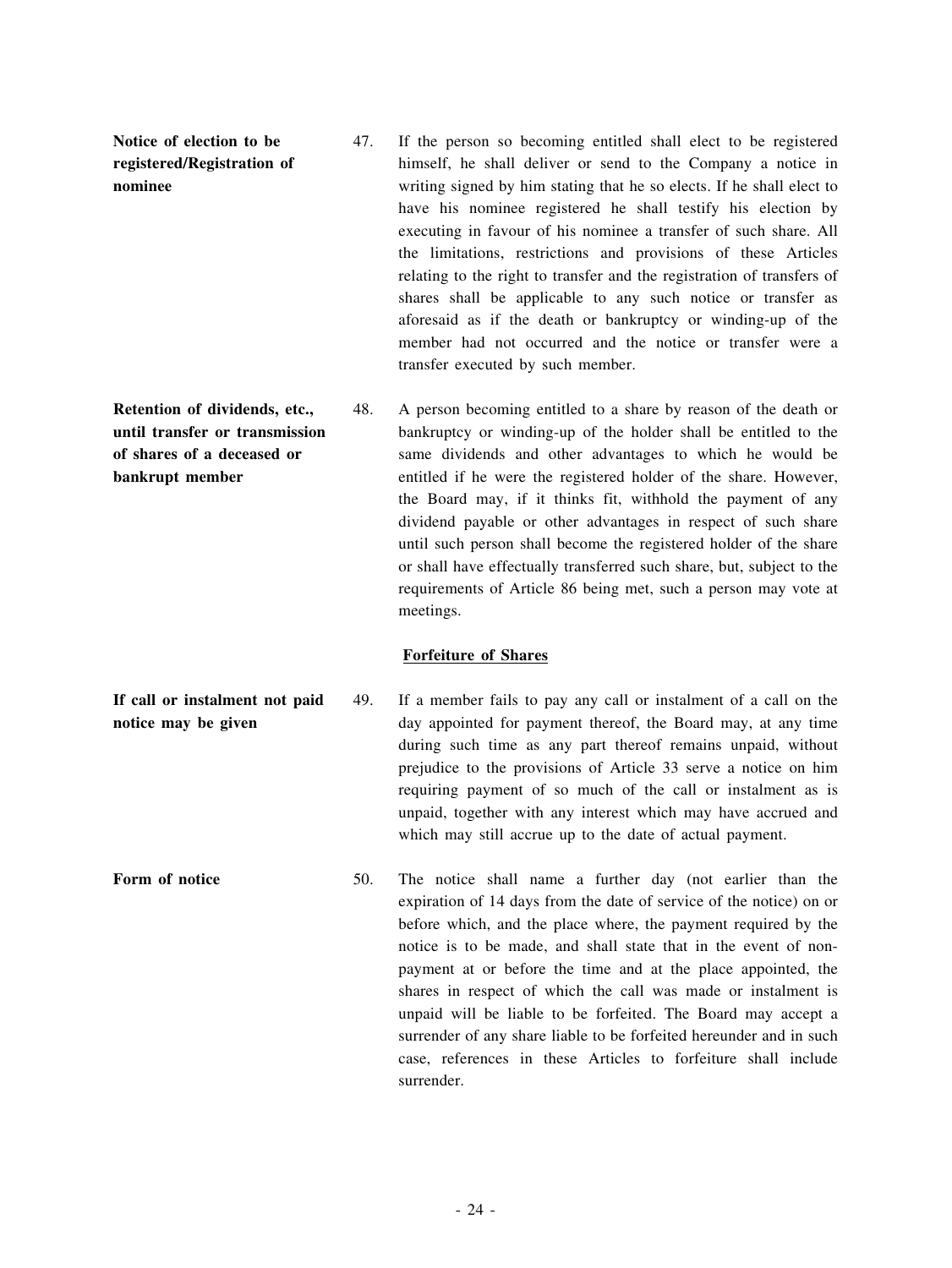**If notice not complied with shares may be forfeited** 51. If the requirements of any such notice as aforesaid are not complied with, any share in respect of which the notice has been given may at any time thereafter, before the payment required by the notice has been made, be forfeited by a resolution of the Board to that effect. Such forfeiture shall include all dividends and bonuses declared in respect of the forfeited share, and not actually paid before the forfeiture.

**Forfeited shares to be deemed property of Company** 52. Any share so forfeited shall be deemed to be the property of the Company, and may be re-allotted sold or otherwise disposed of on such terms and in such manner as the Board thinks fit and at any time before a re-allotment, sale or disposition the forfeiture may be cancelled by the Board on such terms as it thinks fit.

**Arrears to be paid notwithstanding forfeiture** 53. A person whose shares have been forfeited shall cease to be a member in respect of the forfeited shares but shall, notwithstanding, remain liable to pay to the Company all moneys which, at the date of forfeiture, were payable by him to the Company in respect of the shares, together with (if the Board shall in its discretion so require) interest thereon from the date of forfeiture until payment at such rate not exceeding 20 per cent. per annum as the Board may prescribe, and the Board may enforce the payment thereof if it thinks fit, and without any deduction or allowance for the value of the shares forfeited, at the date of forfeiture. For the purposes of this Article any sum which, by the terms of issue of a share, is payable thereon at a fixed time which is subsequent to the date of forfeiture, whether on account of the nominal value of the share or by way of premium, shall notwithstanding that time has not yet arrived, be deemed to be payable at the date of forfeiture, and the same shall become due and payable immediately upon the forfeiture, but interest thereon shall only be payable in respect of any period between the said fixed time and the date of actual payment.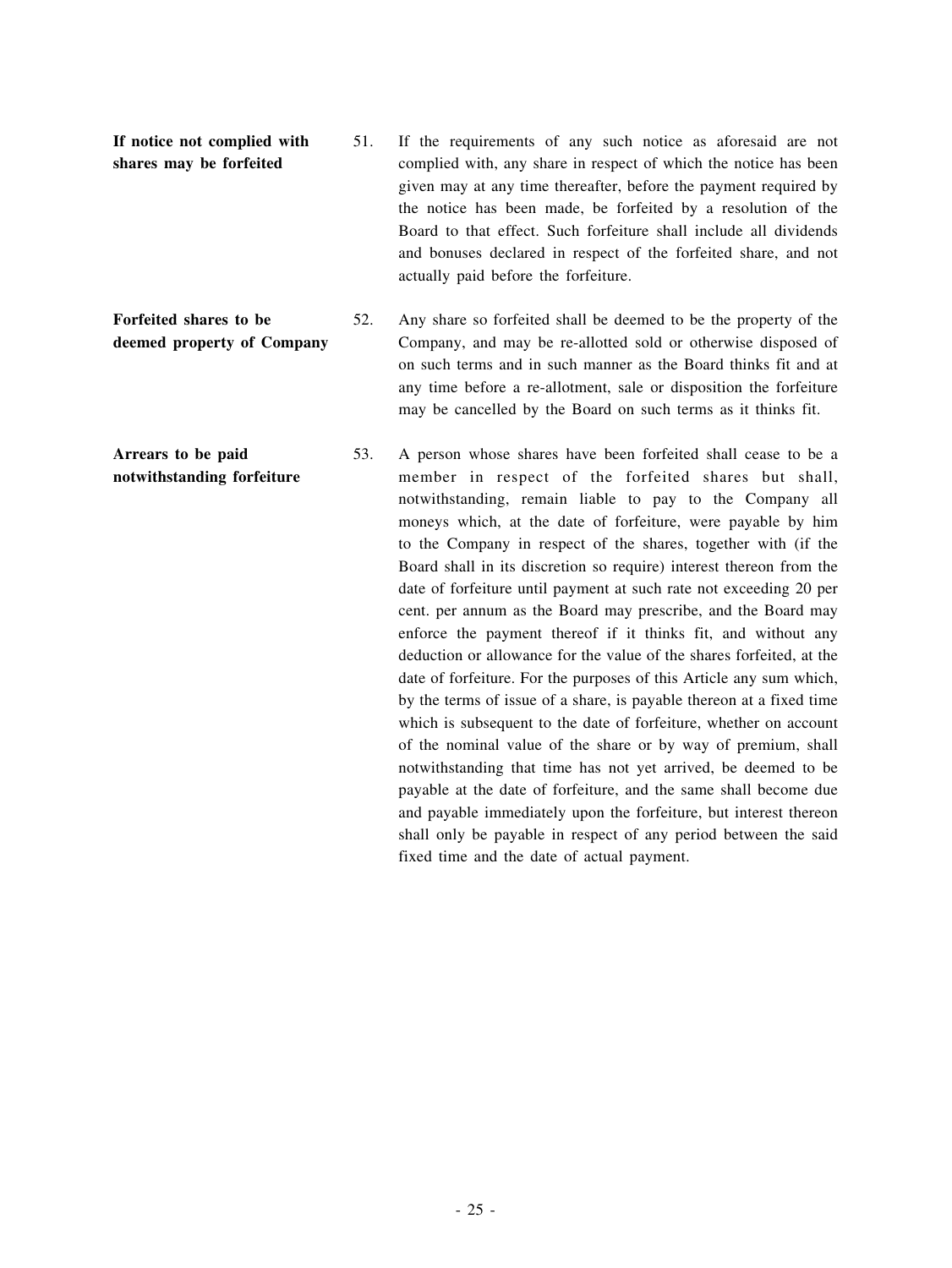- **Evidence of forfeiture** 54. A statutory declaration in writing that the declarant is a Director or Secretary, and that a share in the Company has been duly forfeited on a date stated in the declaration, shall be conclusive evidence of the facts therein stated as against all persons claiming to be entitled to the share. The Company may receive the consideration, if any, given for the share on any re-allotment, sale or disposition thereof and the Board may authorise any person to execute a letter of reallotment or transfer the share in favour of the person to whom the share is re-allotted, sold or disposed of and he shall thereupon be registered as the holder of the share, and shall not be bound to see to the application of the subscription or purchase money, if any, nor shall his title to the share be affected by any irregularity or invalidity in the proceedings in reference to the forfeiture, re-allotment, sale or other disposal of the share.
- **Notice after forfeiture** 55. When any share shall have been forfeited, notice of the forfeiture shall be given to the member in whose name it stood immediately prior to the forfeiture, and an entry of the forfeiture, with the date thereof, shall forthwith be made in the register. Notwithstanding the above, no forfeiture shall be in any manner invalidated by any omission or neglect to give such notice as aforesaid.
- **Power to redeem forfeited shares** 56. Notwithstanding any such forfeiture as aforesaid, the Board may at any time, before any share so forfeited shall have been reallotted, sold, or otherwise disposed of, permit the share forfeited to be redeemed upon the terms of payment of all calls and interest due upon and expenses incurred in respect of the share, and upon such further terms (if any) as it thinks fit.

**Forfeiture not to prejudice Company's right to call or**

**instalment**

- 57. The forfeiture of a share shall not prejudice the right of the Company to any call already made or instalment payable thereon.
- **Forfeiture for non-payment of any sum due on shares** 58. The provisions of these Articles as to forfeiture shall apply in the case of non-payment of any sum which, by the terms of issue of a share, becomes payable at a fixed time, whether on account of the nominal value of the share or by way of premium, as if the same had been payable by virtue of a call duly made and notified.

#### **Stock**

**Power to convert into stock** 59. Subject to the Companies Act, the Company may by ordinary resolution convert any fully paid up shares into stock, and may from time to time by like resolution re-convert any stock into fully paid up shares of any denomination.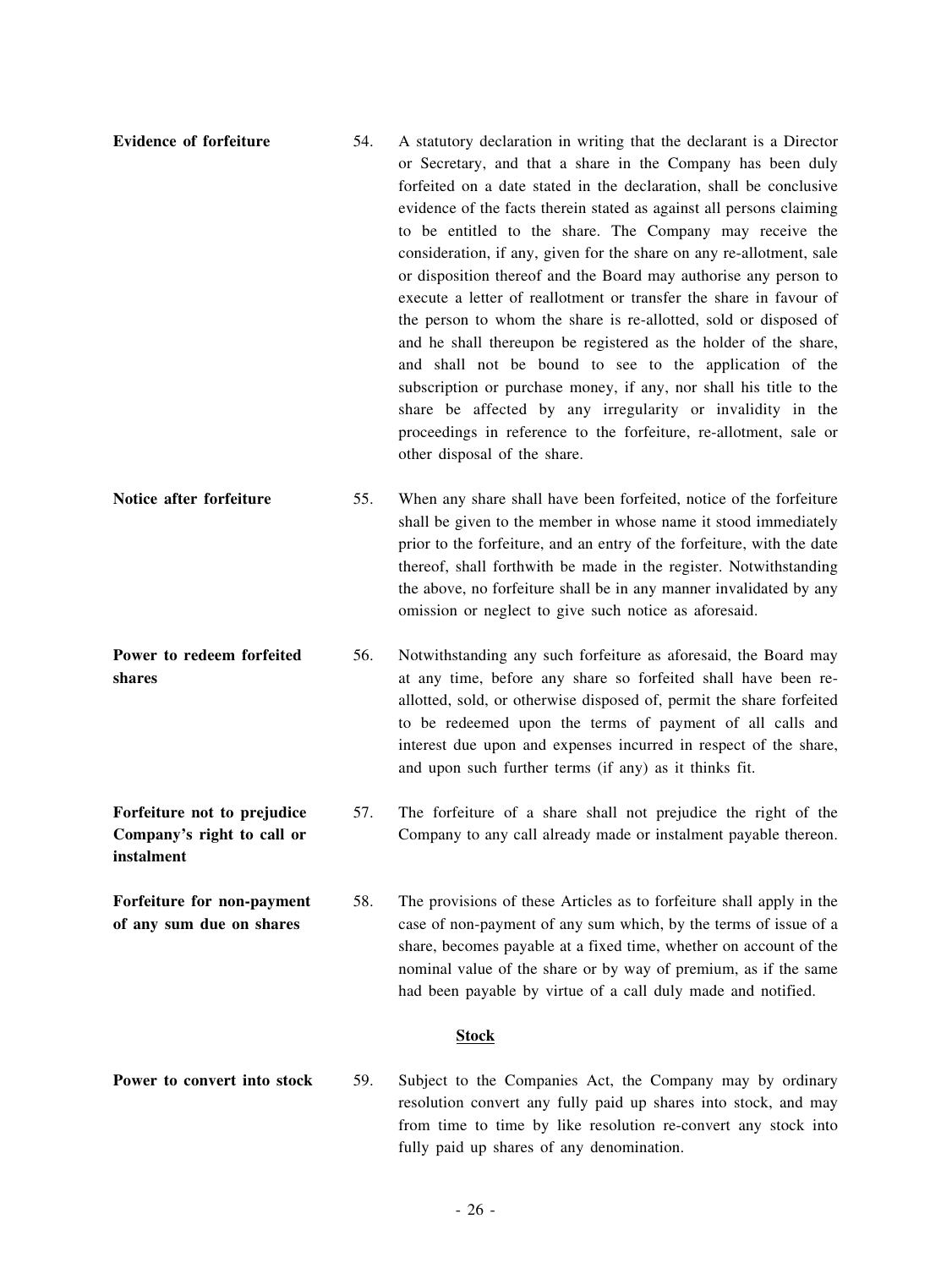- **Transfer of stock** 60. The holders of stock may transfer the same or any part thereof in the same manner, and subject to the same regulations as and subject to which the shares from which the stock arose might prior to conversion have been transferred or as near thereto as circumstances admit, but the Board may from time to time, if it thinks fit, fix the minimum amount of stock transferable and restrict or forbid the transfer of fractions of that minimum, but so that such minimum shall not exceed the nominal amount of the shares from which the stock arose. No warrants to bearer shall be issued in respect of any stock.
- **Rights** of stockholders 61. The holders of stock shall, according to the amount of stock held by them, have the same rights, privileges and advantages as regards dividends, participation in assets on a winding-up, voting at meetings, and other matters, as if they held the shares from which the stock arose, but no such privilege or advantage (except participation in the dividends and profits of the Company) shall be conferred by an amount of stock which would not, if existing in shares, have conferred such privileges or advantage.
- **Interpretation** 62. Such of the resolutions of these Articles as are applicable to paid up shares shall apply to stock, and the words "share" and "shareholder" therein shall include "stock" and "stockholder".

#### **Alteration of Capital**

- 63. (a) The Company may from time to time by ordinary resolution:
	- (i) consolidate and divide all or any of its share capital into shares of larger amount than its existing shares. On any consolidation of fully paid shares and division into shares of larger amount, the Board may settle any difficulty which may arise as it thinks expedient and in particular (but without prejudice to the generality of the foregoing) may as between the holders of shares to be consolidated determine which particular shares are to be consolidated into each consolidated share, and if it shall happen that any person shall become entitled to fractions of a consolidated share or shares, such fractions may be sold by some person appointed by the Board for that purpose and the person so appointed may transfer the shares so sold to the purchaser thereof and the validity of such transfer shall not be questioned, and so that the net proceeds of such sale (after deduction of the expenses of such sale) may either be

**Consolidation and division of capital and sub-division and cancellation of shares**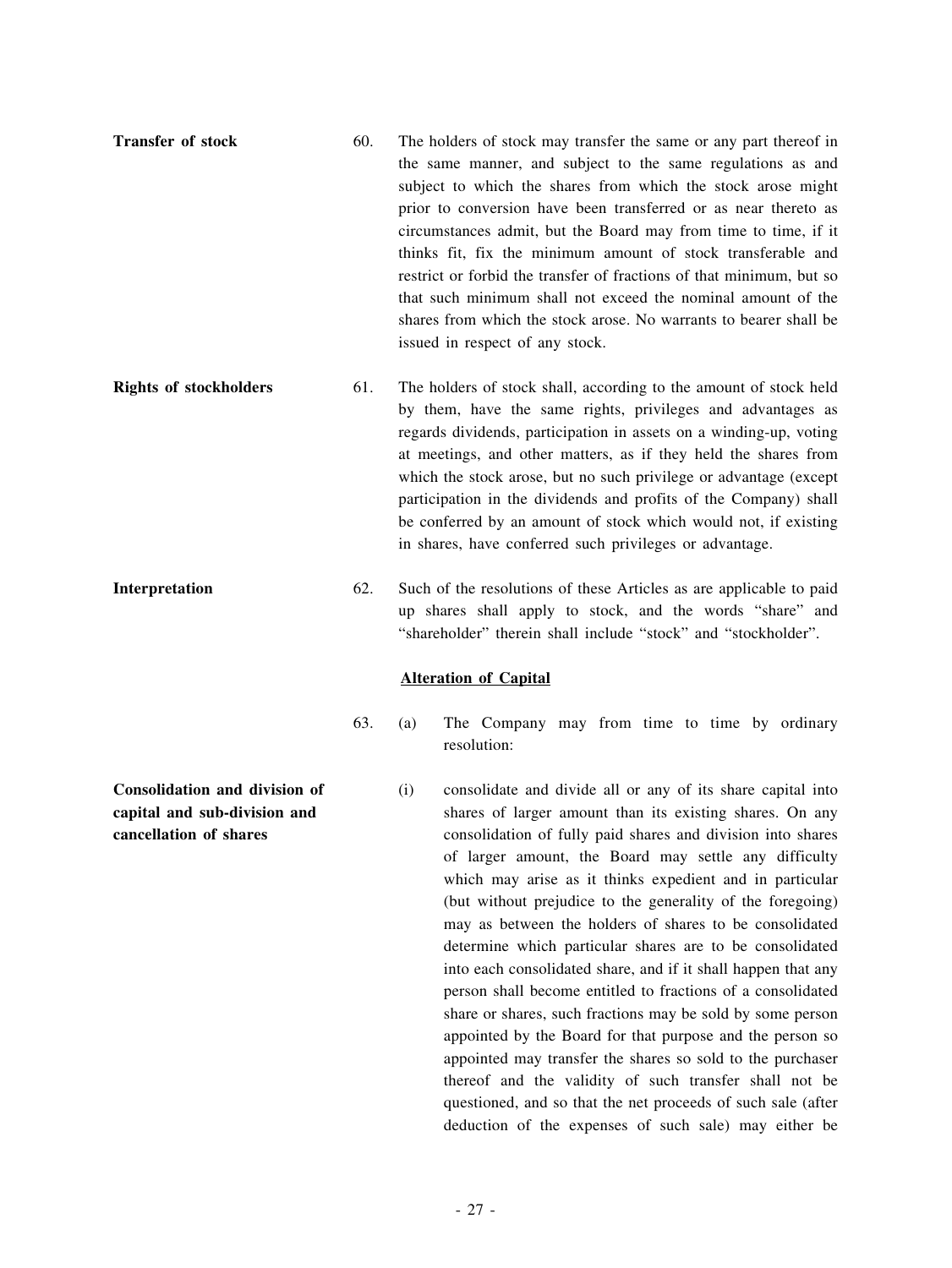distributed among the persons who would otherwise be entitled to a fraction or fractions of a consolidated share or shares rateably in accordance with their rights and interests or may be paid to the Company for the Company's benefit;

- (ii) cancel any shares which at the date of the passing of the resolution have not been taken or agreed to be taken by any person, and diminish the amount of its share capital by the amount of the shares so cancelled subject to the provisions of the Law; and
- (iii) sub-divide its shares or any of them into shares of smaller amount than is fixed by the Memorandum of Association of the Company, subject nevertheless to the provisions of the Law, and so that the resolution whereby any share is sub-divided may determine that, as between the holders of the shares resulting from such sub-division, one or more of the shares may have any such preferred or other special rights, over, or may have such deferred rights or be subject to any such restrictions as compared with the others as the Company has power to attach to unissued or new shares.
- **Reduction of capital** (b) The Company may by special resolution reduce its share capital, any capital redemption reserve or any share premium account in any manner authorised and subject to any conditions prescribed by the Law.

#### **Borrowing Powers**

- **Power to borrow** 64. The Board may from time to time at its discretion exercise all the powers of the Company to raise or borrow or to secure the payment of any sum or sums of money for the purposes of the Company and to mortgage or charge its undertaking, property and assets (present and future) and uncalled capital or any part thereof.
- **Conditions on which money may be borrowed** 65. The Board may raise or secure the payment or repayment of such sum or sums in such manner and upon such terms and conditions in all respects as it thinks fit and, in particular, by the issue of debentures, debenture stock, bonds or other securities of the Company, whether outright or as collateral security for any debts, liability or obligations of the Company or of any third party.
- **Assignment** 66. Debentures, debenture stock, bonds and other securities may be made assignable free from any equities between the Company and the person to whom the same may be issued.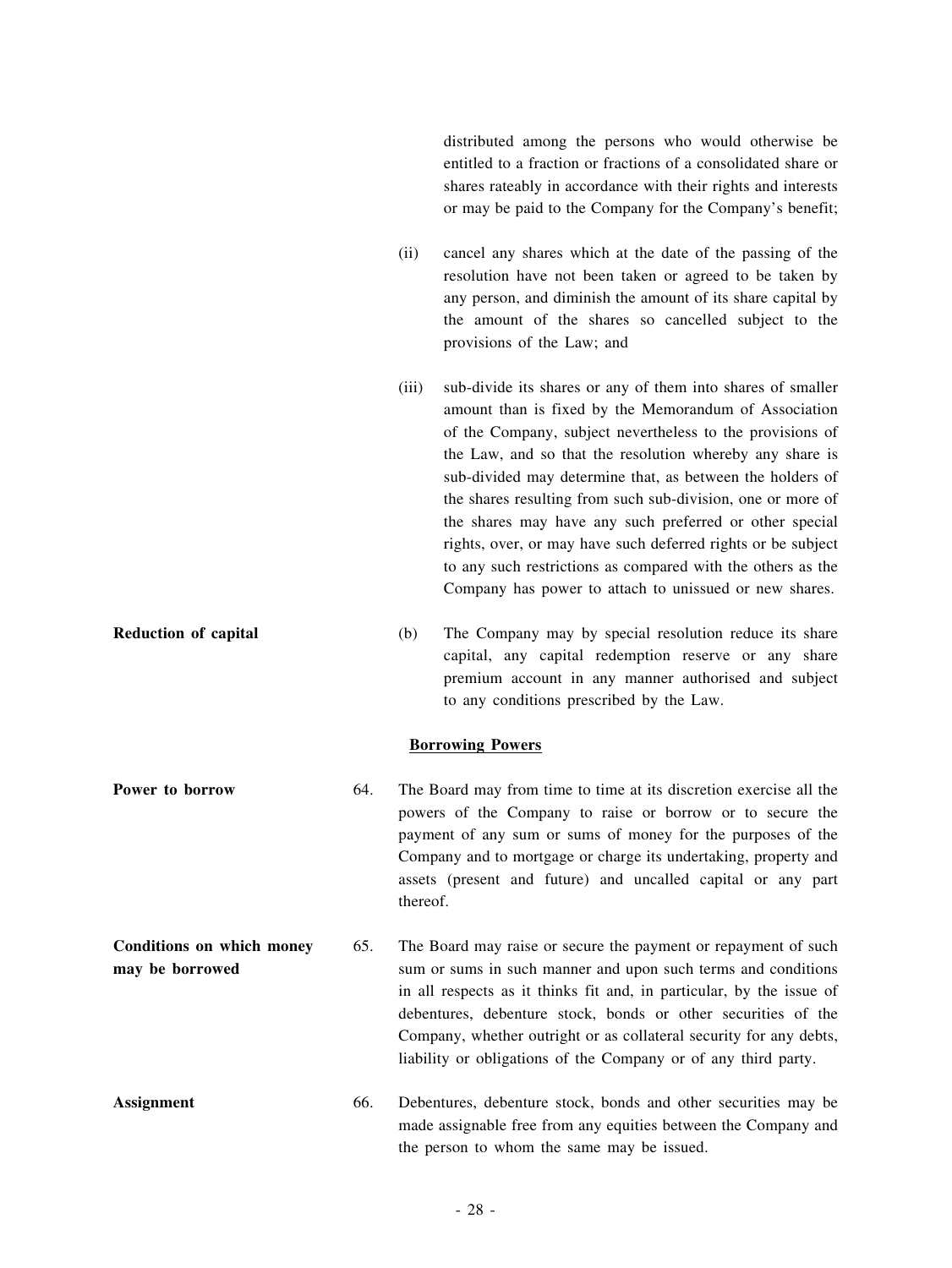- **Special privileges** 67. Any debentures, debenture stock, bonds or other securities may be issued at a discount, premium or otherwise and with any special privileges as to redemption, surrender, drawings, allotment of shares, attending and voting at general meetings of the Company, appointment of Directors and otherwise.
- **Register of charges to be kept** 68. (a) The Board shall cause a proper register to be kept, in accordance with the provisions of the Law, of all mortgages and charges specifically affecting the property of the Company and shall duly comply with the requirements of the Law in regard to the registration of mortgages and charges therein specified and otherwise.
- **Register of debentures or debenture stock** (b) If the Company issues debentures or debenture stock (whether as part of a series or as individual instruments) not transferable by delivery, the Board shall cause a proper register to be kept of the holders of such debentures.
- **Mortgage of uncalled capital** 69. Where any uncalled capital of the Company is charged, all persons taking any subsequent charge thereon shall take the same subject to such prior charge, and shall not be entitled, by notice to the members or otherwise, to obtain priority over such prior charge.

#### **General Meetings**

- **When annual general meeting to be held** 70. The Company shall in each financial year hold a general meeting as its annual general meeting in addition to any other meeting in that year and shall specify the meeting as such in the notices calling it; and hold it within six months after the end of its financial year. The annual general meeting shall be held at such time and place as the Board shall appoint.
- **Extraordinary general meeting** 71. All general meetings other than annual general meetings shall be called extraordinary general meetings. All general meetings (including an annual general meeting, any adjourned meeting or postponed meeting) may be held as a Physical Meeting in any part of the world and at one or more locations as provided in Article 79A, as a Hybrid Meeting or as an Electronic Meeting, as may be determined by the Board of Directors in its absolute discretion.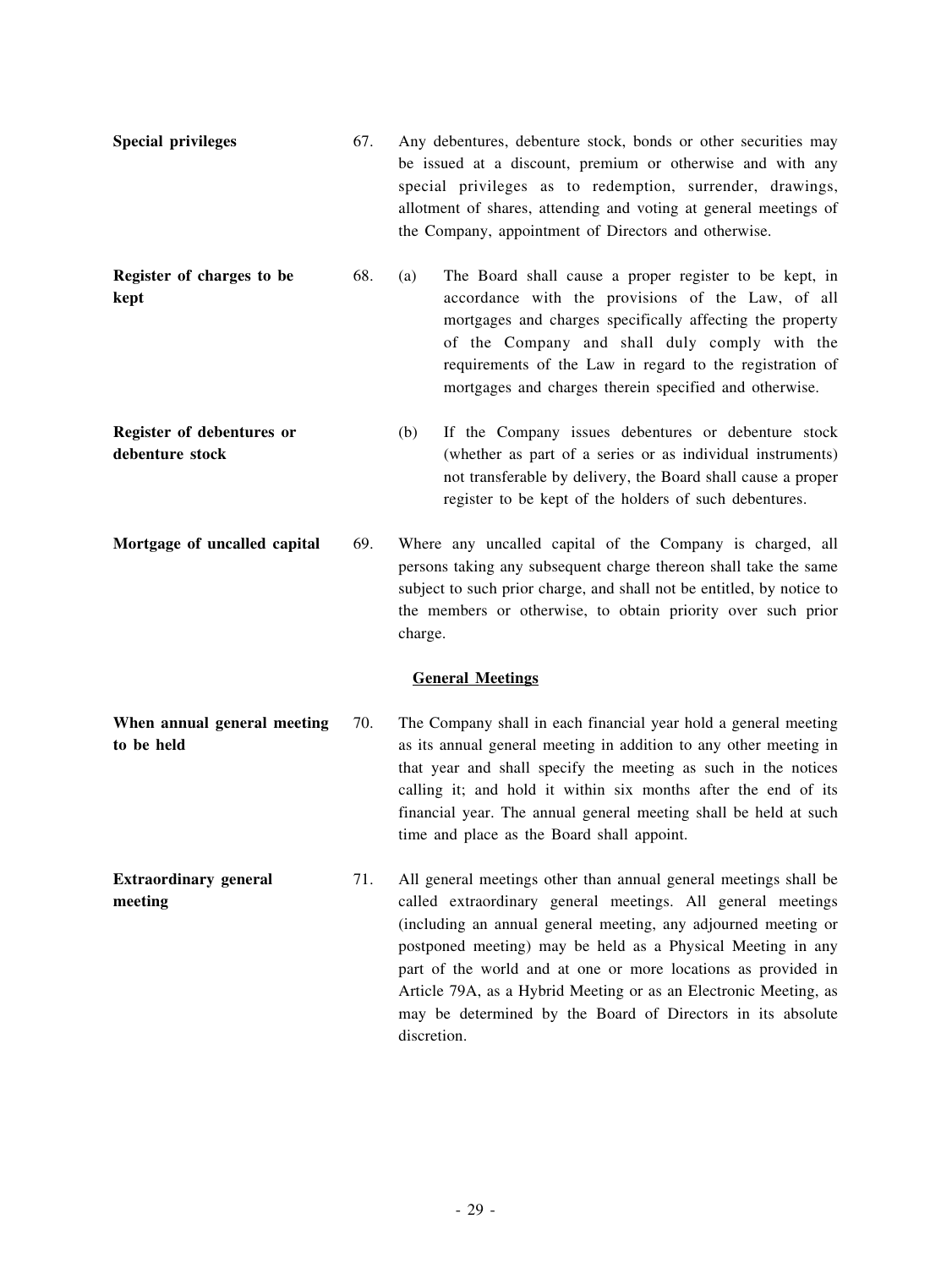**Convening of extraordinary general meeting**

72. The Board may, whenever it thinks fit, convene an extraordinary general meeting. General meetings shall also be convened on the written requisition of any members of the Company holding at the date of deposit of the requisition, 10% or above of the voting rights, on a one vote per share basis, in the share capital of the Company, deposited at the registered office or the principal office of the Company in Hong Kong specifying the objects of the meeting and resolutions to the meeting agenda (if any) and signed by the requisitionists. If the Board does not within 21 days from the date of deposit of the requisition proceed duly to convene the meeting to be held within a further 21 days, the requisitionist(s) themselves may convene the Physical Meeting at only one location which will be the Principal Meeting Place, and all reasonable expenses incurred by the requisitionist(s) as a result of the failure of the Board shall be reimbursed to them by the Company.

**Notice of meetings** 73. (a) An annual general meeting and any extraordinary general meeting called for the passing of a special resolution shall be called by not less than 21 days' notice in writing and any other extraordinary general meeting shall be called by not less than 14 days' notice in writing. The notice shall be exclusive of the day on which it is served or deemed to be served and of the day for which it is given, and shall specify the time, place, and agenda of the meeting, particulars of the resolutions to be considered at the meeting and in the case of special business the general nature of that business. Save for an Electronic Meeting, the notice shall specify the place of the meeting and if there is more than one Meeting Location as determined by the Board pursuant to Article 79A, the principal place of the meeting (the "**Principal Meeting Place**"). If the general meeting is to be a Hybrid Meeting or an Electronic Meeting, the notice shall include a statement to that effect and with details of the electronic facilities for attendance and participation by electronic means at the meeting or where such details will be made available by the Company prior to the meeting. The notice convening an annual general meeting shall specify the meeting as such, and the notice convening a meeting to pass a special resolution shall specify the intention to propose the resolution as a special resolution. Notice of every general meeting shall be given to the Auditors and to all members other than such as, under the provisions hereof or the terms of issue of the shares they hold, are not entitled to receive such notice from the Company.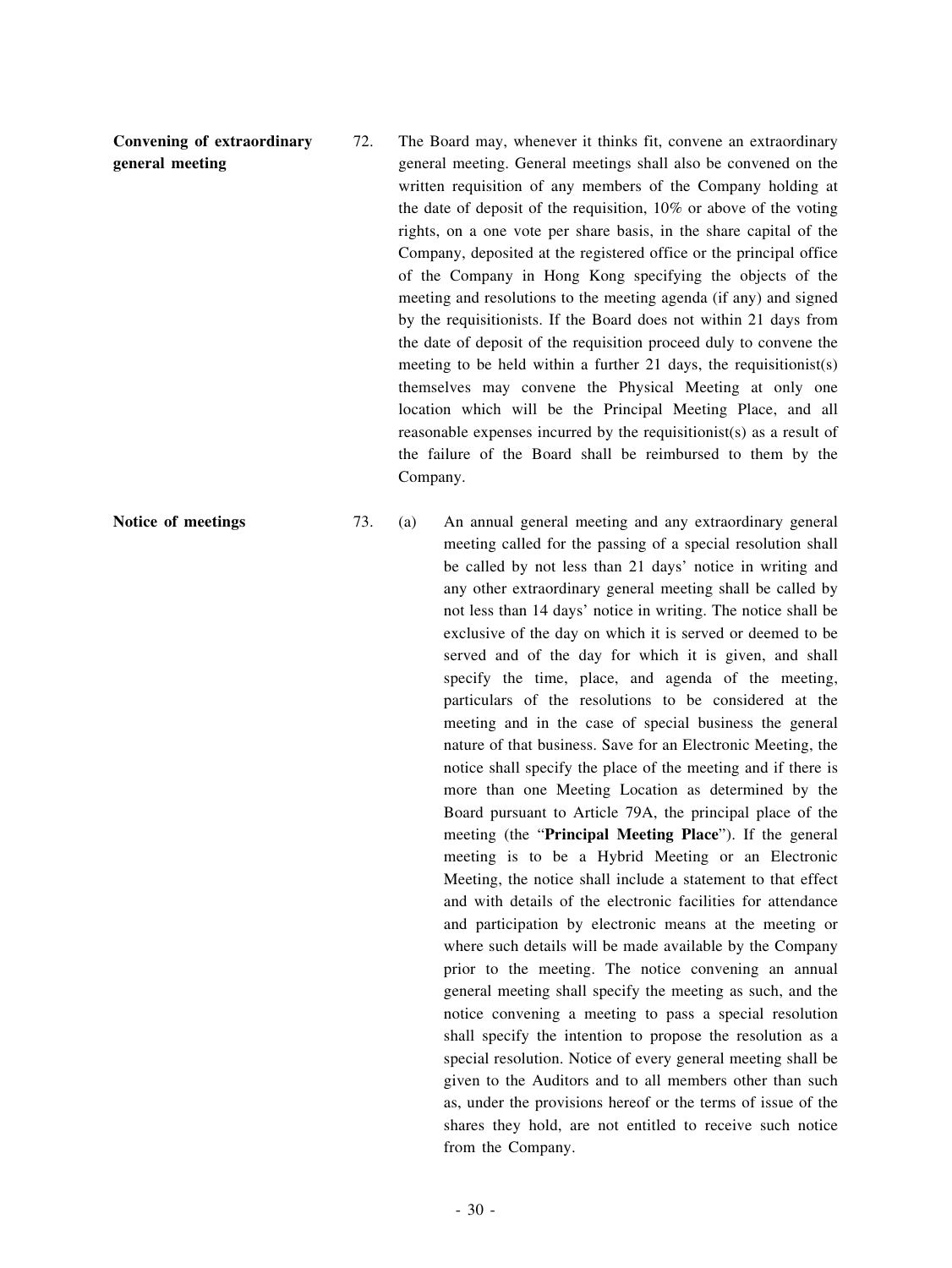- (b) Notwithstanding that a meeting of the Company is called by shorter notice than that referred to in paragraph (a) hereof, it shall be deemed to have been duly called if it is so agreed:
	- (i) in the case of a meeting called as an annual general meeting, by all the members of the Company entitled to attend and vote thereat or their proxies; and
	- (ii) in the case of any other meeting, by a majority in number of the members having a right to attend and vote at the meeting, being a majority together holding not less than ninety five per cent. in nominal value of the shares giving that right.
- (c) There shall appear with reasonable prominence in every notice of general meetings of the Company a statement that a member entitled to attend and vote is entitled to appoint a proxy to attend and, on a poll, vote instead of him and that a proxy need not be a member of the Company.
- (d) In the case of any general meeting at which special business (as defined in Article 75) is to be transacted, the notice shall specify the general nature of such business, and if any resolution is to be proposed as a special resolution, the notice shall contain a statement to that effect.
- 74. (a) The accidental omission to give any such notice to, or the non-receipt of any such notice by, any person entitled to receive notice shall not invalidate any resolution passed or any proceeding at any such meeting.
	- (b) In cases where instruments of proxy are sent out with notices, the accidental omission to send such instrument of proxy to, and the non-receipt of such instrument of proxy by, any person entitled to receive notice shall not invalidate any resolution passed or any proceeding at any such meeting.

**Omission to give notice/ instrument of proxy**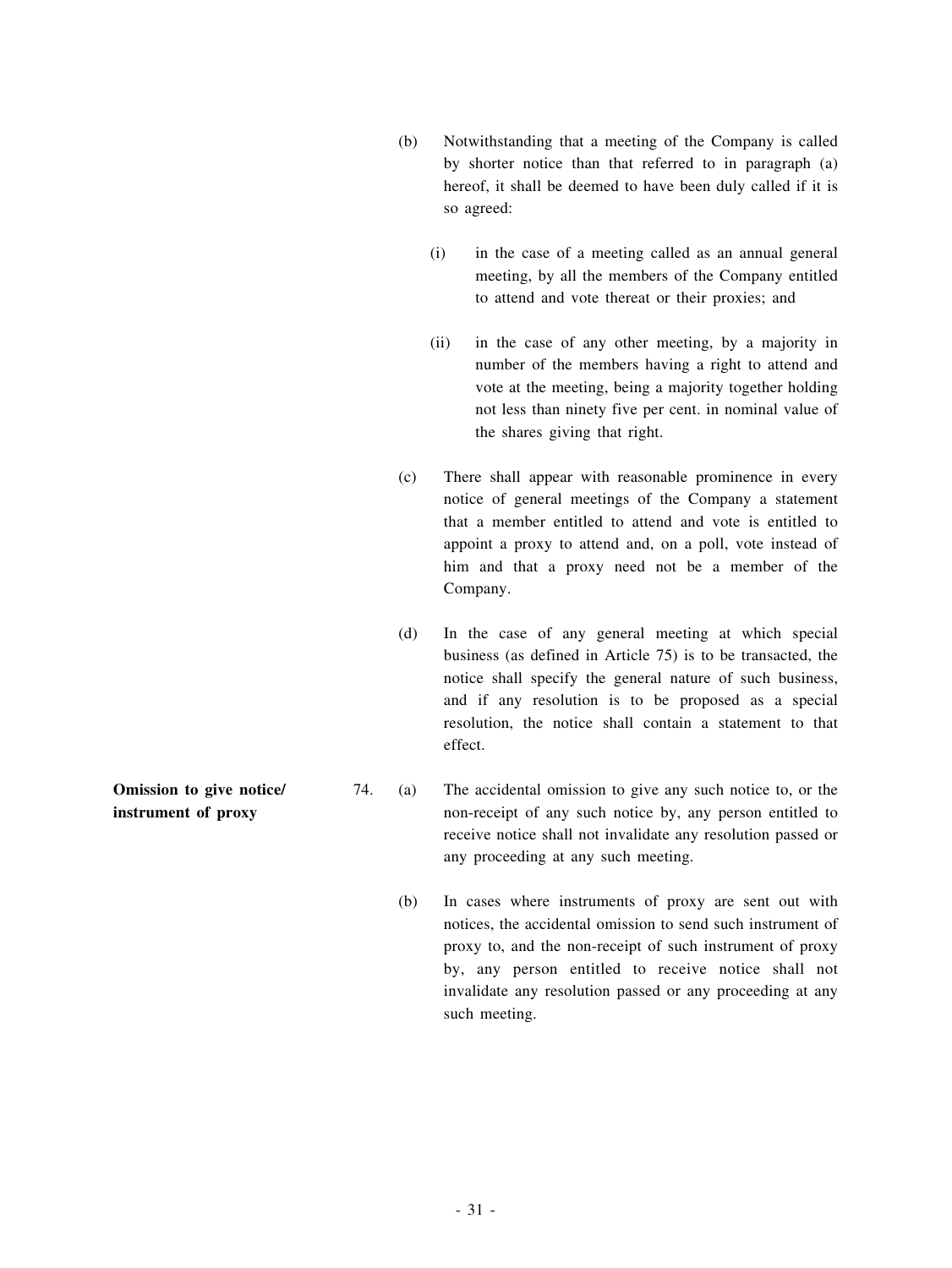#### **Proceedings at General Meetings**

- **Special business** 75. All business shall be deemed special that is transacted at an extraordinary general meeting and also all business shall be deemed special that is transacted at an annual general meeting with the exception of the following, which shall be deemed ordinary business:
	- (a) the declaration and sanctioning of dividends;
	- (b) the consideration and adoption of the accounts and balance sheets and the reports of the Directors and Auditors and other documents required to be annexed to the balance sheet;
	- (c) No person, other than a retiring Director, shall, unless recommended by the Directors for election, be eligible for election to the office of Director at any general meeting, unless notice in writing by some member (not being the person to be proposed) entitled to attend and vote at the meeting for which such notice is given of his intention to propose the person for election as a Director and notice in writing by that person of his willingness to be elected shall have been given to the Company at least 7 days before the date of the general meeting appointed for such election. The period for lodgment of the notice required under this article shall commence no earlier than the day after the despatch of the notice of the meeting appointed for such election and end no later than 7 days prior to the date of such meeting, provided that such period shall be at least 7 days;
	- (d) the appointment of Auditors;
	- (e) the fixing of, or the determining of the method of fixing of, the remuneration of the Directors and of the Auditors; and
	- (f) the granting of any mandate or authority to the Directors to offer, allot, grant options over, or otherwise dispose of the unissued shares of the Company representing not more than 20 per cent. in nominal value of its then existing issued share capital.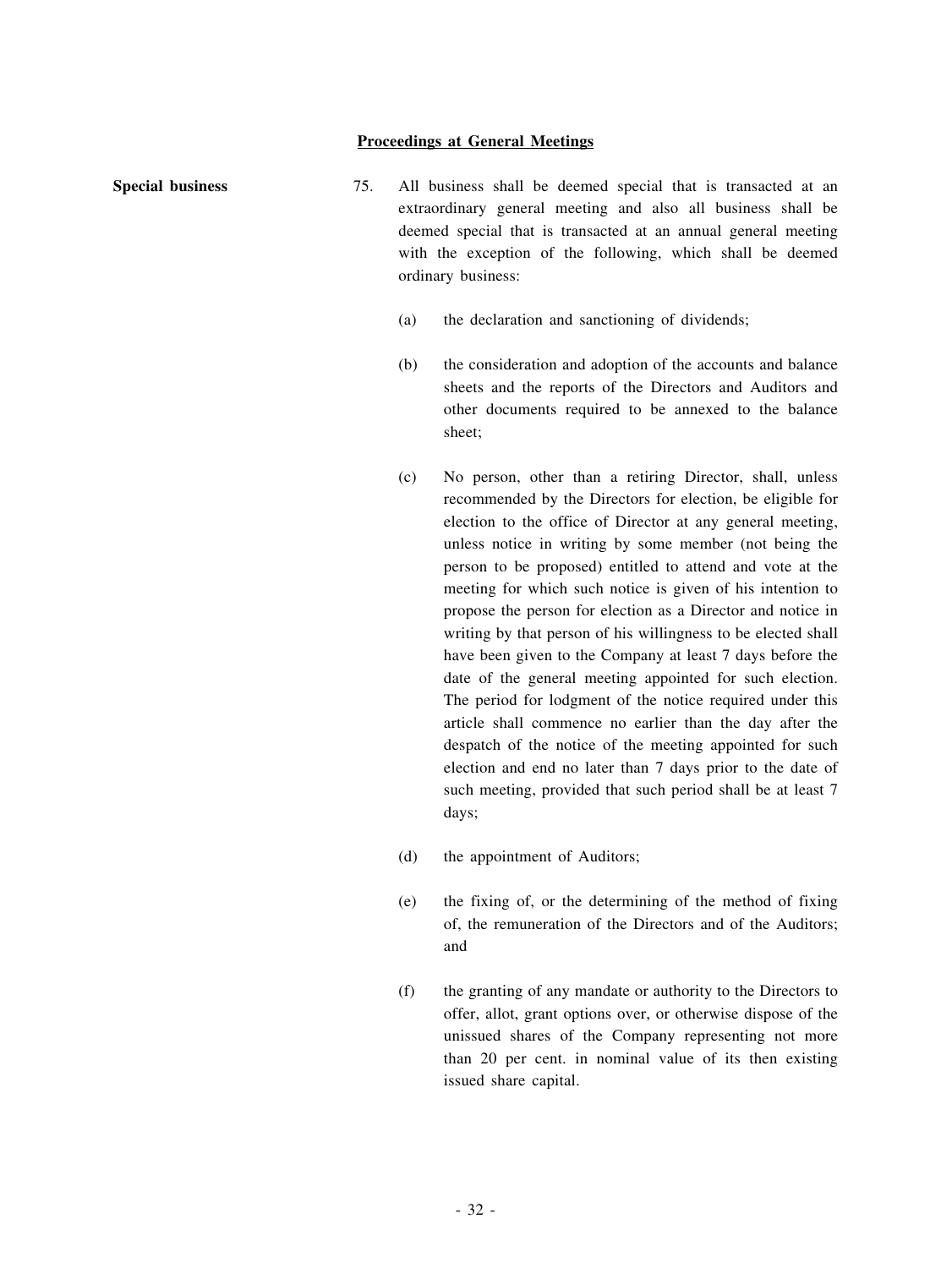| Quorum                                                                            | 76. | For all purposes the quorum for a general meeting shall be two<br>members present in person (or in the case of a member being a<br>corporation, by its duly authorised representative) or by proxy<br>provided always that if the Company has only one member of<br>record the quorum shall be that one member present in person<br>(or, in the case of a member being a corporation by its duly<br>authorised representative) or by proxy or two persons appointed<br>by the recognized clearing house as authorised representative or<br>proxy. No business (except the appointment of a Chairman) shall<br>be transacted at any general meeting unless the requisite quorum<br>shall be present at the commencement of the business. |
|-----------------------------------------------------------------------------------|-----|-----------------------------------------------------------------------------------------------------------------------------------------------------------------------------------------------------------------------------------------------------------------------------------------------------------------------------------------------------------------------------------------------------------------------------------------------------------------------------------------------------------------------------------------------------------------------------------------------------------------------------------------------------------------------------------------------------------------------------------------|
| When if quorum not present<br>meeting to be dissolved and<br>when to be adjourned | 77. | If within half an hour from the time appointed for the meeting a<br>quorum is not present, the meeting, if convened upon the<br>requisition of members, shall be dissolved, but in any other case<br>it shall stand adjourned to the same day in the next week and at<br>such time and place as shall be decided by the Board, and if at<br>such adjourned meeting a quorum is not present within half an<br>hour from the time appointed for holding the meeting, the<br>member or members present in person (or in the case of a<br>corporation, by its duly authorised representative) or by proxy<br>shall be a quorum and may transact the business for which the<br>meeting was called.                                           |
| Chairman of general meeting                                                       | 78. | The Chairman shall take the chair at every general meeting, or, if<br>there be no such Chairman or, if at any general meeting such<br>Chairman shall not be present within 15 minutes after the time<br>appointed for holding such meeting, the Directors present shall<br>choose another Director as Chairman, and if no Director be<br>present, or if all the Directors present decline to take the chair, or                                                                                                                                                                                                                                                                                                                         |

if the Chairman chosen shall retire from the chair, then the members present shall choose one of their own number to be Chairman. **Power to adjourn general meeting/business of adjourned** 79. Subject to Article 79C, the Chairman may, with the consent of any general meeting at which a quorum is present, and shall, if so directed by the meeting, adjourn any meeting from time to time

**meeting**

and from place to place (a Physical Meeting, a Hybrid Meeting or an Electronic Meeting) as the meeting shall determine. Whenever a meeting is adjourned for 14 days or more, at least seven clear days' notice, specifying the place, the day and the hour of the adjourned meeting shall be given in the same manner as in the case of an original meeting but it shall not be necessary to specify in such notice the nature of the business to be transacted at the adjourned meeting. Save as aforesaid, no member shall be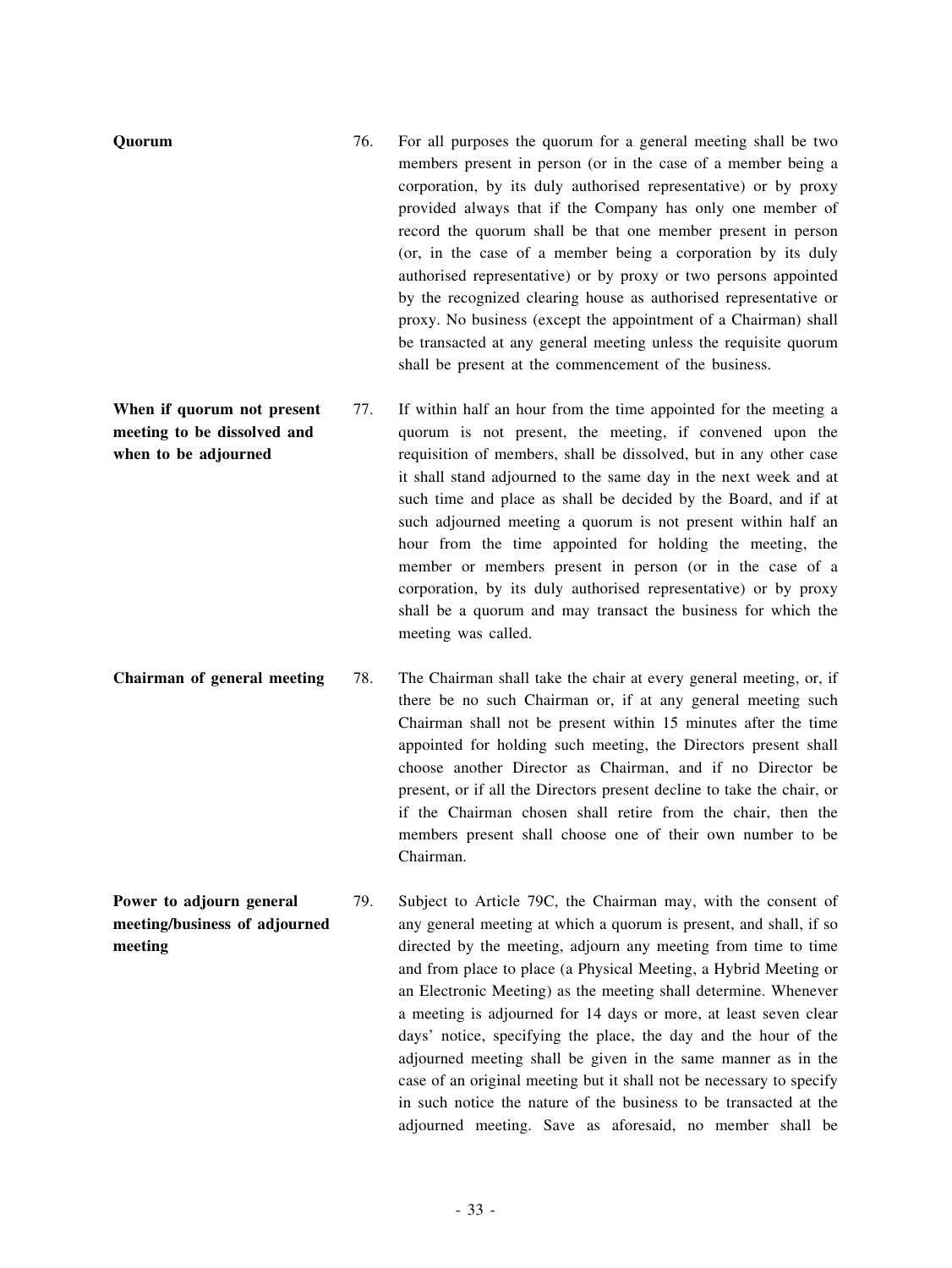entitled to any notice of an adjournment or of the business to be transacted at any adjourned meeting. No business shall be transacted at any adjourned meeting other than the business which might have been transacted at the meeting from which the adjournment took place.

- 79A. (1) The Board of Directors may, at its absolute discretion, arrange for persons entitled to attend a general meeting to do so by simultaneous attendance and participation by means of electronic facilities at such location or locations ("**Meeting Locations**") determined by the Board of Directors. Any member or any proxy attending and participating in such way or any member or proxy attending and participating in an Electronic Meeting or a Hybrid Meeting by means of electronic facilities is deemed to be present at and shall be counted in the quorum of the meeting.
	- (2) All general meetings are subject to the following and, where applicable, all references to a "member" or "members" in this sub-paragraph (2) shall include a proxy or proxies respectively:
		- (a) where a member is attending a meeting at the Meeting Location and/or in the case of a Hybrid Meeting, the meeting shall be treated as having commenced if it has commenced at the Principal Meeting Place;
		- (b) members present in person or by proxy at a Meeting Location and/or members attending and participating in an Electronic Meeting or a Hybrid Meeting by means of electronic facilities shall be counted in the quorum for and entitled to vote at the meeting in question, and that meeting shall be duly constituted and its proceedings valid provided that the chairman of the meeting is satisfied that adequate electronic facilities are available throughout the meeting to ensure that members at all Meeting Locations and members participating in an Electronic Meeting or a Hybrid Meeting by means of electronic facilities are able to participate in the business for which the meeting has been convened;
		- (c) where members attend a meeting by being present at one of the Meeting Locations and/or where members participating in an Electronic Meeting or a Hybrid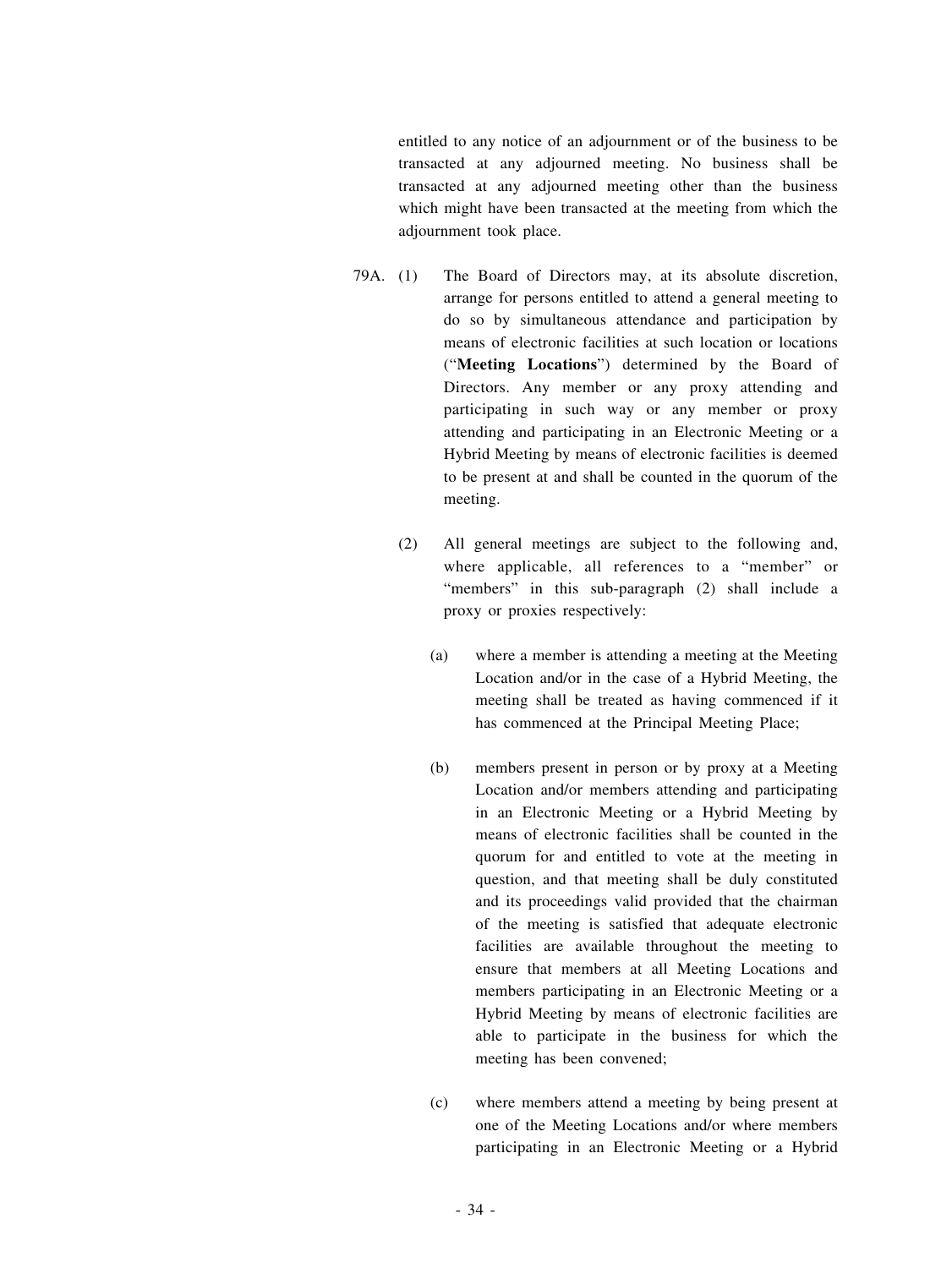Meeting by means of electronic facilities, a failure (for any reason) of the electronic facilities or communication equipment, or any other failure in the arrangements for enabling those in a Meeting Location other than the Principal Meeting Place to participate in the business for which the meeting has been convened or in the case of an Electronic Meeting or a Hybrid Meeting, the inability of one or more members or proxies to access, or continue to access, the electronic facilities despite adequate electronic facilities having been made available by the Company, shall not affect the validity of the meeting or the resolutions passed, or any business conducted there or any action taken pursuant to such business provided that there is a quorum present throughout the meeting; and

- (d) if any of the Meeting Locations is not in the same jurisdiction as the Principal Meeting Place and/or in the case of a Hybrid Meeting, the provisions of these Articles concerning the service and giving of notice for the meeting, and the time for lodging proxies, shall apply by reference to the Principal Meeting Place; and in the case of an Electronic Meeting, the time for lodging proxies shall be as stated in the notice for the meeting.
- 79B. The Board of Directors and, at any general meeting, the chairman of the meeting may from time to time make arrangements for managing attendance and/or participation and/or voting at the Principal Meeting Place, any Meeting Location(s) and/or participation in an Electronic Meeting or a Hybrid Meeting by means of electronic facilities (whether involving the issue of tickets or some other means of identification, passcode, seat reservation, electronic voting or otherwise) as it shall in its absolute discretion consider appropriate, and may from time to time change any such arrangements, provided that a member who, pursuant to such arrangements, is not entitled to attend, in person or by proxy, at any Meeting Location shall be entitled so to attend at one of the other Meeting Locations; and the entitlement of any member so to attend the meeting or adjourned meeting or postponed meeting at such Meeting Location or Meeting Locations shall be subject to any such arrangement as may be for the time being in force and by the notice of meeting or adjourned meeting or postponed meeting stated to apply to the meeting.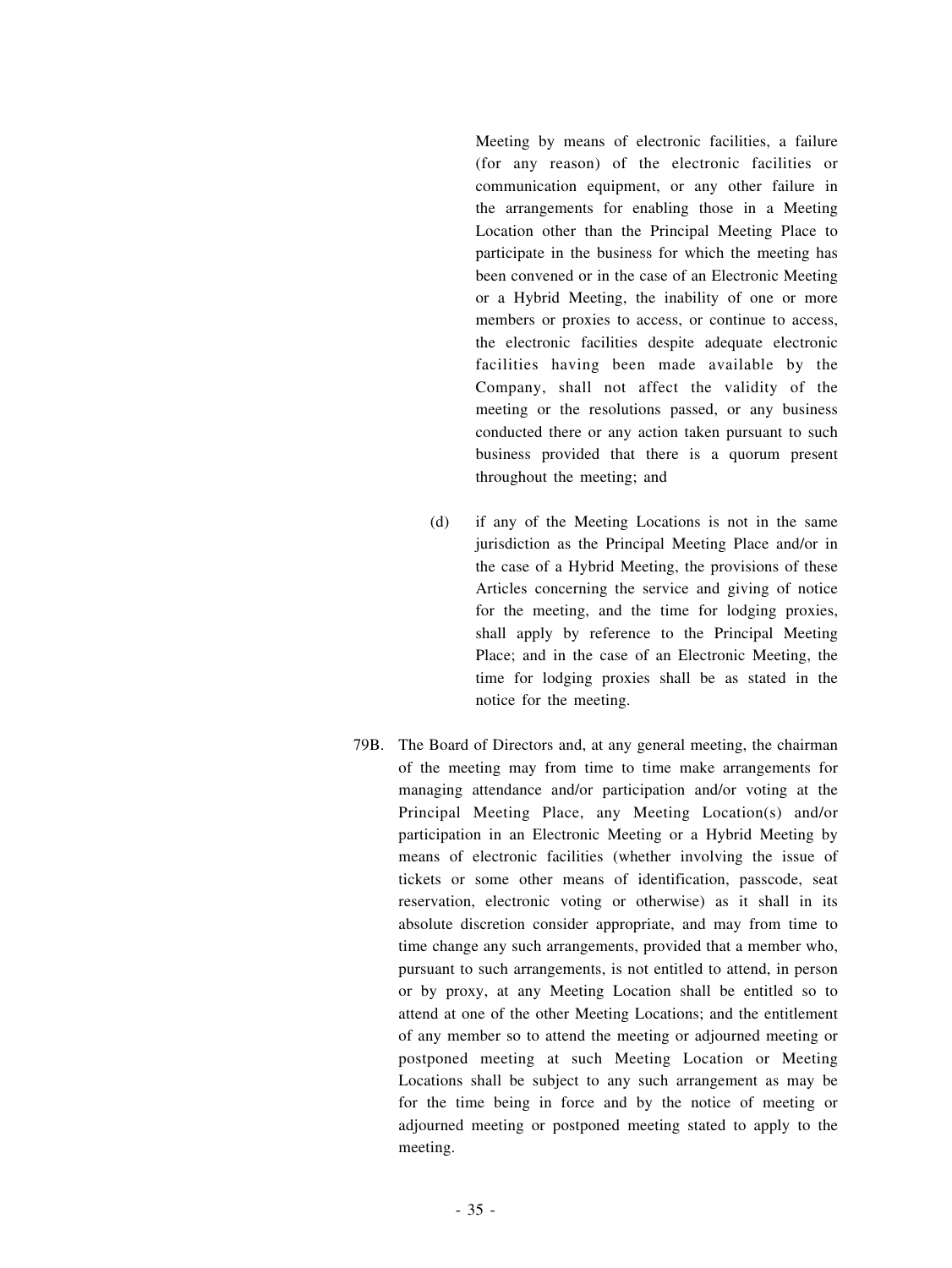79C. If it appears to the chairman of the general meeting that:

- (a) the electronic facilities at the Principal Meeting Place or at such other Meeting Location(s) at which the meeting may be attended have become inadequate for the purposes referred to in Article 79A(1) or are otherwise not sufficient to allow the meeting to be conducted substantially in accordance with the provisions set out in the notice of the meeting; or
- (b) in the case of an Electronic Meeting or a Hybrid Meeting, electronic facilities being made available by the Company have become inadequate; or
- (c) it is not possible to ascertain the view of those present or to give all persons entitled to do so a reasonable opportunity to communicate and/or vote at the meeting; or
- (d) there is violence or the threat of violence, unruly behaviour or other disruption occurring at the meeting or it is not possible to secure the proper and orderly conduct of the meeting;

then, without prejudice to any other power which the chairman of the meeting may have under these Articles or at common law, the chairman may, at his/her absolute discretion, without the consent of the meeting, and before or after the meeting has started and irrespective of whether a quorum is present, interrupt or adjourn the meeting (including adjournment for indefinite period). All business conducted at the meeting up to the time of such adjournment shall be valid.

79D. The Board of Directors and, at any general meeting, the chairman of the meeting may make any arrangement and impose any requirement or restriction the Board of Directors or the chairman of the meeting, as the case may be, considers appropriate to ensure the security and orderly conduct of a meeting (including, without limitation, requirements for evidence of identity to be produced by those attending the meeting, the searching of their personal property and the restriction of items that may be taken into the meeting place, determining the number and frequency of and the time allowed for questions that may be raised at a meeting). Members shall also comply with all requirements or restrictions imposed by the owner of the premises at which the meeting is held. Any decision made under this Article shall be final and conclusive and a person who refuses to comply with any such arrangements, requirements or restrictions may be refused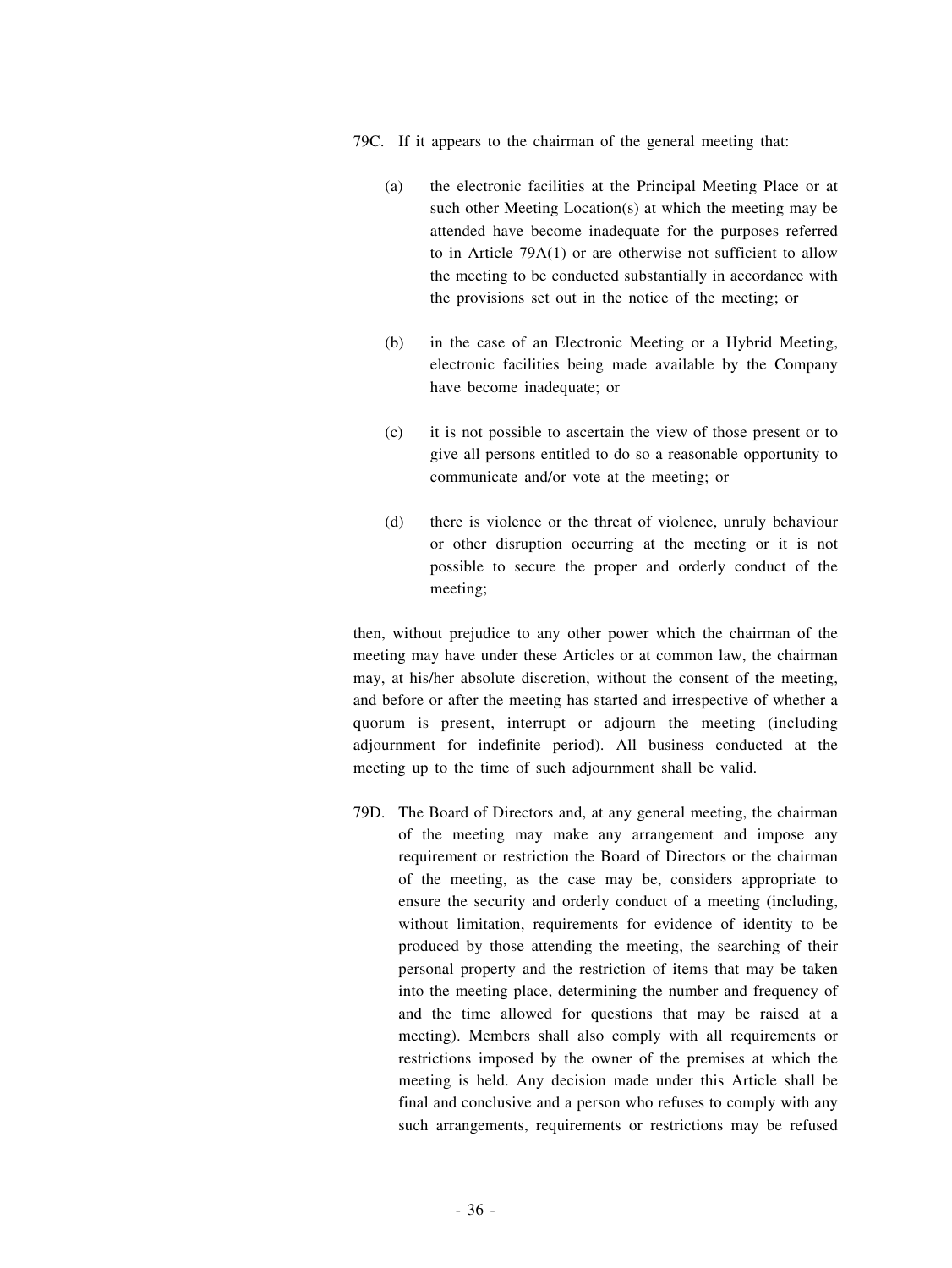entry to the meeting or rejected (physically or electronically) from the meeting.

- 79E. If, after the sending of notice of a general meeting but before the meeting is held, or after the adjournment of a meeting but before the adjourned meeting is held (whether or not notice of the adjourned meeting is required), the Directors, in their absolute discretion, consider that it is inappropriate, impracticable, unreasonable or undesirable for any reason to hold the general meeting on the date or at the time or place or by means of electronic facilities specified in the notice calling the meeting, they may change or postpone the meeting to another date, time and/or place and/or change the electronic facilities and/or change the form of the meeting (a Physical Meeting, an Electronic Meeting or a Hybrid Meeting) without approval from the members. Without prejudice to the generality of the foregoing, the Directors shall have the power to provide in every notice calling a general meeting the circumstances in which a postponement of the relevant general meeting may occur automatically without further notice, including without limitation where a number 8 or higher typhoon signal, black rainstorm warning or other similar event is in force at any time on the day of the meeting. This Article shall be subject to the following:
	- (a) when a meeting is so postponed, the Company shall endeavour to post a notice of such postponement on the Company's website as soon as practicable (provided that failure to post such a notice shall not affect the automatic postponement of a meeting);
	- (b) when only the form of the meeting or electronic facilities specified in the notice are changed, the Board of Directors shall notify the members of details of such change in such manner as the Board of Directors may determine;
	- (c) when a meeting is postponed or changed in accordance with this Article, subject to and without prejudice to Article 79, unless already specified in the original notice of the meeting, the Board of Directors shall fix the date, time, place (if applicable) and electronic facilities (if applicable) for the postponed or changed meeting and shall notify the members of such details in such manner as the Board of Directors may determine; further all proxy forms shall be valid (unless revoked or replaced by a new proxy)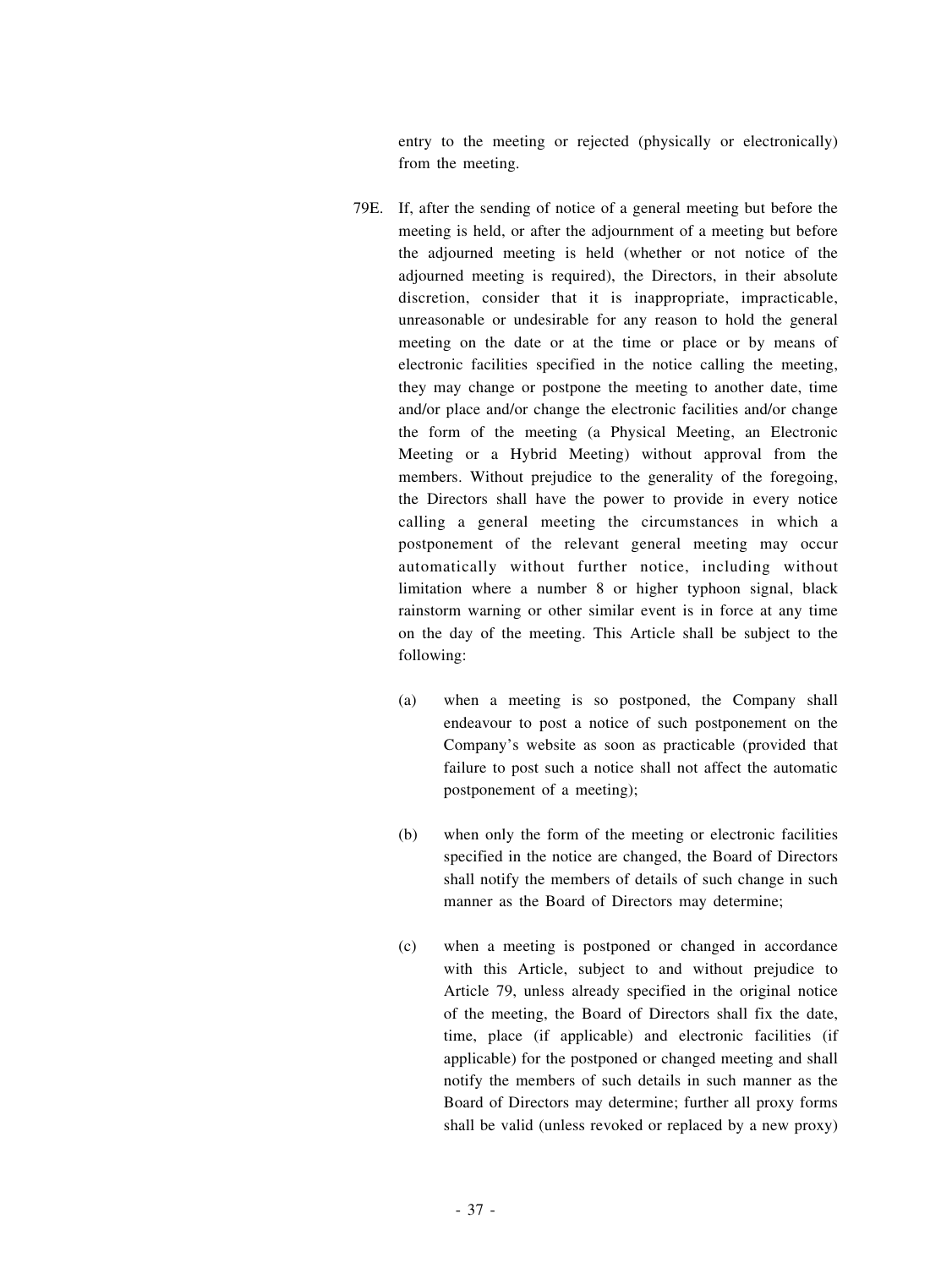if they are received as required by these Articles not less than 48 hours before the time of the postponed meeting; and

- (d) Notice of the business to be transacted at the postponed or changed meeting shall not be required, nor shall any accompanying documents be required to be recirculated, provided that the business to be transacted at the postponed or changed meeting is the same as that set out in the original notice of general meeting circulated to the members.
- 79F. All persons seeking to attend and participate in an Electronic Meeting or a Hybrid Meeting shall be responsible for maintaining adequate facilities to enable them to do so. Subject to Article 79C, any inability of a person or persons to attend or participate in a general meeting by way of electronic facilities shall not invalidate the proceedings of and/or resolutions passed at that meeting.
- 79G. Without prejudice to other provisions in Article 79, a Physical Meeting may also be held by means of such telephone, electronic or other communication facilities as permit all persons participating in the meeting to communicate with each other simultaneously and instantaneously, and participation in such a meeting shall constitute presence in person at such meeting.
- **Must vote** by **poll** 80. At any general meeting a resolution put to the vote of the meeting shall be decided on a poll save that the Chairman may, in good faith, allow a resolution which relates purely to a procedural or administrative matter as prescribed under the Listing Rules to be voted on by a show of hands.
- **Poll** 81. A poll shall (subject as provided in Article 82) be taken in such manner (including the use of ballot or voting papers or tickets) and at such time and place, not being more than 30 days from the date of the meeting or adjourned meeting at which the poll was taken as the Chairman directs. No notice need be given of a poll not taken immediately. The result of the poll shall be deemed to be the resolution of the meeting at which the poll was taken.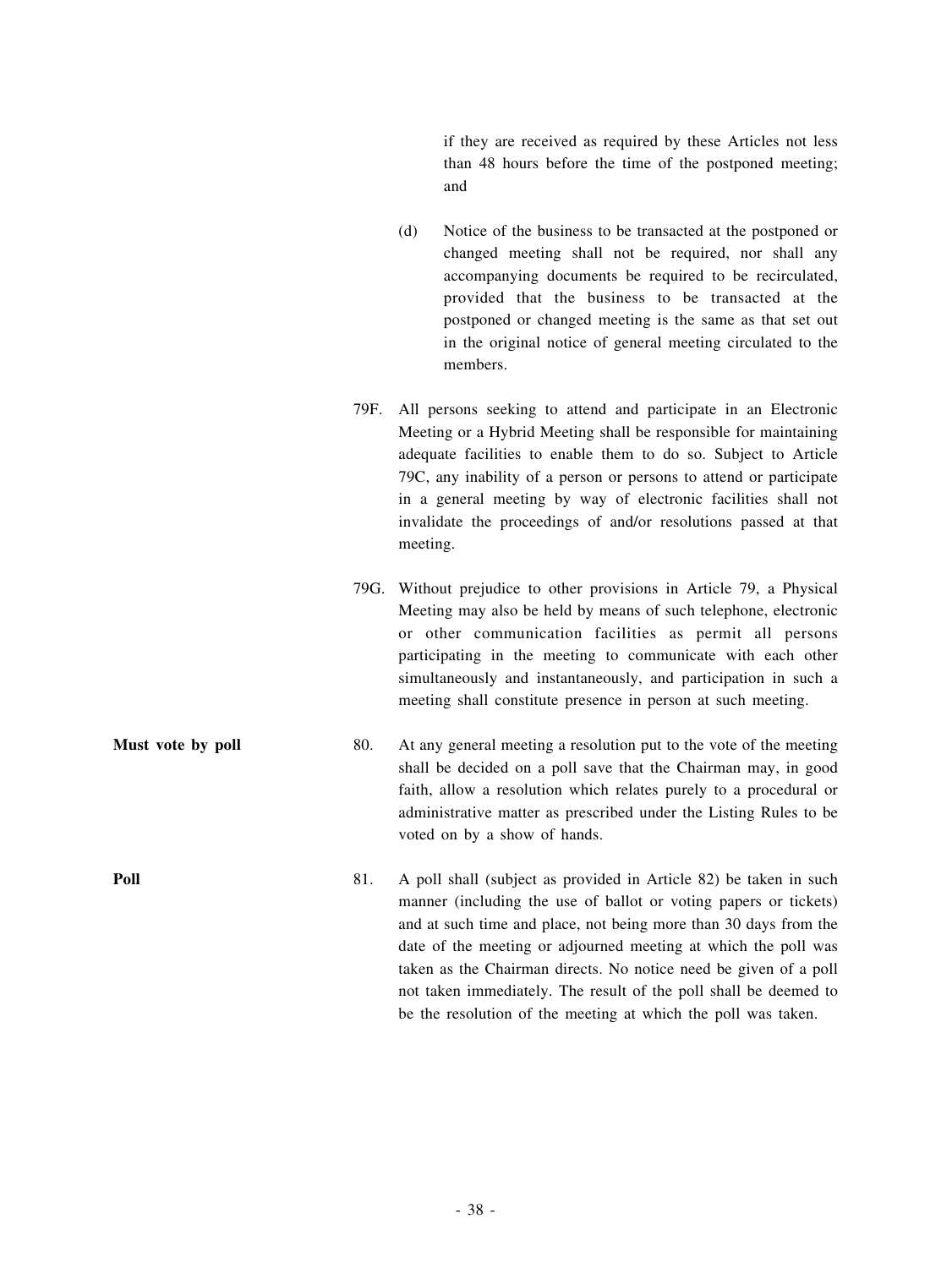- **In what case poll taken without adjournment** 82. Any poll on the election of a Chairman of a meeting or on any question of adjournment shall be taken at the meeting and without adjournment. Where a resolution is voted on by a show of hands as permitted under the Listing Rules, a declaration by the Chairman that a resolution has been carried, or carried unanimously, or by a particular majority, or lost, and an entry to that effect in the minute book of the Company shall be conclusive evidence of that fact without proof of the number or proportion of the votes recorded in favour of or against such resolution. **Chairman to have casting vote** 83. In the case of an equality of votes, whether on a show of hands or on a poll, the Chairman of the meeting at which the show of hands takes place or at which the poll is taken, shall be entitled to a second or casting vote. **Written resolutions** 84. A resolution in writing (in one or more counterparts), including a special resolution, signed by all members for the time being entitled to receive notice of and to attend and vote at general meetings (or being corporations by their duly appointed representatives) shall be as valid and effective as if the same
	- had been passed at a general meeting of the Company duly convened and held. Any such resolution shall be deemed to have been passed at a meeting held on the date on which it was signed by the last member to sign.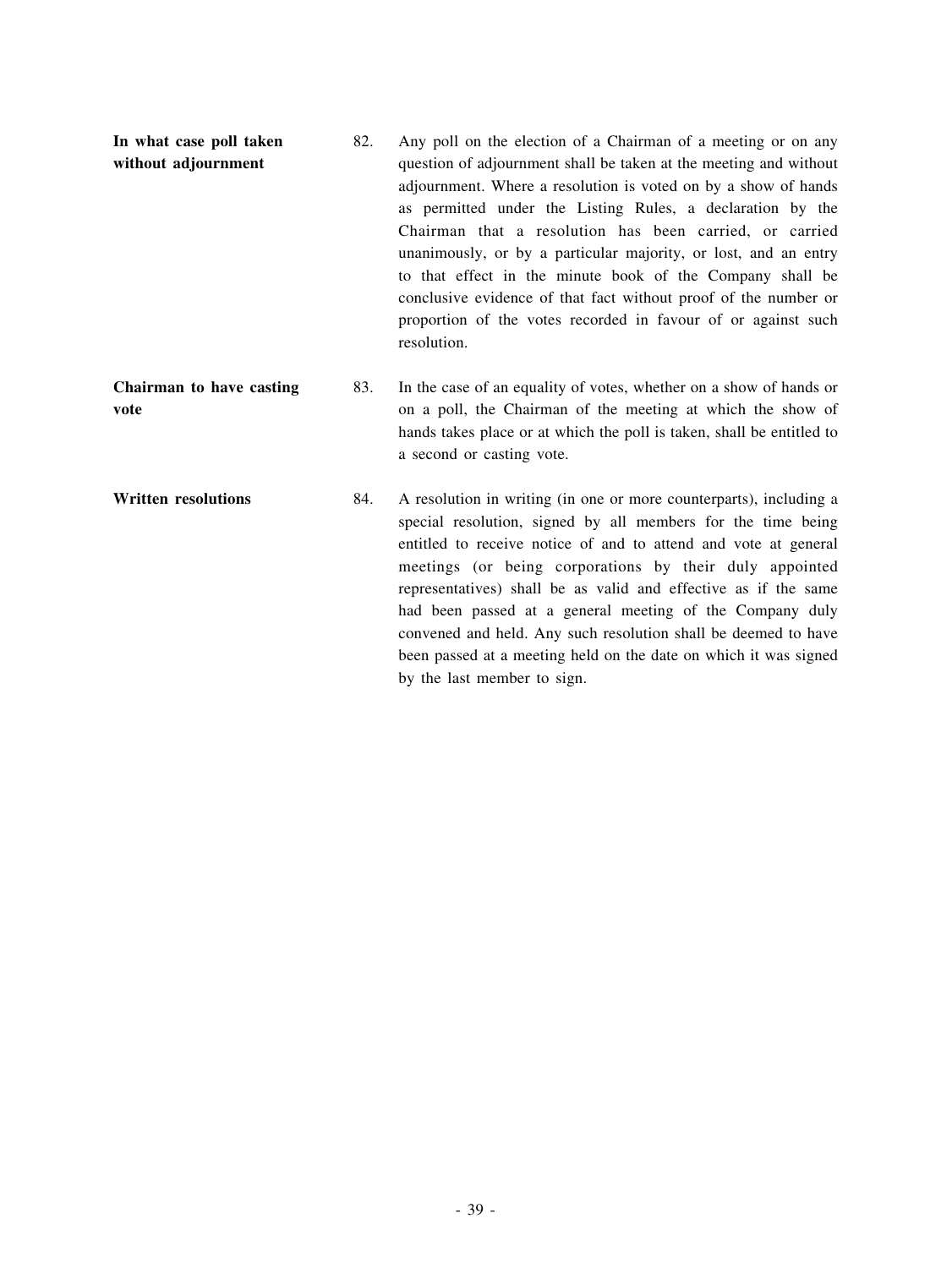## **Votes of Members**

- **Vote of members** 85. Members must have the right to: (a) speak at a general meeting of the Company, and (b) vote at a general meeting except where a member is required, by the rules of the Exchange, to abstain from voting to approve the matter under consideration. Subject to any special rights, privileges or restrictions as to voting for the time being attached to any class or classes of shares, at any general meeting where a show of hands is allowed, every member who is present in person (or, in the case of a member being a corporation by its duly authorised representative) shall have one vote, and on a poll every member present in person (or, in the case of a member being a corporation, by its duly authorised representative) or by proxy shall have one vote for each share registered in his name in the register. Notwithstanding anything contained in these Articles, where more than one proxy is appointed by a member of the Company which is a clearing house (or its nominee(s)), each such proxy shall have one vote on a show of hands and is under no obligation to cast all his votes in the same way on a poll. On a poll a member entitled to more than one vote is under no obligation to cast all his votes in the same way.
	- 85A. Where any member is, under the Listing Rules, required to abstain from voting on any particular resolution or restricted to voting only for or only against any particular resolution, any vote cast by or on behalf of such member in contravention of such requirement or restriction shall not be counted.
- **Votes in respect of deceased and bankrupt members** 86. Any person entitled under Article 46 to be registered as a shareholder may vote at any general meeting in respect thereof in the same manner as if he were the registered holder of such shares, provided that at least 48 hours before the time of the holding of the meeting or adjourned meeting (as the case may be) at which he proposed to vote, he shall satisfy the Board of his right to be registered as the holder of such shares or the Board shall have previously admitted his right to vote at such meeting in respect thereof.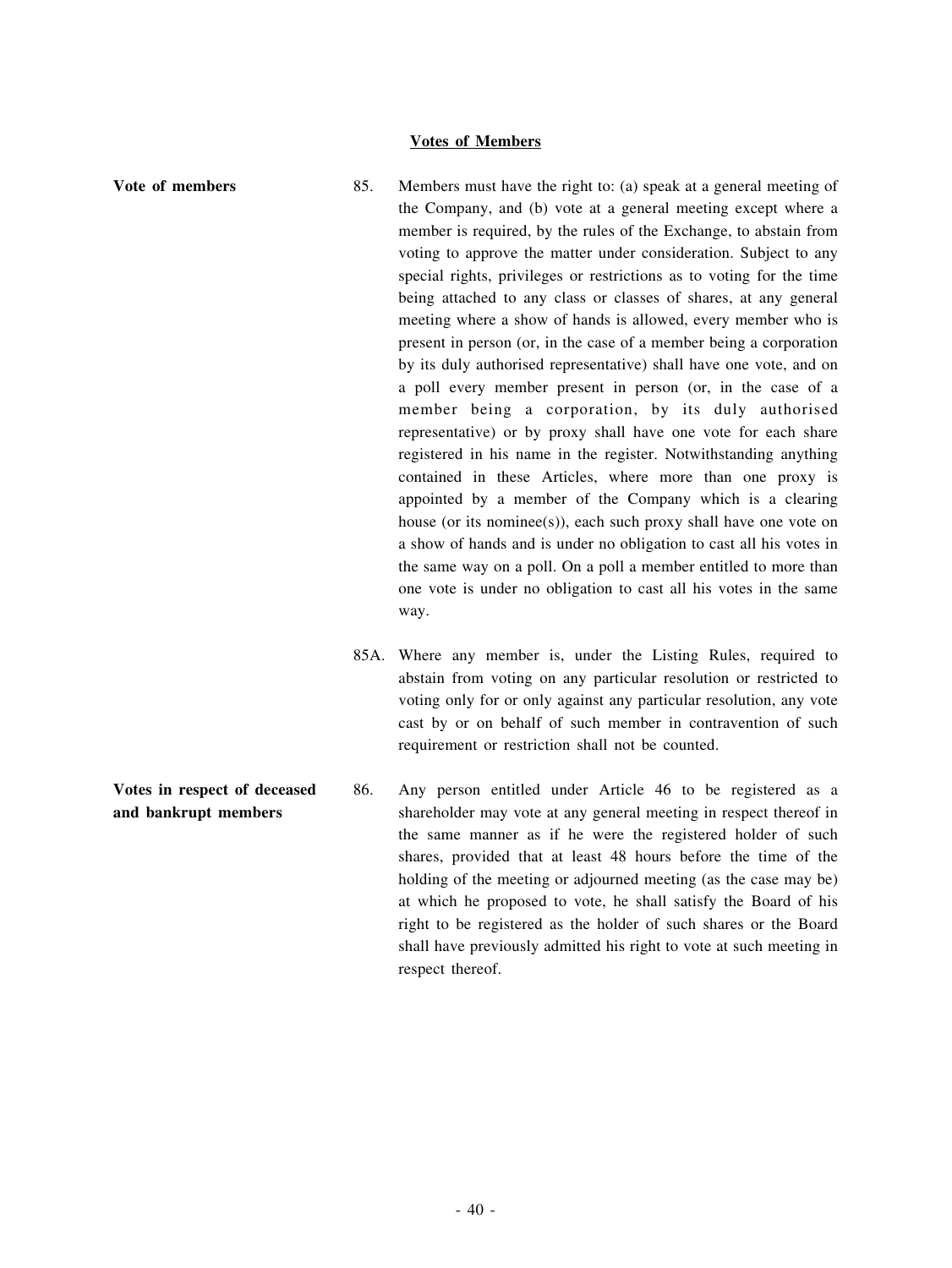| Votes of joint holders     | 87. | Where there are joint registered holders of any share, any one of<br>such persons may vote at any meeting, either personally or by<br>proxy, in respect of such share as if he were solely entitled                                                                                                                                                                                                                                                                                                                                                   |
|----------------------------|-----|-------------------------------------------------------------------------------------------------------------------------------------------------------------------------------------------------------------------------------------------------------------------------------------------------------------------------------------------------------------------------------------------------------------------------------------------------------------------------------------------------------------------------------------------------------|
|                            |     | thereto; but if more than one of such joint holders be present at<br>any meeting personally or by proxy, that one of the said persons<br>so present being the most or, as the case may be, the more senior<br>shall alone be entitled to vote in respect of the relevant joint<br>holding and, for this purpose, seniority shall be determined by<br>reference to the order in which the names of the joint holders<br>stand on the register in respect of the relevant joint holding.<br>Several executors or administrators of a deceased member in |
|                            |     | whose name any share stands shall for the purposes of this<br>Article be deemed joint holders thereof.                                                                                                                                                                                                                                                                                                                                                                                                                                                |
| Votes of member of unsound | 88. | A member in respect of whom an order has been made by any                                                                                                                                                                                                                                                                                                                                                                                                                                                                                             |

**mind** competent court or official on the grounds that he is or may be suffering from mental disorder or is otherwise incapable of managing his affairs may vote, whether on a show of hands or on a poll, by any person authorised in such circumstances to do so, and such person may vote on a poll by proxy.

**Qualification for voting** 89. (a) Save as expressly provided in these Articles or as otherwise determined by the Board, no person other than a member duly registered and who shall have paid everything for the time being due from him payable to the Company in respect of his shares shall be entitled to be present or to vote (save as proxy for another member), or to be reckoned in a quorum, either personally or by proxy at any general meeting.

**Objections to voting** (b) No objection shall be raised as to the qualification of any person exercising or purporting to exercise any vote or to the admissibility of any vote except at the meeting or adjourned meeting at which the person exercising or purporting to exercise his vote or the vote objected to is given or tendered, and every vote not disallowed at such meeting shall be valid for all purposes. In the case of any dispute as to the admission or rejection of any vote, the Chairman of the meeting shall determine the same and such determination shall be final and conclusive.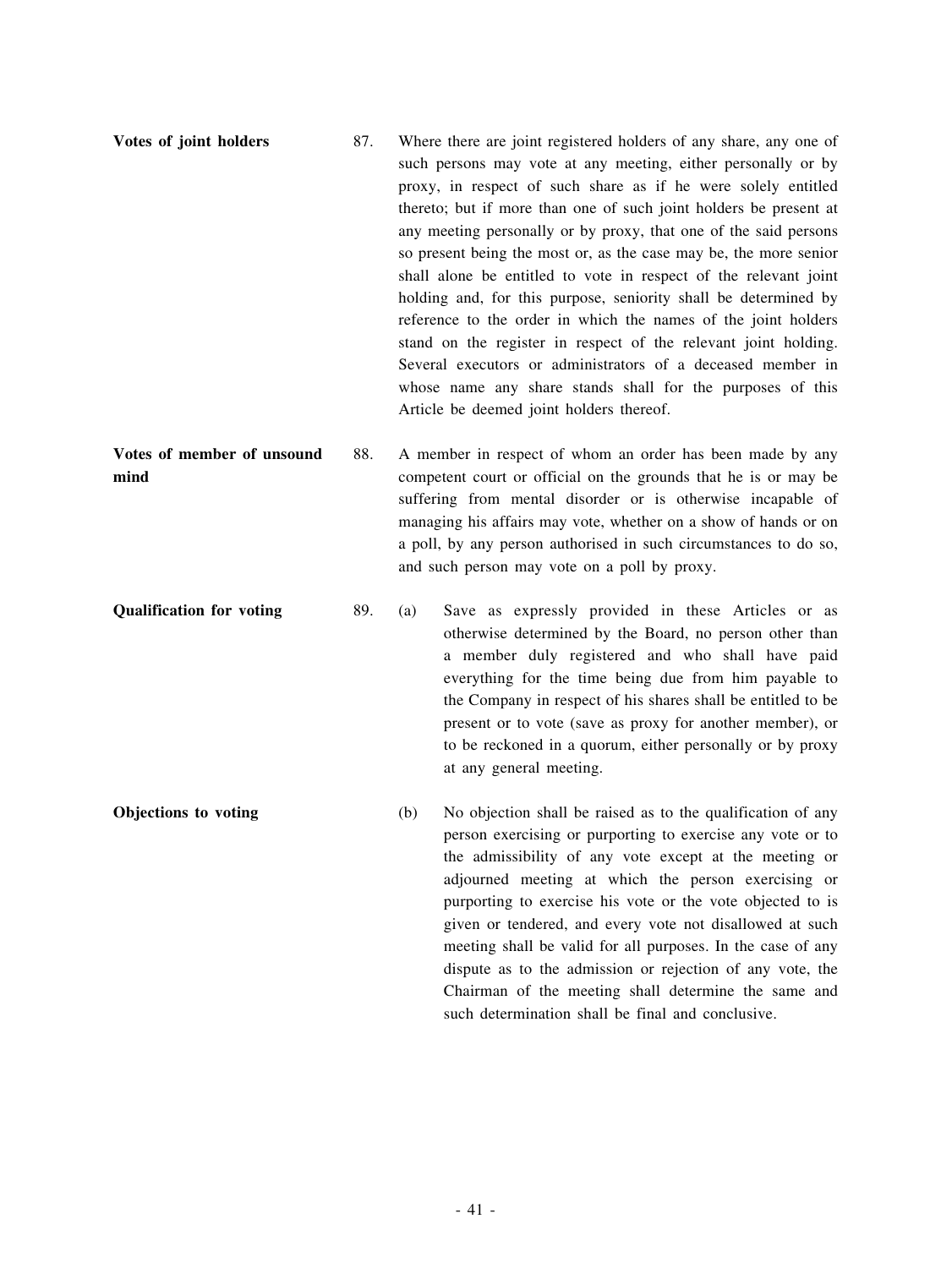**Proxies** 90. Any member of the Company entitled to attend and vote at a meeting of the Company shall be entitled to appoint another person (who must be an individual) as his proxy to attend and vote instead of him. On a poll votes may be given either personally or by proxy. A proxy need not be a member of the Company. A member may appoint any number of proxies to attend in his stead at any one general meeting.

**Instrument appointing proxy to be in writing** 91. The instrument appointing a proxy shall be in writing under the hand of the appointor or of his attorney authorised in writing, or if the appointor is a corporation, either under its seal or under the hand of an officer, attorney or other person duly authorised to sign the same.

**Delivery of authority for appointment of proxy** 92. The instrument appointing a proxy and (if required by the Board) the power of attorney or other authority, (if any) under which it is signed, or a notarially certified copy of such power or authority, shall be delivered at the registered office of the Company (or at such other place as may be specified in the notice convening the meeting or in any notice of any adjournment or, in either case, in any document sent therewith) not less than 48 hours before the time appointed for holding the meeting or adjourned meeting at which the person named in the instrument proposes to vote, or, in the case of a poll taken subsequently to the date of a meeting or adjourned meeting, not less than 48 hours before the time appointed for the taking of the poll, and in default the instrument of proxy shall not be treated as valid provided always that the Chairman of the meeting may at his discretion direct that an instrument of proxy shall be deemed to have been duly deposited upon receipt of telex or cable or facsimile confirmation from the appointor that the instrument of proxy duly signed is in the course of transmission to the Company. No instrument appointing a proxy shall be valid after the expiration of 12 months from the date named in it as the date of its execution. Delivery of any instrument appointing a proxy shall not preclude a member from attending and voting in person at the meeting or poll concerned and, in such event, the instrument appointing a proxy shall be deemed to be revoked.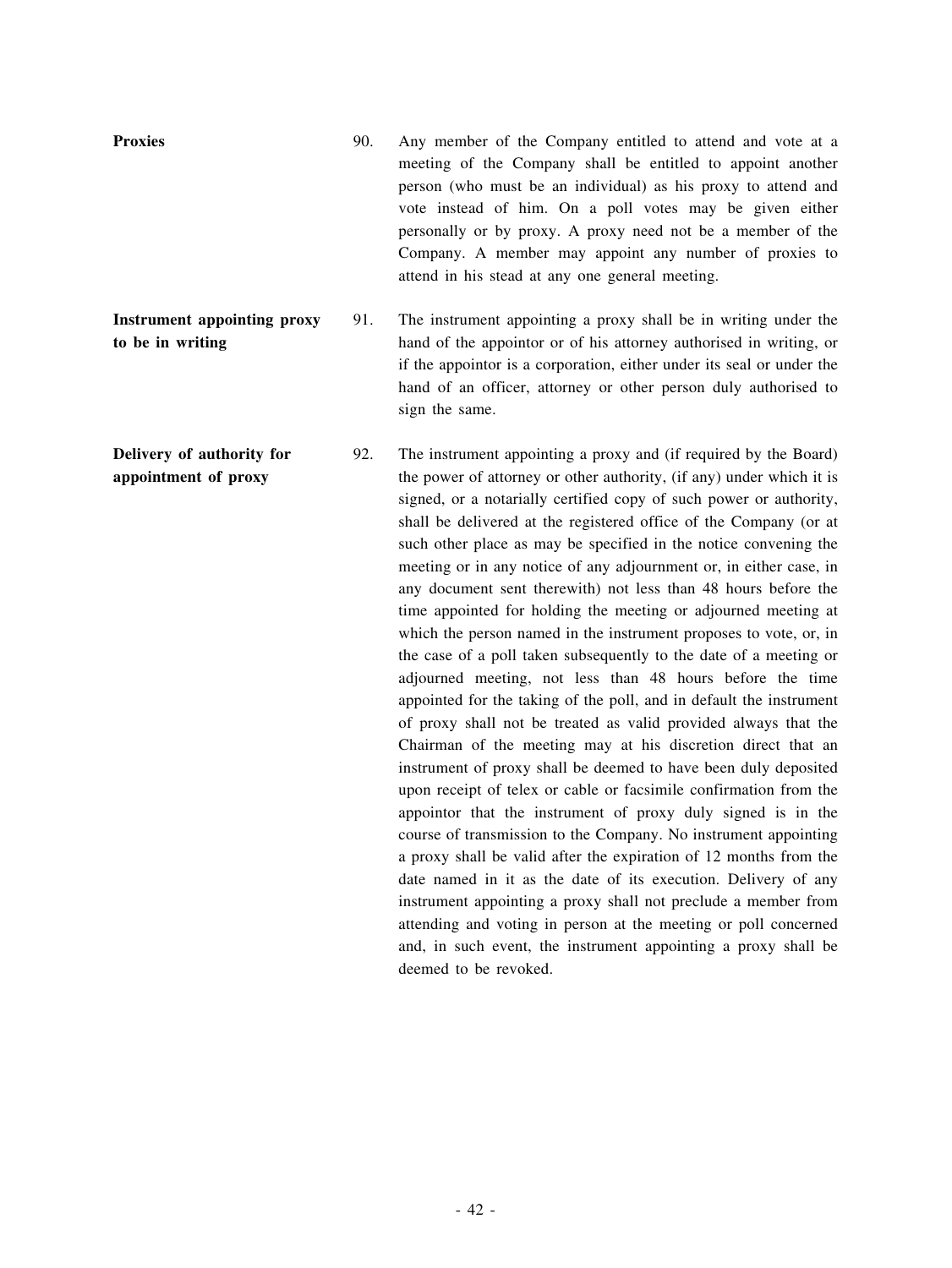- **Form of proxy** 93. Every instrument of proxy, whether for a specified meeting or otherwise, shall be in common form or such other form as the Board may from time to time approve, provided that it shall enable a member, according to his intention, to instruct his proxy to vote in favour of or against (or in default of instructions or in the event of conflicting instructions, to exercise his discretion in respect of) each resolution to be proposed at the meeting to which the form of proxy relates.
- **Authority under instrument appointing proxy** 94. The instrument appointing a proxy to vote at a general meeting shall: (a) be deemed to confer authority to demand or join in demanding a poll and to vote on any amendment of a resolution put to the meeting for which it is given as the proxy thinks fit; and (b) unless the contrary is stated therein, be valid as well for any adjournment of the meeting as for the meeting to which it relates, provided that the meeting was originally held within 12 months from such date.
- **When vote by proxy valid through proxy authority revoked** 95. A vote given in accordance with the terms of an instrument of proxy or resolution of a member shall be valid notwithstanding the previous death or insanity of the principal or revocation of the proxy or power of attorney or other authority under which the proxy or resolution of a member was executed or revocation of the relevant resolution or the transfer of the share in respect of which the proxy was given, provided that no intimation in writing of such death, insanity, revocation or transfer as aforesaid shall have been received by the Company at its registered office, or at such other place as is referred to in Article 92, at least two hours before the commencement of the meeting or adjourned meeting at which the proxy is used.
- **Corporations/clearing house acting** 96. (a) Any corporation which is a member of the Company may, by resolution of its directors or other governing body or by power of attorney, authorise such person as it thinks fit to act as its representative at any meeting of the Company or of members of any class of shares of the Company and the person so authorised shall be entitled to exercise the same powers on behalf of the corporation which he represents as that corporation could exercise if it were an individual member of the Company and where a corporation is so represented, it shall be treated as being present at any meeting in person. A corporation may execute a form of proxy under the hand of a duly authorised officer.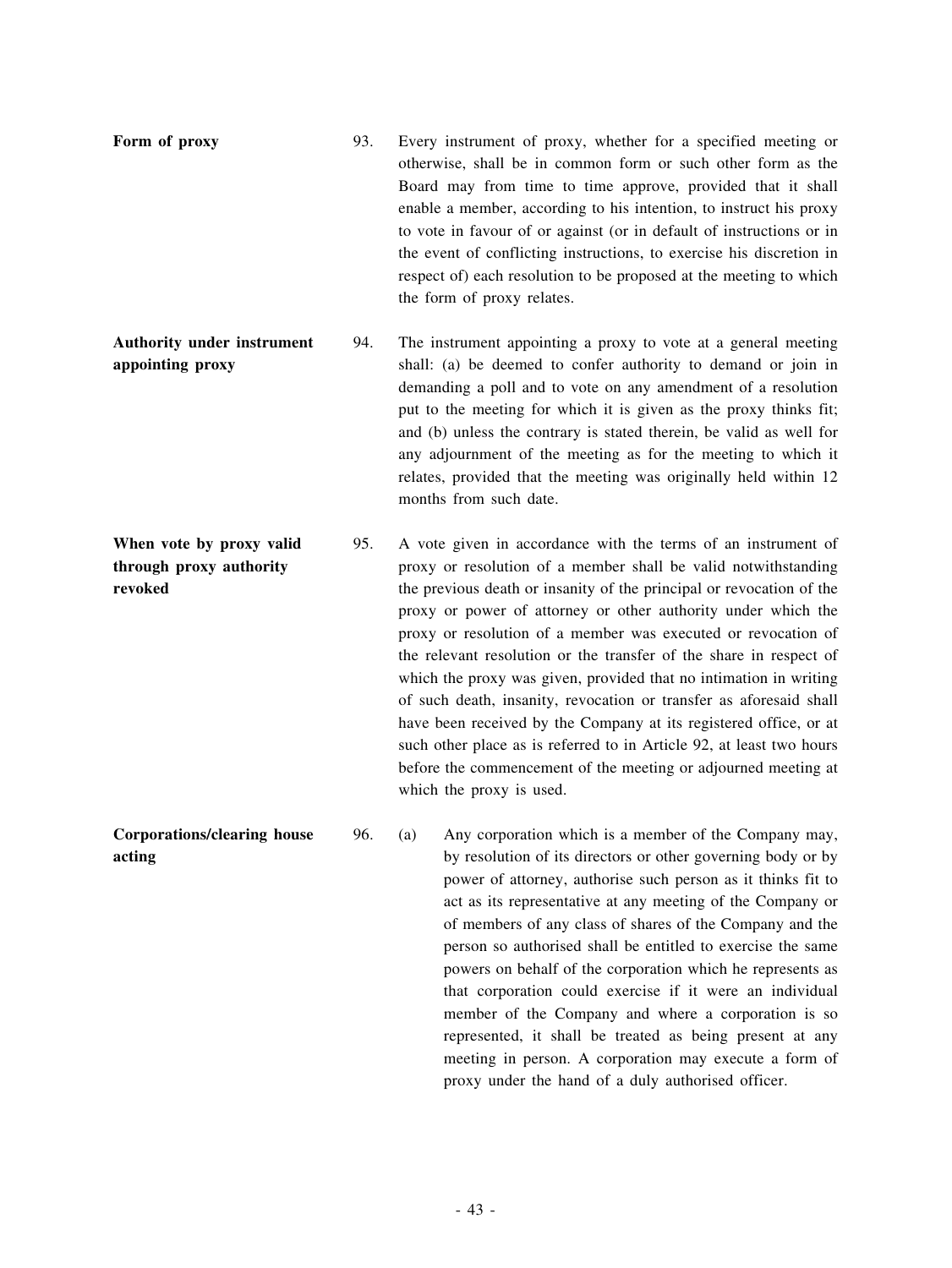(b) If a clearing house (or its nominees(s)) is a member of the Company it may, by resolution of its directors or other governing body or by power of attorney, appoint such person or persons as it thinks fit to act as its proxy or proxies or representative(s), to the extent permitted by applicable laws, at any general meeting of the Company or at any general meeting of any class of members of the Company provided that, if more than one person is so appointed, the proxy form or authorisation shall specify the number and class of shares in respect of which each such person is so appointed. A person so appointed pursuant to this provision shall be entitled to exercise the same powers on behalf of the clearing house (or its nominee(s)) which he represents as that clearing house (or its nominee(s)) could exercise if it were an individual member of the Company holding the number and class of shares specified in such proxy form or authorisation including without limitation the right to speak and vote individually on a show of hands.

## **Registered Office**

**Registered office** 97. The registered office of the Company shall be at such place in the Cayman Islands as the Board shall from time to time appoint.

## **Board of Directors**

**Constitution** 98. The number of Directors shall not be less than two.

**Board may fill vacancies/ appoint additional Directors** 99. The Board shall have power from time to time and at any time to appoint any person as a Director either to fill a casual vacancy or as an addition to the Board. Any Director so appointed shall hold office only until the first annual general meeting of the Company after his appointment and shall then be eligible for re- election at that meeting provided that any Director who so retires shall not be taken into account in determining the number of Directors who are to retire at such meeting by rotation pursuant to Article 116.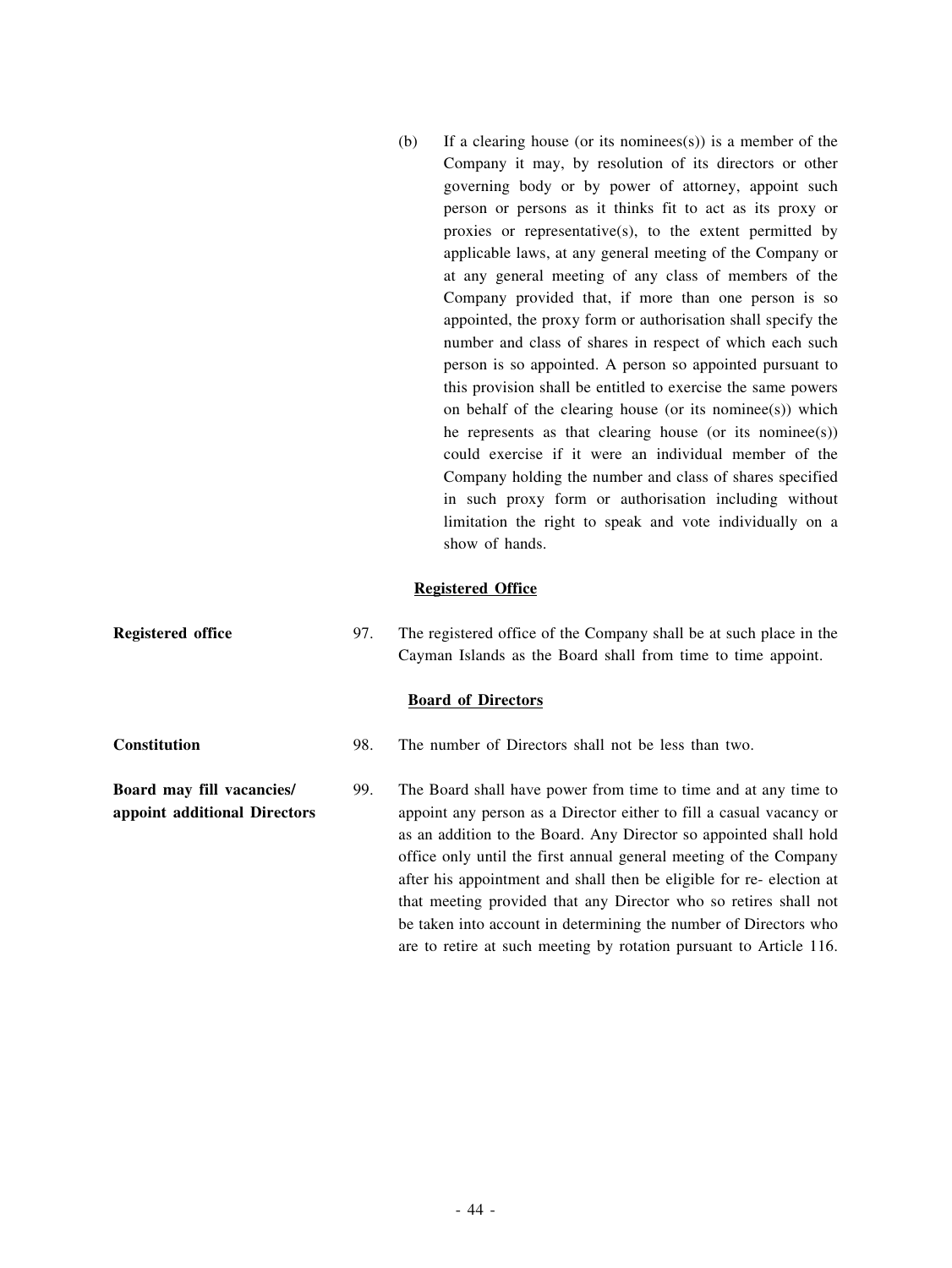- **Alternate Directors** 100. (a) A Director may at any time by notice in writing delivered to the registered office of the Company, the principal office of the Company in Hong Kong or at a meeting of the Board, appoint any person (including another Director) to be his alternate Director in his place during his absence and may in like manner at any time determine such appointment. Such appointment, unless previously approved by the Board, shall have effect only upon and subject to being so approved, provided that the Board may not withhold approval of any such appointment where the proposed appointee is a Director.
	- (b) The appointment of an alternate Director shall determine on the happening of any event which, were he a Director, would cause him to vacate such office or if his appointor ceases to be a Director.
	- (c) An alternate Director shall (except when absent from Hong Kong), be entitled to receive and waive (in lieu of his appointor) notices of meetings of the Directors and shall be entitled to attend and vote as a Director and be counted in the quorum at any such meeting at which the Director appointing him is not personally present and generally at such meeting to perform all the functions of his appointor as a Director and for the purposes of the proceedings at such meeting the provisions of these Articles shall apply as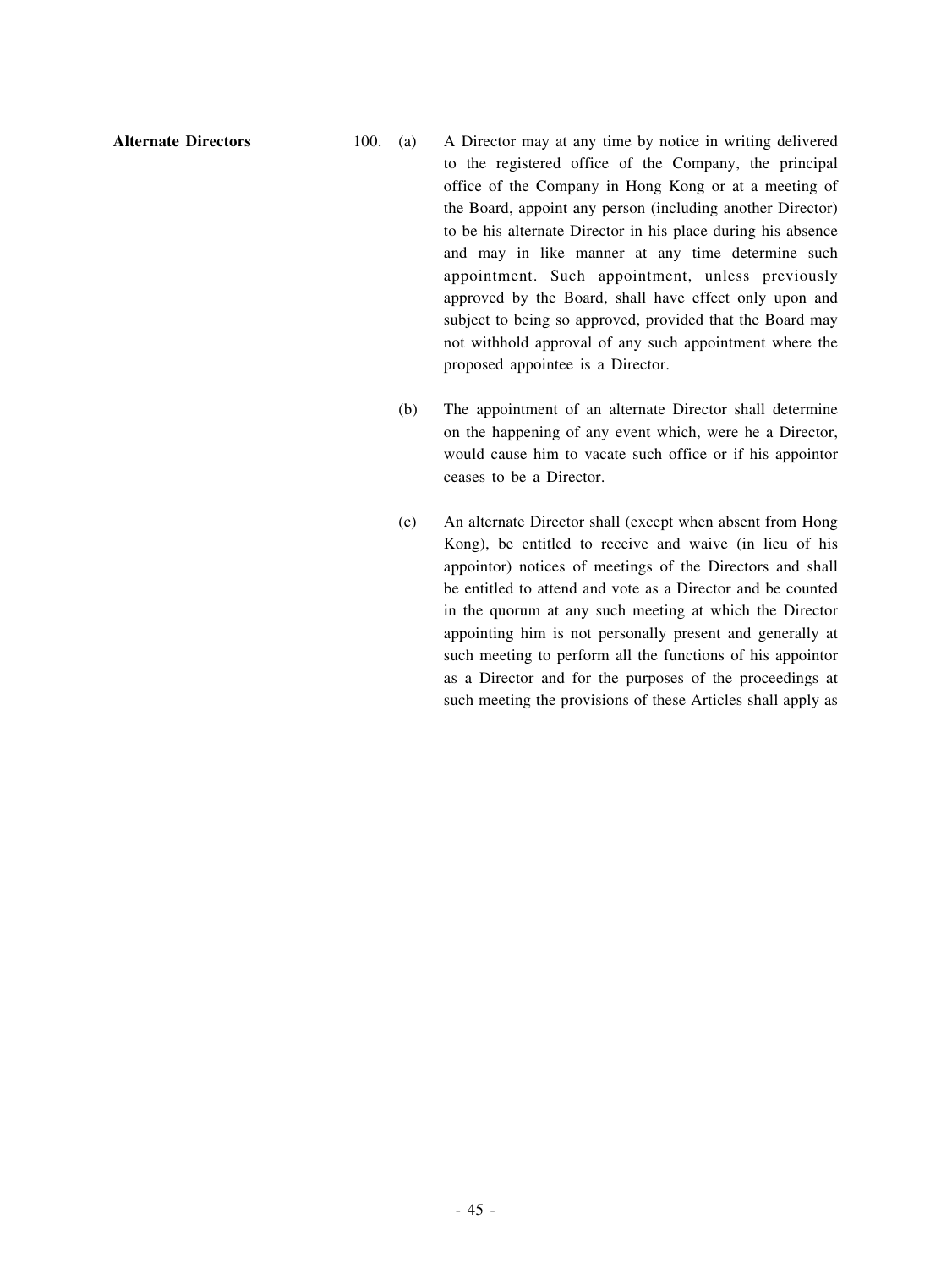if he (instead of his appointor) were a Director. If he shall be himself a Director or shall attend any such meeting as an alternate for more than one Director his voting rights shall be cumulative and he need not use all his votes or cast all the votes he uses in the same way. If his appointor is for the time being absent from Hong Kong or otherwise not available or unable to act (as to which a certificate by the alternate shall in the absence of actual notice to the contrary to other Directors be conclusive), his signature to any resolution in writing of the Directors shall be as effective as the signature of his appointor. To such extent as the Board may from time to time determine in relation to any committee of the Board, the foregoing provisions of this paragraph shall also apply mutatis mutandis to any meeting of any such committee of which his appointor is a member. An alternate Director shall not, save as aforesaid, have power to act as a Director nor shall he be deemed to be a Director for the purposes of these Articles.

- (d) An alternate Director shall be entitled to contract and be interested in and benefit from contracts or arrangements or transactions and to be repaid expenses and to be indemnified to the same extent mutatis mutandis as if he were a Director, but he shall not be entitled to receive from the Company in respect of his appointment as alternate Director any remuneration except only such part (if any) of the remuneration otherwise payable to his appointor as such appointor may by notice in writing to the Company from time to time direct.
- (e) In addition to the foregoing provisions of this Article, a Director may be represented at any meeting of the Board (or of any committee of the Board) by a proxy appointed by him, in which event the presence or vote of the proxy shall for all purposes be deemed to be that of the Director. A proxy need not himself be a Director and the provisions of Articles 90 to 95 shall apply mutatis mutandis to the appointment of proxies by Directors save that an instrument appointing a proxy shall not become invalid after the expiration of twelve months from its date of execution but shall remain valid for such period as the instrument shall provide or, if no such provision is made in the instrument, until revoked in writing and save also that a Director may appoint any number of proxies although only one such proxy may attend in his stead at meetings of the Board (or of any committee of the Board).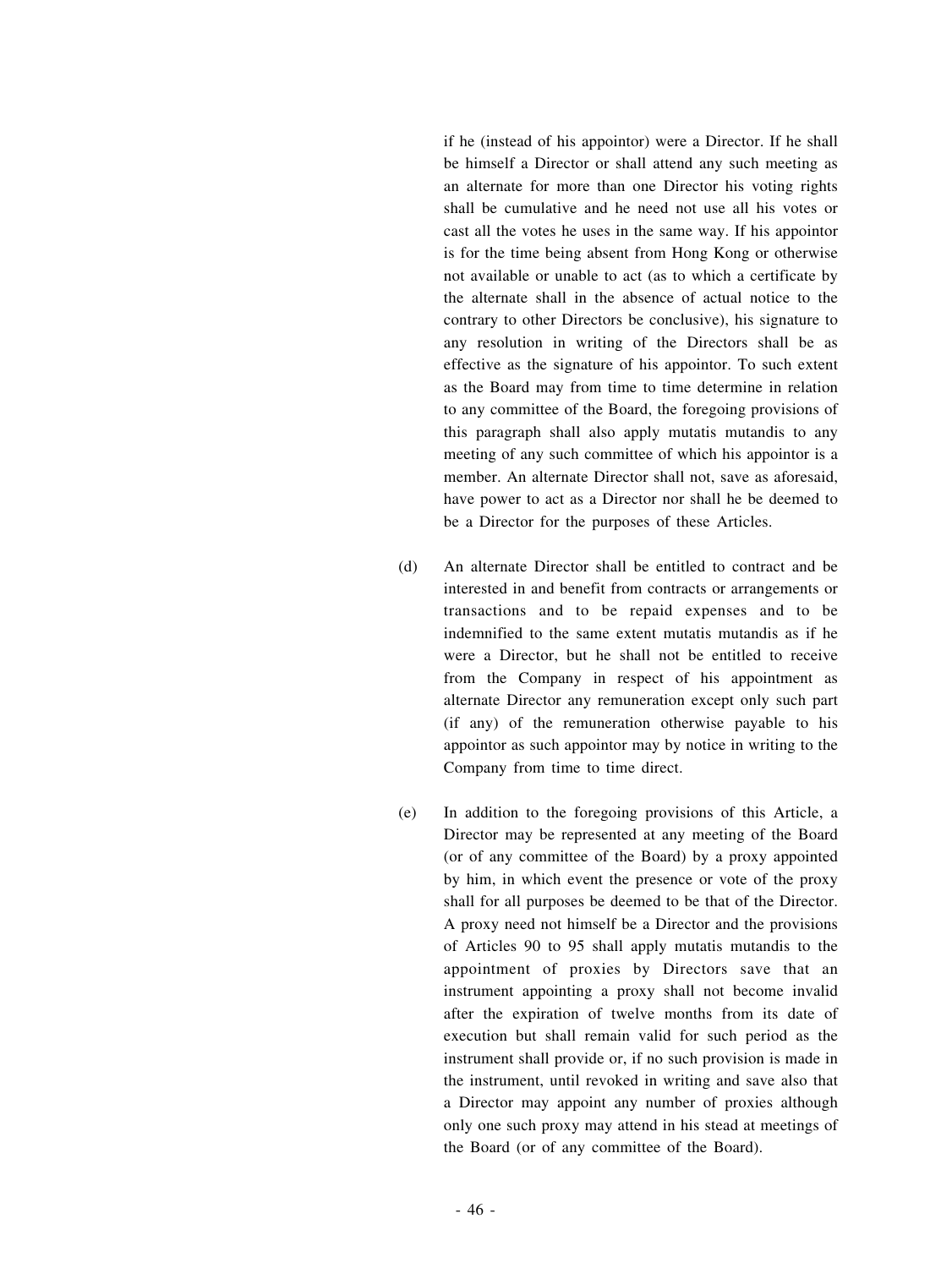- **Qualification of Directors** 101. A Director need not hold any qualification shares. No Director shall be required to vacate office or be ineligible for re-election or re-appointment as a Director and no person shall be ineligible for appointment as a Director by reason only of his having attained any particular age.
- **Directors' remuneration** 102. (a) The Directors shall be entitled to receive by way of remuneration for their services such sum as shall from time to time be determined by the Board, such sum (unless otherwise directed by the resolution by which it is determined) to be divided amongst the Directors in such proportions and in such manner as they may agree, or failing agreement, equally, except that in such event any Director holding office for less than the whole of the relevant period in respect of which the remuneration is paid shall only rank in such division in proportion to the time during such period for which he has held office. Such remuneration shall be in addition to any other remuneration to which a Director who holds any salaried employment or office in the Company may be entitled by reason of such employment or office.
	- (b) Payment to any Director or past Director of any sum by way of compensation for loss of office or as consideration for or in connection with his retirement from office (not being a payment to which the Director is contractually entitled) must first be approved by the Company in general meeting.
- **Directors' expenses** 103. The Directors shall be entitled to be repaid all expenses, including travelling expenses, reasonably incurred by them in or in connection with the performance of their duties as Directors including their expenses of travelling to and from Board meetings, committee meetings or general meetings or otherwise incurred whilst engaged on the business of the Company or in the discharge of their duties as Directors.
- **Special remuneration** 104. The Board may grant special remuneration to any Director, who shall perform any special or extra services at the request of the Company. Such special remuneration may be made payable to such Director in addition to or in substitution for his ordinary remuneration as a Director, and may be made payable by way of salary, commission or participation in profits or otherwise as may be agreed.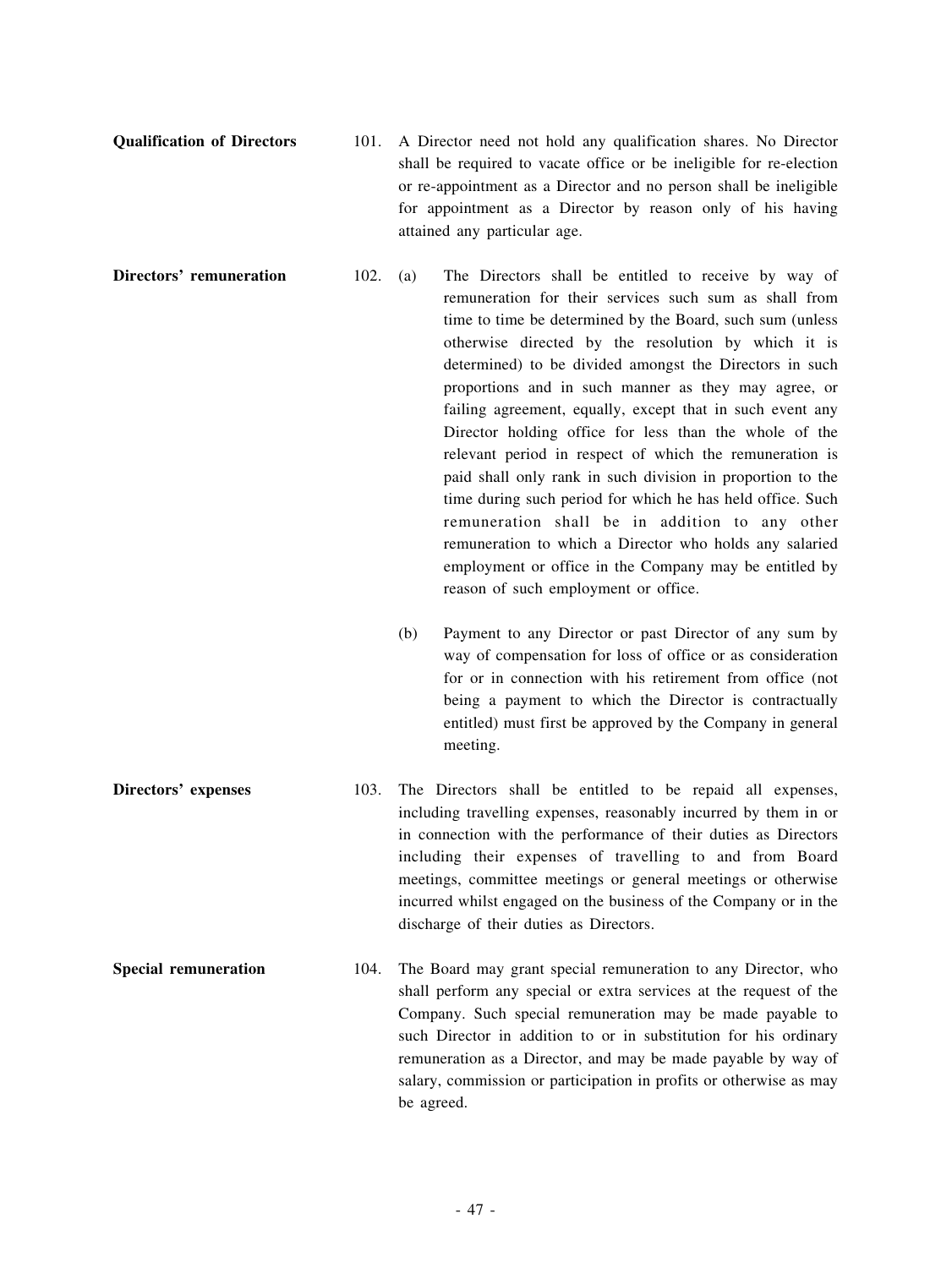| <b>Remuneration of Managing</b><br>Directors, etc. | 105. |       | The remuneration of an Executive Director (as appointed<br>according to Article 108) or a Director appointed to any other<br>office in the management of the Company shall from time to time<br>be fixed by the Board and may be by way of salary, commission,<br>or participation in profits or otherwise or by all or any of those<br>modes and with such other benefits (including share option and/or<br>pension and/or gratuity and/or other benefits on retirement) and<br>allowances as the Board may from time to time decide. Such<br>remuneration shall be in addition to such remuneration as the<br>recipient may be entitled to receive as a Director. |
|----------------------------------------------------|------|-------|---------------------------------------------------------------------------------------------------------------------------------------------------------------------------------------------------------------------------------------------------------------------------------------------------------------------------------------------------------------------------------------------------------------------------------------------------------------------------------------------------------------------------------------------------------------------------------------------------------------------------------------------------------------------|
| When office of Director to<br>be vacated           | 106. |       | The office of a Director shall be vacated:                                                                                                                                                                                                                                                                                                                                                                                                                                                                                                                                                                                                                          |
|                                                    |      | (i)   | if (not being an Executive Director whose contract<br>preclude resignation) he resigns his office by notice in<br>writing to the Company at its registered office;                                                                                                                                                                                                                                                                                                                                                                                                                                                                                                  |
|                                                    |      | (ii)  | if an order is made by any competent court or official on<br>the grounds that he is or may be suffering from mental<br>disorder or is otherwise incapable of managing his affairs<br>and the Board resolves that his office be vacated;                                                                                                                                                                                                                                                                                                                                                                                                                             |
|                                                    |      | (iii) | if, without leave, he is absent from meetings of the Board<br>(unless an alternate Director appointed by him attends in<br>his place) for a continuous period of 12 months, and the<br>Board resolves that his office be vacated;                                                                                                                                                                                                                                                                                                                                                                                                                                   |
|                                                    |      | (iv)  | if he becomes bankrupt or has a receiving order made<br>against him or suspends payment or compounds with his<br>creditors generally;                                                                                                                                                                                                                                                                                                                                                                                                                                                                                                                               |
|                                                    |      | (v)   | if he ceases to be or is prohibited from being a Director by<br>law or by virtue of any provisions in these Articles;                                                                                                                                                                                                                                                                                                                                                                                                                                                                                                                                               |
|                                                    |      | (vi)  | if he shall be removed from office by notice in writing<br>served upon him signed by not less than three-fourths in<br>number (or, if that is not a round number, the nearest<br>lower round number) of the Directors (including himself)<br>then in office; or                                                                                                                                                                                                                                                                                                                                                                                                     |
|                                                    |      | (vii) | if he shall be removed from office by an ordinary<br>resolution of the members of the Company under Article<br>$122(a)$ .                                                                                                                                                                                                                                                                                                                                                                                                                                                                                                                                           |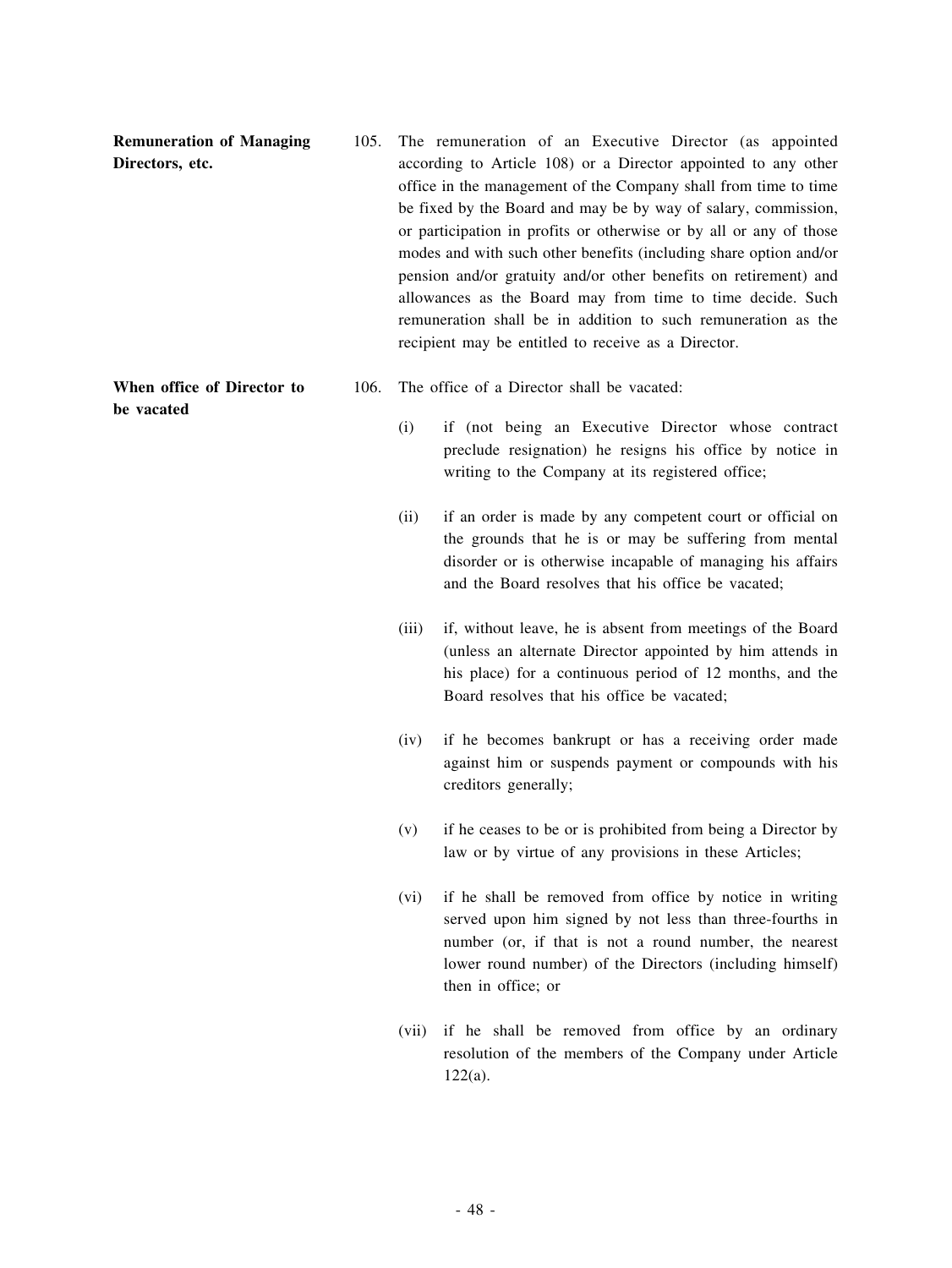**Directors may contract with Company**

107. (a) (i) No Director or proposed Director shall be disqualified by his office from contracting with the Company either as vendor, purchaser or otherwise nor shall any such contract or any contract or arrangement entered into by or on behalf of the Company with any person, company or partnership of or in which any Director shall be a member or otherwise interested be capable on that account of being avoided, nor shall any Director so contracting or being any member or so interested be liable to account to the Company for any remuneration, profit or other benefits so realised by any such contract or arrangement by reason only of such Director holding that office or the fiduciary relationship thereby established, provided that such Director shall, if his interest in such contract or arrangement is material, declare the nature of his interest at the earliest meeting of the Board at which it is practicable for him to do so, either specifically or by way of a general notice stating that, by reason of the facts specified in the notice, he is to be regarded as interested in any contracts of a specified description which may subsequently be made by the Company.

> (ii) Any Director may continue to be or become a director, managing director, joint managing director, deputy managing director, executive director, manager or other officer or member of any other company in which the Company may be interested and (unless otherwise agreed between the Company and the Director) no such Director shall be liable to account to the Company or the members for any remuneration or other benefits received by him as a director, managing director, joint managing director, deputy managing director, executive director, manager or other officer or member of any such other company. The Directors may exercise the voting powers conferred by the shares in any other company held or owned by the Company, or exercisable by them as directors of such other company in such manner in all respects as they think fit (including the exercise thereof in favour of any resolution appointing themselves or any of them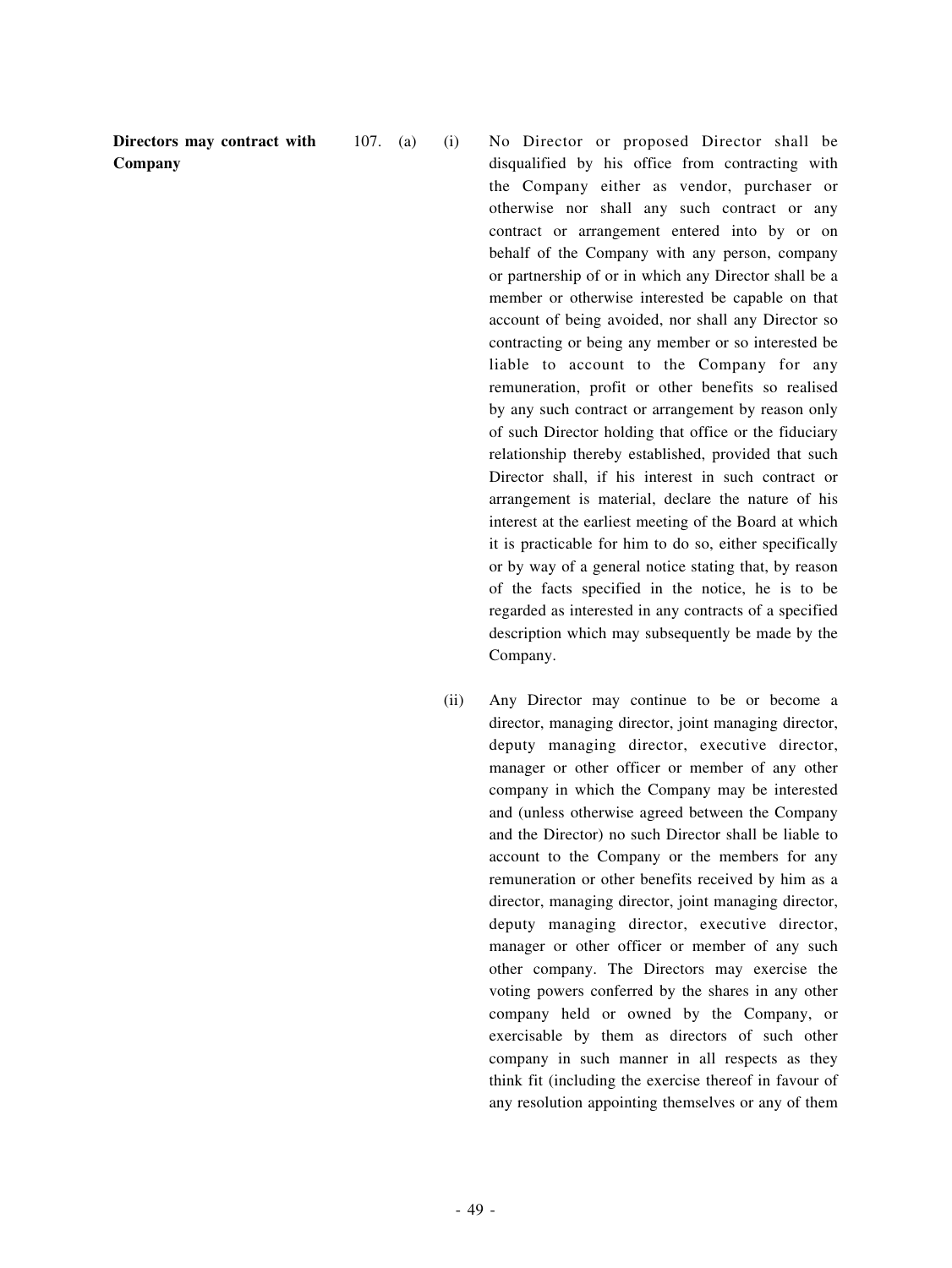directors, managing directors, joint managing directors, deputy managing directors, executive directors, managers or other officers of such company) and any Director may vote in favour of the exercise of such voting rights in manner aforesaid notwithstanding that he may be, or is about to be, appointed a director, managing director, joint managing director, deputy managing director, executive director, manager or other officer of such a company, and that as such he is or may become interested in the exercise of such voting rights in the manner aforesaid.

- (b) A Director may hold any other office or place of profit with the Company (except that of Auditor) in conjunction with his office of Director for such period and upon such terms as the Board may determine, and may be paid such extra remuneration therefor (whether by way of salary, commission, participation in profit or otherwise) as the Board may determine, and such extra remuneration shall be in addition to any remuneration provided for by or pursuant to any other Article.
- (c) Save as otherwise provided by the Articles, a Director shall not vote (nor be counted in the quorum) on any resolution of the Directors approving any contract or arrangement or any other proposal in which he or any of his associates has to the knowledge of such Director a material interest, but this prohibition shall not apply to any of the following proposals, contracts or arrangements, namely:
- **Director may vote in respect of certain matters**

**Director may not vote where he has a material interest**

- (i) the giving of any security or indemnity either:
	- (a) to the Director or his associate(s) in respect of money lent to obligations incurred or undertaken by him or any of them at the request of or for the benefit of the Company or any of its subsidiaries; or
	- (b) to a third party in respect of a debt or obligation of the Company or any of its subsidiaries for which the Director of his associate(s) has himself/themselves assumed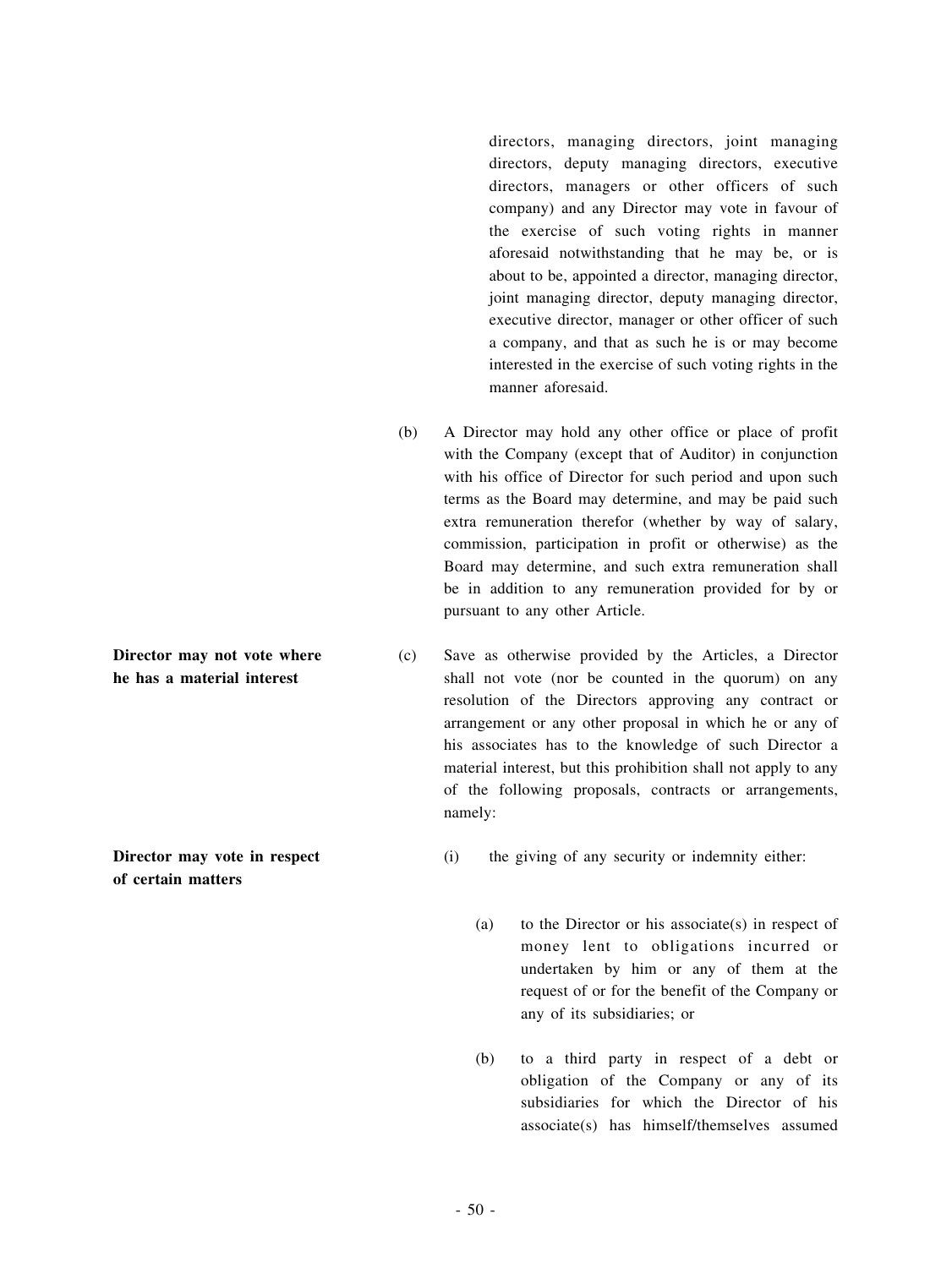responsibility in whole or in part and whether alone or jointly under a guarantee or indemnity or by giving of security;

- (ii) any proposal concerning an offer of shares or debentures or other securities of or by the Company or any other company which the Company may promote or be interested in for subscription or purchase where the Director or his associate(s) is/ are or is/are to be interested as a participant in the underwriting or sub-underwriting of the offer;
- (iii) any proposal or arrangement concerning the benefit of employees of the Company or its subsidiaries including:
	- (a) the adoption, modification or operation of any employees' share scheme or any share incentive or share option scheme under which the Director or his associate(s) may benefit; or
	- (b) the adoption, modification or operation of a pension fund or retirement, death or disability benefits scheme which relates both to Directors, their associates and employees of the Company or any of its subsidiaries and does not provide in respect of any Director or his associate(s) as such any privilege or advantage not generally accorded to the class of persons to which such scheme of fund relates; and
- (iv) any contract or arrangement in which the Director or his associate(s) is/are interested in the same manner as other holders of shares or debentures or other securities of the Company by virtue only of his/their interest in shares or debentures or other securities of the Company.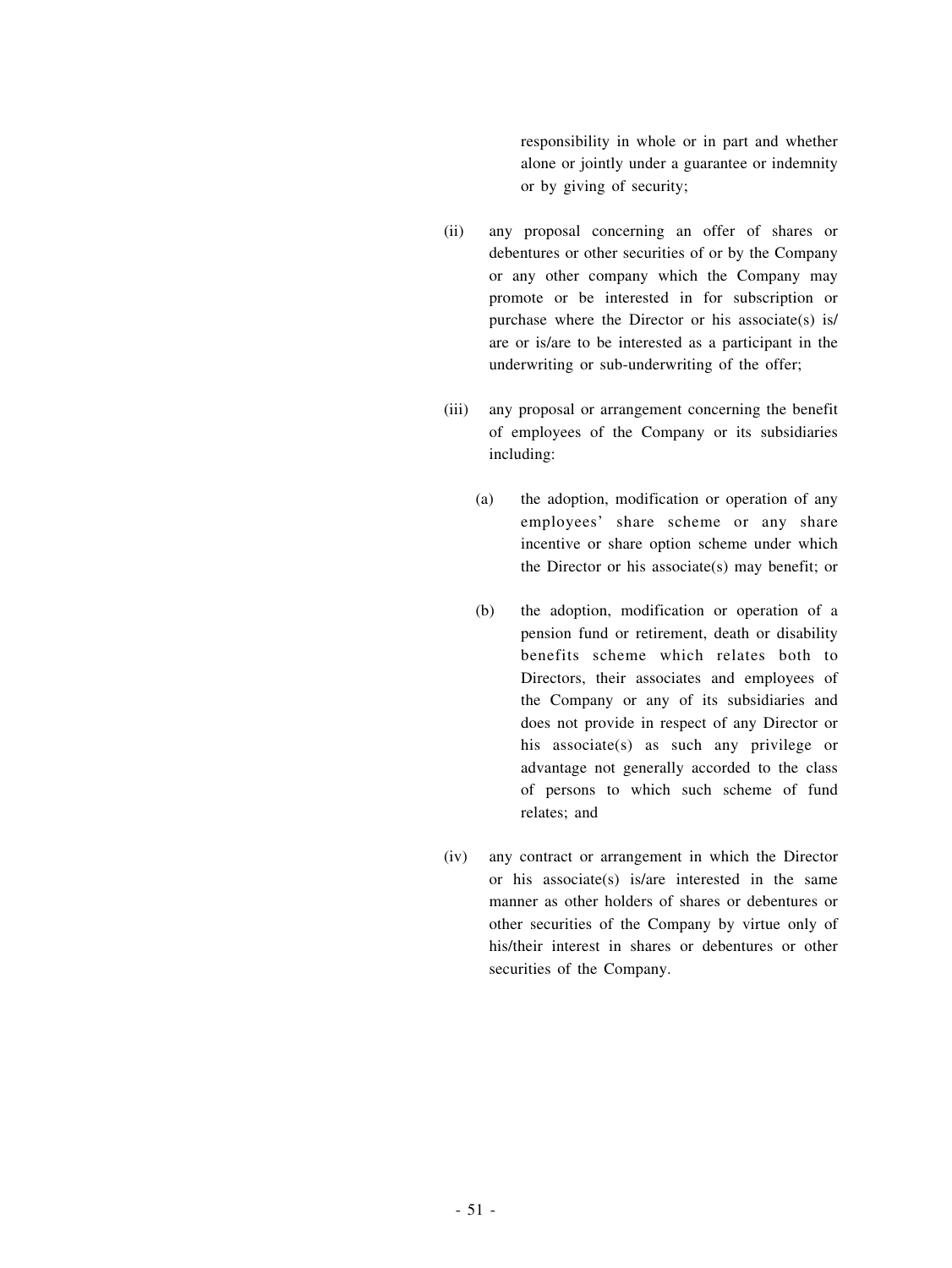**Director may vote on proposals not concerning own appointment**

**Who to decide whether a Director may vote**

- (d) Where proposals are under consideration concerning the appointment (including fixing or varying the terms of or terminating the appointment) of two or more Directors to offices or employments with the Company or any company in which the Company is interested, such proposals shall be divided and considered in relation to each Director separately and in such case each of the Directors concerned (if not prohibited from voting under paragraph (c)) shall be entitled to vote (and be counted in the quorum) in respect of each resolution except that concerning his own appointment.
- (e) If any question shall arise at any meeting of the Directors as to the materiality of the interest of a Director (other than the Chairman of the meeting) or his associates(s) or as to the entitlement of any Director (other than the Chairman) to vote and such question is not resolved by his voluntarily agreeing to abstain from voting or not to be counted in the quorum, such question shall be referred to the Chairman of the meeting and his ruling in relation to such other Director or his associate(s) shall be final and conclusive except in a case where the nature or extent of the interest of the Director or his associate(s) concerned as known to such Director has not been fairly disclosed to the other Directors. If any question as aforesaid shall arise in respect of the Chairman of the meeting or his associate(s), such question shall be decided by a resolution of the Directors (for which purpose such Chairman shall not be counted in the quorum and shall not vote thereon) and such resolution shall be final and conclusive except in a case where the nature or extent of the interest of such Chairman or his associate(s) as known to such Chairman has not been fairly disclosed to the other Directors. For the purpose of this paragraph and in relation to an alternate Director, an interest of his appointor or his associate(s) shall be treated as an interest of the alternate Director without prejudice to any interest which the alternate Director has otherwise.

**Definition of "Associates"** (f) Deleted.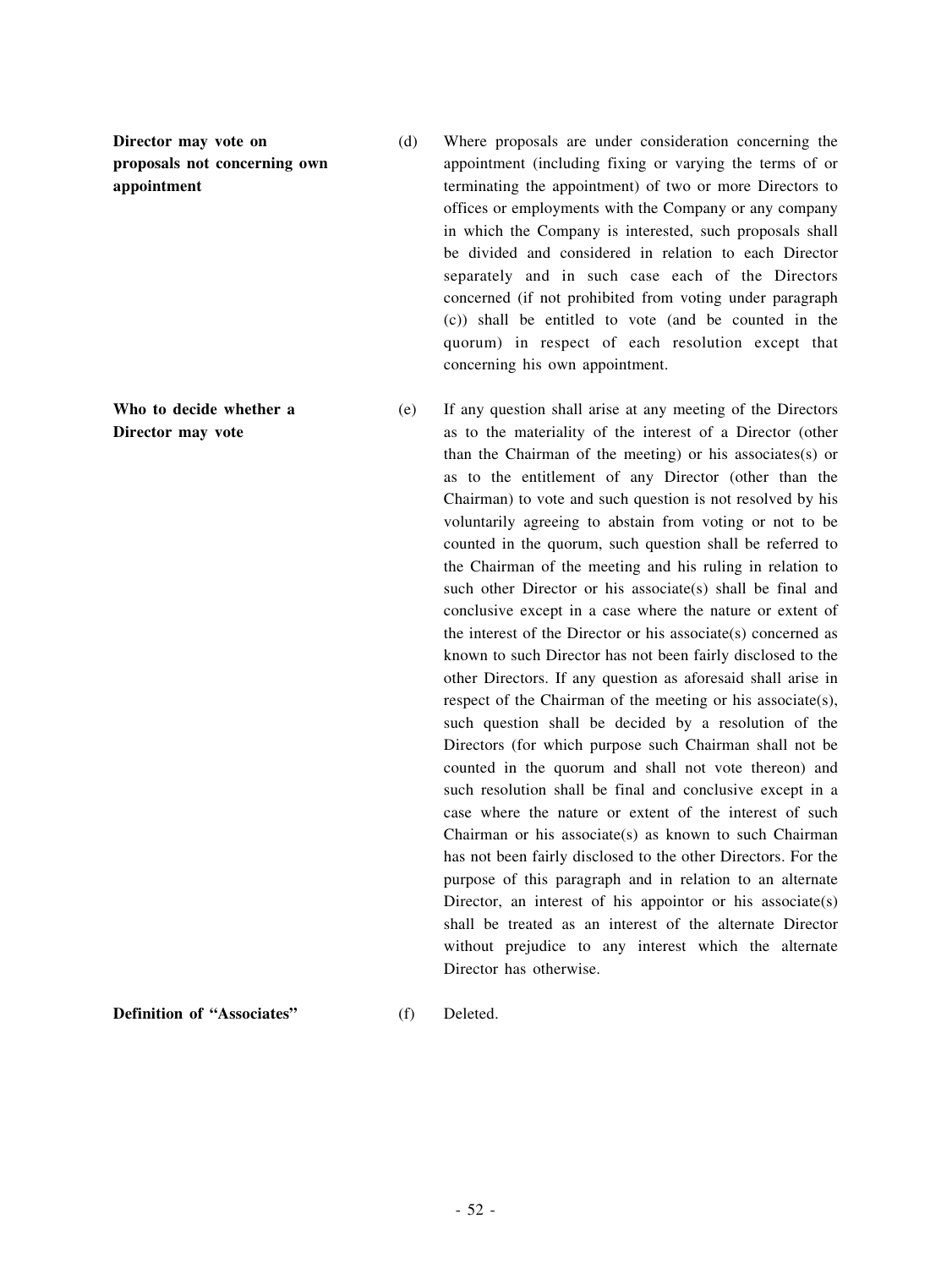# **Managing Directors**

| Power to appoint Managing                    | 108. | The Board may from time to time appoint any one or more of its                                                                                                                                                                                                                                                                                                                                                                                                                                                                              |
|----------------------------------------------|------|---------------------------------------------------------------------------------------------------------------------------------------------------------------------------------------------------------------------------------------------------------------------------------------------------------------------------------------------------------------------------------------------------------------------------------------------------------------------------------------------------------------------------------------------|
| Director, etc.                               |      | body to the office of Managing Director, Joint Managing<br>Director, Deputy Managing Director, or other Executive<br>Director and/or such other employment or executive office in<br>the management of the business of the Company as it may decide<br>for such period and upon such terms as it thinks fit and upon such<br>terms as to remuneration as it may decide in accordance with<br>Article 105.                                                                                                                                   |
| <b>Removal of Managing</b><br>Director, etc. | 109. | Every Director appointed to an office under Article 108 hereof<br>shall, without prejudice to any claim for damages that such<br>Director may have against the Company or the Company may<br>have against such Director for any breach of any contract of<br>service between him and the Company, be liable to be dismissed<br>or removed therefrom by the Board.                                                                                                                                                                           |
| <b>Cessation of appointment</b>              | 110. | A Director appointed to an office under Article 108 shall be<br>subject to the same provisions as to removal as the other<br>Directors of the Company, and he shall, without prejudice to any<br>claim for damages that such Director may have against the<br>Company or the Company may have against such Director for<br>any breach of any contract of service between him and the<br>Company, ipso facto and immediately cease to hold such office if<br>he shall cease to hold the office of Director for any cause.                    |
| Powers may be delegated                      |      | 111. The Board may from time to time entrust to and confer upon a<br>Managing Director, Joint Managing Director, Deputy Managing<br>Director or Executive Director all or any of the powers of the<br>Board that it may think fit. But the exercise of all powers by such<br>Director shall be subject to such regulations and restrictions as<br>the Board may from time to time make and impose, and the said<br>powers may at any time be withdrawn, revoked or varied but no<br>person dealing in good faith and without notice of such |

withdrawal, revocation or variation shall be affected thereby.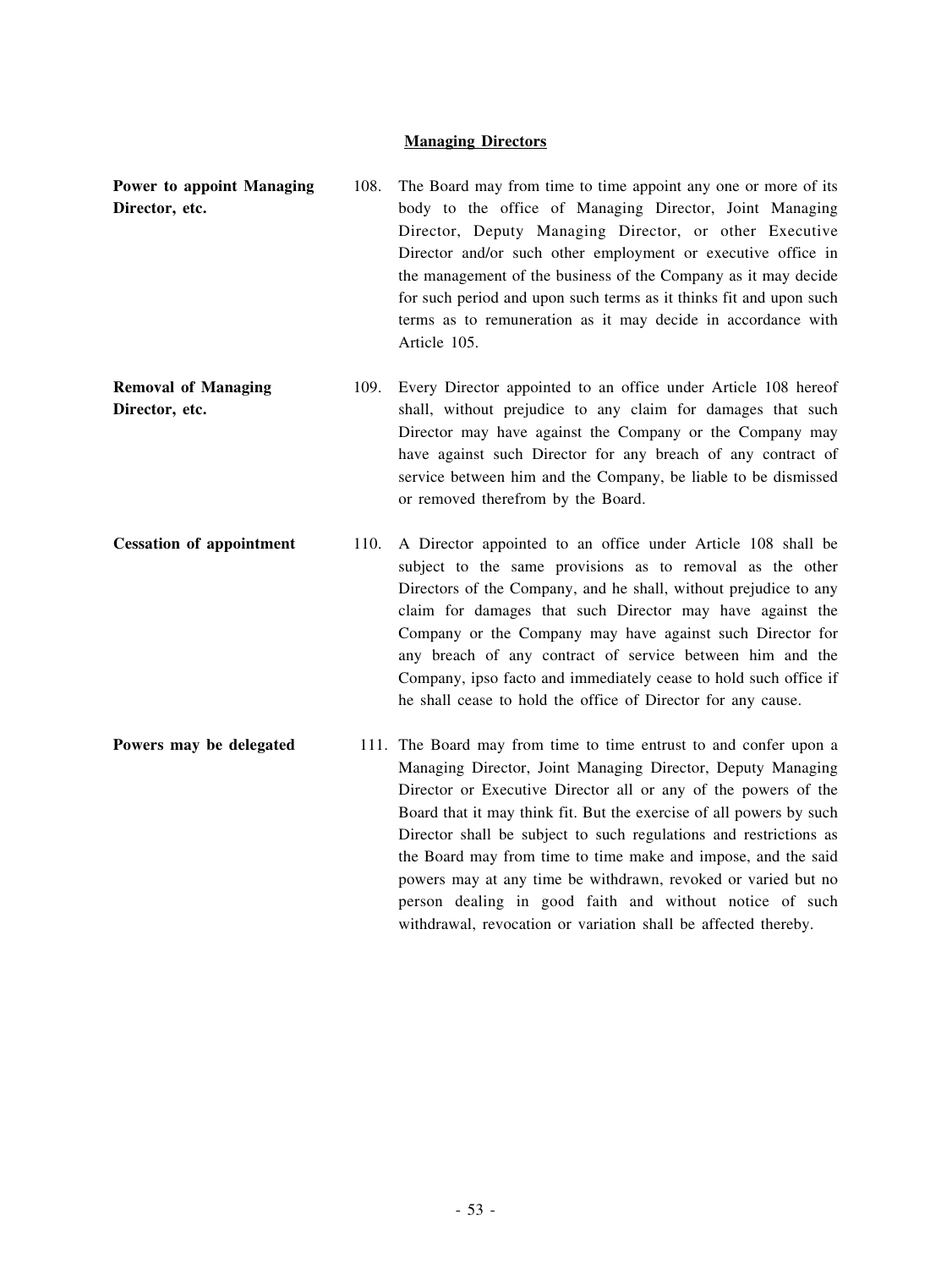## **Management**

**General powers of Company vested in Board**

- 112. (a) Subject to any exercise by the Board of the powers conferred by Articles 113 to 115, the management of the business of the Company shall be vested in the Board which, in addition to the powers and authorities by these Articles expressly conferred upon it, may exercise all such powers and do all such acts and things as may be exercised or done or approved by the Company and are not hereby or by the Law expressly directed or required to be exercised or done by the Company in general meeting, but subject nevertheless to the provisions of the Law and of these Articles and to any regulation from time to time made by the Company in general meeting not being inconsistent with such provisions of these Articles, provided that no regulation so made shall invalidate any prior act of the Board which would have been valid if such regulation had not been made.
	- (b) Without prejudice to the general powers conferred by these Articles, it is hereby expressly declared that the Board shall have the following powers:
		- (i) to give to any person the right or option of requiring at a future date that an allotment shall be made to him of any share at par or at such premium as may be agreed; and
		- (ii) to give to any Directors, officers or employees of the Company an interest in any particular business or transaction or participation in the profits thereof or in the general profits of the Company either in addition to or in substitution for a salary or other remuneration.
	- (c) Except as would, if the Company was a company incorporated in Hong Kong, be permitted by Section 500 of the Companies Ordinance as in force at the date of adoption of these Articles, the Company shall not directly or indirectly:
		- (i) make a loan to a Director of the Company or a director of any holding company of the Company;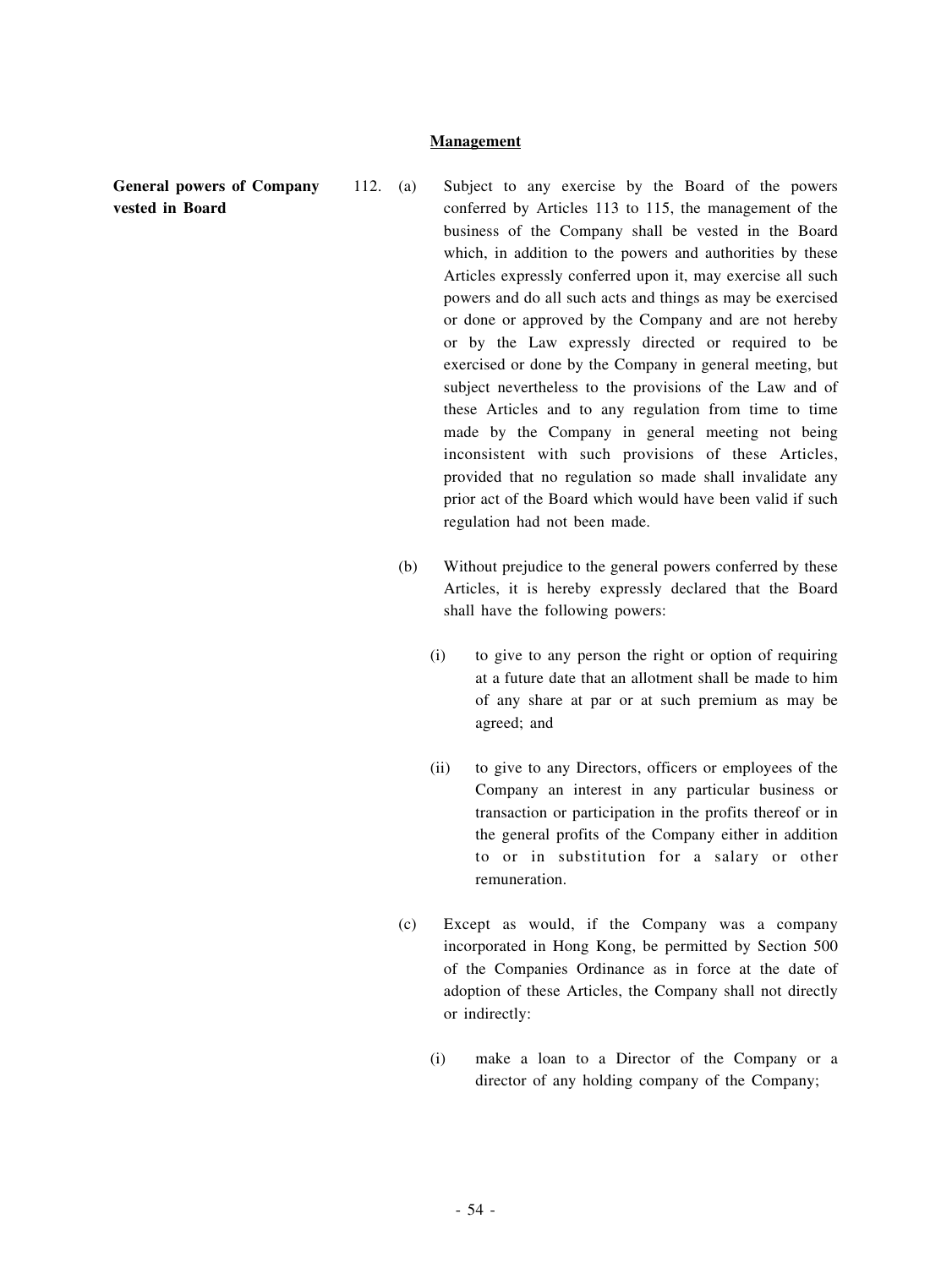- (ii) enter into any guarantee or provide any security in connection with a loan made by any person to such a director; or
- (iii) if any one or more of the Directors hold (jointly or severally or directly or indirectly) a controlling interest in another company, make a loan to that other company or enter into any guarantee or provide any security in connection with a loan made by any person to that other company.

## **Managers**

- **Appointment and remuneration of managers** 113. The Board may from time to time appoint a general manager, manager or managers of the Company and may fix his or their remuneration either by way of salary or commission or by conferring the right to participation in the profits of the Company or by a combination of two or more of these modes and pay the working expenses of any of the staff of the general manager, manager or managers who may be employed by him or them in connection with the conduct of the business of the Company.
- **Tenure of office and powers** 114. The appointment of such general manager, manager or managers may be for such period as the Board may decide and the Board may confer upon him or them all or any of the powers of the Board as it may think fit.
- **Terms and conditions of appointment** 115. The Board may enter into such agreement or agreements with any such general manager, manager or managers upon such terms and conditions in all respects as the Board may in its absolute discretion think fit, including a power for such general manager, manager or managers to appoint an assistant manager or managers or other employees whatsoever under them for the purpose of carrying on the business of the Company.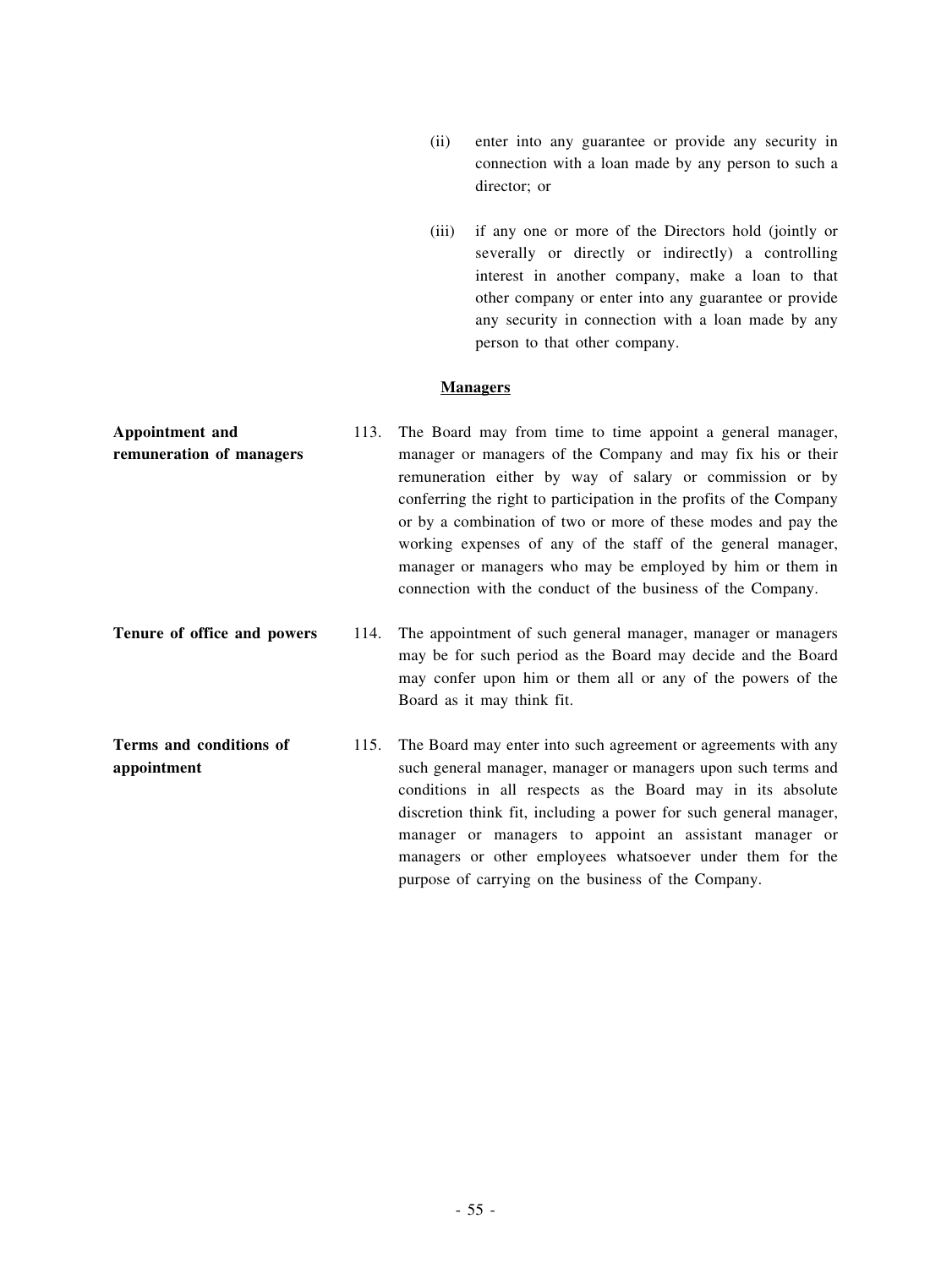## **Rotation of Directors**

| Rotation and retirement of<br><b>Directors</b>                                | 116. |                                                                                                                                                                                                                                                                                                                                                                                                                           | Notwithstanding any other provisions in these Articles and<br>subject to the manner of retirement by rotation of Directors as<br>from time to time prescribed under the Listing Rules, at each<br>annual general meeting, one third of the Directors for the time<br>being or, if their number is not three or a multiple of three, then<br>the number nearest to but not less than one-third, shall retire from<br>office by rotation provided that each Director (including those<br>appointed for a specific term) shall be subject to retirement by<br>rotation at least once every three years at the annual general<br>meeting, provided always that any Director appointed pursuant to<br>Article 119 or Article 122(a) shall not be taken into account in<br>determining the Directors who are to retire by rotation at such<br>meeting. A retiring director shall retain office until the close of<br>the meeting at which he retires, and shall be eligible for re-<br>election thereat. |
|-------------------------------------------------------------------------------|------|---------------------------------------------------------------------------------------------------------------------------------------------------------------------------------------------------------------------------------------------------------------------------------------------------------------------------------------------------------------------------------------------------------------------------|----------------------------------------------------------------------------------------------------------------------------------------------------------------------------------------------------------------------------------------------------------------------------------------------------------------------------------------------------------------------------------------------------------------------------------------------------------------------------------------------------------------------------------------------------------------------------------------------------------------------------------------------------------------------------------------------------------------------------------------------------------------------------------------------------------------------------------------------------------------------------------------------------------------------------------------------------------------------------------------------------|
| Meeting to fill up vacancies                                                  | 117. |                                                                                                                                                                                                                                                                                                                                                                                                                           | The Company at any annual general meeting at which any<br>Directors retire in manner aforesaid may fill the vacated office by<br>electing a like number of persons to be Directors.                                                                                                                                                                                                                                                                                                                                                                                                                                                                                                                                                                                                                                                                                                                                                                                                                |
| <b>Retiring Directors to remain</b><br>in office till successors<br>appointed | 118. | If at any general meeting at which an election of Directors ought<br>to take place, the places of the retiring Directors are not filled the<br>retiring Directors or such of them as have not had their places<br>filled shall be deemed to have been re-elected and shall, if<br>willing, continue in office until the next annual general meeting<br>and so on from year to year until their places are filled, unless: |                                                                                                                                                                                                                                                                                                                                                                                                                                                                                                                                                                                                                                                                                                                                                                                                                                                                                                                                                                                                    |
|                                                                               |      | (i)                                                                                                                                                                                                                                                                                                                                                                                                                       | it shall be determined at such meeting to reduce the<br>number of Directors; or                                                                                                                                                                                                                                                                                                                                                                                                                                                                                                                                                                                                                                                                                                                                                                                                                                                                                                                    |
|                                                                               |      | (ii)                                                                                                                                                                                                                                                                                                                                                                                                                      | it is expressly resolved at such meeting not to fill up such<br>vacated offices; or                                                                                                                                                                                                                                                                                                                                                                                                                                                                                                                                                                                                                                                                                                                                                                                                                                                                                                                |
|                                                                               |      | (iii)                                                                                                                                                                                                                                                                                                                                                                                                                     | a resolution for the re-election of such Directors is put to<br>the meeting and lost.                                                                                                                                                                                                                                                                                                                                                                                                                                                                                                                                                                                                                                                                                                                                                                                                                                                                                                              |
| Power of general meeting to<br>increase or reduce the<br>number of Directors  | 119. | (a)                                                                                                                                                                                                                                                                                                                                                                                                                       | The Company may from time to time in general meeting<br>by ordinary resolution increase or reduce the number of<br>Directors but so that the number of Directors shall not be<br>less than two;                                                                                                                                                                                                                                                                                                                                                                                                                                                                                                                                                                                                                                                                                                                                                                                                    |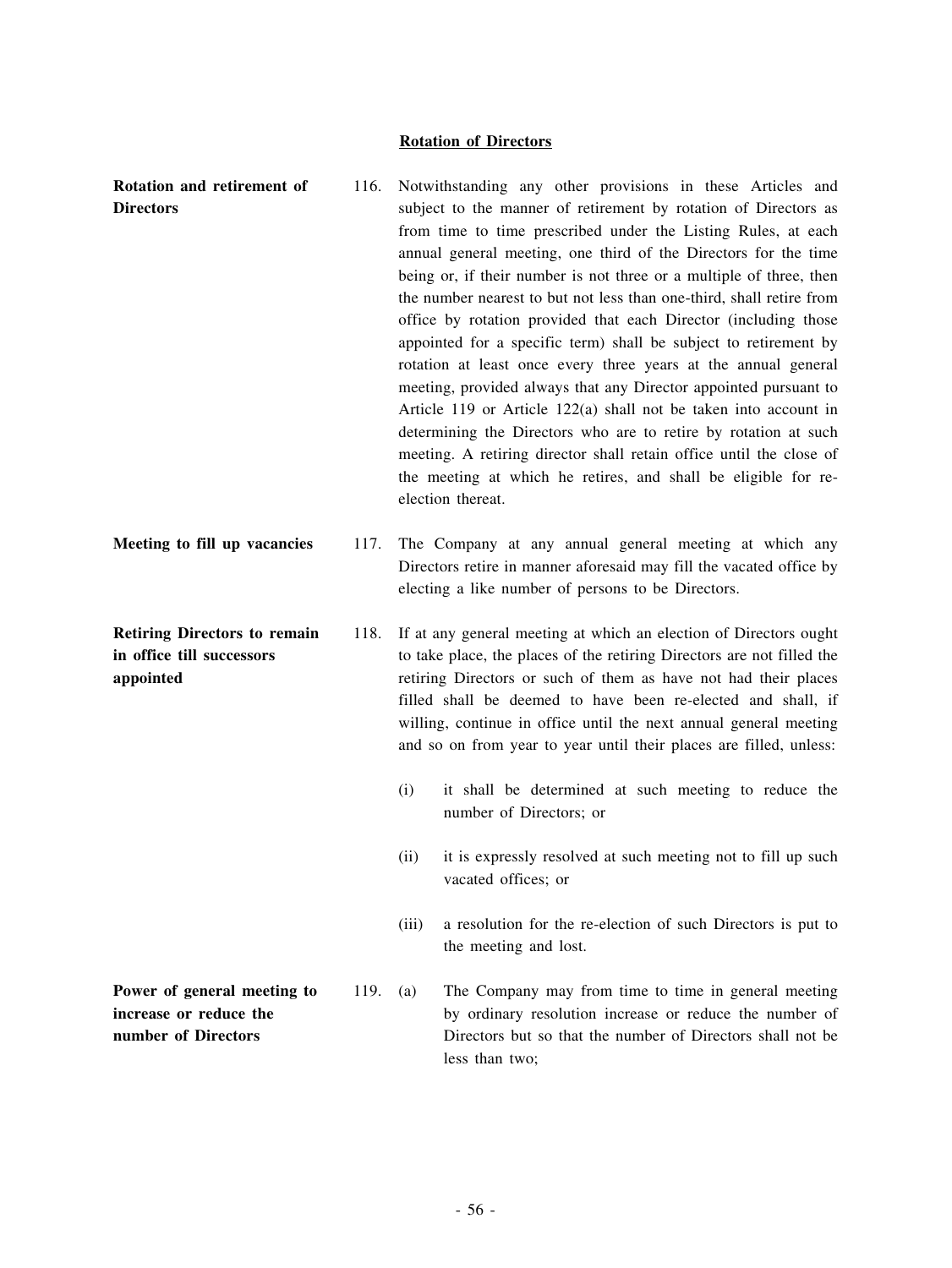- (b) The Company may from time to time in general meeting by ordinary resolution elect any person as Director either to fill a casual vacancy or as an addition to the Board. Any Director so appointed shall hold office only until the next following general meeting of the Company (in the case of filling a casual vacancy) or until the next following annual general meeting of the Company (in the case of an addition to the Board), and shall then be eligible for reelection at the meeting, but shall not be taken into account in determining the Directors who are to retire by rotation at such meeting; and
- (c) The Directors shall have power from time to time and at any time to appoint any person as a Director either to fill a casual vacancy or as an addition to the Board but so that the maximum number of Directors so appointed shall not exceed the number determined from time to time by the members in general meeting. Any Director so appointed shall hold office only until the first annual general meeting of the Company after his appointment, and shall then be eligible for re-election at the meeting, but shall not be taken into account in determining the Directors who are to retire by rotation at such meeting.
- **person proposed for election** 120. No person other than a retiring Director shall, unless recommended by the Board, be eligible for election to the office of Director at any general meeting unless, not less than 7 and not more than 28 clear days before the day appointed for the meeting, there has been given to the Secretary notice in writing by a member of the Company (not being the person to be proposed), entitled to attend and vote at the meeting for which such notice is given, of his intention to propose such person for election and also notice in writing signed by the person to be proposed of his willingness to be elected.
	- 121. In accordance with the Law, the Company shall keep at its registered office a register of directors and officers containing their names and addresses and occupations and any other particulars required by the Law and shall send to the Registrar of Companies of the Cayman Islands a copy of such register and shall from time to time notify to the Registrar of Companies of the Cayman Islands any change that takes place in relation to such Directors as required by the Law.

**Notice to be given when**

**Register of Directors and notification of changes to Registrar**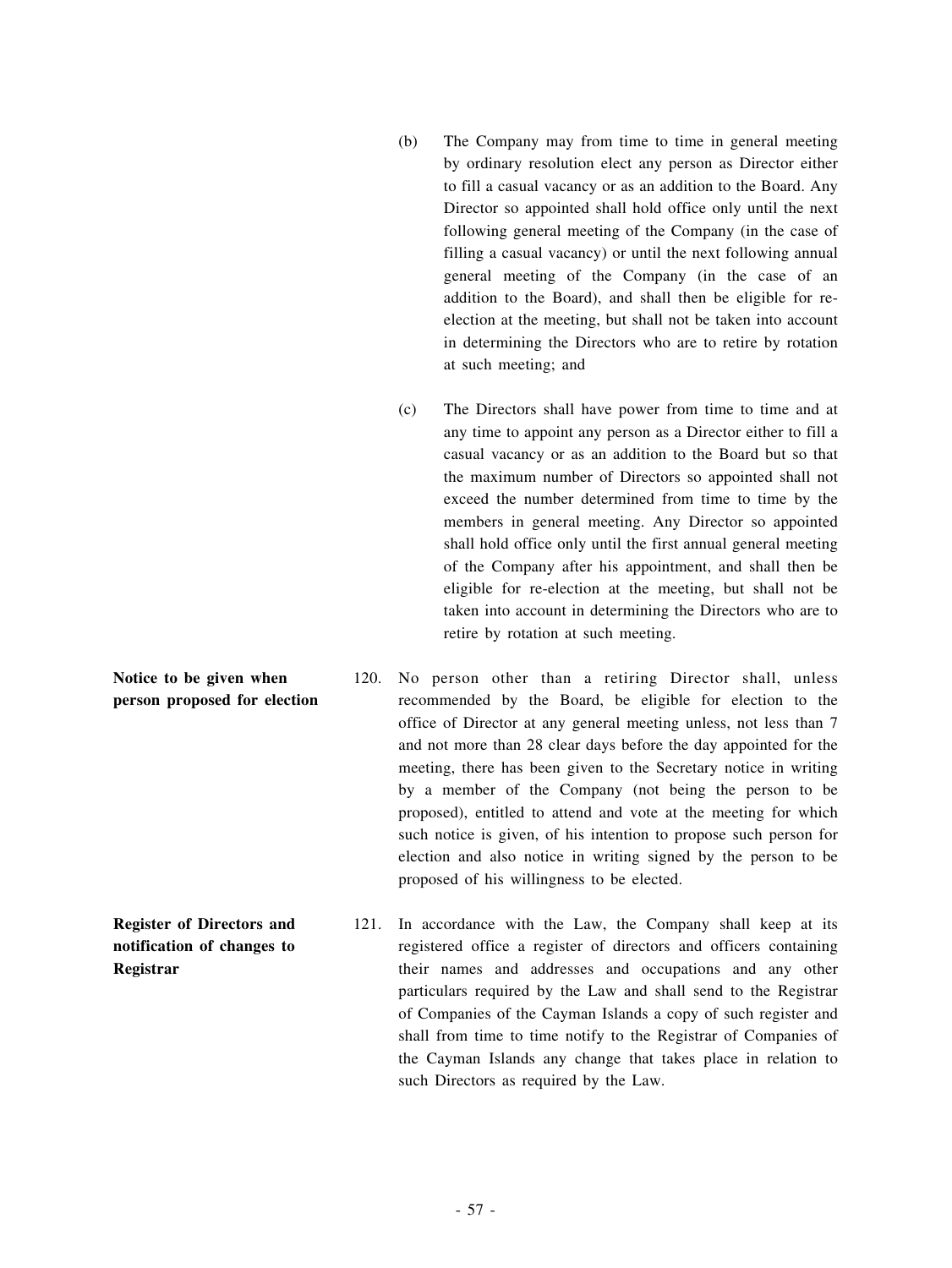**Power to remove Director by ordinary resolution**

122. (a) Subject to any provision to the contrary in these Articles, the members may, at any general meeting convened and held in accordance with these Articles, by ordinary resolution remove any Director (including a Managing Director or any other Executive Director) at any time before the expiration of his term of office notwithstanding anything in these Articles or in any agreement between the Company and such Director (but without prejudice to any claim for damages under any such agreement) provided that the notice of such meeting convened for the purpose of removing a Director shall contain a statement of the intention to do so and be served on such Director fourteen (14) days before the meeting and at such meeting such Directors shall be entitled to be heard on the motion for his removal. A vacancy on the Board created by the removal of a Director under the provisions of Article 122(a) may be filled by the election or appointment by ordinary resolution of the members at the general meeting at which such Director is removed;

(b) Nothing in this Article should be taken as depriving a Director removed under any provisions of this Article of compensation or damages payable to him in respect of the termination of his appointment as Director or of any other appointment or office as a result of the termination of his appointment as Director or as derogatory from any power to remove a Director which may exist apart from the provision of this Article.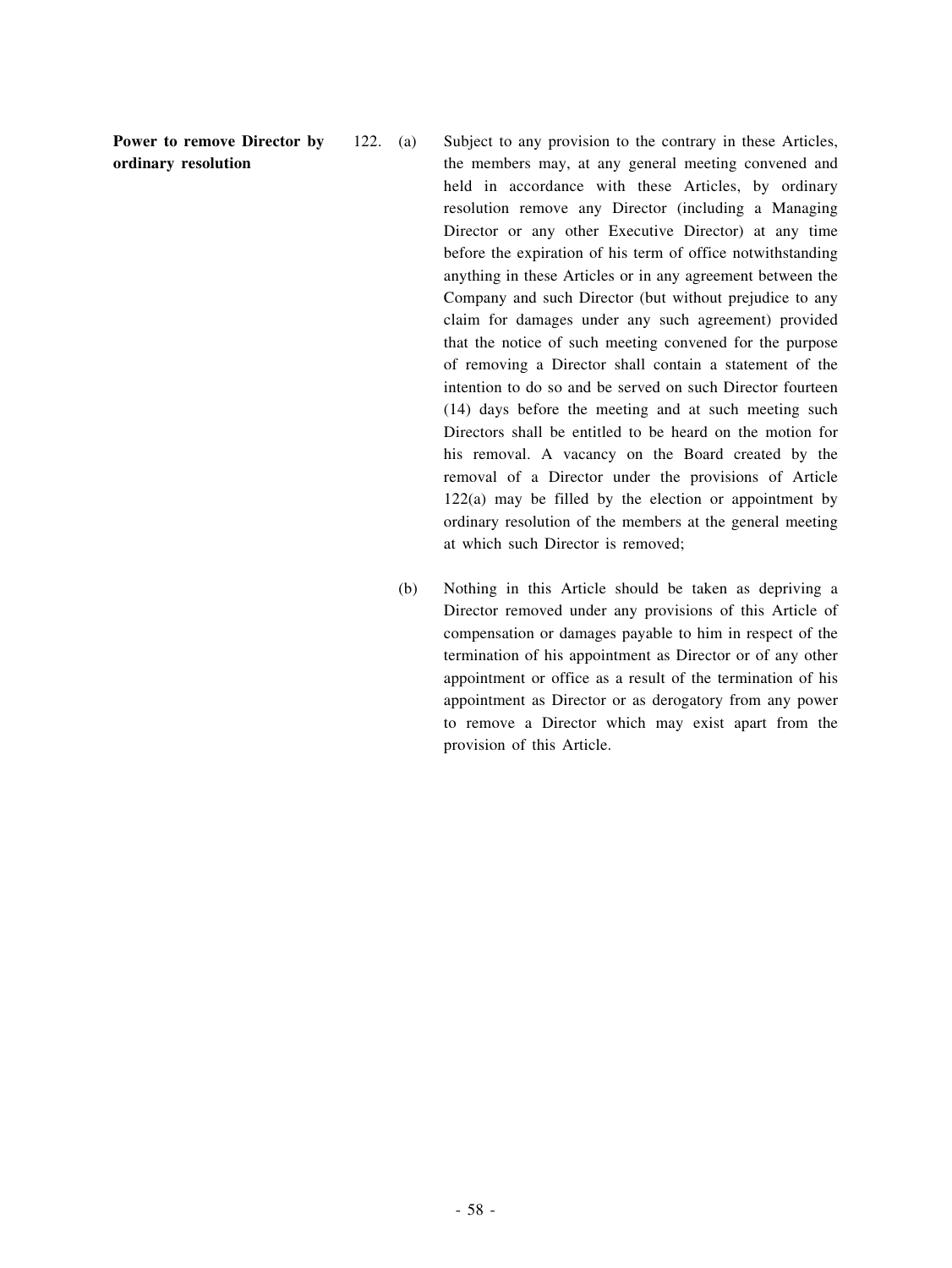## **Proceedings of Directors**

**Meetings of Directors, Quorum etc.**

- 123. The Board may meet together for the despatch of business, adjourn and otherwise regulate its meetings and proceedings as it thinks fit in any part of the world and may determine the quorum necessary for the transaction of business. Regular board meetings should be held at least four (4) times a year at approximately quarterly intervals. Unless otherwise determined two Directors shall be a quorum. For the purposes of this Article an alternate Director shall be counted in a quorum in place of the Director who appointed him and an alternate Director who is an alternate for more than one Director shall for quorum purposes be counted separately in respect of himself (if he is a Director) and in respect of each Director for whom he is an alternate (but so that nothing in this provision shall be construed as authorising a meeting to be constituted when only one person is physically present). A meeting of the Board or any committee of the Board may be held by means of a telephone or tele-conferencing or any other telecommunications facility provided that all participants are thereby able to communicate contemporaneously by voice with all other participants and participation in a meeting pursuant to this provision shall constitute presence in person at such meeting.
- **Convening of board meeting** 124. A Director may, and on request of a Director the Secretary shall, at any time summon a meeting of the Board. Notice of at least 14 days should be given for a regular board meeting. For all other board meetings, reasonable notice should be given. Notice thereof shall be given to each Director either in writing or by telephone or by facsimile, telex or telegram at the address or telephone, facsimile or telex number from time to time notified to the Company by such Director or in such other manner as the Board may from time to time determine.
- **How questions to be decided** 125. Subject to Article 107, questions arising at any meeting of the Board shall be decided by a majority of votes, and in case of an equality of votes the Chairman shall have a second or casting vote.
- **Chairman** 126. The Board may elect a Chairman of its meetings and determine the period (not being a period extending beyond the date of annual general meeting at which such Chairman is due to retire by rotation under Article 116) for which he is to hold office; but if no such Chairman is elected, or if at any meeting the Chairman is not present within five minutes after the time appointed for holding the same, the Directors present may choose one of their number to be Chairman of the meeting.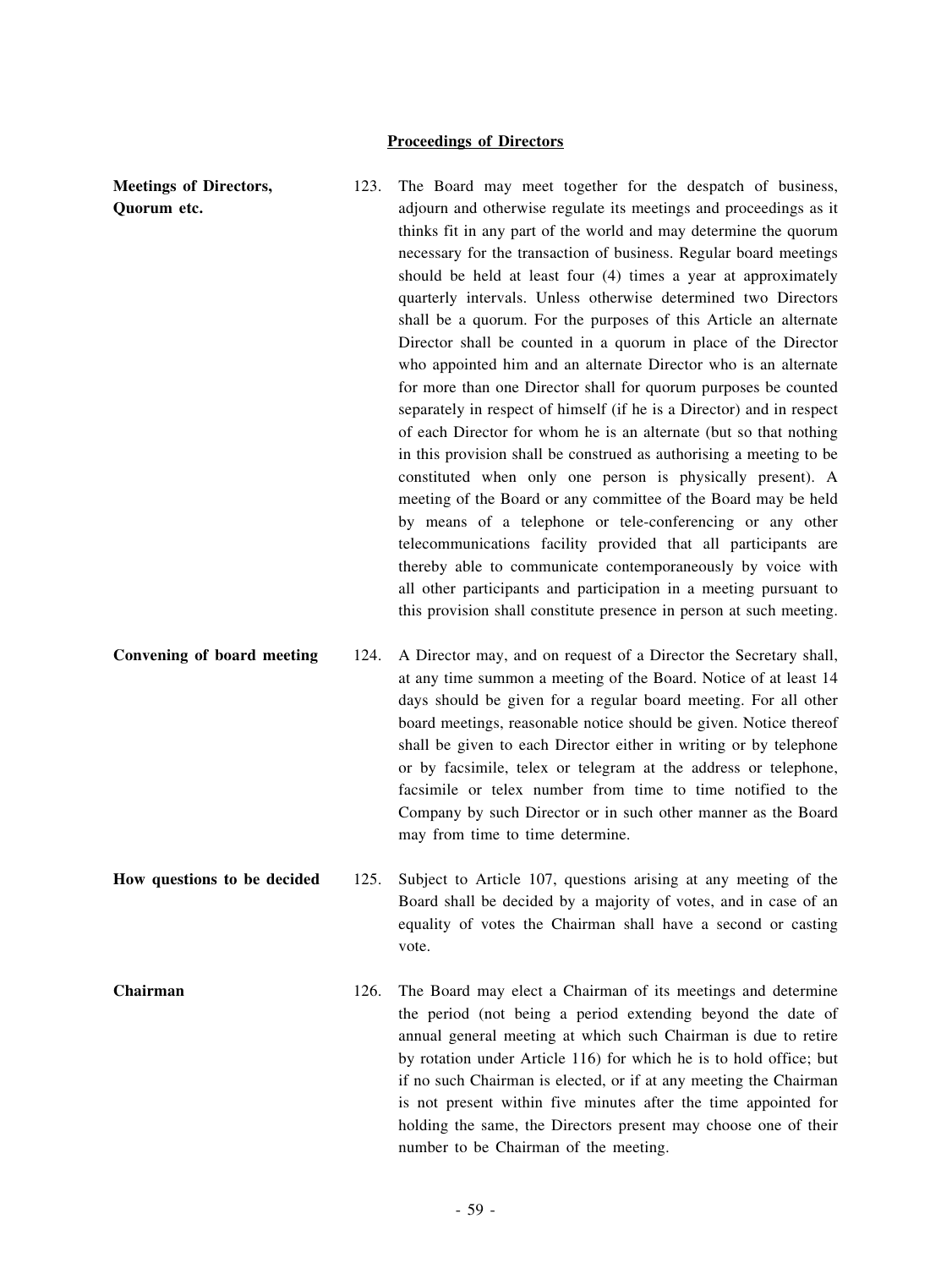- **Power** of meeting 127. A meeting of the Board for the time being at which a quorum is present shall be competent to exercise all or any of the authorities, powers and discretions by or under these Articles for the time being vested in or exercisable by the Board generally.
- **Power to appoint committee and to delegate** 128. The Board may delegate any of its powers to committees consisting of such member or members of the Board (including alternate Directors in the absence of their appointers) as the Board thinks fit, and it may from time to time revoke such delegation or revoke the appointment of and discharge any committees either wholly or in part, and either as to persons or purposes, but every committee so formed shall in the exercise of the powers so delegated conform to any regulations that may from time to time be imposed upon it by the Board.
- **Acts of committee to be of same effect as act of Directors** 129. All acts done by any such committee in conformity with such regulations and in fulfilment of the purposes for which it is appointed, but not otherwise, shall have the like force and effect as if done by the Board, and the Board shall have power, with the consent of the Company in general meeting, to remunerate the members of any such committee, and charge such remuneration to the current expenses of the Company.
- **Proceedings of committee** 130. (a) The meetings and proceedings of any such committee consisting of two or more members of the Board shall be governed by the provisions herein contained for regulating the meetings and proceedings of the Board so far as the same are applicable thereto and are not replaced by any regulations imposed by the Board pursuant to Article 128.

**Minutes of proceedings of meetings and Directors**

- (b) The Board shall cause minutes to be made of:
	- (i) all appointments of officers made by the Board;
	- (ii) the names of the Directors present at each meeting of the Board and of committees appointed pursuant to Article 128;
	- (iii) all declarations made or notices given by any Director of his interest in any contract or proposed contract or of his holding of any office or property whereby any conflict of duty or interest may arise; and
	- (iv) all resolutions and proceedings at all meetings of the Company and of the Board and of such committees.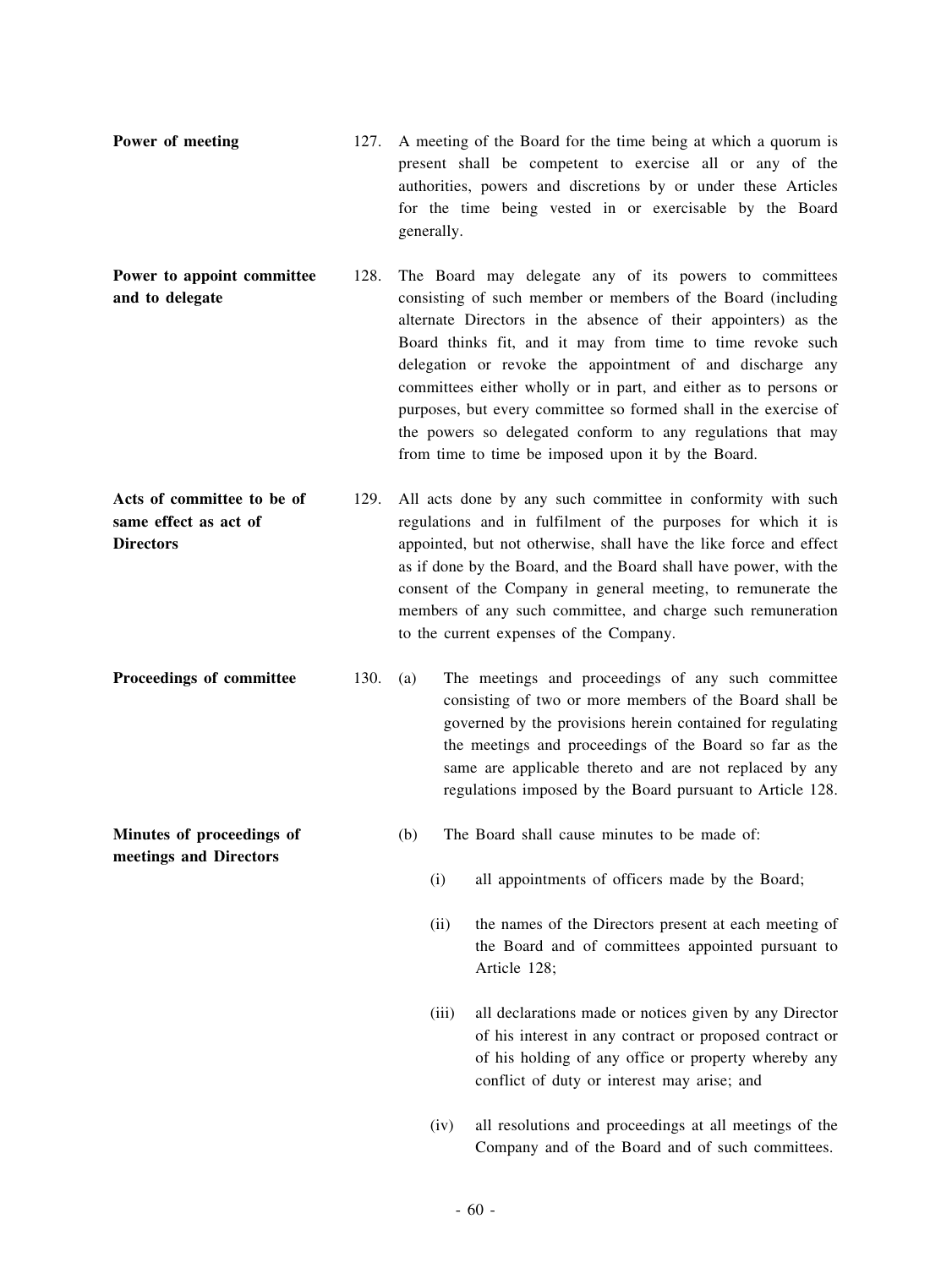Any such minutes shall be conclusive evidence of any such proceedings if they purport to be signed by the Chairman of the meeting or by the chairman of the succeeding meeting.

**When acts of Directors or committee to be valid notwithstanding defects** 131. All acts bona fide done by any meeting of the Board or by a committee of Directors or by any person acting as Director shall, notwithstanding that it shall be afterwards discovered that there was some defect in the appointment of such Director or persons acting as aforesaid or that they or any of them were disqualified, be as valid as if every such person had been duly appointed and was qualified to be a Director or member of such committee as the case may be.

**Directors' powers when vacancies exist** 132. The continuing Directors may act notwithstanding any vacancy in their body, but, if and so long as their number is reduced below the number fixed by or pursuant to these Articles as the necessary quorum of Directors, the continuing Director or Directors may act for the purpose of increasing the number of Directors to that number or of summoning a general meeting of the Company but for no other purpose.

**Directors' resolutions** 133. Unless required otherwise by the Listing Rules, a resolution in writing signed by each and every one of the Directors (or their respective alternates pursuant to Article  $100(c)$ ) shall be as valid and effectual as if it had been passed at a meeting of the Board duly convened and held and may consist of several documents in like form each signed by one or more of the Directors or alternate Directors. Notwithstanding the foregoing, a resolution in writing shall not be valid and effective if the resolution relates to any matter or business in which a member of the Company with a substantial shareholding in the Company, or a Director, has an interest conflicting with that of the Company which the Board determines, prior to the passing of such resolution, to be material.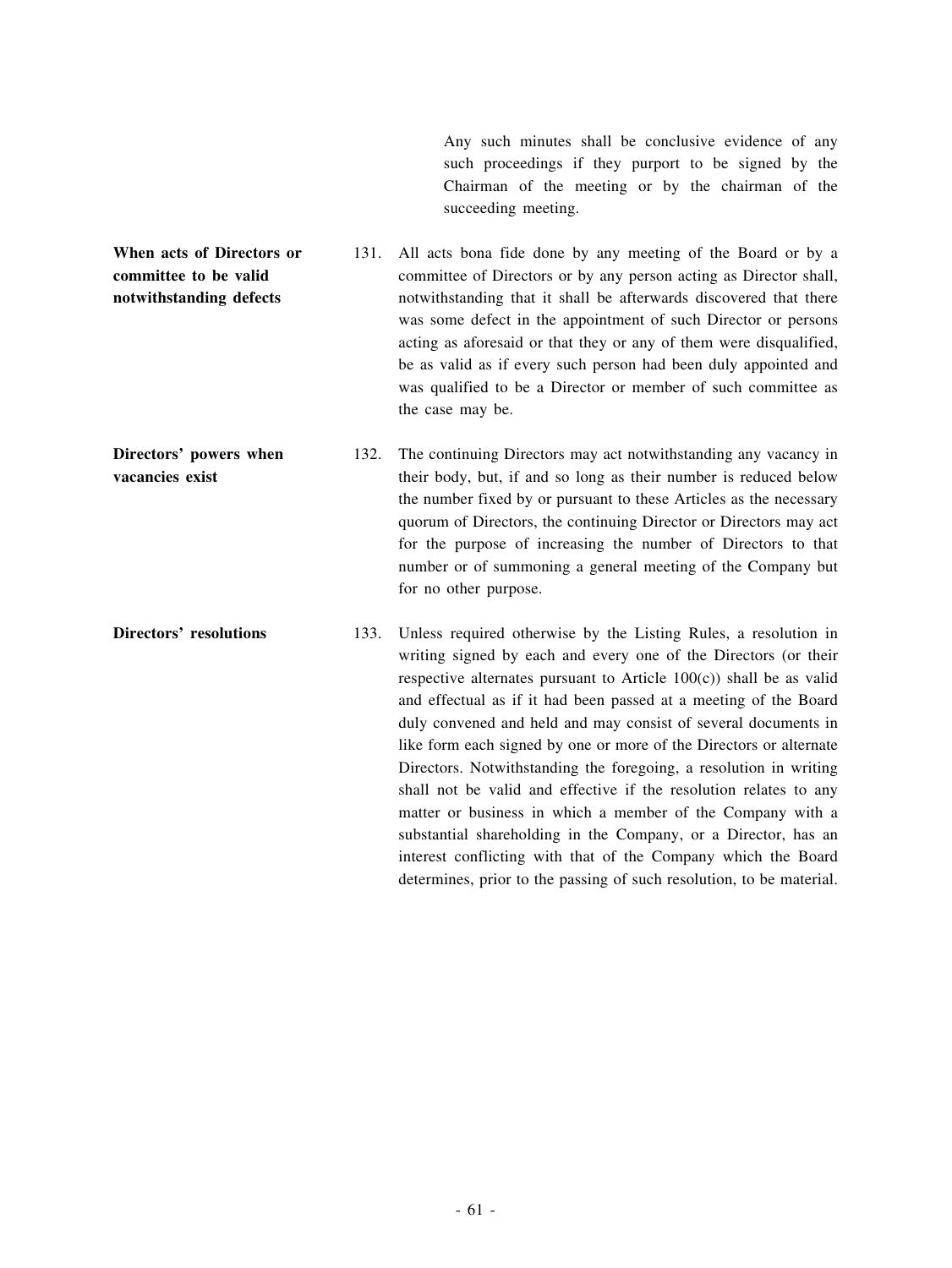## **Secretary**

| <b>Appointment of Secretary</b>                     | 134. | The Secretary shall be appointed by the Board for such term, at<br>such remuneration and upon such conditions as it may think fit,<br>and any Secretary so appointed may be removed by the Board.<br>Anything by the Law or these Articles required or authorised to<br>be done by or to the Secretary, if the office is vacant or there is<br>for any other reason no Secretary capable of acting, may be done<br>by or to any assistant or deputy Secretary appointed by the Board,<br>or if there is no assistant or deputy Secretary capable of acting,<br>by or to any officer of the Company authorised generally or<br>specifically in that behalf by the Board. |
|-----------------------------------------------------|------|-------------------------------------------------------------------------------------------------------------------------------------------------------------------------------------------------------------------------------------------------------------------------------------------------------------------------------------------------------------------------------------------------------------------------------------------------------------------------------------------------------------------------------------------------------------------------------------------------------------------------------------------------------------------------|
| Same person not to act in<br>two capacities at once | 135. | A provision of the Law or of these Articles requiring or<br>authorising a thing to be done by or to a Director and the<br>Secretary shall not be satisfied by its being done by or to the<br>same person acting both as Director and as or in place of the<br>Secretary.                                                                                                                                                                                                                                                                                                                                                                                                |
|                                                     |      | <b>General Management and Use of the Seal</b>                                                                                                                                                                                                                                                                                                                                                                                                                                                                                                                                                                                                                           |
| Custody and use of seal                             | 136. | The Board shall provide for the safe custody of the common seal<br>and the securities seal which shall only be used by the authority<br>(which may be given before or after sealing) of the Board or of a<br>committee of the Board authorised by the Board in that behalf,<br>and every instrument to which such seal shall be affixed shall be                                                                                                                                                                                                                                                                                                                        |

signed by a Director and shall be countersigned by the Secretary or by a second Director or by some other person appointed by the Board for the purpose. The securities seal which shall be a facsimile of the common seal with the word "Securities" engraved thereon shall be used exclusively for affixing to certificates for shares, warrants, debentures or any other form of security by facsimile or other mechanical means including autographic to be specified in such resolution or that any such certificates sealed with the securities seal need not be signed by any person. Every instrument to which the common seal or the securities seal is affixed as aforesaid shall, as regards all persons dealing in good faith with the Company, be deemed to have been affixed to that instrument with the authority of the Directors

previously given.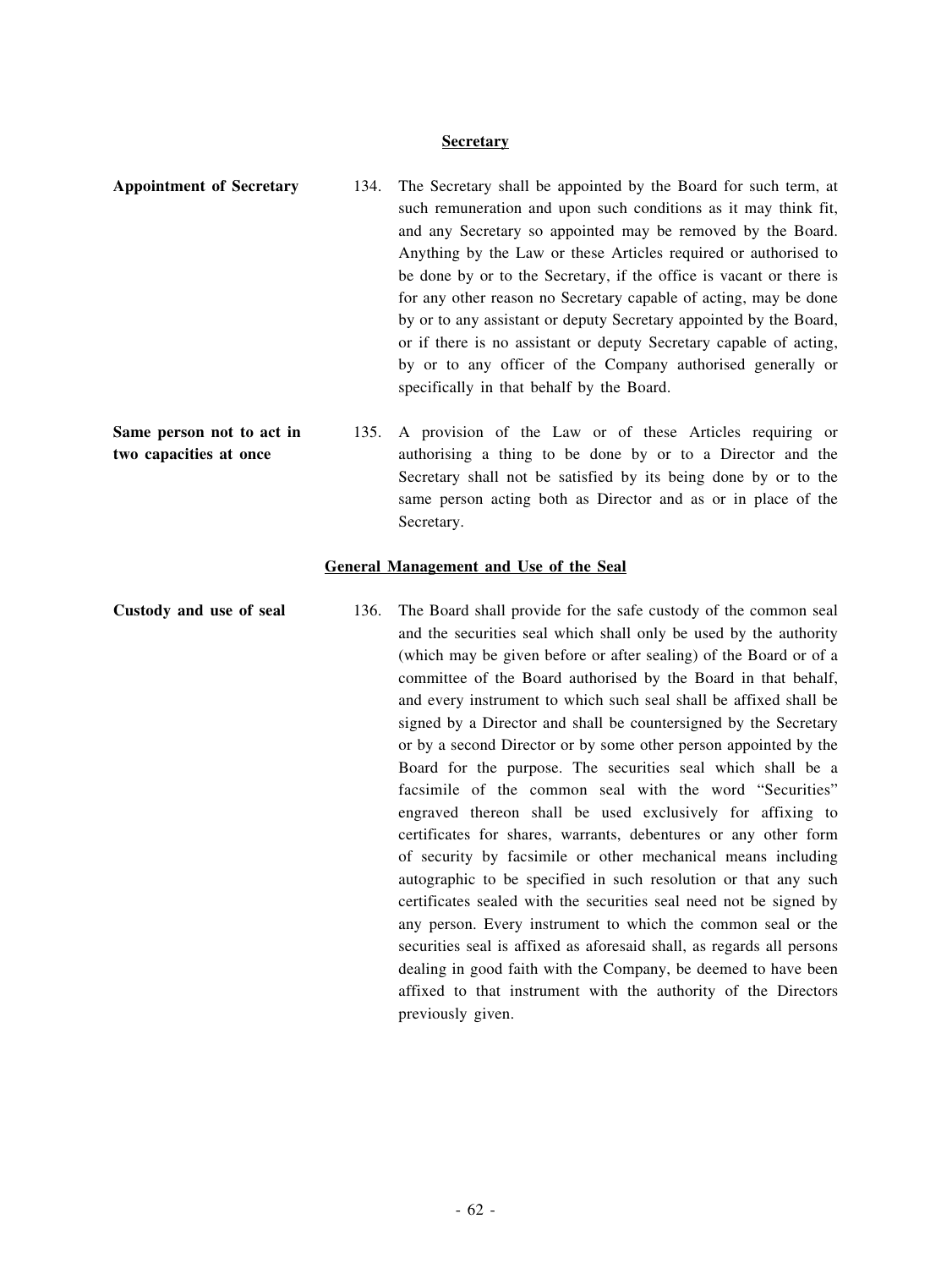| Duplicate seal                             | 137. | The Company may have a duplicate seal of the common seal or<br>securities seal for use abroad under the provisions of the Law<br>where and as the Board shall determine, and the Company may<br>by writing under the seal appoint any agents or agent, committees<br>or committee abroad to be the agents of the Company for the<br>purpose of affixing and using such duplicate seal and they may<br>impose such restrictions on the use thereof as may be thought fit.<br>Wherever in these Articles reference is made to the seal, the<br>reference shall, when and so far as may be applicable, be deemed<br>to include any such duplicate seal as aforesaid. |
|--------------------------------------------|------|-------------------------------------------------------------------------------------------------------------------------------------------------------------------------------------------------------------------------------------------------------------------------------------------------------------------------------------------------------------------------------------------------------------------------------------------------------------------------------------------------------------------------------------------------------------------------------------------------------------------------------------------------------------------|
| <b>Cheques and banking</b><br>arrangements | 138. | All cheques, promissory notes, drafts, bills of exchange and other<br>negotiable instruments, and all receipts for moneys paid to the<br>Company shall be signed, drawn, accepted, indorsed or otherwise<br>executed, as the case may be, in such manner as the Board shall<br>from time to time by resolution determine. The Company's<br>banking accounts shall be kept with such banker or bankers as the<br>Board shall from time to time determine.                                                                                                                                                                                                          |
| Power to appoint attorney                  | 139. | The Board may from time to time and at any time, by<br>(a)<br>power of attorney under the seal, appoint any company,<br>firm or person or any fluctuating body of persons, whether<br>nominated directly or indirectly by the Board, to be the<br>attorney or attorneys of the Company for such purposes<br>and with such powers, authorities and discretions (not<br>exceeding those vested in or exercisable by the Board<br>under these Articles) and for such period and subject to<br>such conditions as it may think fit, and any such power of<br>attorney may contain such provisions for the protection                                                  |

and convenience of persons dealing with any such attorney as the Board may think fit, and may also authorise any such attorney to sub-delegate all or any of the powers, authorities and discretions vested in him.

(b) The Company may, by writing under its seal, empower any person, either generally or in respect of any specified matter, as its attorney to execute deeds and instruments on its behalf in any part of the world and to enter into contracts and sign the same on its behalf and every deed signed by such attorney on behalf of the Company and under his seal shall bind the Company and have the same effect as if it were under the seal of the Company.

**Execution of deeds by**

**attorney**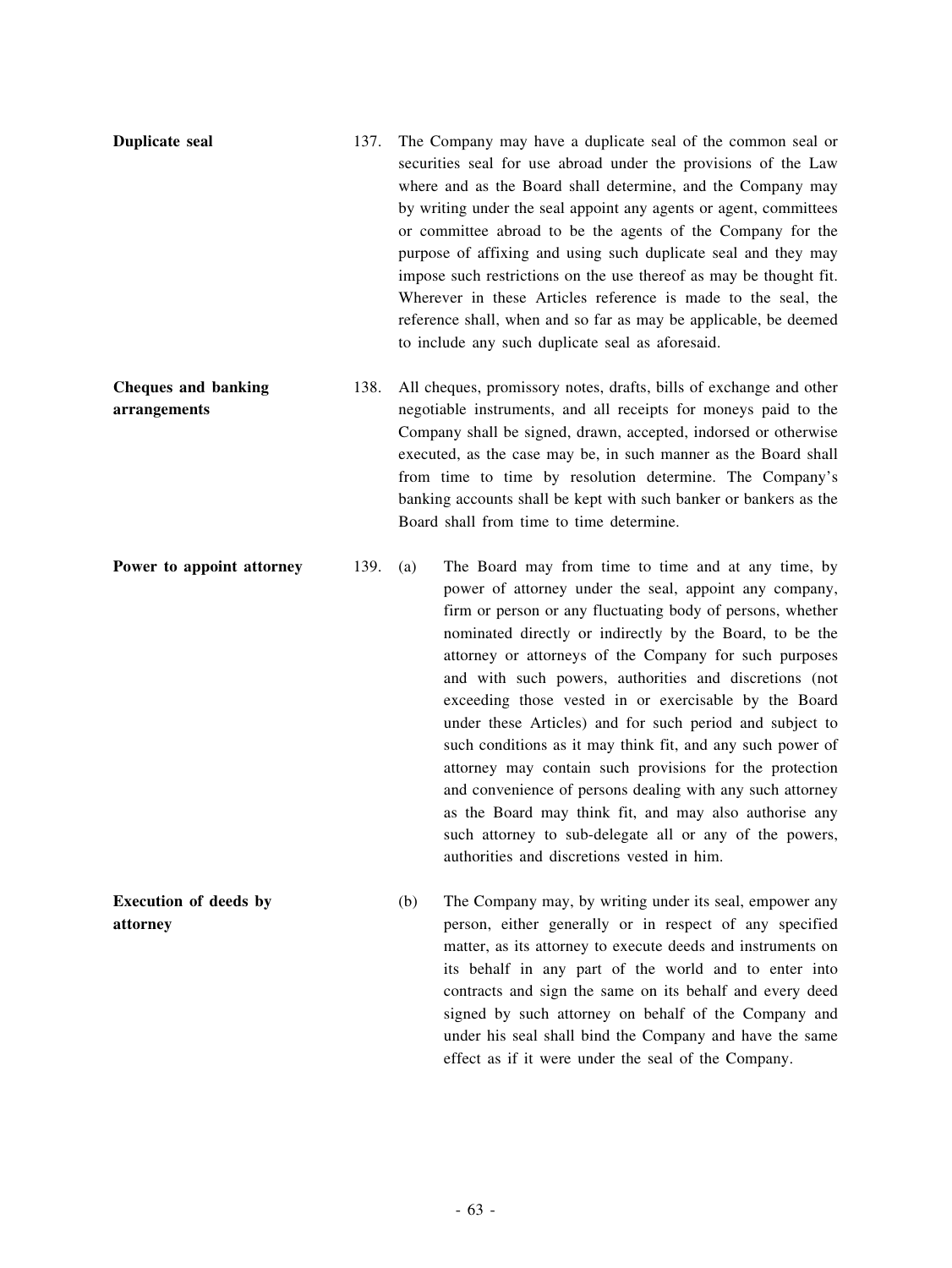**Power to establish pension funds and employee share**

**option schemes**

**Regional or local boards** 140. The Board may establish any committees, regional or local boards or agencies for managing any of the affairs of the Company, either in the Cayman Islands, Hong Kong, the People's Republic of China or elsewhere, and may appoint any persons to be members of such committees, regional or local boards or agencies and may fix their remuneration, and may delegate to any committee, regional or local board or agent any of the powers, authorities and discretions vested in the Board (other than its powers to make calls and forfeit shares), with power to subdelegate, and may authorise the members of any local board or any of them to fill any vacancies therein and to act notwithstanding vacancies, and any such appointment or delegation may be upon such terms and subject to such conditions as the Board may think fit, and the Board may remove any person so appointed and may annul or vary any such delegation, but no person dealing in good faith and without notice of any such annulment or variation shall be affected thereby.

- 141. The Board may establish and maintain or procure the establishment and maintenance of any contributory or noncontributory pension or provident or superannuation funds or (with the sanction of an ordinary resolution) employee or executive share option schemes for the benefit of, or give or procure the giving of donations, gratuities, pensions, allowances or emoluments to any persons who are or were at any time in the employment or service of the Company, or of any company which is a subsidiary of the Company, or is allied or associated with the Company or with any such subsidiary company, or who are or were at any time Directors or officers of the Company or of any such other company as aforesaid, and holding or who have held any salaried employment or office in the Company or such other company, and the wives, widows, families and dependents of any such persons. The Board may also establish and subsidise or subscribe to any institutions, associations, clubs or funds calculated to be for the benefit of or to advance the interests and well-being of the Company or of any such other company as aforesaid, and may make payments for or towards the insurance of any such persons as aforesaid, and subscribe or guarantee money for charitable or benevolent objects or for any exhibition or for any public, general or useful object. The Board may do any of the matters aforesaid, either alone or in conjunction with any such other company as aforesaid. Any Director holding any such employment or office shall be entitled to participate in and retain for his own benefit any such donation, gratuity, pension, allowance or emolument.
-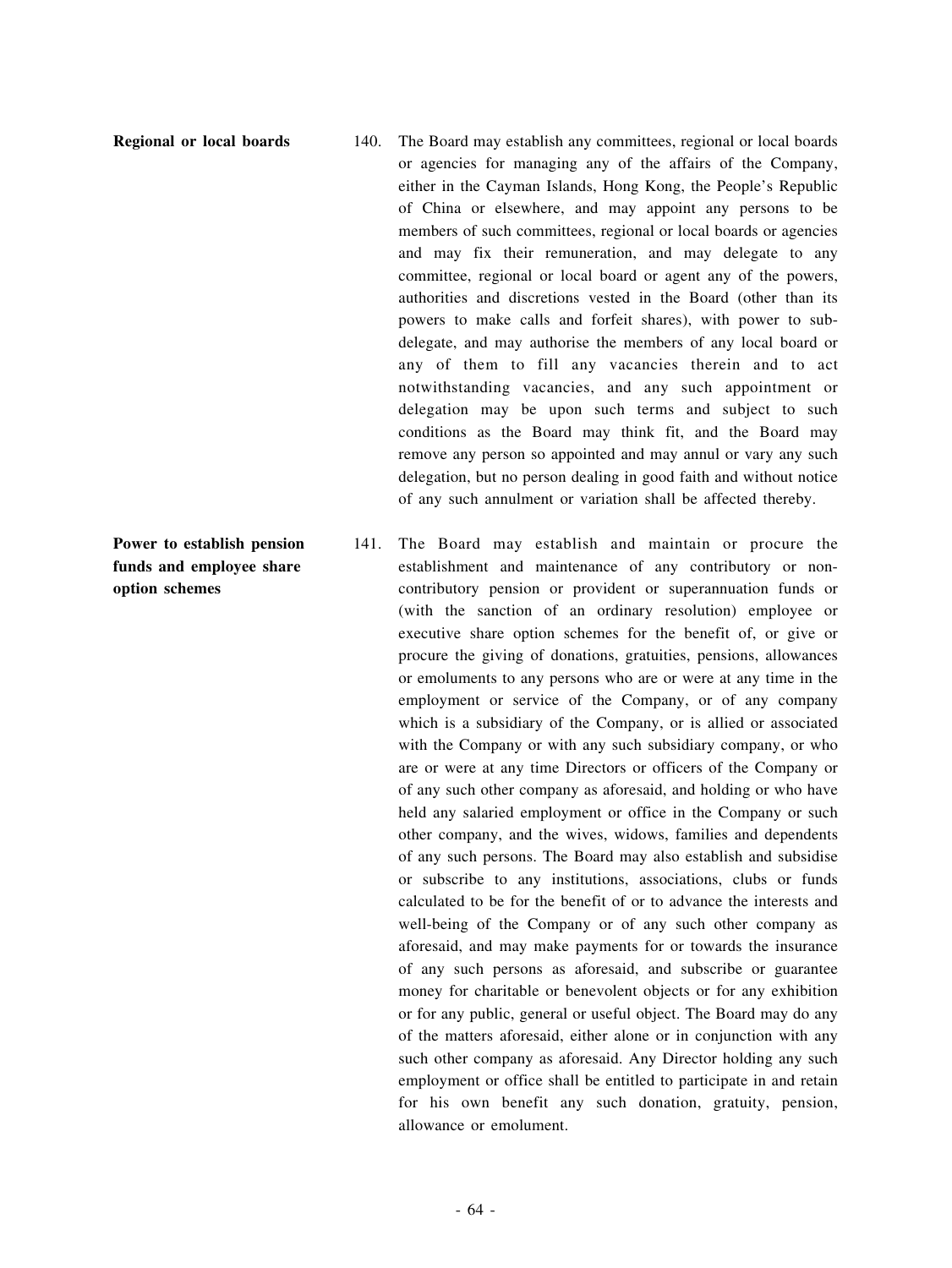**Power to capitalise** 142. (a) The Company in general meeting may upon the recommendation of the Board by ordinary resolution resolve that it is desirable to capitalise all or any part of the amount for the time being standing to the credit of any of the Company's reserve accounts or funds or to the credit of the profit and loss account or otherwise available for distribution (and not required for the payment or provision of dividend on any shares with a preferential right to dividend) and accordingly that such sums be set free for distribution amongst the members who would have been entitled thereto if distributed by way of dividend and in the same proportion on condition that the same be not paid in cash but be applied either in or towards paying up any amounts for the time being unpaid on any shares held by such members respectively or paying up in full unissued shares, debentures or other securities of the Company to be allotted and distributed credited as fully paid up to and amongst such members in proportion aforesaid or partly in one way and partly in the other, and the Board shall give effect to such resolution, provided that a share premium account and a capital redemption reserve and any reserve or fund representing unrealised profits may, for the purposes of this Article, only be applied in paying up in full unissued shares to be issued to members of the Company as fully paid up shares or paying up calls or instalments due or payable on partly paid securities of the Company subject always to the provisions of the Law.

> (b) (i) the Company shall establish and thereafter (subject as provided in this Article) maintain in accordance with the provisions of this Article a reserve (the "Subscription Right Reserve") the amount of which shall at no time be less than the sum which for the time being would be required to be capitalised and applied in paying up in full the nominal amount of the additional shares required to be issued and allotted credited as fully paid pursuant to subparagraph (iii) of this paragraph  $(A)$  on the exercise in full of all the subscription rights outstanding and shall apply the Subscription Right Reserve in paying up such additional shares in full as and when the same are allotted;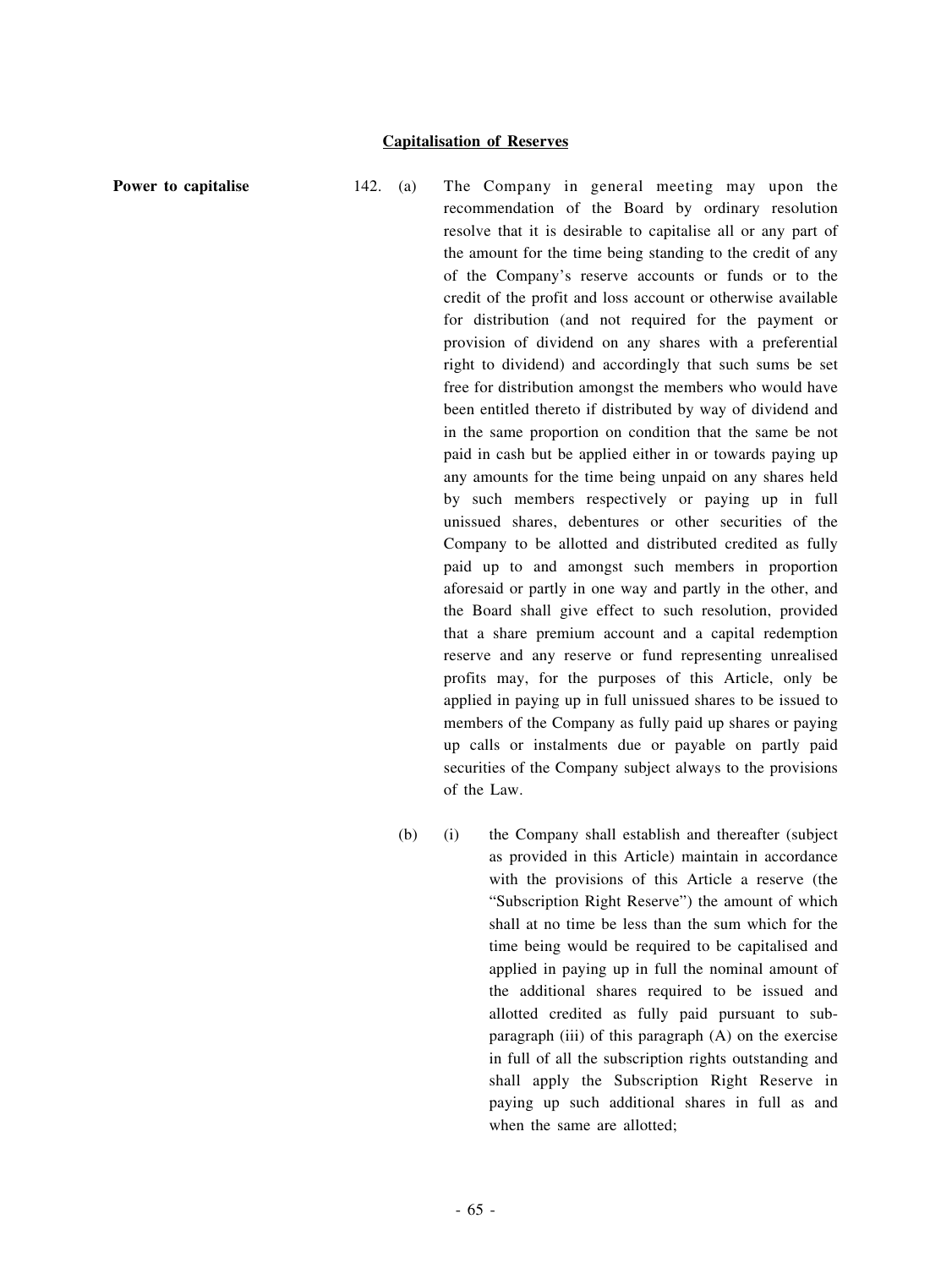- (ii) the Subscription Right Reserve will not be used for any purpose other than that specified above until all other reserves of the Company (other than share premium account and capital redemption reserve) have been used and will then only be used to make good losses of the Company if and so far as is required by law;
- (iii) upon the exercise of all or any of the subscription rights represented by any warrant, the relevant subscription rights shall be exercisable in respect of a nominal amount of shares equal to the amount in cash which the holder of such warrant is required to pay on exercise of the subscription rights represented thereby (or as the case may be, the relevant portion thereof in the event of a partial exercise of the subscription rights) and, in addition, there shall be allotted in respect of such subscription rights to the exercising warrantholder, credited as fully paid, such additional nominal amount of shares as is equal to the difference between:
	- (a) the said amount in cash which the holder of such warrant is required to pay on exercise of the subscription rights represented thereby (or, as the case may be, the relevant portion thereof in the event of a partial exercise of the subscription rights); and
	- (b) the nominal amount of shares in respect of which such subscription rights would have been exercisable having regard to the provisions of the conditions of the warrants, had it been possible for such subscription rights to represent the right to subscribe for shares at less than par and immediately upon such exercise so much of the sum standing to the credit of the Subscription Right Reserve as is required to pay up in full such additional nominal amount of shares shall be capitalised and applied in paying up in full such additional nominal amount of shares which shall forthwith be allotted credited as fully paid to the exercising warrantholder;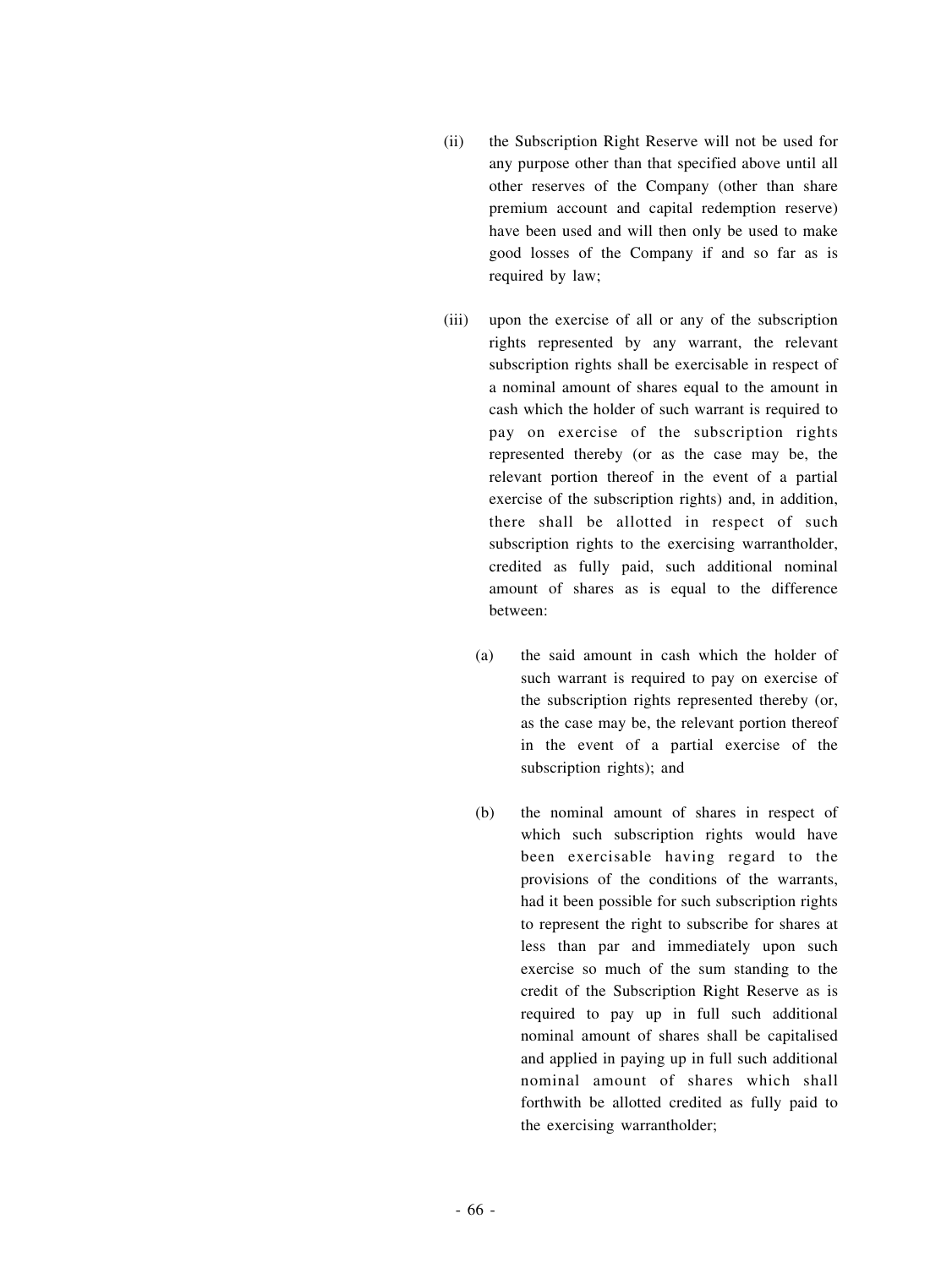- (iv) if upon the exercise of the subscription rights represented by any warrant the amount standing to the credit of the Subscription Right Reserve is not sufficient to pay up in full such additional nominal amount of shares equal to such difference as aforesaid to which the exercising warrantholder is entitled, the Directors shall apply any profits or reserves then or thereafter becoming available (including to the extent permitted by law, share premium account and capital redemption reserve) for such purpose until such additional nominal amount of shares is paid up and allotted as aforesaid and until such time no dividend or other distribution shall be paid or made on the shares. Pending such payment up and allotment the exercising warrantholder shall be issued by the Company with a certificate evidencing his right to the allotment of such additional nominal amount of shares. The rights represented by any such certificate shall be in registered form and shall be transferable in whole or in part in units of one share in the like manner as the shares for the time being transferable, and the Company shall make such arrangements in relation to the maintenance of a register therefore and other matters in relation thereto as the Directors may think fit and adequate particulars thereof shall be made known to each relevant exercising warrantholder upon the issue of such certificate.
	- (A) Shares allotted pursuant to the provisions of this Article shall rank pari passu in all respects with the other shares allotted on the relevant exercise of the subscription rights represented by the warrant concerned.
	- (B) Notwithstanding anything contained in paragraph (A) of this Article no fraction of a share shall be allotted on exercise of the subscription rights.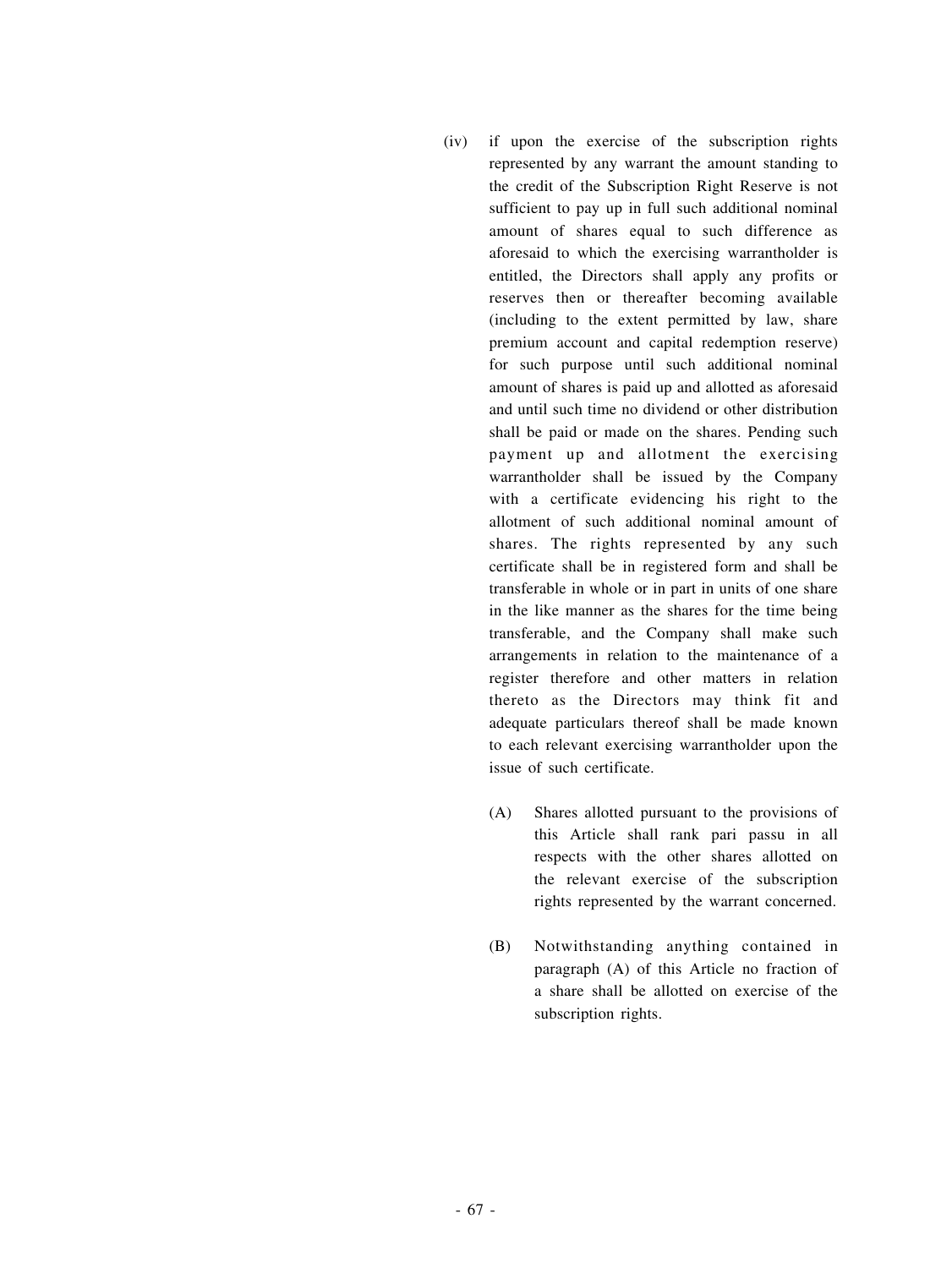**Effect of resolution to capitalise**

- 143. (a) Wherever such a resolution as referred to in Article 142 shall have been passed the Board shall make all appropriations and applications of the undivided profits resolved to be capitalised thereby, and all allotments and issues of fully paid up shares, debentures or other securities, if any, and generally shall do all acts and things required to give effect thereto, with full power to the Board:
	- (i) to make such provision by the issue of fractional certificates or by payment in cash or otherwise (including provisions whereby, in whole or in part, fractional entitlements are aggregated and sold and the net proceeds distributed to those entitled, or are disregarded or rounded up or down or whereby the benefit of fractional entitlements accrues to the Company rather than to the members concerned) as they think fit in cases where shares, debentures or other securities become distributable in fractions;
	- (ii) to exclude the right of participation or entitlement of any member with a registered address outside any territory where in the absence of a registration statement or other special or onerous formalities the circulation of an offer of such right or entitlement would or might be unlawful or where the Board consider the costs, expense or possible delays in ascertaining the existence or extent of the legal and other requirements applicable to such offer or the acceptance of such offer out of proportion to the benefits of the Company; and
	- (iii) to authorise any person to enter on behalf of all members entitled thereto into an agreement with the Company providing for the allotment to them respectively, credited as fully paid up, of any further shares, debentures or other securities to which they may be entitled upon such capitalisation, or, as the case may require, for the payment up by the Company on their behalf, by the application thereto of their respective proportions of the profits resolved to be capitalised, of the amounts or any part of the amounts remaining unpaid on their existing shares, and any agreement made under such authority shall be effective and binding on all such members.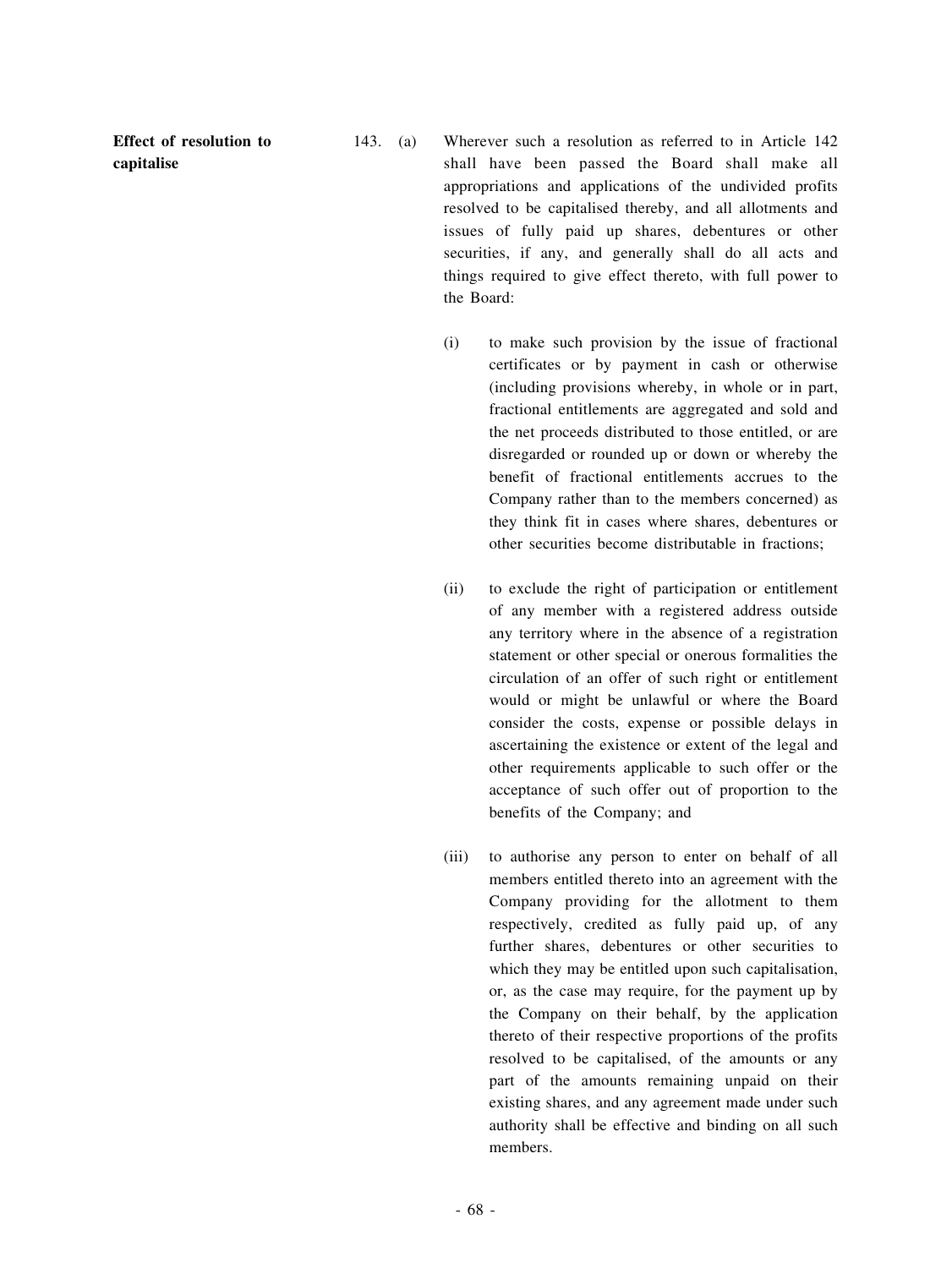(b) The Board may, in relation to any capitalisation sanctioned under this Article in its absolute discretion specify that, and in such circumstances and if directed so to do by a member or members entitled to an allotment and distribution credited as fully paid up of unissued shares or debentures in the Company pursuant to such capitalisation, shall allot and distribute credited as fully paid up the unissued shares, debentures or other securities to which that member is entitled to such person or persons as that member may nominate by notice in writing to the Company, such notice to be received not later than the day for which the general meeting of the Company to sanction the capitalisation is convened.

## **Dividends and Reserves**

- **Power to declare dividends** 144. (a) Subject to the Law and these Articles, the Company in general meeting may declare dividends in any currency but no dividends shall exceed the amount recommended by the Board.
	- (b) The dividends, interest and bonuses and any other benefits and advantages in the nature of income receivable in respect of the Company's investments, and any commissions, trusteeship, agency, transfer and other fees and current receipts of the Company shall, subject to the payment thereout of the expenses of management, interest upon borrowed money and other expenses which in the opinion of the Board are of a revenue nature, constitute the profits of the Company available for distribution.
- **Board's power to pay interim dividends** 145. (a) The Board may from time to time pay to the members such interim dividends as appear to the Board to be justified by the profits of the Company and, in particular (but without prejudice to the generality of the foregoing), if at any time the share capital of the Company is divided into different classes, the Board may pay such interim dividends in respect of those shares in the capital of the Company which confer on the holders thereof deferred or non-preferential rights as well as in respect of those shares which confer on the holders thereof preferential rights with regard to dividend and provided that the Board acts bona fide, the Board shall not incur any responsibility to the holders of shares conferring any preferential rights.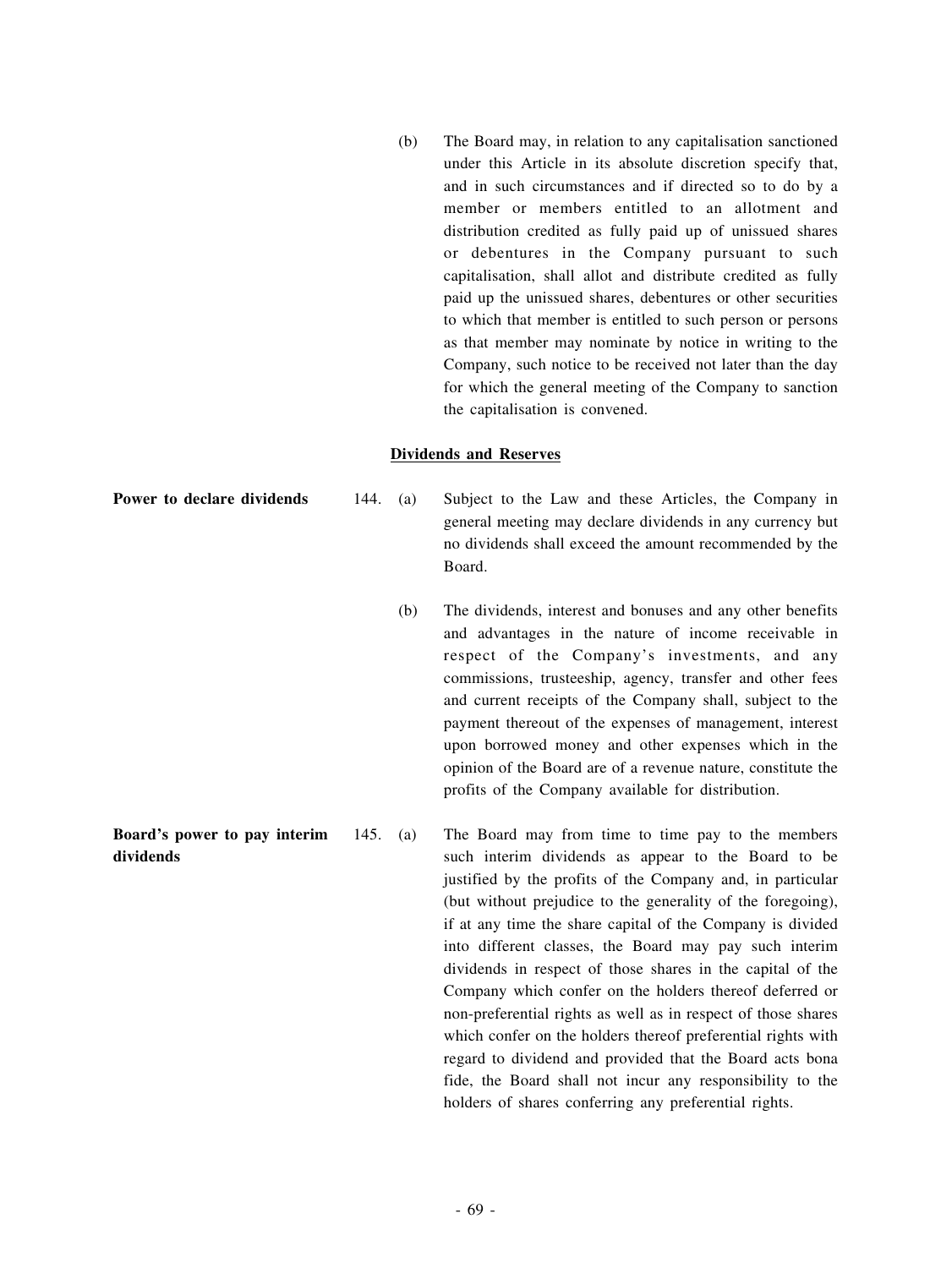- (b) The Board may also pay half-yearly or at other intervals to be selected by it any dividend which may be payable at a fixed rate if the Board is of the opinion that the profits available for distribution justify the payment.
- **Power of Directors to declare and pay special dividends** (c) The Board may in addition from time to time declare and pay special dividends on shares of any class of such amounts and on such dates as they think fit, and the provisions of paragraph (a) as regards the powers and the exemption from liability of the Board as relate to declaration and payment of interim dividends shall apply, mutatis mutandis, to the declaration and payment of any such special dividends.
- **Dividends not to be paid out of capital** 146. No dividend shall be declared or payable except out of the profits and reserves of the Company lawfully available for distribution including share premium. No dividend shall carry interest against the Company.
- **Scrip dividends** 147. (a) Whenever the Board or the Company in general meeting has resolved that a dividend be paid or declared on the share capital of the Company, the Board may further resolve:

## either

- **As to cash election** (i) that such dividend be satisfied wholly or in part in the form of an allotment of shares credited as fully paid up, provided that the shareholders entitled thereto will be entitled to elect to receive such dividend (or part thereof) in cash in lieu of such allotment. In such case, the following provisions shall apply:
	- (aa) the basis of any such allotment shall be determined by the Board;
	- (bb) the Board, after determining the basis of allotment, shall give not less than two weeks' notice in writing to the shareholders of the right of election accorded to them and shall send with such notice forms of election and specify the procedure to be followed and the place at which and the latest date and time by which duly completed forms of election must be lodged in order to be effective;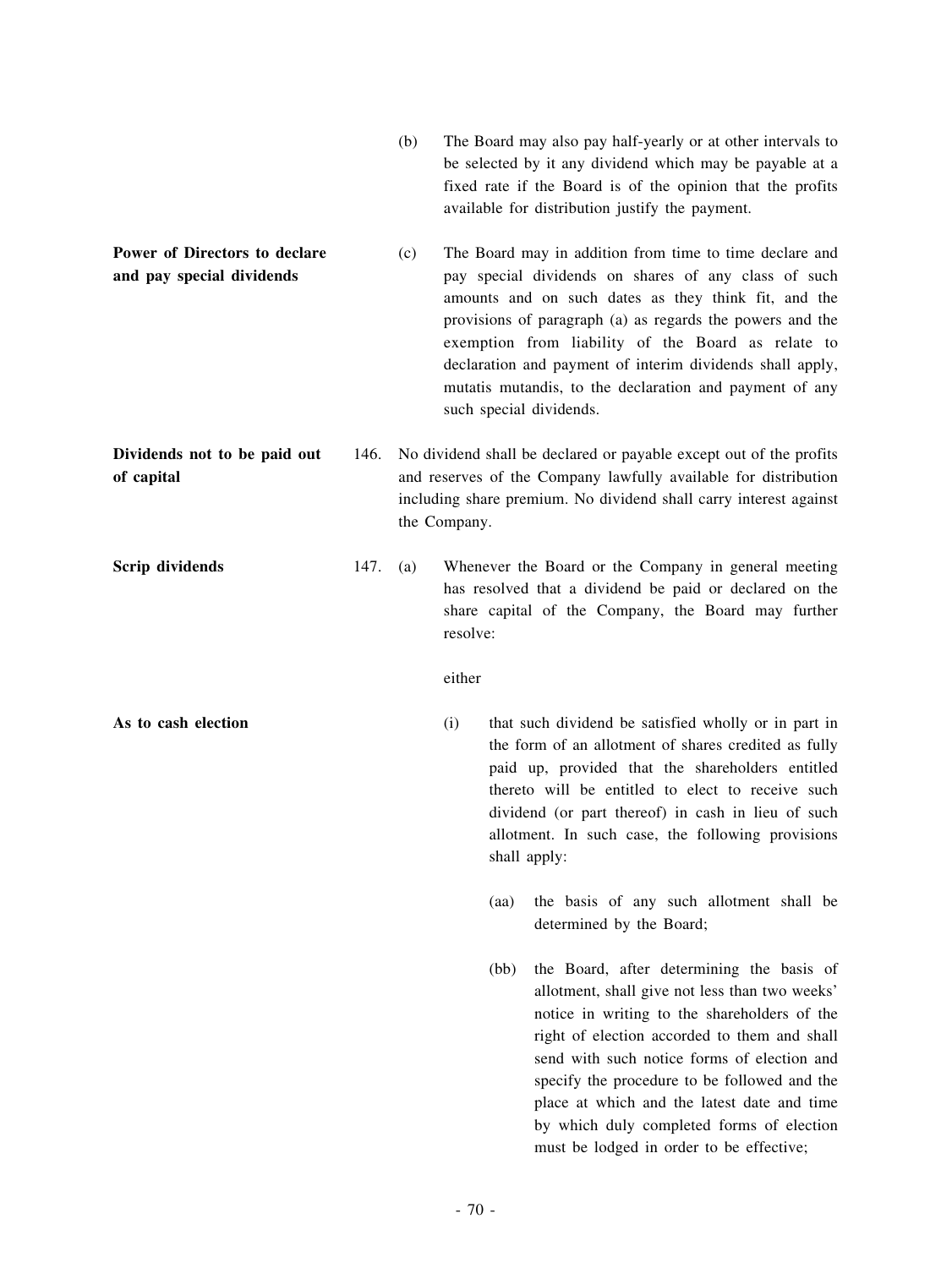- (cc) the right of election may be exercised in respect of the whole or part of that portion of the dividend in respect of which the right of election has been accorded;
- (dd) the dividend (or that part of the dividend to be satisfied by the allotment of shares as aforesaid) shall not be payable in cash on shares in respect whereof the cash election has not been duly exercised ("the non-elected shares") and in satisfaction thereof shares shall be allotted credited as fully paid to the holders of the non-elected shares on the basis of allotment determined as aforesaid and for such purpose the Board shall capitalise and apply out of any part of the undivided profits of the Company or any part of any of the Company's reserve accounts (including any special account, share premium account and capital redemption reserve (if there be any such reserve)) or profit or loss account or amounts otherwise available for distribution as the Board may determine, a sum equal to the aggregate nominal amount of the shares to be allotted on such basis and apply the same in paying up in full the appropriate number of shares for allotment and distribution to and amongst the holders of the non-elected shares on such basis;
- or

**As to scrip election** (ii) that shareholders entitled to such dividend shall be entitled to elect to receive an allotment of shares credited as fully paid up in lieu of the whole or such part of the dividend as the Board may think fit. In such case, the following provisions shall apply:

- (aa) the basis of any such allotment shall be determined by the Board;
- (bb) the Board, after determining the basis of allotment, shall give not less than two weeks' notice in writing to shareholders of the right of election accorded to them and shall send with such notice forms of election and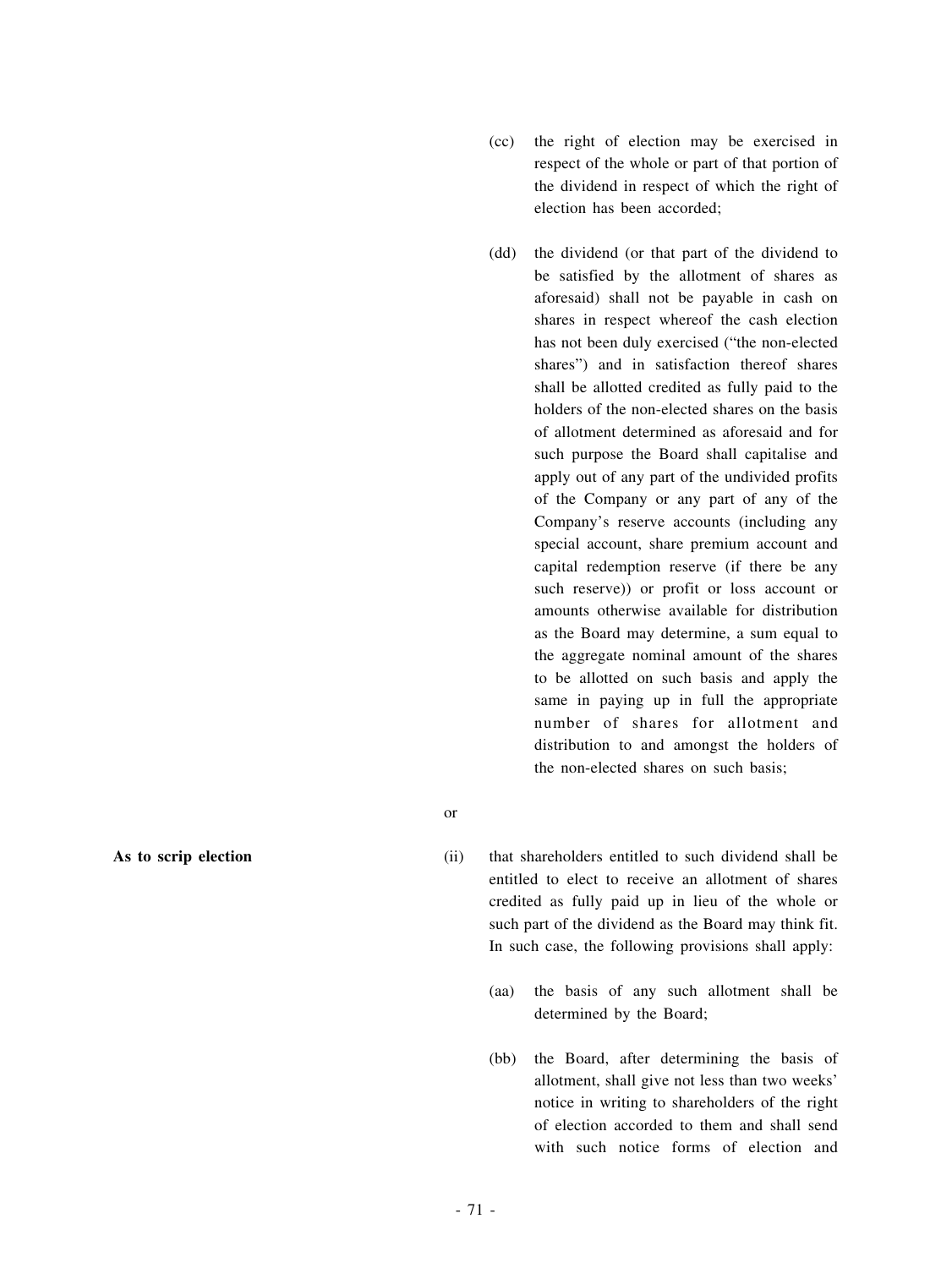specify the procedure to be followed and the place at which and the latest date and time by which duly completed forms of election must be lodged in order to be effective;

- (cc) the right of election may be exercised in respect of the whole or part of that portion of the dividend in respect of which the right of election has been accorded;
- (dd) the dividend (or that part of the dividend in respect of which a right of election has been accorded) shall not be payable on shares in respect whereof the share election has been duly exercised ("the elected shares") and in lieu thereof shares shall be allotted credited as fully paid to the holders of the elected shares on the basis of allotment determined as aforesaid and for such purpose the Board shall capitalise and apply out of any part of the undivided profits of the Company's reserve accounts (including any special account, share premium account and capital redemption reserve (if there be any such reserve)) or profit and loss account or amounts otherwise available for distribution as the Board may determine, a sum equal to the aggregate nominal amount of the shares to be allotted on such basis and apply the same in paying up in full the appropriate number of shares for allotment and distribution to and amongst the holders of the elected shares on such basis.
- (b) The shares allotted pursuant to the provisions of paragraph (a) of this Article shall be of the same class as the class of, and shall rank pari passu in all respects with the shares then held by the respective allottees save only as regards participation:
	- (i) in the relevant dividend (or share or cash election in lieu thereof as aforesaid); or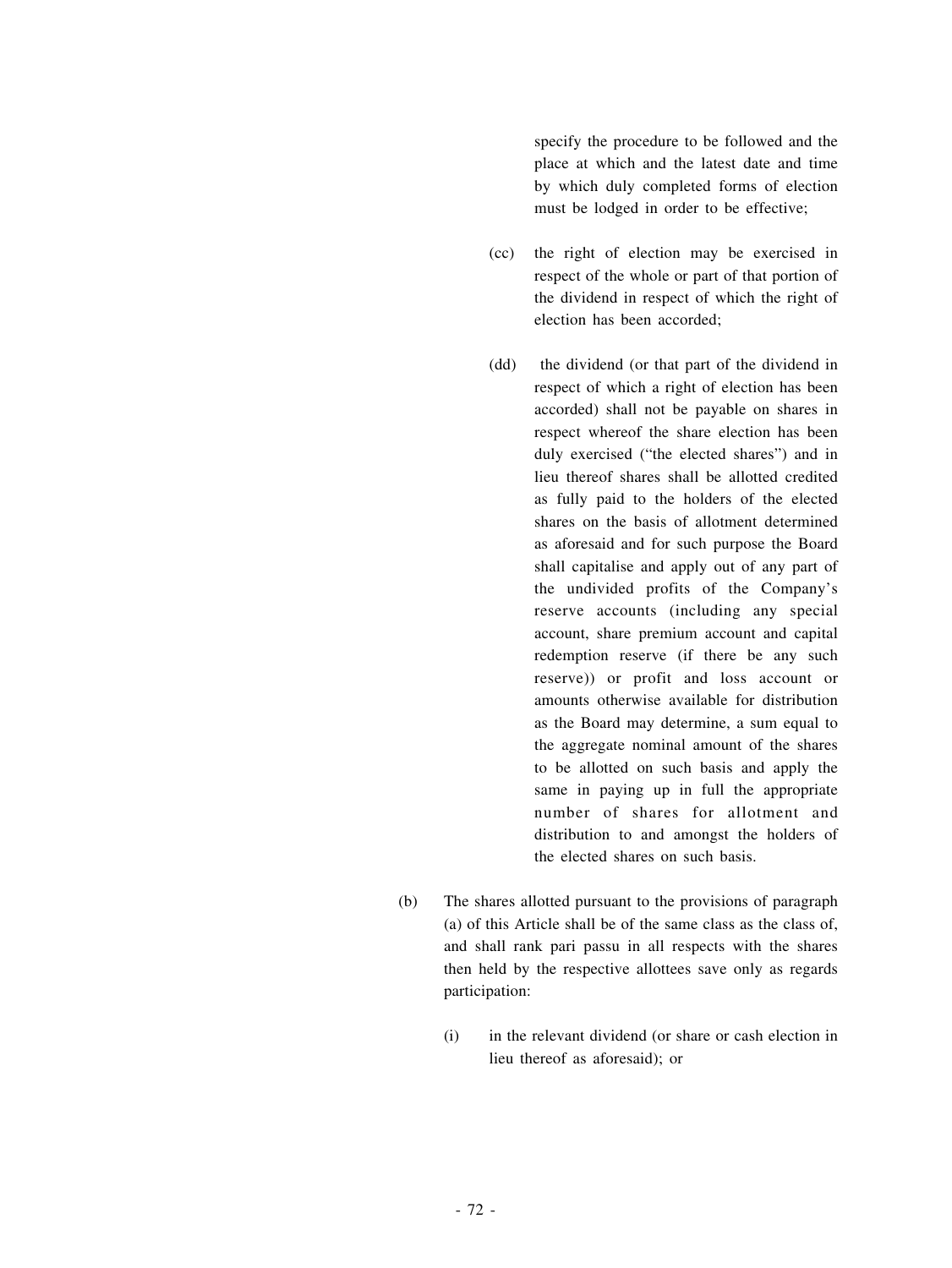- (ii) in any other distributions, bonuses or rights paid, made, declared or announced prior to or contemporaneously with the payment or declaration of the relevant dividend, unless contemporaneously with the announcement by the Board of its proposal to apply the provisions of subparagraph (i) or (ii) of paragraph (a) of this Article in relation to the relevant dividend or contemporaneously with its announcement of the distribution, bonus or rights in question, the Board shall specify that the shares to be allotted pursuant to the provisions of paragraph (a) of this Article shall rank for participation in such distributions, bonuses or rights.
- (c) The Board may do all acts and things considered necessary or expedient to give effect to any capitalisation pursuant to the provisions of paragraph (a) of this Article with full power to the Board to make such provisions as it thinks fit in the case of shares becoming distributable in fractions (including provisions whereby, in whole or in part, fractional entitlements are aggregated and sold and the net proceeds distributed to those entitled, or are disregarded or rounded up or down or whereby the benefit of fractional entitlements accrues to the Company rather than to the members concerned). The Board may authorise any person to enter into on behalf of all members interested, an agreement with the Company providing for such capitalisation and matters incidental thereto and any agreement made pursuant to such authority shall be effective and binding on all concerned.
- (d) The Company may upon the recommendation of the Board by ordinary resolution resolve in respect of any one particular dividend of the Company that notwithstanding the provisions of paragraph (a) of this Article a dividend may be satisfied wholly in the form of an allotment of shares credited as fully paid without offering any right to shareholders to elect to receive such dividend in cash in lieu of such allotment.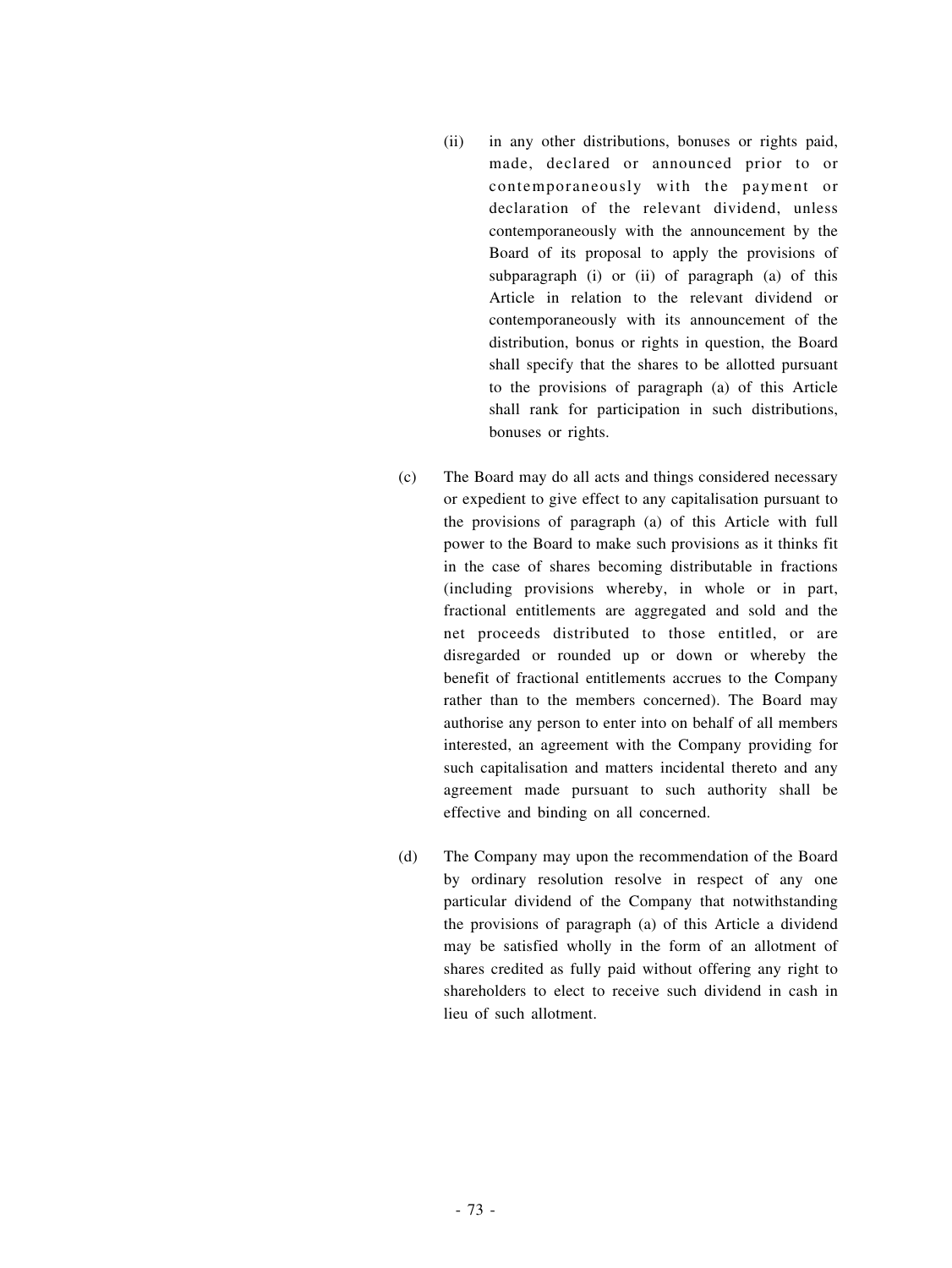(e) The Board may on any occasion determine that rights of election and the allotment of shares under paragraph (a) shall not be made available or made to any shareholders with registered addresses in any territory where in the absence of a registration statement or other special formalities the circulation of an offer of such rights of election or the allotment of shares would or might be unlawful, or where the Board considers the costs, expenses or possible delays in ascertaining the existence or extent of the legal and other requirements applicable to such offer or the acceptance of such offer out of proportion to the benefit of the Company, and in any such case the provisions aforesaid shall be read and construed subject to such determination.

- **Share Premium and Reserves** 148. (a) The Board shall establish an account to be called the share premium account and shall carry to the credit of such account from time to time a sum equal to the amount or value of the premium paid on the issue of any share in the Company. The Company may apply the share premium account in any manner permitted by the Companies Act including, without limitation, writing off goodwill of the Company. The Company shall at all times comply with the provisions of the Companies Act in relation to the share premium account.
	- (b) The Board may, before recommending any dividend, set aside out of the profits of the Company such sums as it thinks fit as a reserve or reserves which shall, at the discretion of the Board, be applicable for meeting claims on or liabilities of the Company or contingencies or for paying off any loan capital or for equalising dividends or for any other purpose to which the profits of the Company may be properly applied, and pending such application may, at the like discretion, either be employed in the business of the Company or be invested in such investments (including shares, warrants and other securities of the Company) as the Board may from time to time think fit, and so that it shall not be necessary to keep any reserves separate or distinct from any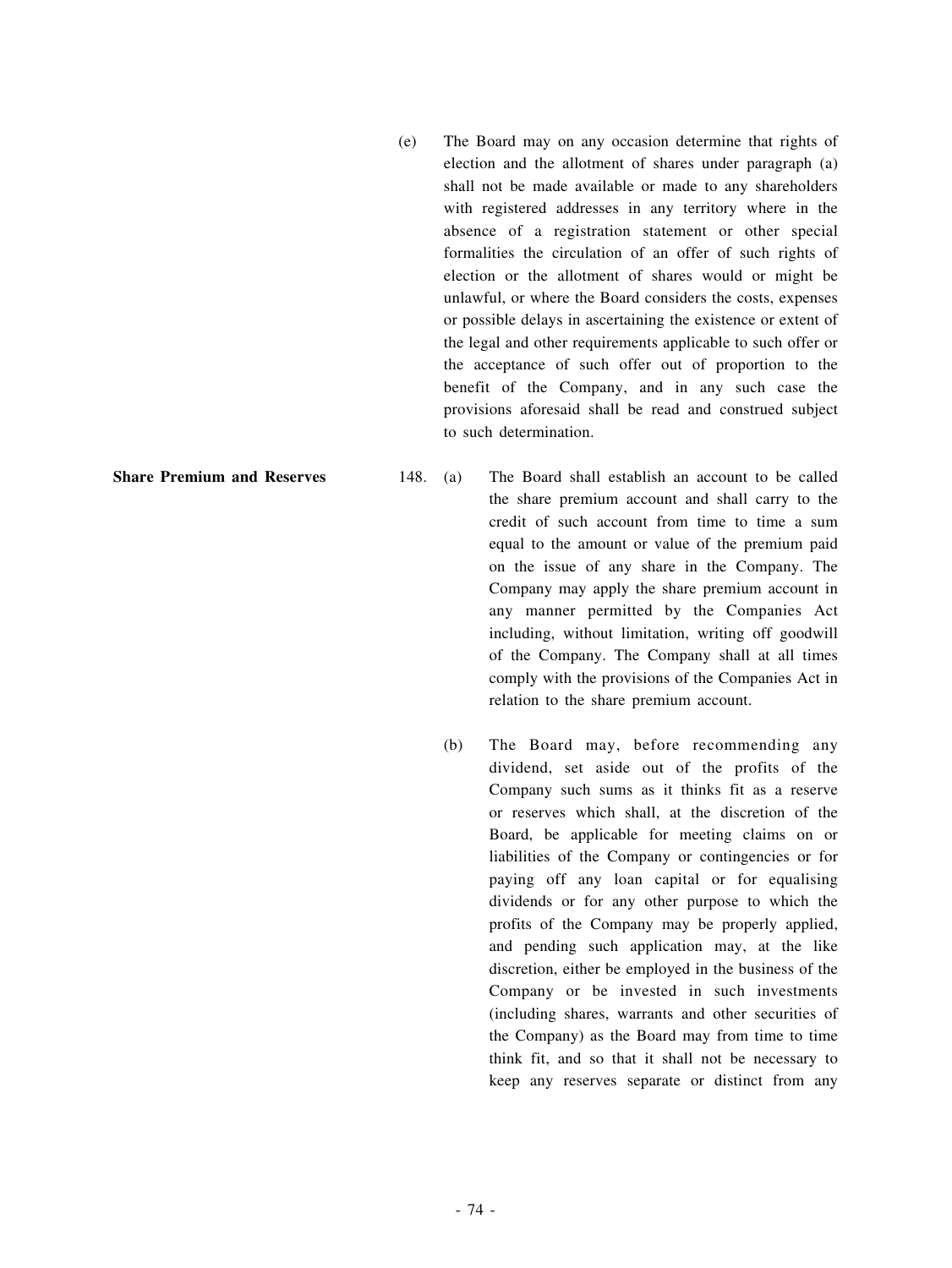other investments of the Company. The Board may also without placing the same to reserve carry forward any profits which it may think prudent not to distribute by way of dividend.

**Dividends to be paid in proportion to paid up capital** 149. Unless and to the extent that the rights attached to any shares or the terms of issue thereof otherwise provide, all dividends shall (as regards any shares not fully paid throughout the period in respect of which the dividend is paid) be apportioned and paid pro rata according to the amounts paid up on the shares during any portion or portions of the period in respect of which the dividend is paid. For the purpose of this Article no amount paid up on a share in advance of calls shall be treated as paid up on the share.

**Retention of dividends, etc.** 150. (a) The Board may retain any dividends or other moneys payable on or in respect of a share upon which the Company has a lien, and may apply the same in or towards satisfaction of the debts, liabilities or engagements in respect of which the lien exists.

- (b) The Board may retain any dividends or other monies payable upon shares in respect of which any person is, under the provisions as to the transmission of shares hereinbefore contained, entitled to become a member, or in respect of which any person is under those provisions entitled to transfer, until such person shall become a member in respect of such shares or shall transfer the same.
- **Deduction of debts** (c) The Board may deduct from any dividend or other monies payable to any member all sums of money (if any) presently payable by him to the Company on account of calls, instalments or otherwise.
- **Dividend and call together** 151. Any general meeting sanctioning a dividend may make a call on the members of such amount as the meeting resolves, but so that the call on each member shall not exceed the dividend payable to him, and so that the call be made payable at the same time as the dividend, and the dividend may, if so arranged between the Company and the member, be set off against the call.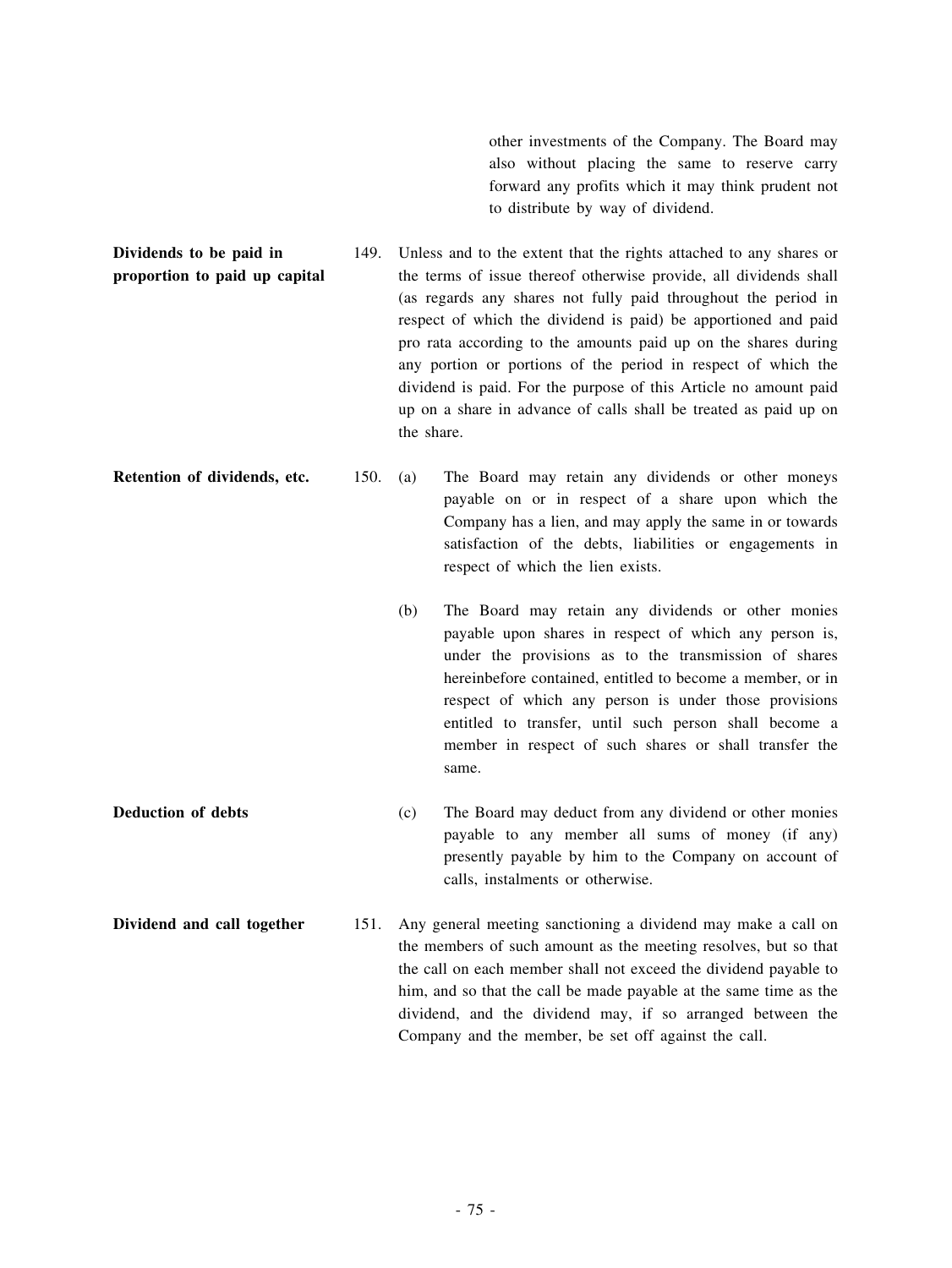- **Dividend in specie** 152. The Board, with the sanction of the members in general meeting, may direct that any dividend be satisfied wholly or in part by the distribution of specific assets of any kind and in particular of paid up shares, debentures or warrants to subscribe securities of any other company, or in any one or more of such ways, and where any difficulty arises in regard to the distribution the Board may settle the same as it thinks expedient, and in particular may issue fractional certificates, disregard fractional entitlements, round the same up or down or provide that the same shall accrue to the benefit of the Company, and may fix the value for distribution of such specific assets, or any part thereof, and may determine that cash payments shall be made to any members upon the footing of the value so fixed in order to adjust the rights of all parties, and may vest any such specific assets in trustees as may seem expedient to the Board and may appoint any person to sign any requisite instruments of transfer and other documents on behalf of the persons entitled to the dividend and such appointment shall be effective. Where required, a contract shall be filed in accordance with the provisions of the Law and the Board may appoint any person to sign such contract on behalf of the persons entitled to the dividend and such appointment shall be effective.
- **Effect of transfer** 153. (a) A transfer of shares shall not pass therewith the right to any dividend or bonus declared thereon before the registration of the transfer.
	- (b) Any resolution declaring or resolving upon the payment of a dividend or other distribution on shares of any class, whether a resolution of the Company in general meeting or a resolution of the Board, may specify that the same shall be payable or made to the persons registered as the holders of such shares at the close of business on a particular date, notwithstanding that it may be a date prior to that on which the resolution is passed, and thereupon the dividend or other distribution shall be payable or made to them in accordance with their respective holdings so registered, but without prejudice to the rights inter se in respect of such dividend of transferors and transferees of any such shares.
- **Receipt for dividends by joint holders of share** 154. If two or more persons are registered as joint holders of any shares, any one of such persons may give effectual receipts for any dividends, interim and special dividends or bonuses and other moneys payable or rights or property distributable in respect of such shares.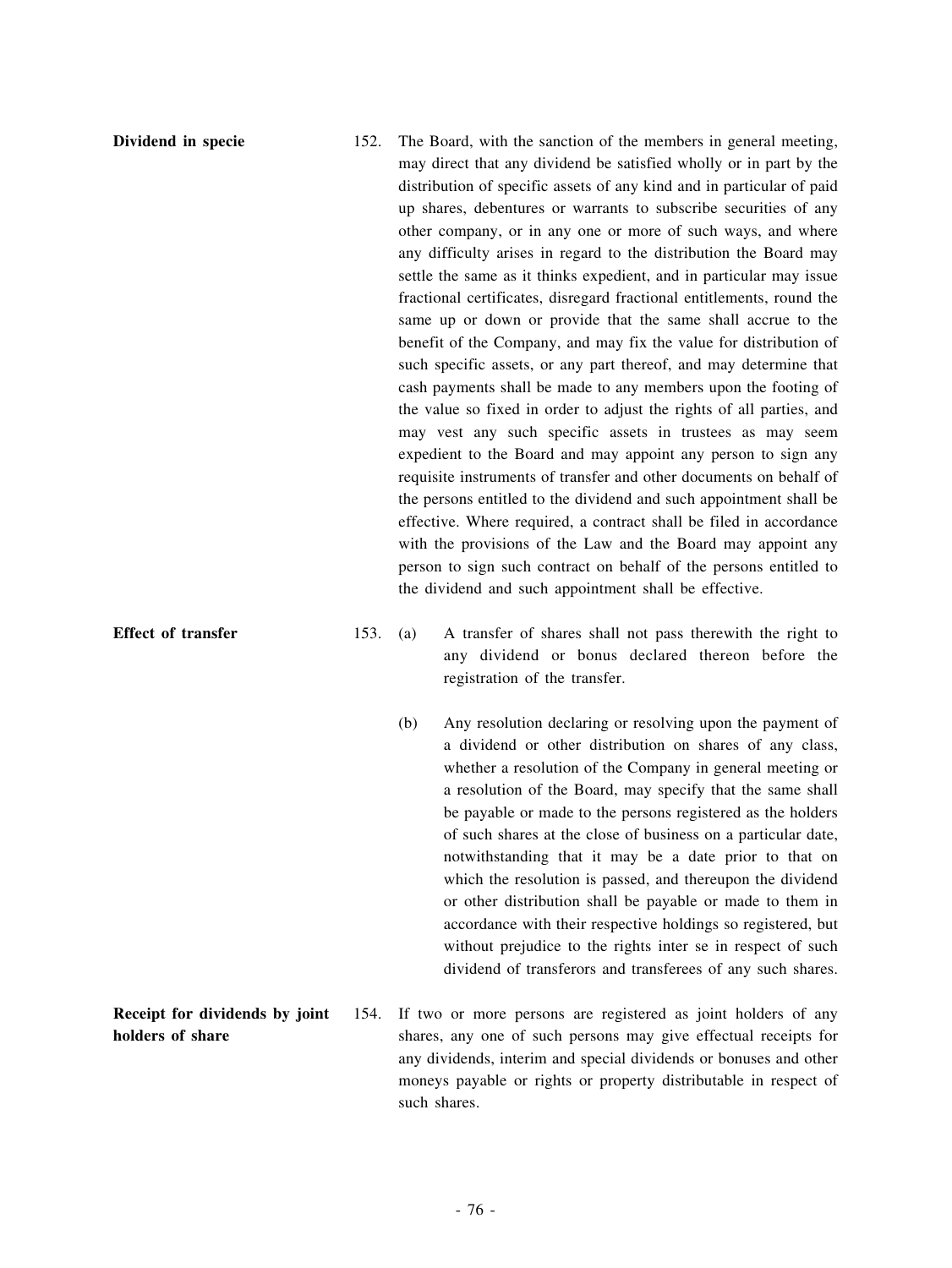- **Payment by post** 155. (a) Unless otherwise directed by the Board, any dividend or bonus may be paid by cheque or warrant sent through the post to the registered address of the member entitled, or, in case of joint holders, to the registered address of the person whose name stands first in the register in respect of the joint holding or to such person and to such address as the holder or joint holders may in writing direct. Every cheque or warrant so sent shall be made payable to the order of the holder or, in the case of joint holders, to the order of the holder whose name stands first on the register in respect of such shares and shall be sent at his or their risk, and the payment of any such cheque or warrant by the bank on which it is drawn shall operate as a good discharge to the Company in respect of the dividend and/or bonus represented thereby, notwithstanding that it may subsequently appear that the same has been stolen or that any endorsement thereon has been forged.
	- (b) The Company may cease sending such cheques for dividend entitlements or dividend warrants by post if such cheques or warrants have been left uncashed on two consecutive occasions. However, the Company may exercise its power to cease sending cheques for dividend entitlements or dividend warrants after the first occasion on which such a cheque or warrant is returned undelivered.
- **Unclaimed dividend** 156. All dividends or bonuses unclaimed for one year after having been declared may be invested or otherwise made use of by the Board for the exclusive benefit of the Company until claimed and the Company shall not be constituted a trustee in respect thereof or be required to account for any money earned thereon. All dividends or bonuses unclaimed for six years after having been declared may be forfeited by the Board and shall revert to the Company and after such forfeiture no member or other person shall have any right to or claim in respect of such dividends or bonuses.

## **Untraceable Shareholders**

**Sale of shares of untraceable shareholders**

157. (a) The Company shall be entitled to sell any shares of a member or the shares to which a person is entitled by virtue of transmission on death or bankruptcy or operation of law if and provided that: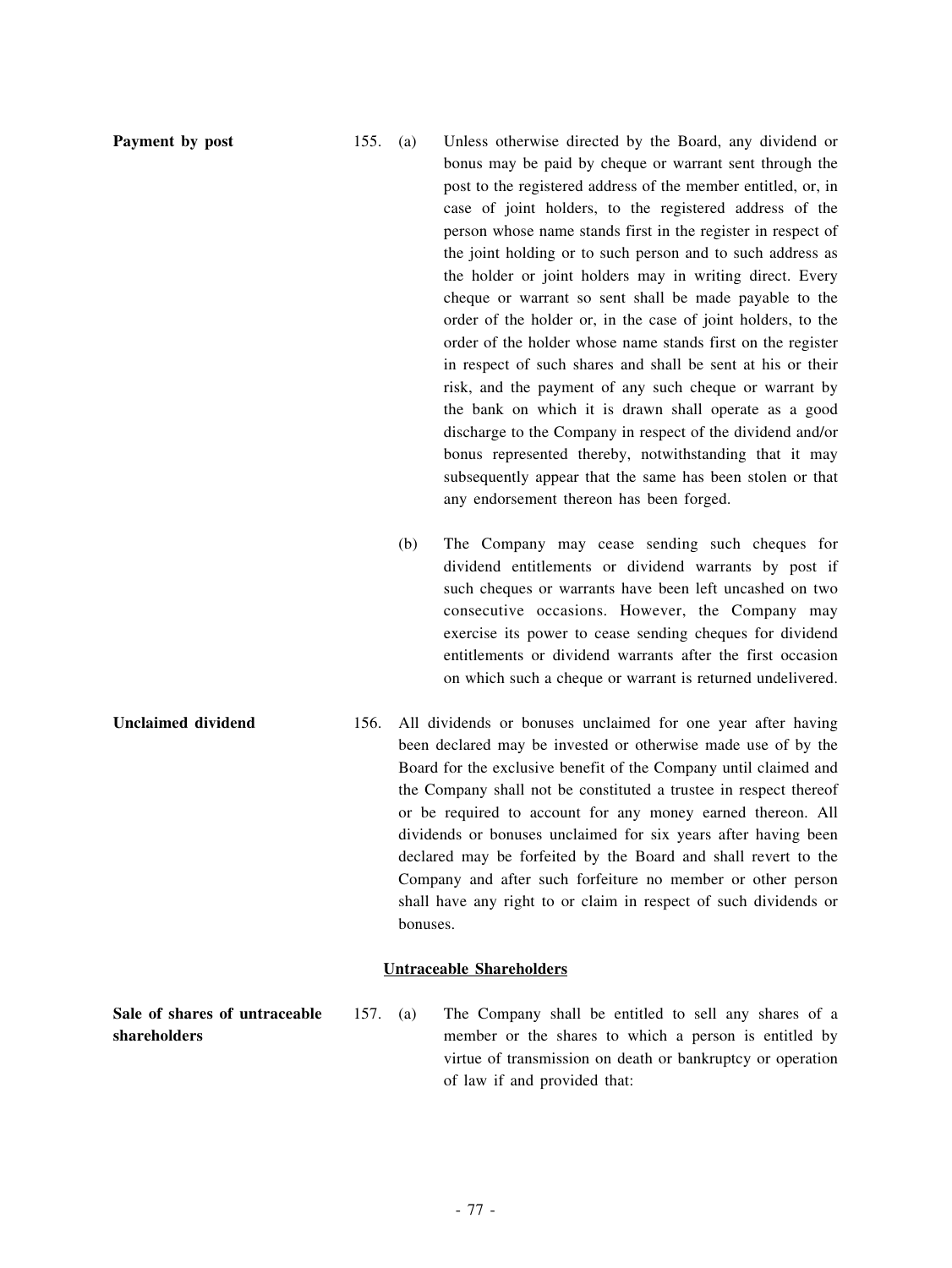- (i) all cheques or warrants, not being less than three in number, for any sums payable in cash to the holder of such shares have remained uncashed for a period of 12 years;
- (ii) the Company has not during that time or before the expiry of the three month period referred to in paragraph (iv) below received any indication of the whereabouts or existence of the member or person entitled to such shares by death, bankruptcy or operation of law;
- (iii) during the 12-year period, at least three dividends in respect of the shares in question have become payable and no dividend during that period has been claimed by the member; and
- (iv) upon expiry of the 12-year period, the Company has caused an advertisement to be published in the newspapers, or, subject to the Listing Rules, by electronic communication in the manner in which notices may be served by the Company by electronic means as herein provided, giving notice of its intention to sell such shares, and a period of three months has elapsed since such advertisement and the Exchange has been notified of such intention.

The net proceeds of any such sale shall belong to the Company and upon receipt by the Company of such net proceeds it shall become indebted to the former member for an amount equal to such net proceeds.

(b) To give effect to any sale contemplated by subparagraph (a) of the Article the Company may appoint any person to execute as transferor an instrument of transfer of the said shares and such instrument of transfer shall be as effective as if it had been executed by the registered holder of or person entitled by transmission to such shares and the title of the transferee shall not be affected by any irregularity or invalidity in the proceedings relating thereto. The net proceeds of sale shall belong to the Company which shall be obliged to account to the former member or other person previously entitled as aforesaid for an amount equal to such proceeds and shall enter the name of such former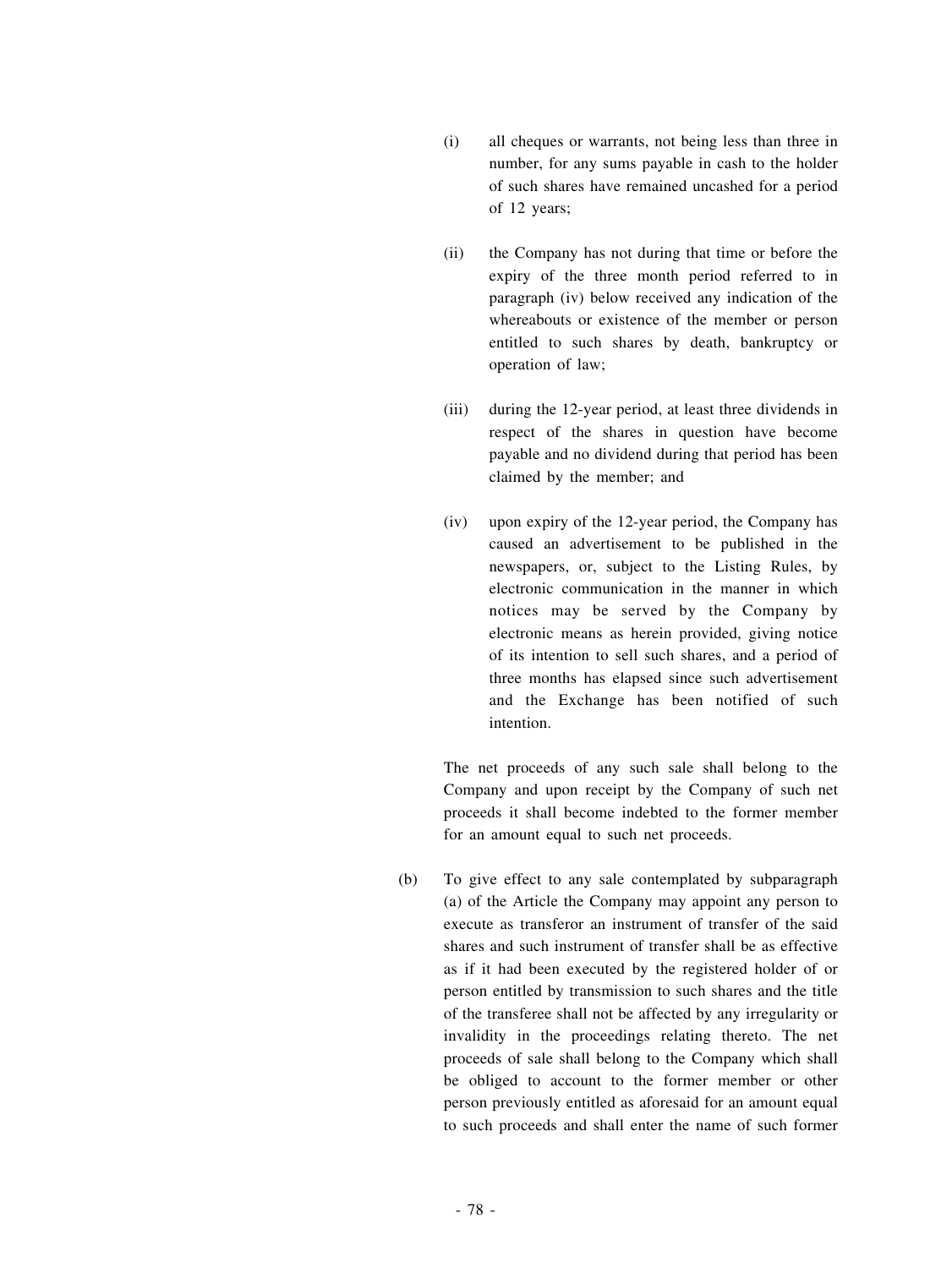member or other person in the books of the Company as a creditor for such amount. No trust shall be created in respect of the debt, no interest shall be payable in respect of the same and the Company shall not be required to account for any money earned on the net proceeds, which may be employed in the business of the Company or invested in such investments (other than shares or other securities in or of the Company or its holding company if any) or as the Board may from time to time think fit.

#### **Document Destruction**

- **documents, etc.** 158. The Company shall be entitled to destroy all instruments of transfer, probate, letters of administration, stop notices, powers of attorney, certificates of marriage or death and other documents relating to or affecting title to securities in or of the Company ("Registrable Documents") which have been registered at any time after the expiration of six years from the date of registration thereof and all dividend mandates and notifications of change of address at any time after the expiration of two years from the date of recording thereof and all share certificates which have been cancelled at any time after the expiration of one year from the date of the cancellation thereof and it shall conclusively be presumed in favour of the Company that every entry in the register if purporting to have been made on the basis of an instrument of transfer or Registrable Document so destroyed was duly and properly made and every instrument of transfer or Registrable Document so destroyed was a valid and effective instrument or document duly and properly registered and every share certificate so destroyed was a valid and effective certificate duly and properly cancelled and every other document hereinbefore mentioned so destroyed was a valid and effective document in accordance with the recorded particulars thereof in the books or records of the Company, provided always that: (a) the provisions aforesaid shall apply only to the destruction
	- of a document in good faith and without express notice of the Company of any claim (regardless of the parties thereto) to which the document might be relevant;
	- (b) nothing herein contained shall be construed as imposing upon the Company any liability in respect of the destruction of any such document earlier than as aforesaid or in any other circumstances which would not attach to the Company in the absence of this Article; and

**Destruction of registered**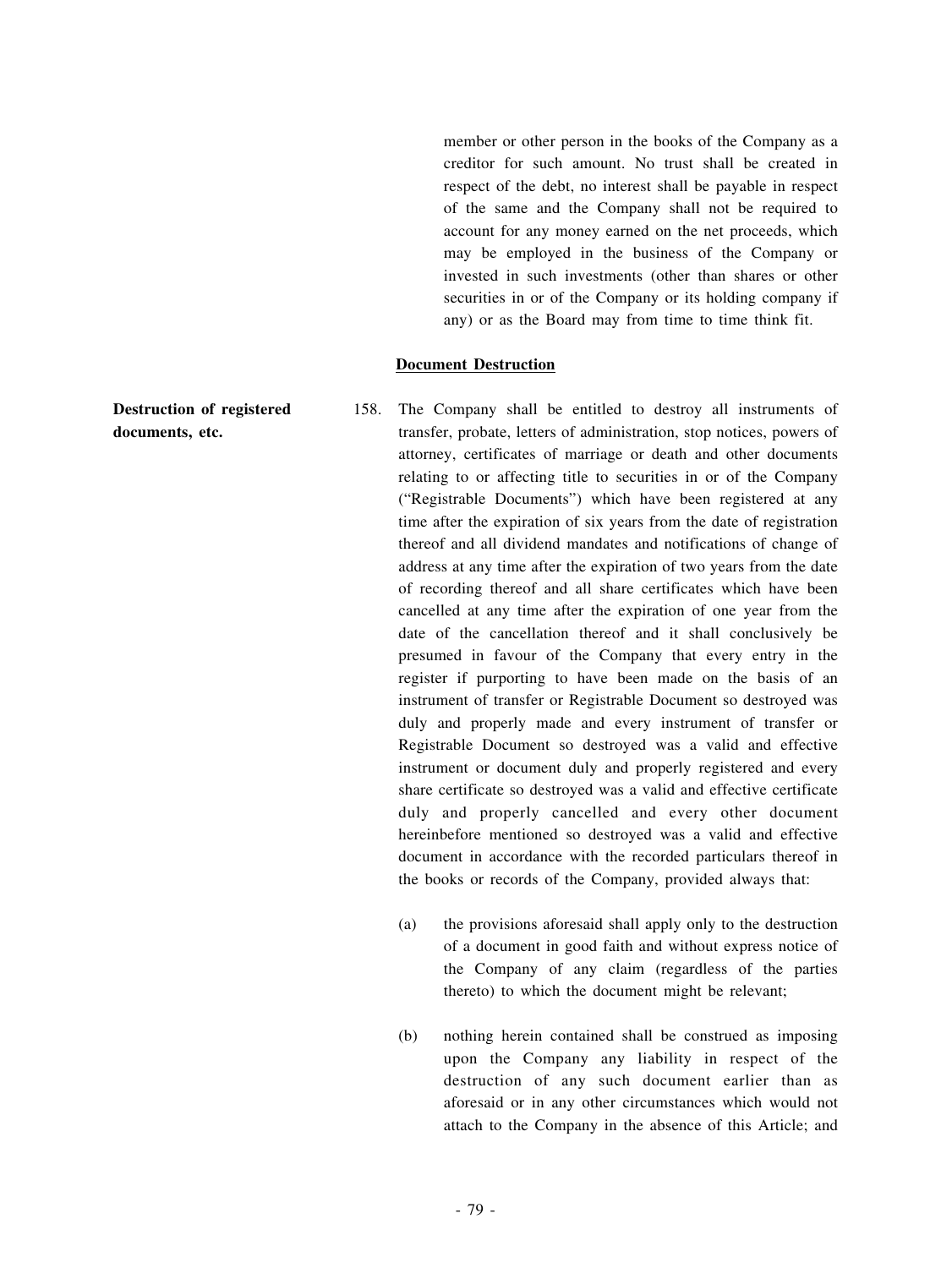(c) references herein to the destruction of any document include references to the disposal thereof in any manner.

# **Annual Returns and Filings**

| <b>Annual returns and filings</b>                   | 159. | The Board shall make the requisite annual returns and any other<br>requisite filings in accordance with the Law.                                                                                                                                                                                                                                                                                                                                                                                                                                                                                                         |
|-----------------------------------------------------|------|--------------------------------------------------------------------------------------------------------------------------------------------------------------------------------------------------------------------------------------------------------------------------------------------------------------------------------------------------------------------------------------------------------------------------------------------------------------------------------------------------------------------------------------------------------------------------------------------------------------------------|
| <b>Accounts</b>                                     |      |                                                                                                                                                                                                                                                                                                                                                                                                                                                                                                                                                                                                                          |
| Accounts to be kept                                 | 160. | The Board shall cause to be kept such books of account as are<br>necessary to give a true and fair view of the state of the<br>Company's affairs and to show and explain its transactions and<br>otherwise in accordance with the Law.                                                                                                                                                                                                                                                                                                                                                                                   |
| Where accounts are to be<br>kept                    | 161. | The books of account shall be kept at the Company's principal<br>place of business in Hong Kong or, subject to the provisions of<br>the Law, at such other place or places as the Board thinks fit and<br>shall always be open to the inspection of the Directors.                                                                                                                                                                                                                                                                                                                                                       |
| Inspection by members                               | 162. | The Board shall from time to time determine whether, to what<br>extent, at what times and places and under what conditions or<br>regulations, the accounts and books of the Company, or any of<br>them, shall be open to the inspection of the members (other than<br>officers of the Company) and no member shall have any right of<br>inspecting any accounts or books or documents of the Company<br>except as conferred by the Law or any other relevant law or<br>regulation or as authorised by the Board or by the Company in<br>general meeting.                                                                 |
| Annual profit and loss<br>account and balance sheet | 163. | The Board shall, from time to time commencing with the<br>(a)<br>first annual general meeting cause to be prepared and to be<br>laid before the members of the Company at every annual<br>general meeting a profit and loss account for the period, in<br>the case of the first account, since the incorporation of the<br>Company and, in any other case, since the preceding<br>account, together with a balance sheet as at the date to<br>which the profit and loss account is made up and a<br>Directors' report with respect to the profit or loss of the<br>Company for the period covered by the profit and loss |

account and the state of the Company's affairs as at the end of such period, an Auditors' report on such accounts prepared pursuant to Article 164 and such other reports

and accounts as may be required by law.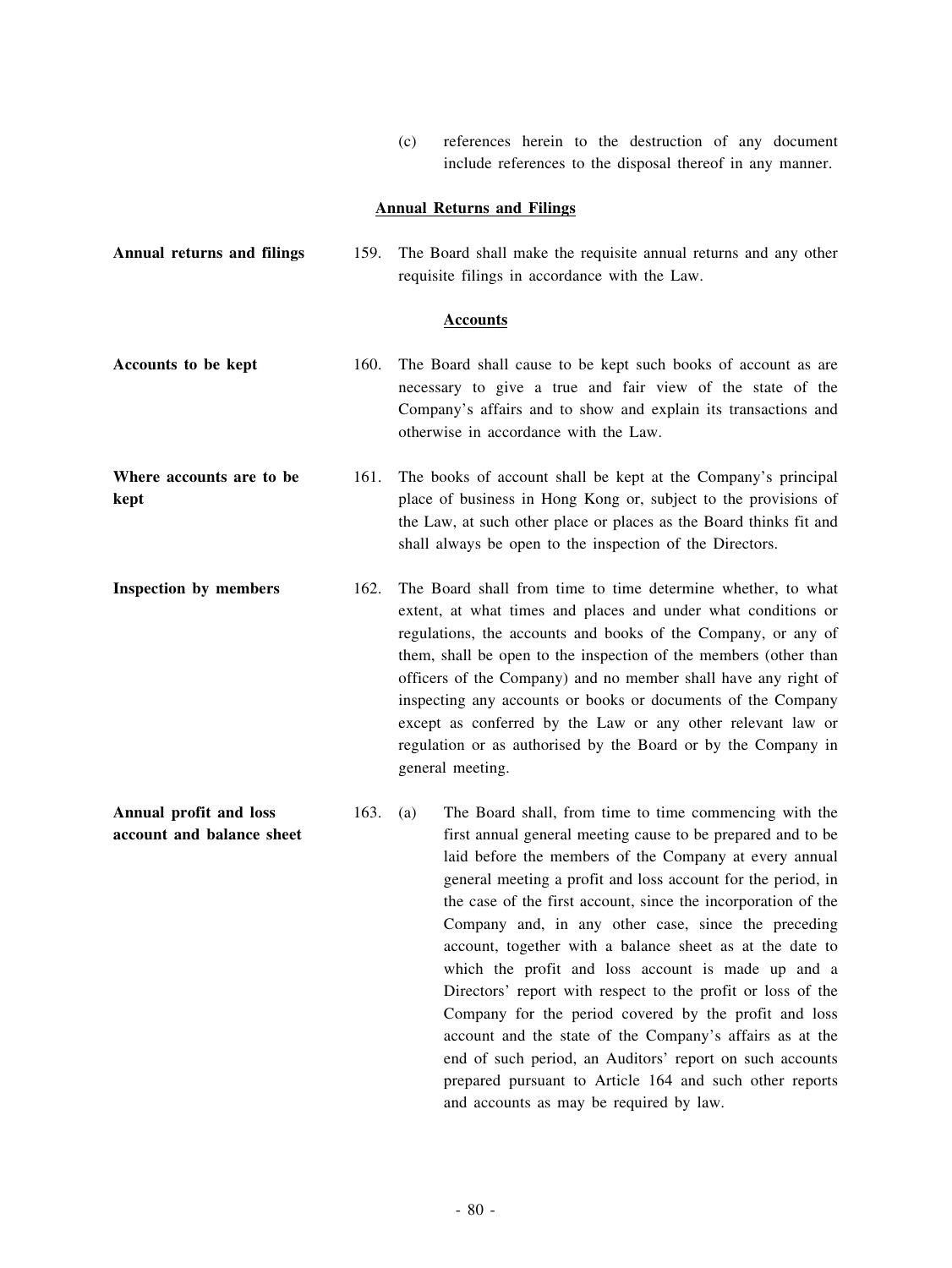**Annual report of Directors and balance sheet to be sent to members etc.**

- (b) Copies of those documents to be laid before the members of the Company at an annual general meeting shall not less than 21 days before the date of the meeting be sent in the manner in which notices may be served by the Company as provided herein to every member of the Company and every holder of debentures of the Company, provided that the Company shall not be required to send copies of those documents to any person of whose address the Company is not aware or to more than one of the joint holders of any shares or debentures.
- (c) To the extent permitted by and subject to due compliance with these Articles, the Law and all applicable rules and regulations, including, without limitation, the rules of the Exchange, and to obtaining all necessary consents, if any, required thereunder, the requirements of Article 163(b) shall be deemed satisfied in relation to any member or any holder of debentures of the Company by sending to such person instead of such copies, not less than 21 days before the date of the annual general meeting, in any manner not prohibited by these Articles and the Law, a summary financial statement derived from the Company's annual accounts, together with the Directors' report and the Auditors' report on such accounts, which shall be in the form and containing the information required by these Articles, the Law and all applicable laws and regulations, provided that any person who is otherwise entitled to the annual accounts of the Company, together with the Director's report and the Auditor's report thereon may, if he so requires, by notice in writing served on the Company, demand that the Company sends to him, in addition to the summary financial statement, a complete printed copy of the Company's annual accounts, together with the Directors' report and the Auditor's report thereon.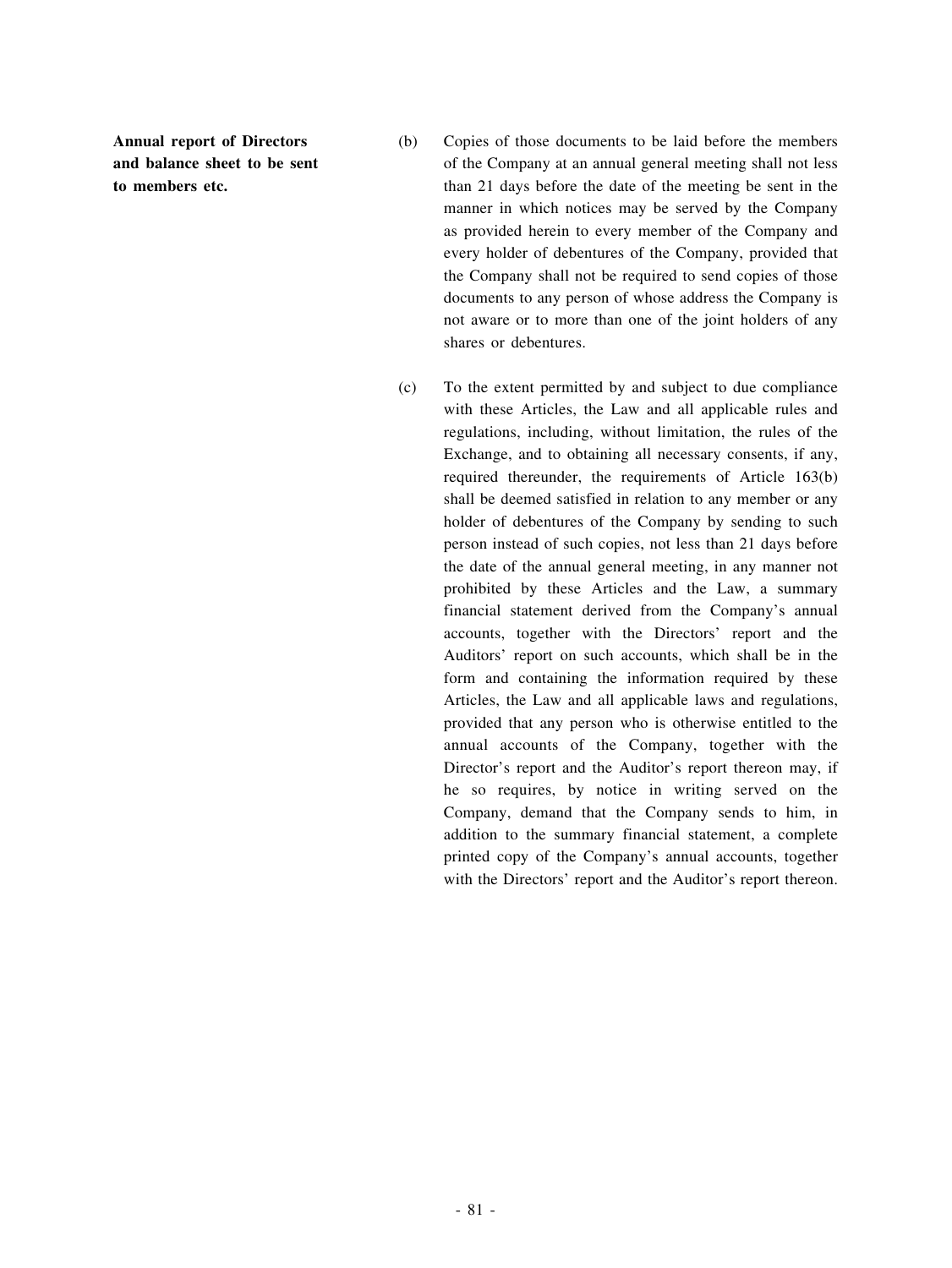### **Audit**

**Appointment, removal and remuneration of Auditors**

- **Auditors** 164. Subject to the Companies Act, the accounts of the Company shall be audited at least once in every year. The Auditors shall audit the profit and loss account and balance sheet of the Company in each year and shall prepare a report thereon to be annexed thereto. Such report shall be laid before the Company at its annual general meeting in each year and shall be open to inspection by any member. The Auditors shall at the next annual general meeting following their appointment and at any other time during their term of office, upon request of the Board or any general meeting of the members, make a report on the accounts of the Company in general meeting during their tenure of office.
	- 165. The appointment, removal and remuneration of the Auditor shall be approved by a majority of the Company's members in the annual general meeting or in such manner as the members may determine or by other body that is independent of the Board of Directors. The Company shall at any annual general meeting appoint an auditor or auditors of the Company who shall hold office until the next annual general meeting on such terms and with such duties as may be agreed with the Board of Directors, but if an appointment is not made, the auditor in office shall continue in office until a successor is appointed. The removal of an Auditor before the expiration of his period of office shall require the approval of an ordinary resolution of the members in general meeting. The remuneration of the Auditors shall be fixed by the Company at the annual general meeting at which they are appointed provided that in respect of any particular year the Company in general meeting may delegate the fixing of such remuneration to the Board. No person may be appointed as the, or an, Auditor, unless he is independent of the Company. The Board may fill any casual vacancy in the office of Auditor but while any such vacancy continues the surviving or continuing Auditor or Auditors, if any, may act. The remuneration of any Auditor appointed by the Board to fill any casual vacancy may be fixed by the Board. Any auditor appointed by the Board to fill any casual vacancy shall hold office until the next annual general meeting of the Company and shall then be subject to the appointment by the Company's members at such remuneration determined by the Company's members.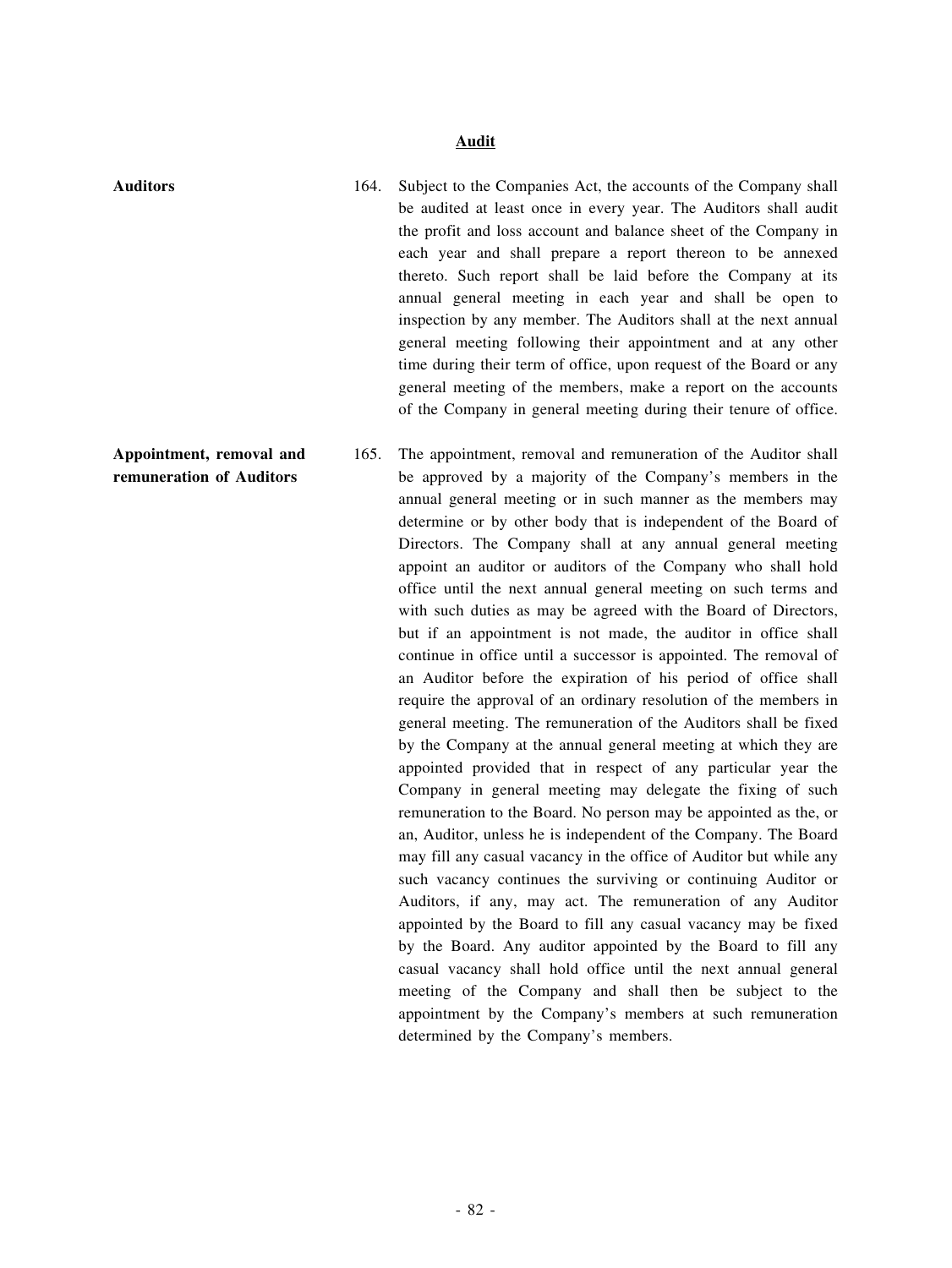**When accounts to be deemed settled**

166. Every statement of accounts audited by the Auditors and presented by the Board at an annual general meeting shall after approval at such meeting be conclusive except as regards any error discovered therein within three months of the approval thereof. Whenever any such error is discovered within that period, it shall forthwith be corrected, and the statement of account amended in respect of the error shall be conclusive.

#### **Notices**

- **Service of notices** 167. (a) Except as otherwise provided in these Articles, any notice or document may be served by the Company and any notices may be served by the Board on any member either personally or by sending it through the post in a prepaid letter addressed to such member at his registered address as appearing in the register or, to the extent permitted by the Listing Rules and all applicable laws and regulations, by electronic means by transmitting it to any electronic number or address or website supplied by the member to the Company or by placing it on the Company's Website provided that the Company has obtained either (a) the member's prior express positive confirmation in writing or (b) the member's deemed consent, in the manner specified in the Listing Rules to receive or otherwise have made available to him notices and documents to be given or issued to him by the Company by such electronic means, or (in the case of notice) by advertisement published in the manner prescribed under the Listing Rules. In the case of joint holders of a share, all notices shall be given to that holder for the time being whose name stands first in the register and notice so given shall be sufficient notice to all the joint holders.
	- (b) Notice of every general meeting shall be given in any manner hereinbefore authorised to:
		- (i) every person shown as a member in the register of members as of the record date for such meeting except that in the case of joint holders the notice shall be sufficient if given to the joint holder first named in the register of members;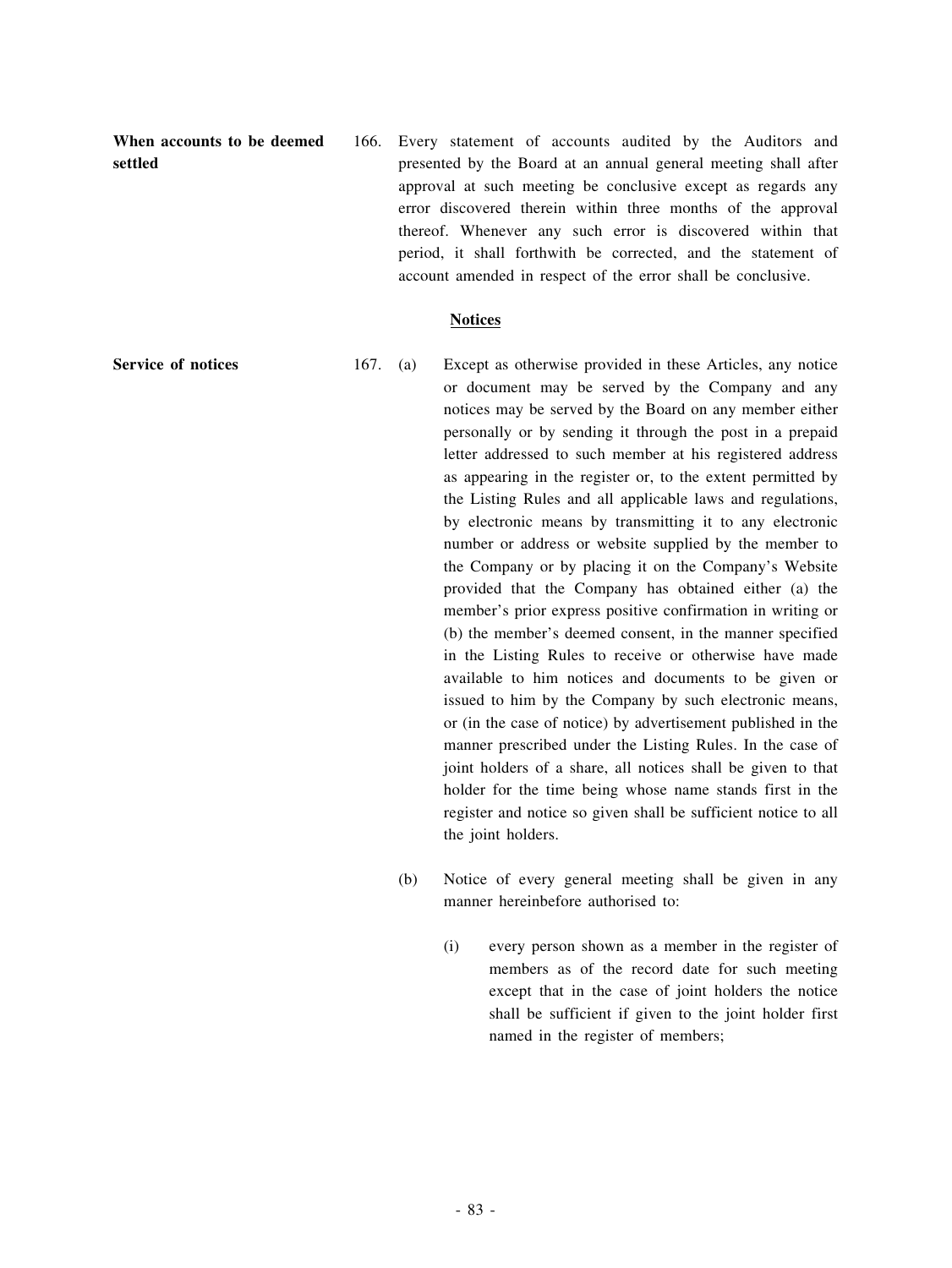- (ii) every person upon whom the ownership of a share devolves by reason of his being a legal personal representative or a trustee in bankruptcy of a member of record where the member of record but for his death or bankruptcy would be entitled to receive notice of the meeting;
- (iii) the Auditors;
- (iv) each Director and alternate Director;
- (v) the Exchange; and
- (vi) such other person to whom such notice is required to be given in accordance with the Listing Rules.

No other person shall be entitled to receive notices of general meetings.

**Members out of Hong Kong 168.** A member shall be entitled to have notice served on him at any address within Hong Kong. Any member who has not given an express positive confirmation in writing to the Company in the manner specified in the Listing Rules to receive or otherwise have made available to him notices and documents to be given or issued to him by the Company by electronic means and whose registered address is outside Hong Kong may notify the Company in writing of an address in Hong Kong which for the purpose of service of notice shall be deemed to be his registered address.

> A member who has no registered address in Hong Kong shall be deemed to have received any notice which shall have been displayed at the registered office of the Company and shall have remained there for a period of 24 hours and such notice shall be deemed to have been received by such member on the day following that on which it shall have been first so displayed, provided that, without prejudice to the other provisions of these Articles, nothing in this Article 168 shall be construed as prohibiting the Company from sending, or entitling the Company not to send, notices or other documents of the Company to any member whose registered address is outside Hong Kong.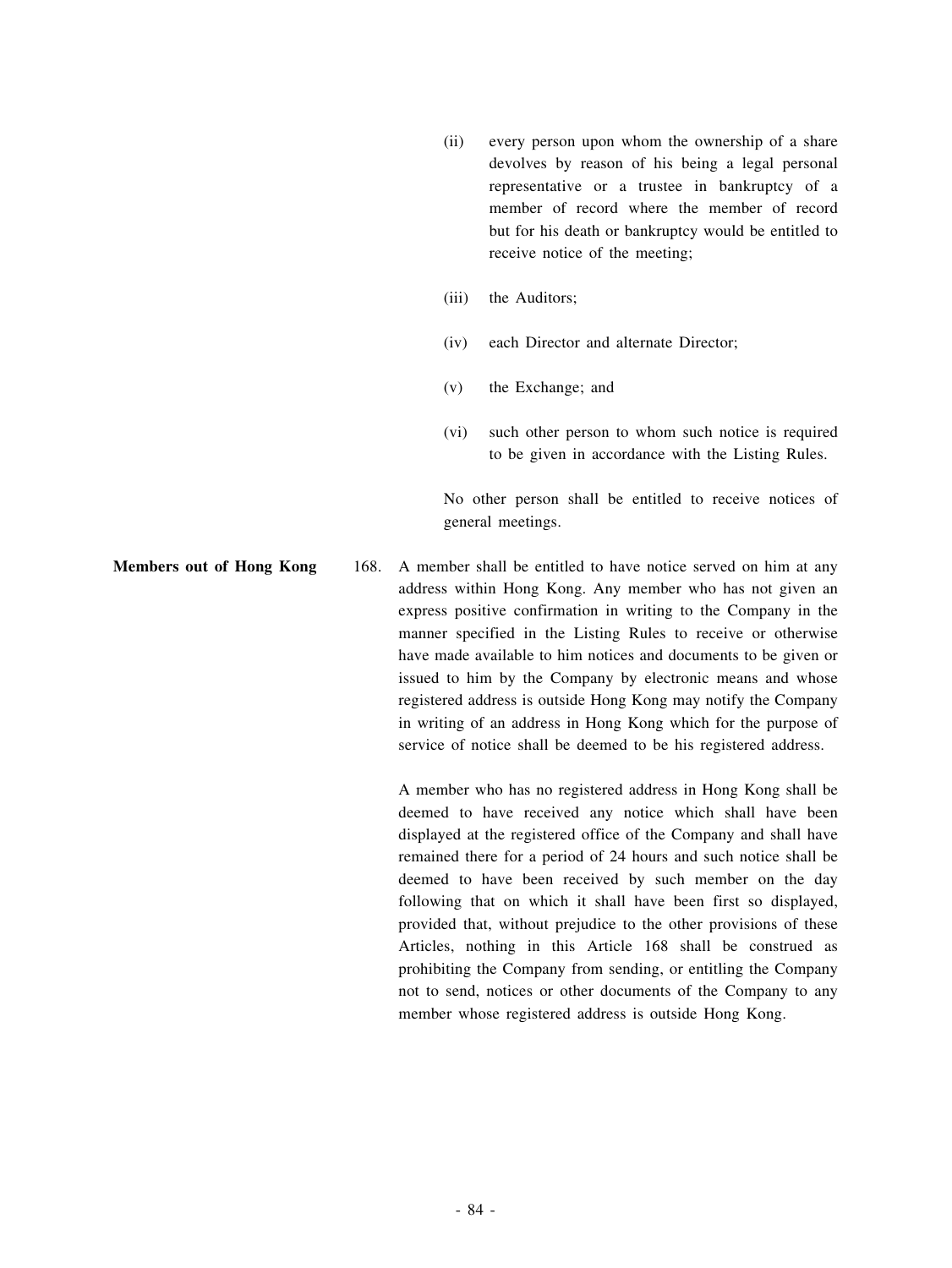**When notice deemed to be served**

- 169. Any notice or document sent by post shall be deemed to have been served on the day following that on which it is put into a post office situated within Hong Kong and in proving such service it shall be sufficient to prove that the envelope or wrapper containing the notice or document was properly prepaid, addressed and put into such post office and a certificate in writing signed by the Secretary or other person appointed by the Board that the envelope or wrapper containing the notice or document was so addressed and put into such post office shall be conclusive evidence thereof. Any notice or other document delivered or left at a registered address otherwise than by post shall be deemed to have been served or delivered on the day it was so delivered or left. Any notice served by advertisement shall be deemed to have been served on the day of issue of the official publication and/or newspaper(s) in which the advertisement is published (or on the last day of issue if the publication and/or newspaper(s) are published on different dates). Any notice given by electronic means as provided herein shall be deemed to have been served and delivered on the day following that on which it is successfully transmitted or at such later time as may be prescribed by the Listing Rules or any applicable laws or regulations.
- 170. A notice may be given by the Company to the person or persons entitled to a share in consequence of the death, mental disorder or bankruptcy of a member by sending it through the post in a prepaid letter addressed to him or them by name, or by the title of representative of the deceased, or trustee of the bankrupt, or by any like description, at the address, if any, within Hong Kong supplied for the purpose by the person claiming to be so entitled, or (until such an address has been so supplied) by giving the notice in any manner in which the same might have been given if the death, mental disorder or bankruptcy had not occurred.
	- 171. Any person who by operation of law, transfer or other means whatsoever shall become entitled to any share shall be bound by every notice in respect of such share which prior to his name and address being entered on the register shall have been duly given to the person from whom he derives his title to such share.

**Service of notice to persons entitled on death, mental disorder, or bankruptcy of a member**

**Transferee bound by prior notices**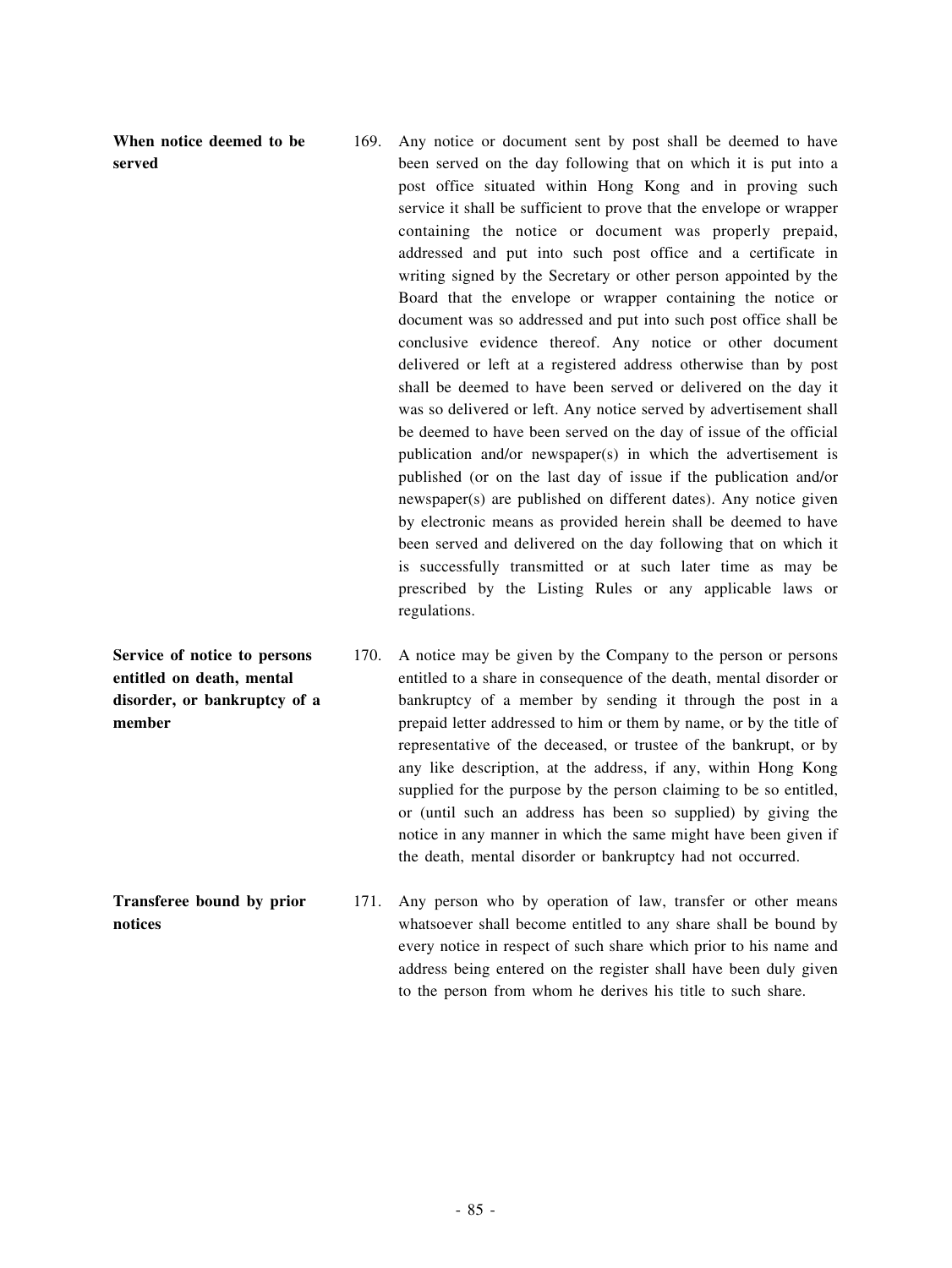| Notice valid though member<br>deceased        | 172.<br>Any notice or document delivered or sent to any member in<br>pursuance of these Articles, shall notwithstanding that such<br>member be then deceased and whether or not the Company has<br>notice of his death be deemed to have been duly served in respect<br>of any registered shares whether held solely or jointly with other<br>persons by such member until some other person be registered in<br>his stead as the holder or joint holder thereof, and such service<br>shall for all purposes of these Articles be deemed a sufficient<br>service of such notice or document on his personal<br>representatives and all persons (if any) jointly interested with<br>him in any such shares. |
|-----------------------------------------------|------------------------------------------------------------------------------------------------------------------------------------------------------------------------------------------------------------------------------------------------------------------------------------------------------------------------------------------------------------------------------------------------------------------------------------------------------------------------------------------------------------------------------------------------------------------------------------------------------------------------------------------------------------------------------------------------------------|
| How notice to be signed                       | 173.<br>The signature to any notice to be given by the Company may be<br>written or printed by means of facsimile or, where relevant, by<br>Electronic Signature.                                                                                                                                                                                                                                                                                                                                                                                                                                                                                                                                          |
|                                               | <b>Information</b>                                                                                                                                                                                                                                                                                                                                                                                                                                                                                                                                                                                                                                                                                         |
| Member not entitled to<br>information         | 174.<br>No member shall be entitled to require discovery of or any<br>information in respect of any detail of the Company's trading or<br>any matter which is or may be in the nature of a trade secret or<br>secret process which may relate to the conduct of the business of<br>the Company and which in the opinion of the Board would not be<br>in the interests of the members or the Company to communicate<br>to the public.                                                                                                                                                                                                                                                                       |
| Directors entitled to disclose<br>information | 175.<br>The Board shall be entitled to release or disclose any information<br>in its possession, custody or control regarding the Company or its<br>affairs to any of its members including, without limitation,<br>information contained in the register of members and transfer<br>books of the Company.                                                                                                                                                                                                                                                                                                                                                                                                 |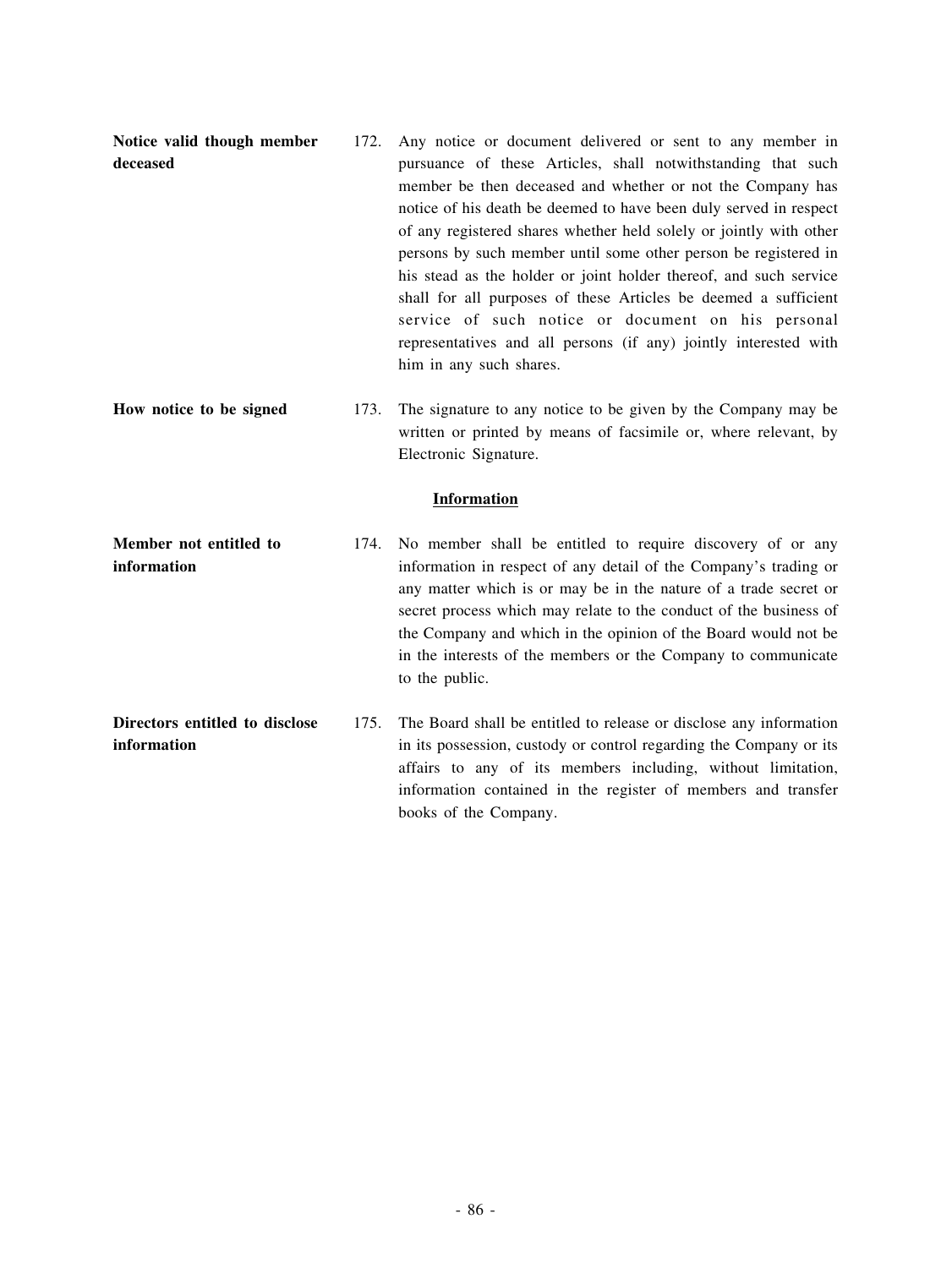## **Winding Up**

**Power to distribute assets in specie following liquidation**

**Distribution of assets in**

**liquidation**

- 176. The Board shall have power in the name and on behalf of the Company to present a petition to the court for the Company to be wound up. A resolution that the Company be wound up by the court or be wound up voluntarily shall be a special resolution. If the Company shall be wound up (whether the liquidation is voluntary, under supervision or by the court) the liquidator may, with the authority of a special resolution of the Company and any other sanction required by the Law divide among the members in specie or kind the whole or any part of the assets of the Company (whether the assets shall consist of property of one kind or shall consist of properties of different kinds) and may for such purpose set such value as he deems fair upon any property to be divided and may determine how such division shall be carried out as between the members or different classes of members. The liquidator may, with the like authority or sanction vest the whole or any part of such assets in trustees upon such trusts for the benefit of the members as the liquidator, with the like authority or sanction and subject to the Law, shall think fit, and the liquidation of the Company may be closed and the Company dissolved, but so that no member shall be compelled to accept any assets, shares or other securities in respect of which there is a liability.
- 177. If the Company shall be wound up, and the assets available for distribution amongst the members as such shall be insufficient to repay the whole of the paid-up capital, such assets shall be distributed so that, as nearly as may be, the losses shall be borne by the members in proportion to the capital paid up, or which ought to have been paid up, at the commencement of the winding up on the shares held by them respectively. And if in a winding up the assets available for distribution amongst the members shall be more than sufficient to repay the whole of the capital paid up at the commencement of the winding up, the excess shall be distributed amongst the members in proportion to the capital paid up at the commencement of the winding up on the shares held by them respectively. This Article is to be without prejudice to the rights of the holders of shares issued upon special terms and conditions.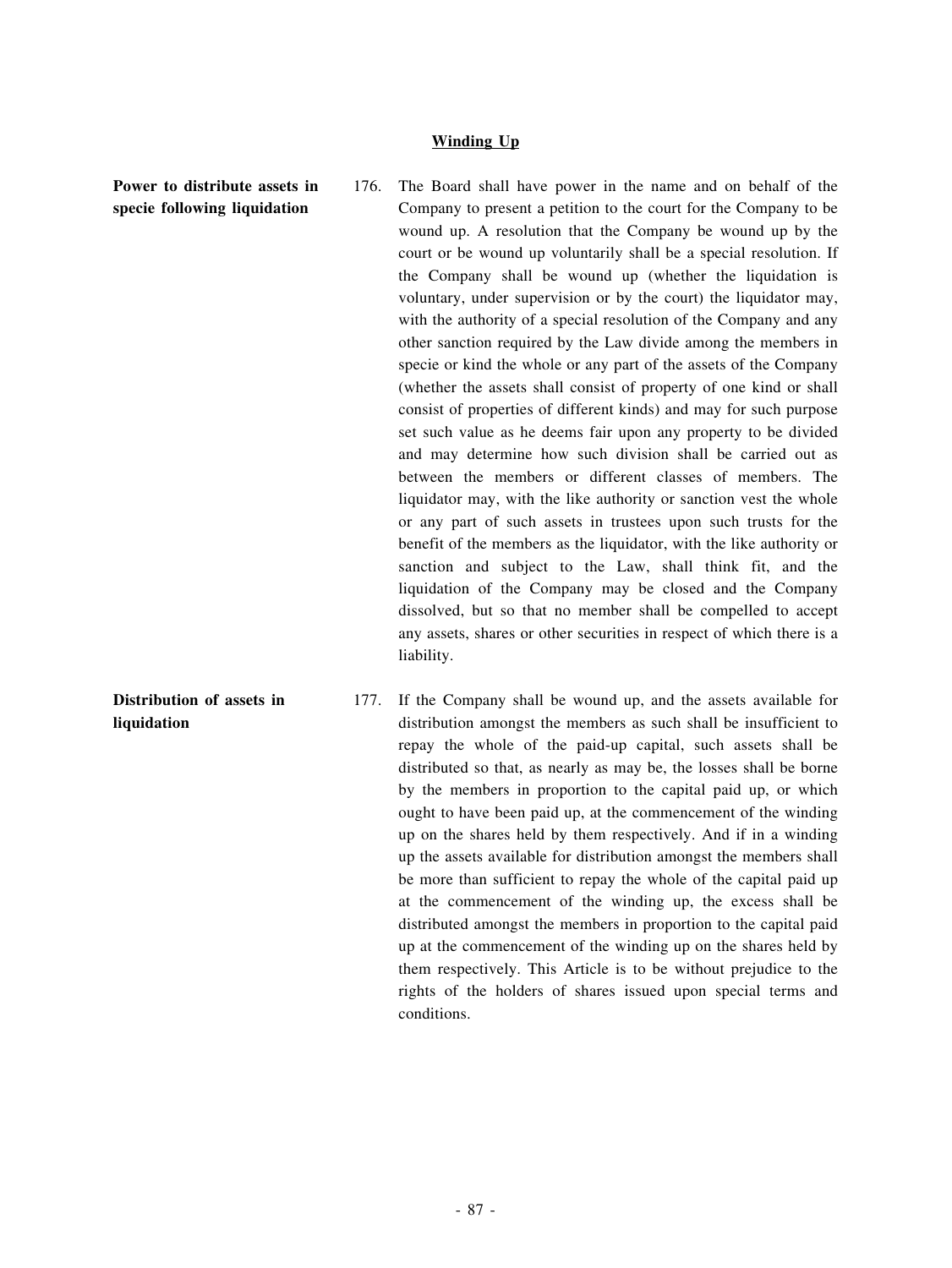**Service of process** 178. In the event of a winding-up of the Company in Hong Kong, every member of the Company who is not for the time being in Hong Kong shall be bound, within 14 days after the passing of an effective resolution to wind up the Company voluntarily, or the making of an order for the winding-up of the Company, to serve notice in writing on the Company appointing some person resident in Hong Kong and stating that person's full name, address and occupation upon whom all summonses, notices, process, orders and judgments in relation to or under the windingup of the Company may be served, and in default of such nomination the liquidator of the Company shall be at liberty on behalf of such member to appoint some such person, and service upon any such appointee, whether appointed by the member or the liquidator, shall be deemed to be good personal service on such member for all purposes, and, where the liquidator makes any such appointment, he shall with all convenient speed give notice thereof to such member by advertisement in English and in Chinese respectively, in at least one Chinese language daily newspaper circulating in Hong Kong as he shall deem appropriate or by a registered letter sent through the post and addressed to such member at his address as appearing in the register, and such notice shall be deemed to be service on the day following that on which the advertisement first appears or the letter is posted.

#### **Indemnities**

- 179. (a) Every Director, Auditor or other officer of the Company shall be entitled to be indemnified out of the assets of the Company against all losses or liabilities incurred or sustained by him as a Director, Auditor or other officer of the Company in defending any proceedings, whether civil or criminal, in which judgment is given in his favour, or in which he is acquitted.
	- (b) Subject to the Companies Act, if any Director or other person shall become personally liable for the payment of any sum primarily due from the Company, the Board may execute or cause to be executed any mortgage, charge, or security over or affecting the whole or any part of the assets of the Company by way of indemnity to secure the Director or person so becoming liable as aforesaid from any loss in respect of such liability.

**Indemnities of Directors and officers**